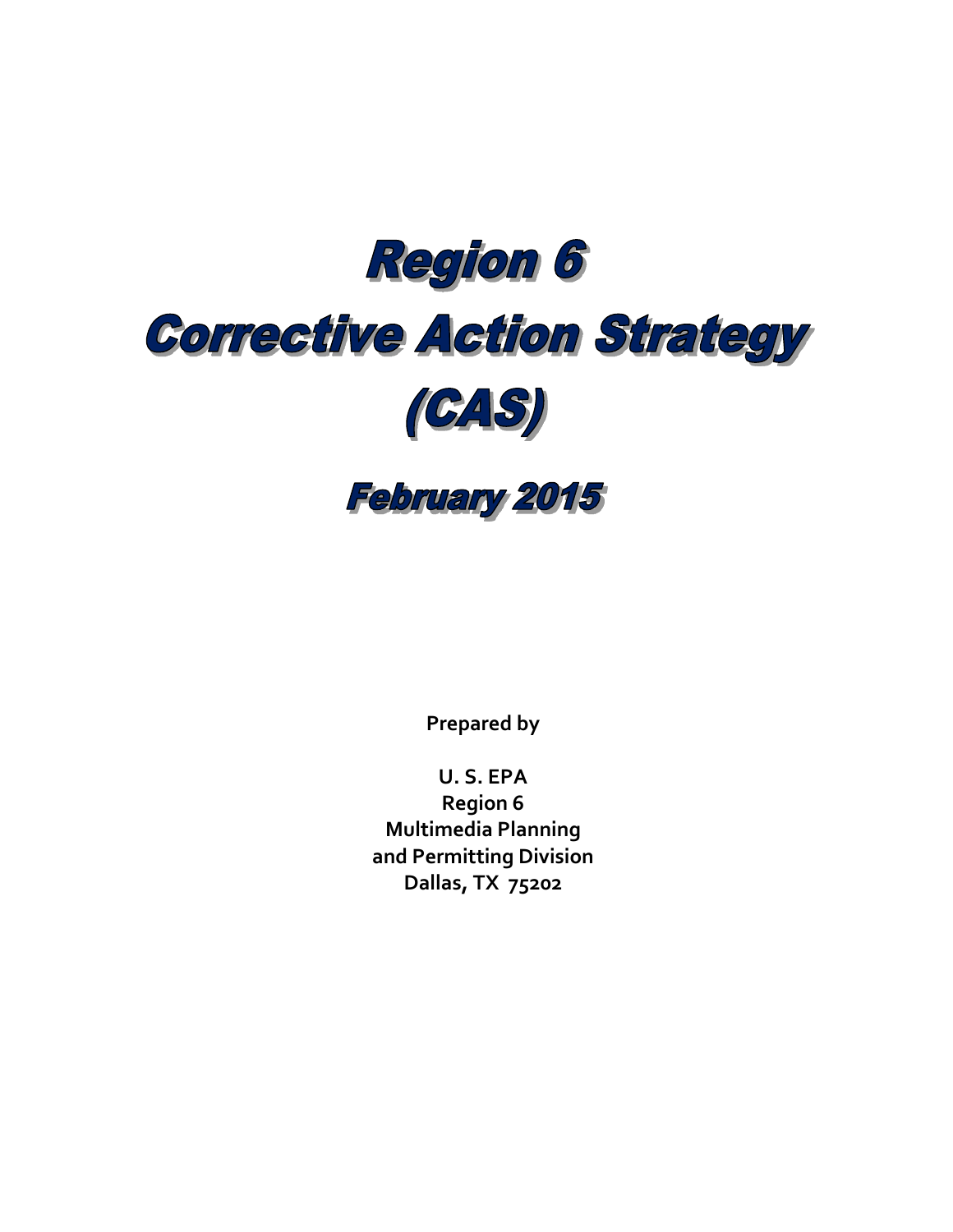#### **NOTICE**

The policies and procedures set forth in the United States Environmental Protection Agency (EPA) Region 6 Corrective Action Strategy (CAS) are provided as guidance for the implementation of Resource Conservation and Recovery Act (RCRA) corrective action at sites with releases of hazardous waste or hazardous waste constituents. The CAS could also apply cross‐programmatically to other cleanup programs (*e.g*. Brownfields, Superfund, LUST, Solid Waste, and voluntary cleanup programs.) This version of the CAS incorporates EPA policy and guidance and focuses on the completion of corrective action at facilities subject to RCRA.

The CAS is based, in part, on policies referred to in the Advanced Notice for Proposed Rulemaking (ANPR) Subpart S, published on May 1, 1996 (61 *Federal Register* 19432) and the National Oil and Hazardous Substances Pollution Contingency Plan (NCP), published on March 8, 1990 (*55 Federal Register* 8666).

The CAS provides guidance to EPA Region 6 and the states in Region 6 as one way to implement and complete RCRA corrective action. It also provides guidance to the public and to the regulated community on how EPA Region 6 and states may exercise its discretion in implementing its regulations. The CAS is meant to supplement, not replace, previous guidance issued by EPA regarding RCRA corrective action and is not meant to supersede State‐ legislated cleanup programs.

All decisions regarding corrective action at a particular facility should be based on the applicable statutes and regulations. The February 2015 CAS is intended to replace the November 2000 and the November 2008 CAS.

#### *How to contact us;*

 RCRA Corrective Action Team US EPA Region 6 Multimedia Planning and Permitting Division Mail Code: 6PD‐C 1445 Ross Avenue Dallas, Texas 75202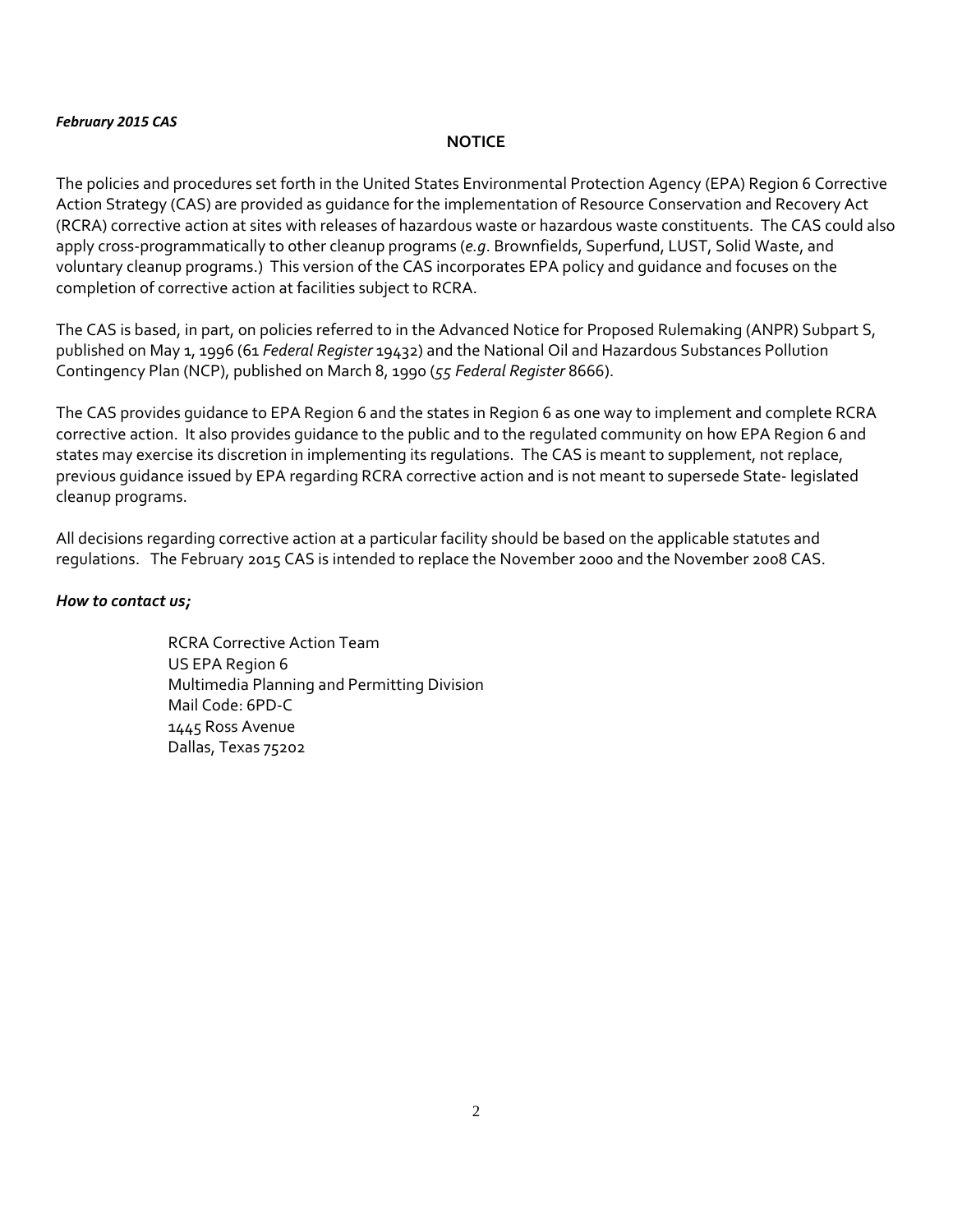| Contents |  |
|----------|--|
|          |  |
| 1.1      |  |
| 1.2      |  |
| 1.2.1    |  |
| 1.2.2    |  |
| 1.3      |  |
|          |  |
| 2.1      |  |
| 2.2      |  |
| 2.3      |  |
| 2.4      |  |
| 2.4.1    |  |
| 2.4.1.1  |  |
| 2.4.1.2  |  |
| 2.4.2    |  |
| 2.4.3    |  |
| 2.4.3.1  |  |
| 2.4.3.2  |  |
| 2.4.3.3  |  |
| 2.4.3.4  |  |
| 2.4.4    |  |
| 2.5      |  |
| 3.1      |  |
|          |  |
| 3.2      |  |
| 3.3      |  |
| 3.3.1    |  |
| 3.3.2    |  |
| 3.3.3    |  |
| 3.3.4    |  |
| 4.0      |  |
| 4.1      |  |
| 4.2      |  |
| 4.3      |  |
| 4.4      |  |
|          |  |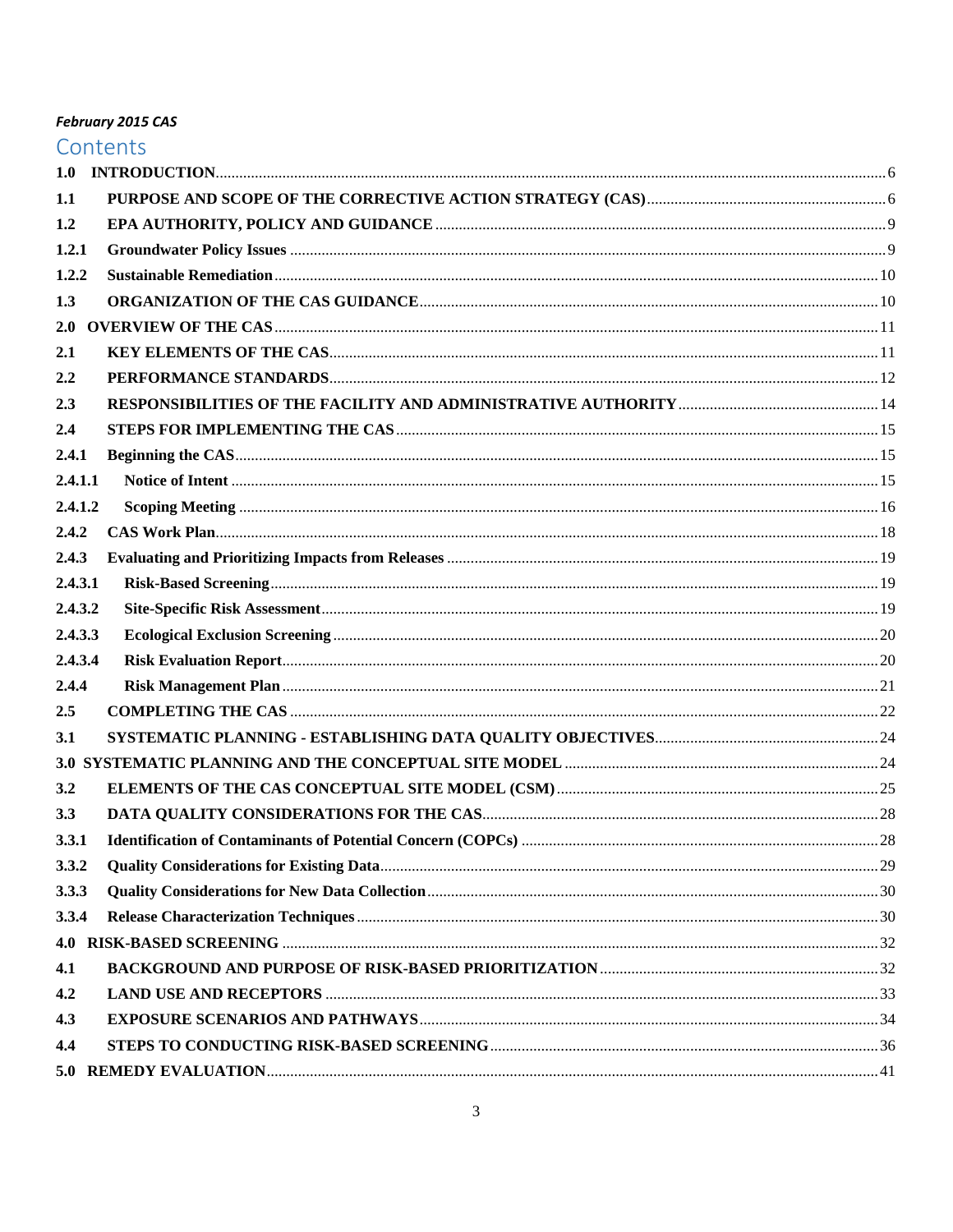|       | <b>February 2015 CAS</b> |  |
|-------|--------------------------|--|
| 5.1   |                          |  |
| 5.1.1 |                          |  |
| 5.1.2 |                          |  |
| 5.2   |                          |  |
| 5.3   |                          |  |
| 5.4   |                          |  |
|       |                          |  |
| 6.1   |                          |  |
| 6.2   |                          |  |
| 6.2.1 |                          |  |
| 6.2.2 |                          |  |
| 6.3   |                          |  |
| 6.4   |                          |  |

#### **Acronyms 5**

## **Figures**

| Figure 1 | <b>CAS Philosophy</b>                              |    |
|----------|----------------------------------------------------|----|
| Figure 2 | <b>Calculation of Cumulative Carcinogenic Risk</b> | 40 |
| Figure 3 | <b>CSM Development</b>                             | 44 |
|          |                                                    |    |

## **Appendices**

| Appendix A CAS Conceptual Site Model (CSM) and Corrective Action Objectives (CAOs)                             |
|----------------------------------------------------------------------------------------------------------------|
| . A a a concelled December 11 Provident Classical district in the United States of the States of the States of |

**Appendix B Ecological Exclusion Checklist**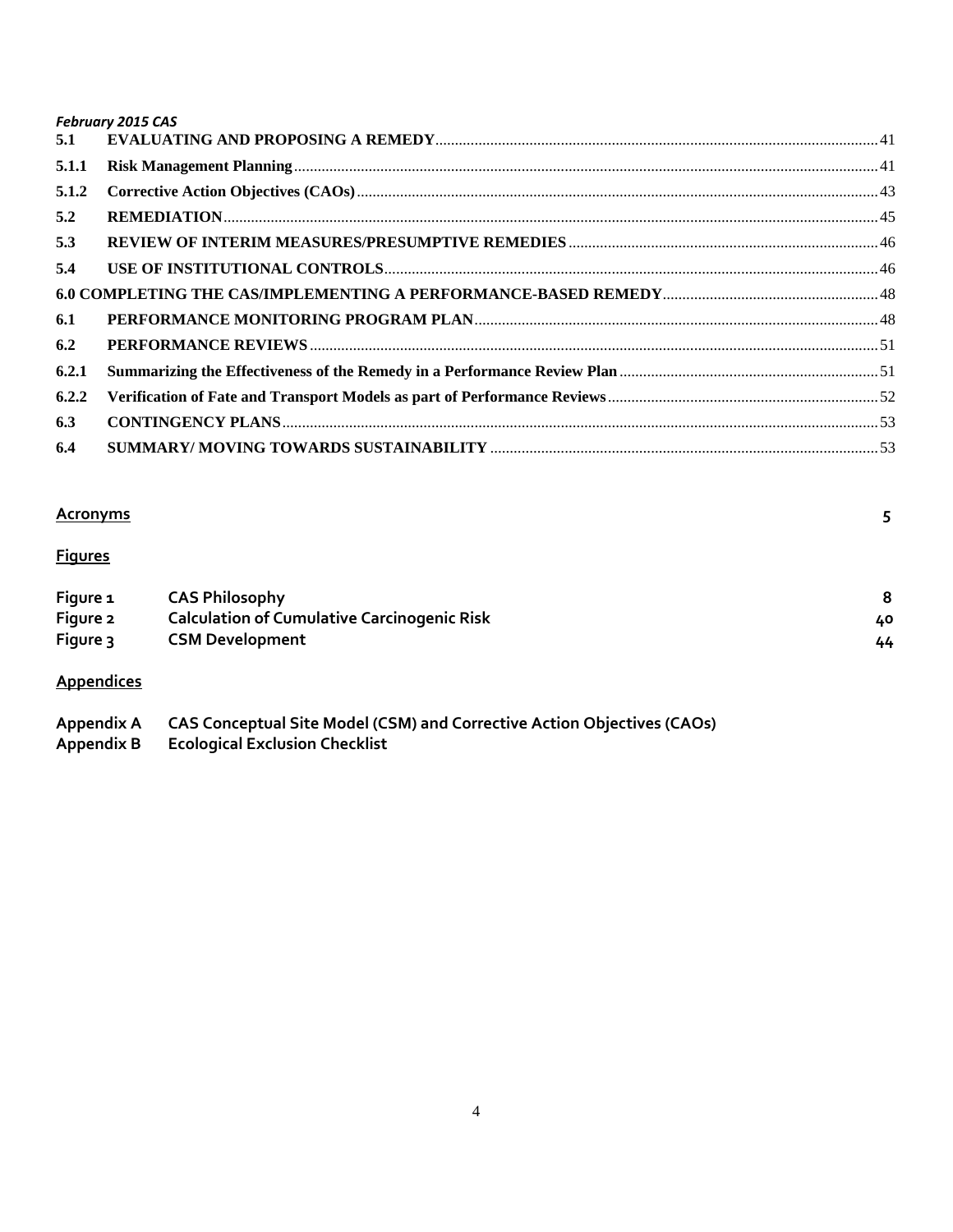### **ACRONYMS**

| <b>ACL</b>        | Alternate concentration limit                                         |
|-------------------|-----------------------------------------------------------------------|
| <b>ANPR</b>       | Advanced Notice for Proposed Rulemaking                               |
| CAO               | Corrective action objective                                           |
| CAS               | <b>Corrective Action Strategy</b>                                     |
| <b>CERCLA</b>     | Comprehensive Environmental Response, Compensation, and Liability Act |
| <b>CMI</b>        | Corrective measures implementation                                    |
| <b>CMS</b>        | Corrective measures study                                             |
| COC               | Contaminants of concern                                               |
| COPC              | Contaminants of potential concern                                     |
| <b>CSM</b>        | Conceptual site model                                                 |
| <b>DNAPL</b>      | Dense non-aqueous phase liquids                                       |
| <b>DQO</b>        | Data quality objective                                                |
| <b>EPA</b>        | U.S. Environmental Protection Agency                                  |
| <b>ERA</b>        | Ecological risk assessment                                            |
| HI                | Hazard index                                                          |
| HQ                | Hazard quotient                                                       |
| IC                | <b>Institutional Control</b>                                          |
| <b>IDSS</b>       | Integrated DNAPL Site Strategy                                        |
| <b>ITRC</b>       | Interstate Technology & Regulatory Council                            |
| <b>LNAPL</b>      | Light non-aqueous phase liquid                                        |
| LUC               | <b>Land Use Control</b>                                               |
| <b>MCL</b>        | Maximum contaminant level                                             |
| <b>MCLG</b>       | Maximum contaminant level goal                                        |
| <b>MNA</b>        | Monitored natural attenuation                                         |
| <b>NAS</b>        | National Academy of Sciences                                          |
| <b>NCP</b>        | National Oil and Hazardous Substances Contingency Plan                |
| <b>NFA</b>        | No further action                                                     |
| PAHs              | Polycyclic aromatic hydrocarbons                                      |
| <b>PCBs</b>       | Polychlorinated biphenols                                             |
| POC               | Point of compliance                                                   |
| <b>POE</b>        | Point of exposure                                                     |
| QA/QC             | Quality assurance/Quality control                                     |
| QAPP              | Quality assurance project plan                                        |
| RAGS              | Risk assessment guidance for Superfund                                |
| <b>RCRA</b>       | Resource Conservation and Recovery Act                                |
| <b>RFA</b>        | <b>RCRA</b> facility assessment                                       |
| <b>RFI</b>        | RCRA facility investigation                                           |
| <b>RMP</b>        | Risk management plan                                                  |
| SAP               | Sampling and analysis plan                                            |
| SSG               | Soil screening guidance                                               |
| <b>SSRA</b>       | Site-specific risk assessment                                         |
| SWMU              | Solid waste management unit                                           |
| UCL <sub>95</sub> | 95 percent upper confidence level                                     |
| <b>UST</b>        | Underground storage tank                                              |
| VI                | Vapor Intrusion                                                       |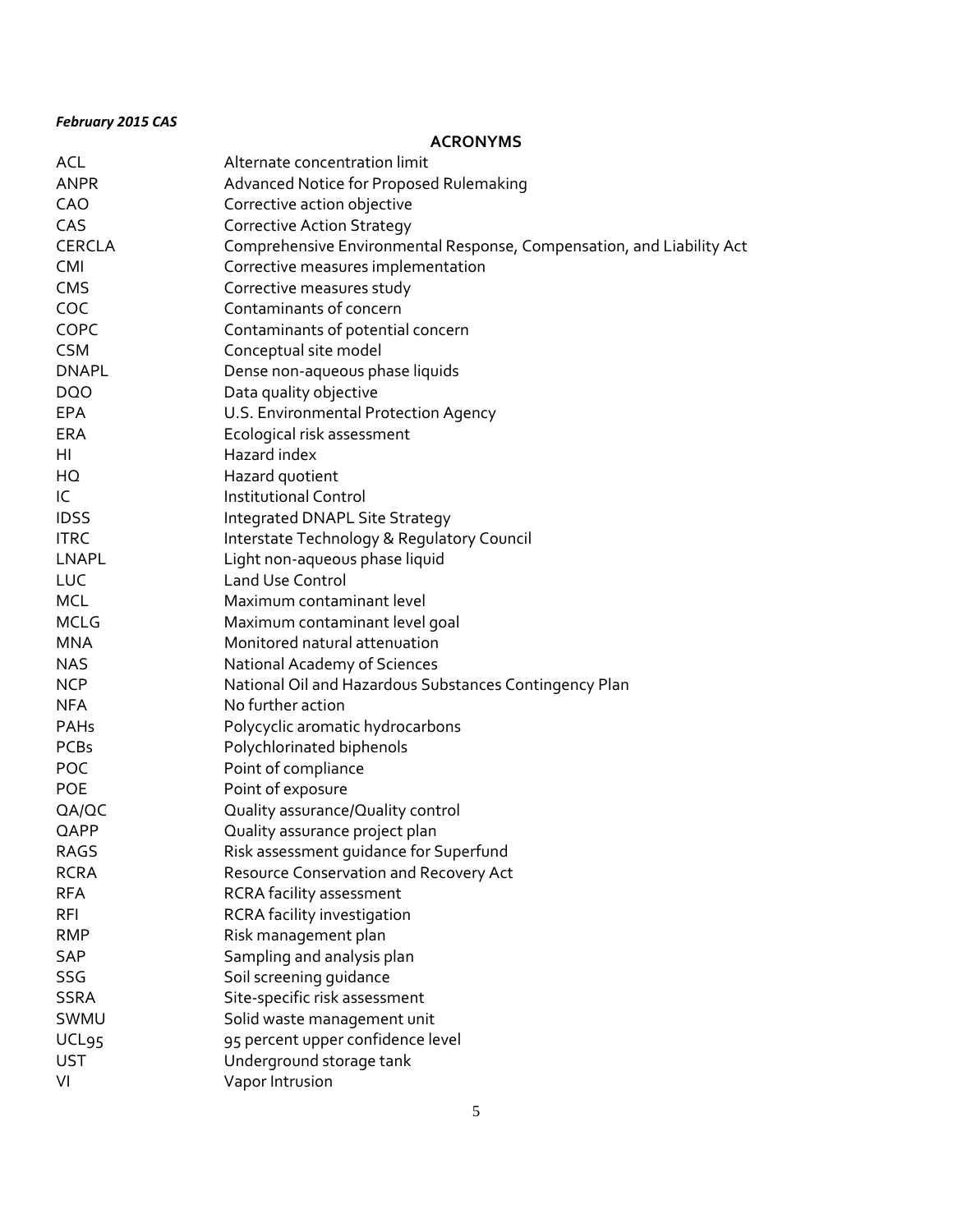## 1.0 INTRODUCTION

This chapter describes . . .

the purpose and scope of the CAS

EPA authority, policy and guidance

organization of the CAS guidance

## 1.1 PURPOSE AND SCOPE OF THE CORRECTIVE ACTION STRATEGY (CAS)

The United States Environmental Protection Agency (EPA) Region 6 developed the corrective action strategy (CAS) to expedite corrective action at Resource Conservation and Recovery Act (RCRA) facilities. This document was developed as guidance to help regulators and facilities make meaningful progress toward the completion of corrective action obligations. The CAS primary objectives are to streamline corrective action administrative procedures, to provide tools that aid in the implementation and completion of corrective action, and to focus corrective action on releases that may require remediation, resulting in advancing the protection of human health and the environment.

Although the CAS was developed for the RCRA program, its purpose is consistent with EPA's long‐standing goal for EPA's cleanup programs to yield similar remedies in similar circumstances. Therefore, this approach may be useful to those working with Brownfields, Superfund, Underground Storage Tank (UST) programs, solid waste, and voluntary cleanup programs.

This guide describes a risk management approach that can be implemented during any phase of corrective action, to better focus time and money on releases that pose a significant and unacceptable risk. The CAS concepts are compatible with multiple regulatory frameworks (permits, orders, letter agreements, cooperative agreements, voluntary programs, facility‐lead corrective action, etc.). Through implementation of the CAS, the main focus can be shifted away from process details and toward risk management and sustainable approaches to remediation.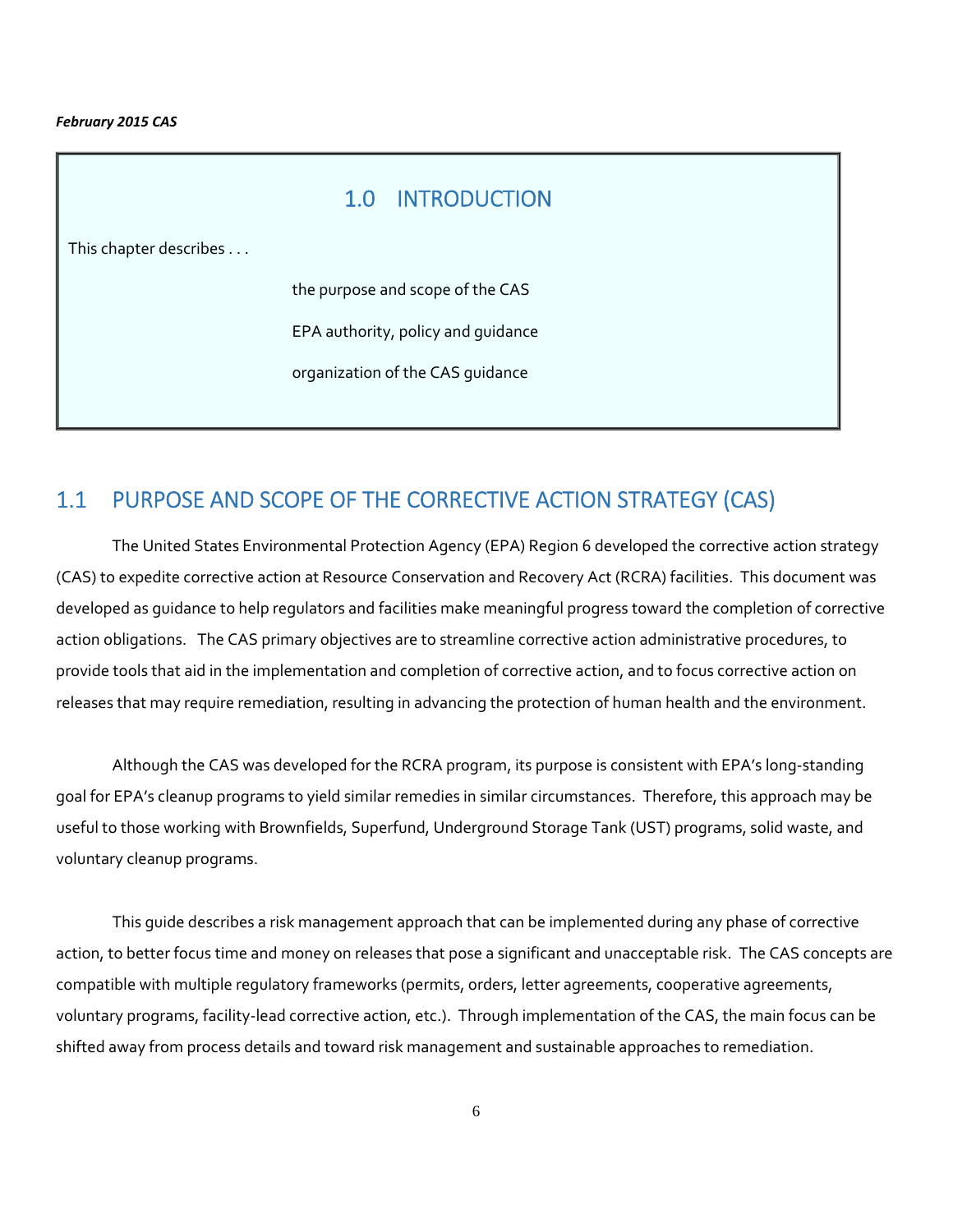The CAS is a performance‐based approach that emphasizes *results* over *process*. Using the systematic planning process, investigations begin with the endpoint in mind. Use of existing and new site‐specific information is encouraged. Performance standards are established at the beginning of the CAS, allowing for more focused implementation. Releases are screened to determine the priority of corrective action, and remedial alternatives are selected on the basis of their ability to achieve site-specific corrective action objectives (CAOs) to support the overall performance standards, resulting in protection of human health and the environment. **Figure 1** is a graphical representation of the non‐process approach of the CAS. Site‐specific conditions determine the overall process to achieve site cleanup.

The CAS was designed as a performance‐based tool for all stakeholders (EPA, states, facilities, and the public) involved in site remediation activities and complements, not supersedes, existing Federal, state, and local regulations.

For states that have promulgated waste cleanup programs and have established human‐health and/or environmental cleanup criteria, those criteria will be used during the implementation of corrective action. Where appropriate and allowed by State regulation, however, EPA suggests that the philosophy and elements of the CAS be applied to help expedite the decision‐making process.

The traditional RCRA corrective action process steps and reports such as RCRA facility investigations, (RFI), Corrective Measures Study (CMS), and various associated work plans are not elements of the CAS. The traditional process steps are not regulatory or statutory‐mandated, but use of any information from the RFI or CMS completed at a facility should be used as valuable input for the conceptual site model (CSM). The intention of the CAS is to provide an alternative approach to corrective action by using the inherent flexibility in the RCRA statute, federal and State regulations, and remedial guidance.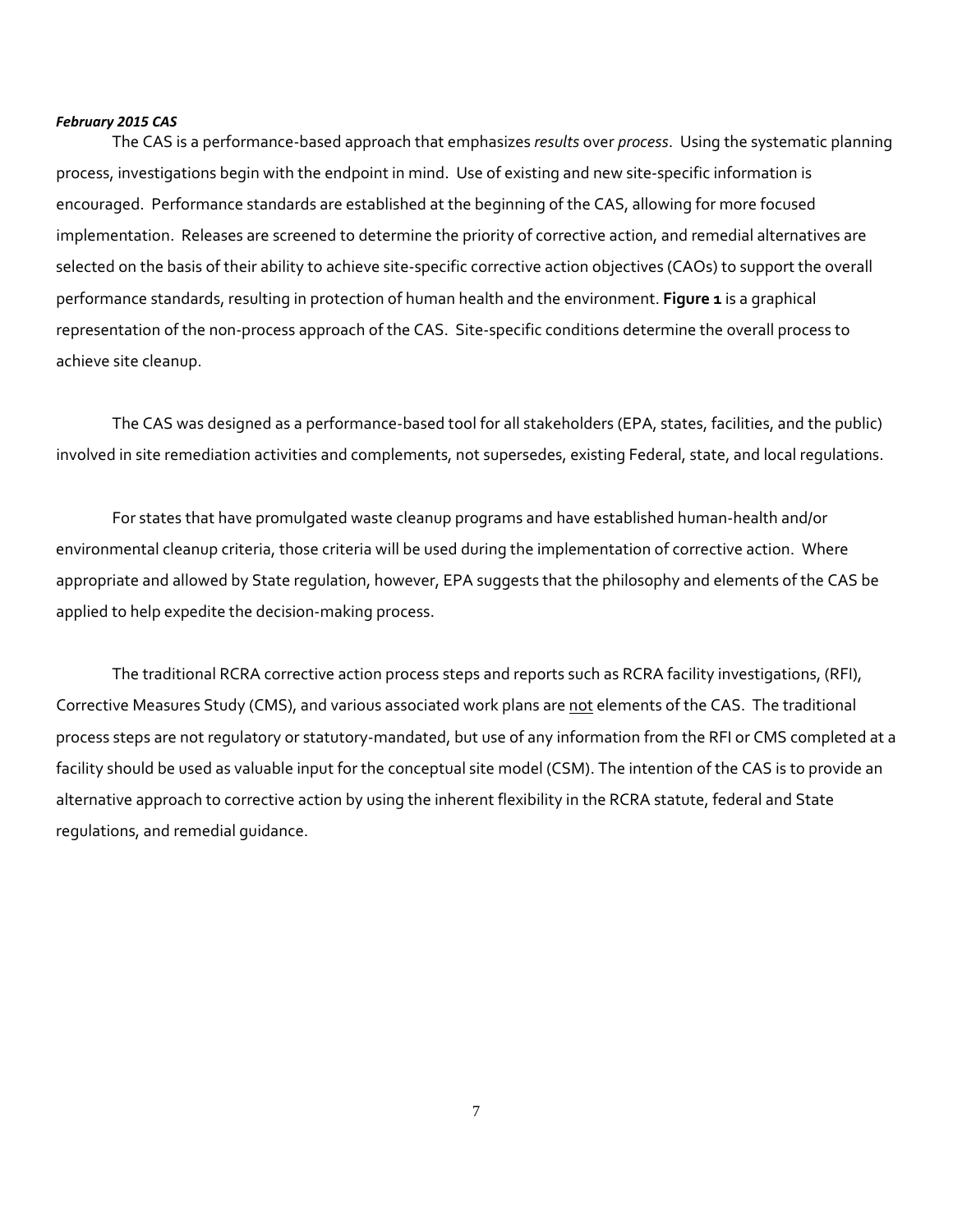

**Figure 1** illustrates the philosophical concept of the CAS. There is no one specific path to proceed from investigation to cleanup. The administrative authority (*i.e*., the regulator) focuses on whether the established performance standards are met, ultimately achieving the primary goal to protect human health and the environment. The CAS philosophy emphasizes the options and flexibility available to evaluate and address risk at a site*.*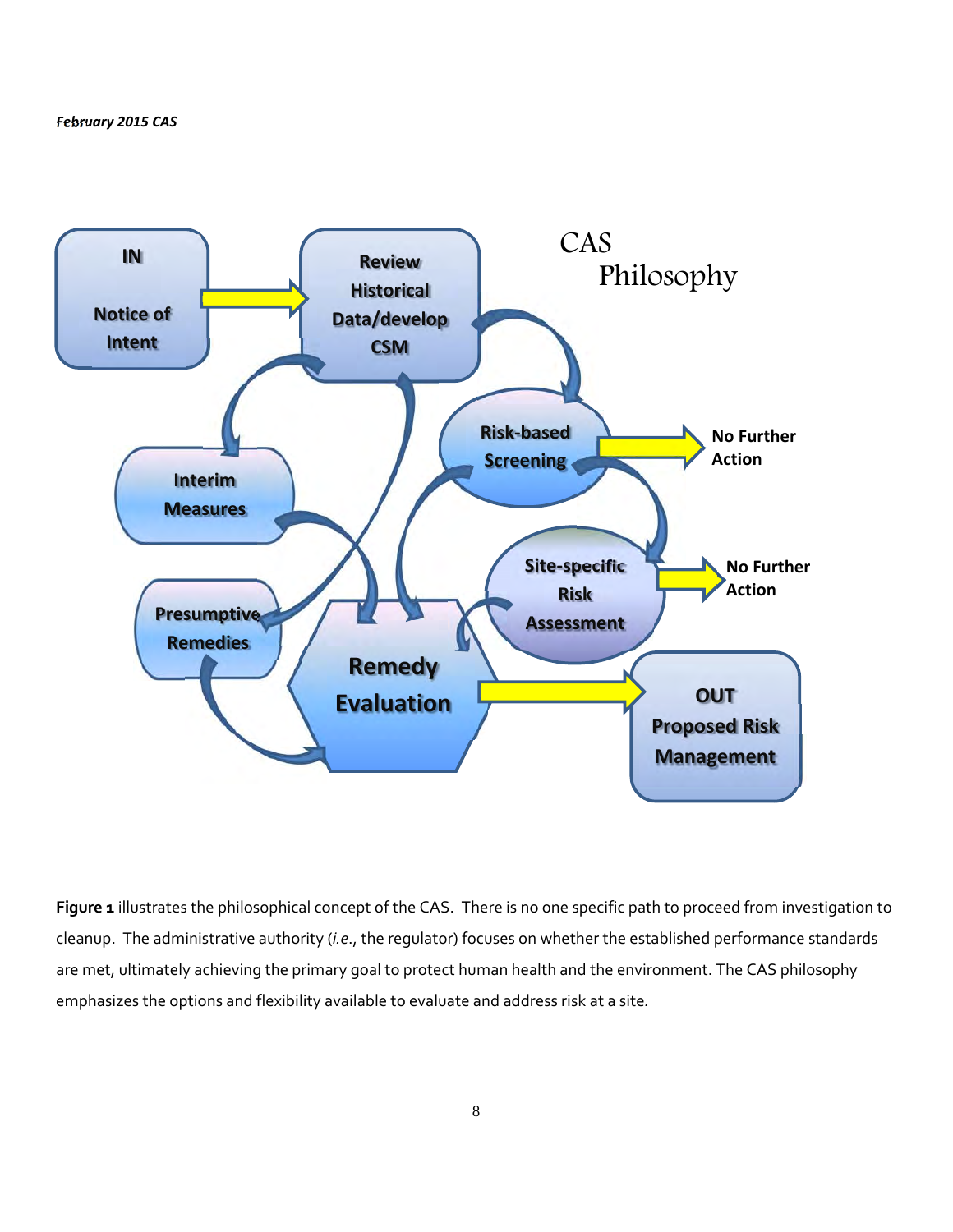## *February 2015 CAS* 1.2 EPA AUTHORITY, POLICY AND GUIDANCE

EPA's authority to require facility-wide correction action comes from RCRA statue sections §§3004(u)&(v), 3005(c)(3), 3008(h), 3013, and 7003. EPA's regulatory provisions for corrective action at permitted facilities are found primarily in 40 CFR Part 264 Subpart F – Releases from Solid Waste Management Units (SWMUs). Several EPA policies have been adopted that can directly affect corrective action at sites. The following topics are an overview of policy discussions.

## 1.2.1 Groundwater Policy Issues

Groundwater investigation, migration, and protection issues are always a major concern for cleanup activities at remedial sites. Confusion over the appropriate level of detail in dealing with groundwater issues at sites can slow down progress if not dealt with clearly at the beginning stages of corrective action. Some states with promulgated corrective action programs may define groundwater classification, land use, point of compliance (POC) point of exposure (POE) and appropriate groundwater cleanup standards, therefore, state programs should first be consulted regarding groundwater policies.

In November 2012, the National Academy of Sciences released a report on the future of groundwater remediation efforts at sites with complex groundwater issues. The report, "Alternatives for Managing the Nation's Complex Contaminated Groundwater Sites," calls for a transition assessment to be conducted to reduce the life‐cycle cost of long‐term remedies.

#### **Groundwater POC/POE**

Under the CAS, the POC is equivalent to the POE for all groundwater designated as a drinking water source (current and in the reasonably expected future) and/or a beneficial resource. In the case where groundwater is used as a drinking water source, groundwater restoration must be throughout‐the‐ plume/unit boundary to drinking water standards. For instances where groundwater is not a current or potential future drinking water source, or total restoration is not practical for near‐term goals, the expectation is that human health and the environment *must* be protected at the POE. Where groundwater beneath a facility cannot be remediated to drinking water standards in the near‐term, the POE may be placed at the facility boundary. Protection of receptors, both ecological and human, still would occur at the new POE.

The transition assessment is to occur at the point of diminishing returns – *i.e.*, when continuing expenditures no longer reduce risk because the levels of contaminants of concern (COCs) have stalled above the drinking water standards. In the CAS, this type of transition assessment is the Performance Review. Since the CAS is performance‐based, the remedy includes a plan for performance reviews of the remedy to occur at intervals decided by the administrative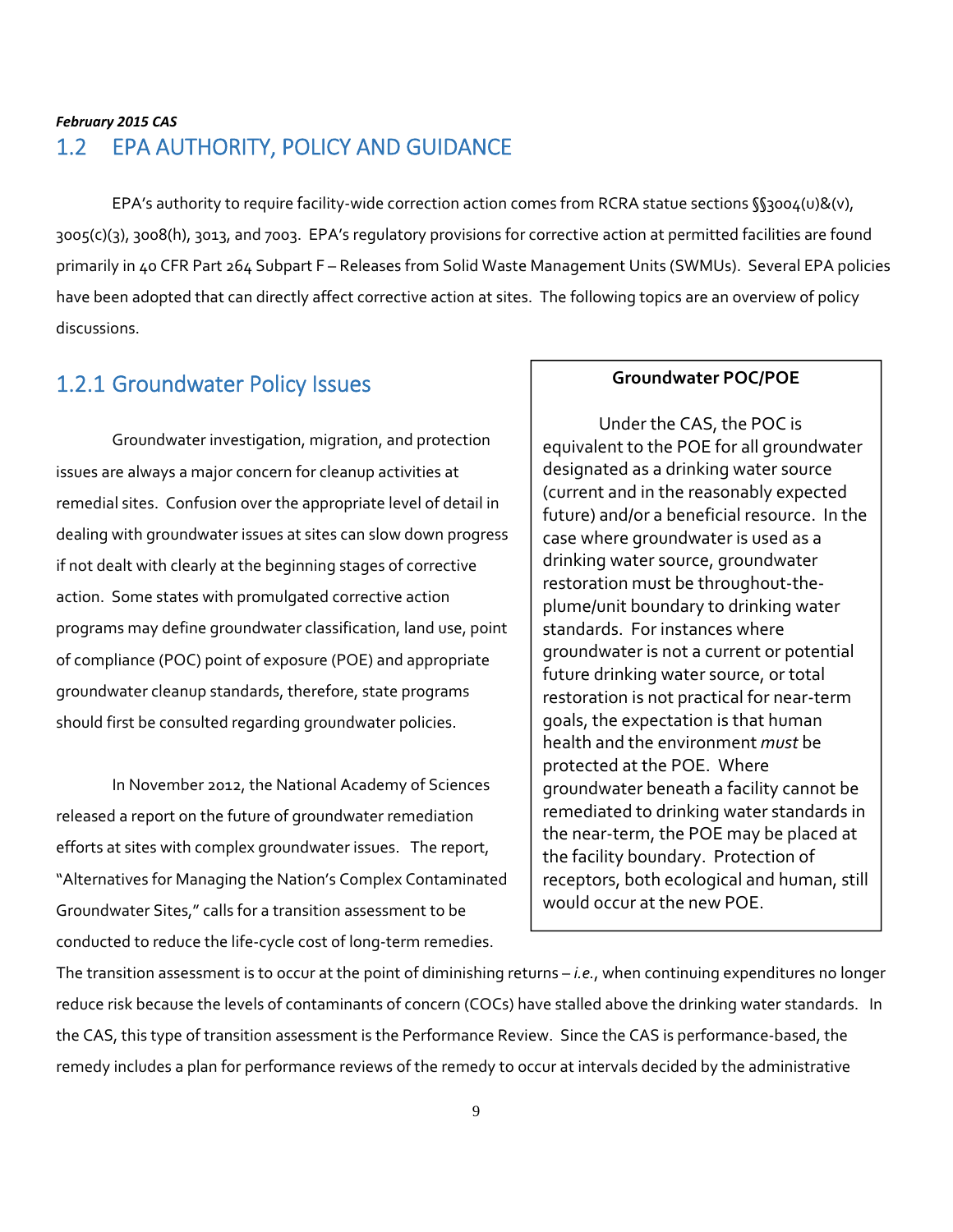authority. The purpose of the Performance Review is to measure the effectiveness and efficiency of the remedy. If the remedy is focused on meeting CAOs, the flexibility to change from one remedy to another (*i.e.*, active remedy to a passive remedy) is in place.

## 1.2.2 Sustainable Remediation

Using the CAS approach provides a means to implement sustainable solutions to environmental cleanup at any site. Although the CAS is focused on managing risk, there are opportunities to optimize both social and economic benefits throughout the CAS process. In 2011 the National Research Council of the National Academy of Sciences published "*Sustainability and the US EPA*" with the goal of presenting tools and processes to support incorporating sustainability into the EPA decision‐making process. The report recommends EPA develop sustainability tools that will broaden the analysis of environmental and human health to a more comprehensive analyses including social and economic factors. Within the CAS approach, there are two valuable tools that have a sustainability component; 1) the CAS CSM which is built to assist decision‐ making throughout all stages of cleanup, and 2) the performance‐based remedy with performance reviews that can include an economic cost/benefit analysis. Since the inception of the CAS process in 2000, the CSM has been used as a tool to facilitate communication with the public.

In July 2011, the EPA published a Best Management Practice (BMP) for the effective use of the Project Life Cycle Conceptual Site Model (EPA 542‐F‐11‐011) found on the web at http://www.epa.gov/superfund/remedytech/pubichar.htm starting with the preliminary CSM to compile data and going through a sequence of stages as the CSM evolves. The published report describes how the CSM can be used to foster communication to build a consensus among all stakeholders at each stage of the cleanup process. (Appendix A)

## 1.3 ORGANIZATION OF THE CAS GUIDANCE

The CAS is organized into six chapters. **Chapter 2** describes the CAS in greater detail and identifies the steps for implementing the CAS, such as establishing performance standards and recommendations for deliverables necessary for documenting progress. **Chapter 3** addresses systematic planning for site characterization and the development and use of the CSM to define data needs. **Chapter 4** is a brief description of screening techniques currently in use to prioritize releases, and **Chapters 5 and 6** address the final stages of the CAS once the CSM is complete. **Appendix A** is a short guide to the CSM and CAOs, and **Appendix B** is the Ecological Exclusion Checklist.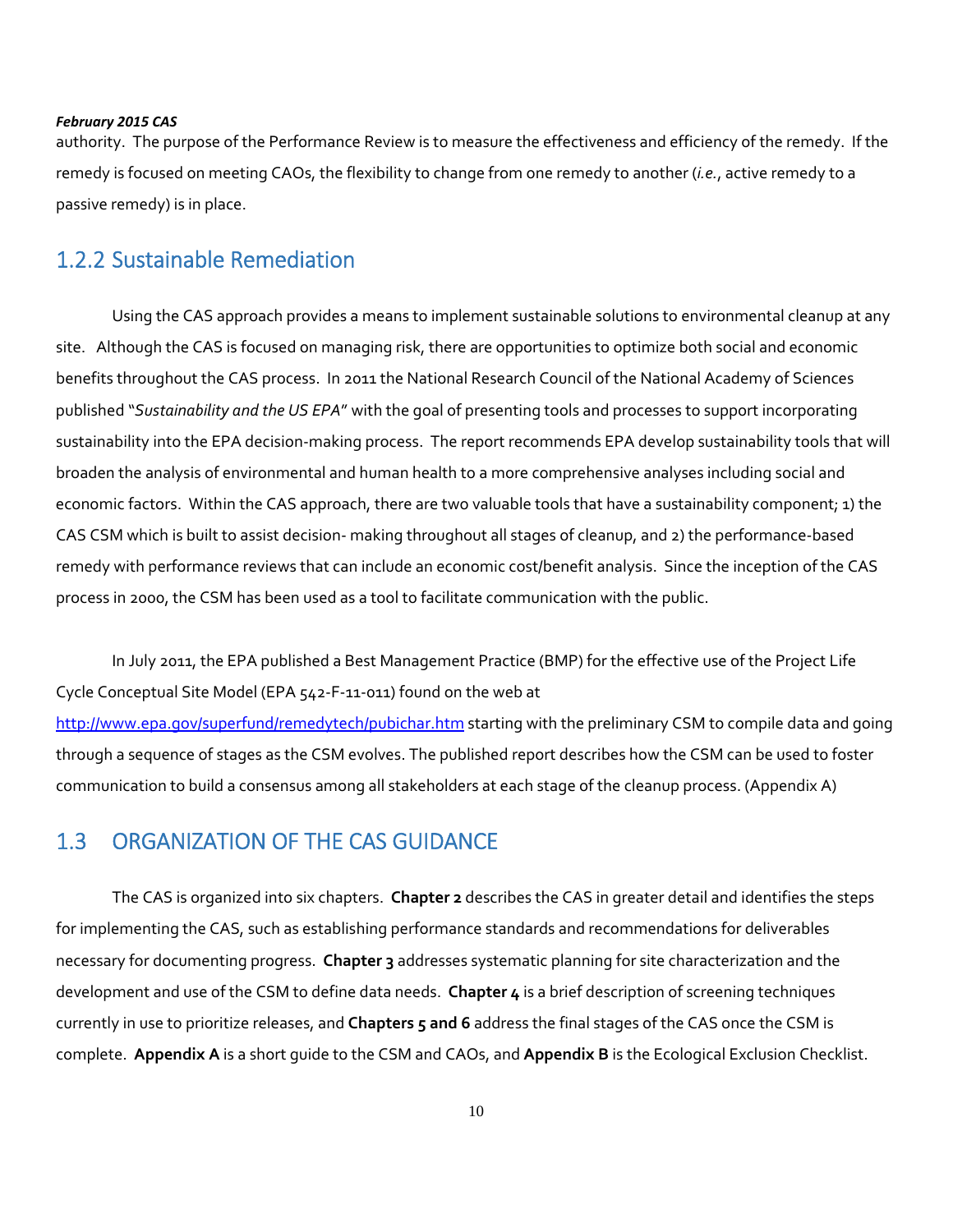|                        | 2.0 OVERVIEW OF THE CAS                                       |
|------------------------|---------------------------------------------------------------|
| This chapter describes | key elements of the CAS                                       |
|                        | performance standards                                         |
|                        | responsibilities of the facility and administrative authority |
|                        | steps for implementing the CAS                                |
|                        | completing the CAS                                            |

## 2.1 KEY ELEMENTS OF THE CAS

The steps in this chapter describe a flexible cleanup approach. Key elements in this approach are establishing performance standards at the beginning of the process; developing data quality objectives (DQOs) and data types to support the CSM; screening releases to determine prioritization of corrective action or if corrective action is necessary; performing a site-specific risk assessment, when warranted; and evaluating, selecting, and monitoring performance of the remedy. The end result of the CAS process is a facility-specific prioritized risk management plan for releases that pose risk to human health and the environment.

There is an overriding goal of the CAS:

#### *to protect human health and the environment.*

To accomplish this goal, performance standards should be established as close to the beginning of the cleanup process as possible. Through the application of the performance standards, the facility and administrative authority determine whether a release must be addressed through corrective action, and whether implemented corrective actions are protective of human health and the environment warranting a finding of no further action (NFA).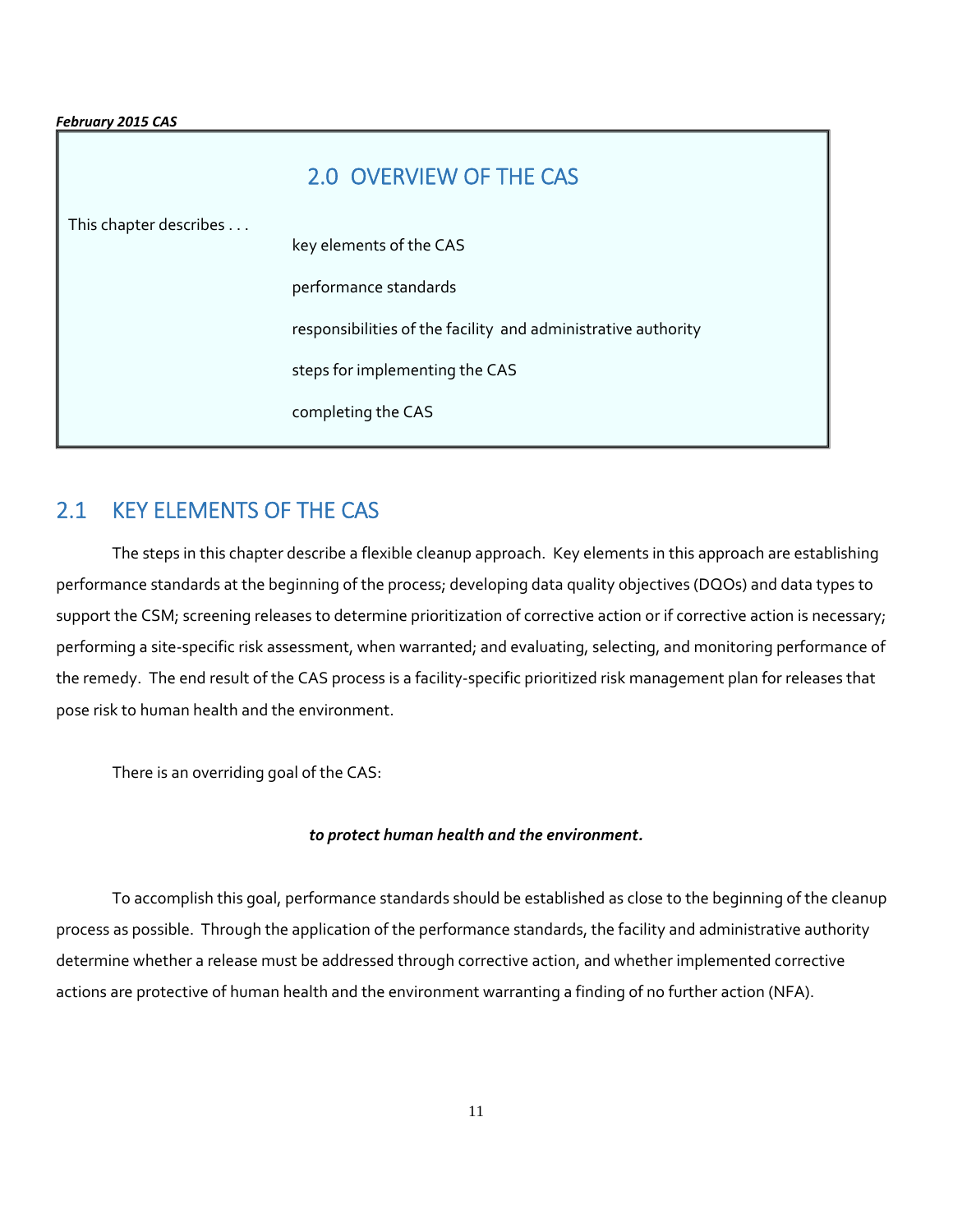## *February 2015 CAS* 2.2 PERFORMANCE STANDARDS

EPA's expectations for the outcome of corrective action at a facility are established in the CAS by three over‐ arching performance standards for cleanup. The performance standards are not new; however, the CAS ensures that they are applied consistently at an early stage of the corrective action process. Performance standards established at the beginning of the CAS should streamline the corrective action process by focusing activities toward a specific endpoints and allowing facilities to anticipate corrective action costs. The performance standards combine existing policy and regulatory requirements with a risk‐based goal of protectiveness.

The three CAS performance standards are:

- **1. Source Control Performance Standard:** Source control refers to the control of materials that contain hazardous wastes or hazardous constituents and that act as a continuing reservoir for migration of contamination to soil, sediment, groundwater, surface water, air, or as a source for direct exposure. Sources are not always stationary, but can migrate from a landfill or surface impoundment where contamination originally was released. Contaminated groundwater plumes are not generally considered a source material, although non‐aqueous phase liquids (NAPL) in the groundwater generally would be viewed as source material *Rules of Thumb for Superfund Remedy Selection*, August 1997, EPA/540/R‐97/013 at http://www.epa.gov/superfund//policy/remedy/rules/rulesthm.pdf
- **2. Statutory and Regulatory Performance Standard:** Each facility will be subject to certain statutes and regulations, whether Federal or State which may dictate media‐specific contaminant levels that must be achieved, such as maximum contaminant levels (MCLs) in drinking water, or human‐ health and /or environmental cleanup criteria established by state waste cleanup programs. The requirements may be specified in Federal, State, and local laws and regulations and should be identified for each release site.
- **3. Final Risk Goal Performance Standard:** The final risk goal is the standard of protection to be achieved and maintained by the facility. The final risk goal is agreed upon as early in the process as possible and established by the administrative authority based on land use, special sub‐ populations, contaminant concentrations associated with acceptable risk, location at which the concentrations are measured, and the remediation time frame required to achieve these goals.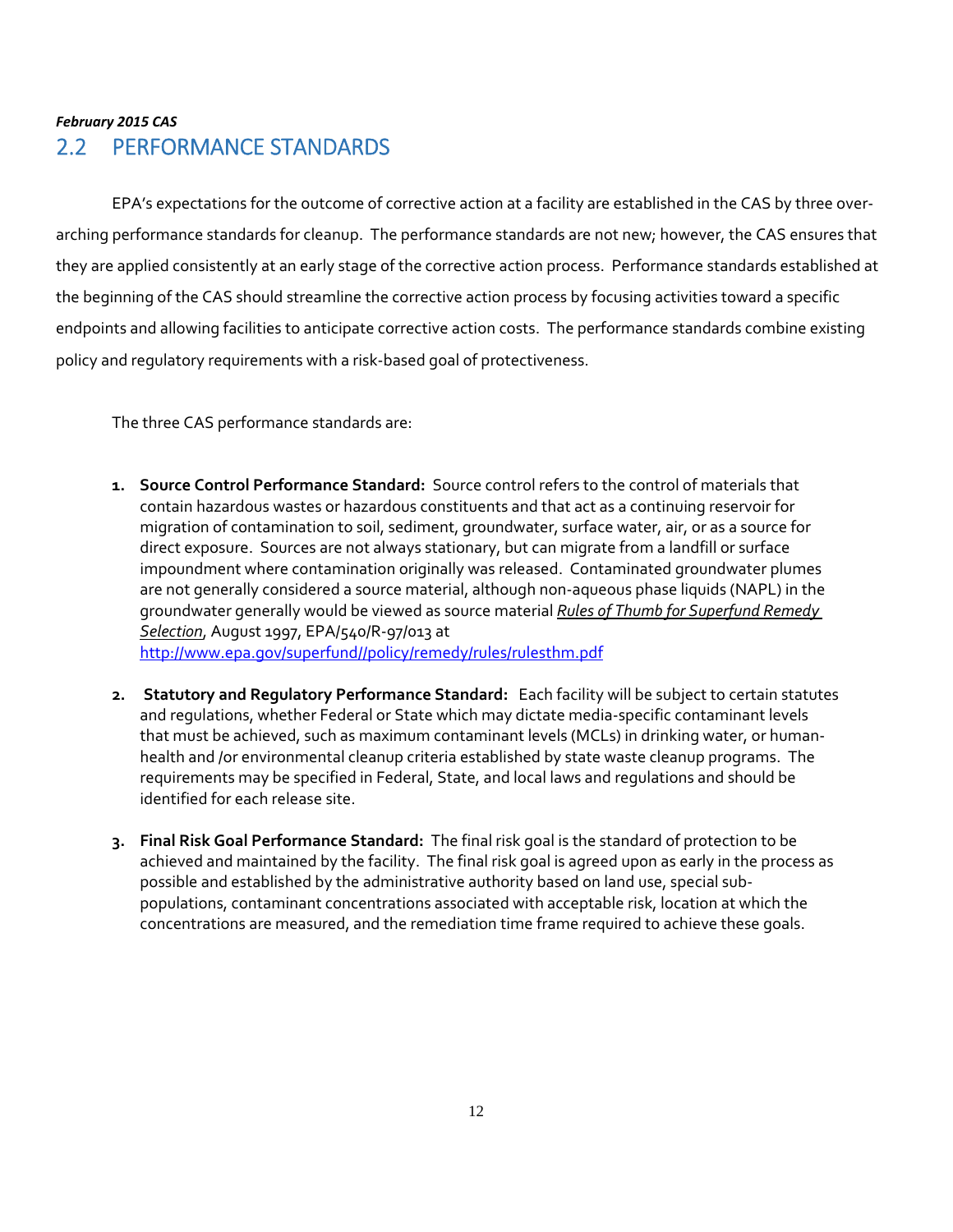It is paramount for the facility to determine if source material is present. While the CAS is primarily a risk management approach, it identifies source control as a priority performance standard. The CAS expects that facilities will make identification and prioritized corrective action on source material a primary activity, while also prioritizing other releases, as discussed in Chapter 4. Removal, containment, treatment, or a combination of the three, should be evaluated on a case‐by‐case basis and balanced against factors such as effectiveness, implementability and cost. In some situations, treatment (in‐situ or ex‐situ) of source material may be the most appropriate way to achieve the performance standard. In other situations, removal of the source material may be appropriate, eliminating long‐term costs associated with containment or monitoring. Containment coupled with institutional controls at a facility may be effective when the source material, once contained, no longer poses a

#### **Source Control**

The EPA expects identification of and prioritized corrective action on sources. EPA's continuing emphasis on source control reflects the Agency's strong preference for remedies that are protective in the long term. For groundwater, source control is critical to returning our nation's contaminated ground waters to their maximum beneficial use in a reasonable time frame, and to ensuring that uncontaminated ground water is available for future generations.

continuing threat to human health or other environmental media. Combinations of approaches may be appropriate, with containment and/or monitoring warranted for treatment residuals to achieve the final risk goal performance standard.

Applicable statutory and regulatory requirements should be identified at the beginning of the CAS and will become part of the performance standards for the facility. These applicable requirements may be Federal, state, and/or local requirements (*e.g*., federally‐established and/or state‐endorsed maximum contaminant levels [MCLs] for groundwater). For states that have their own waste cleanup programs that apply to releases of contaminants into the environment and have established human‐health and /or environmental cleanup standards, those criteria should be the performance standards for the corrective action implemented. When statutory or regulatory requirements are known at the beginning, it helps establish the appropriate level of data collection necessary at the site and affects setting of final risk goals.

The final risk goal is primarily based on site‐specific issues, such as release and receptor characteristics, current or future land use, and beneficial resources. One final risk goal may apply to the entire facility, but it is more likely that different releases will require different final risk goals due to variations in location of releases, current or future land use,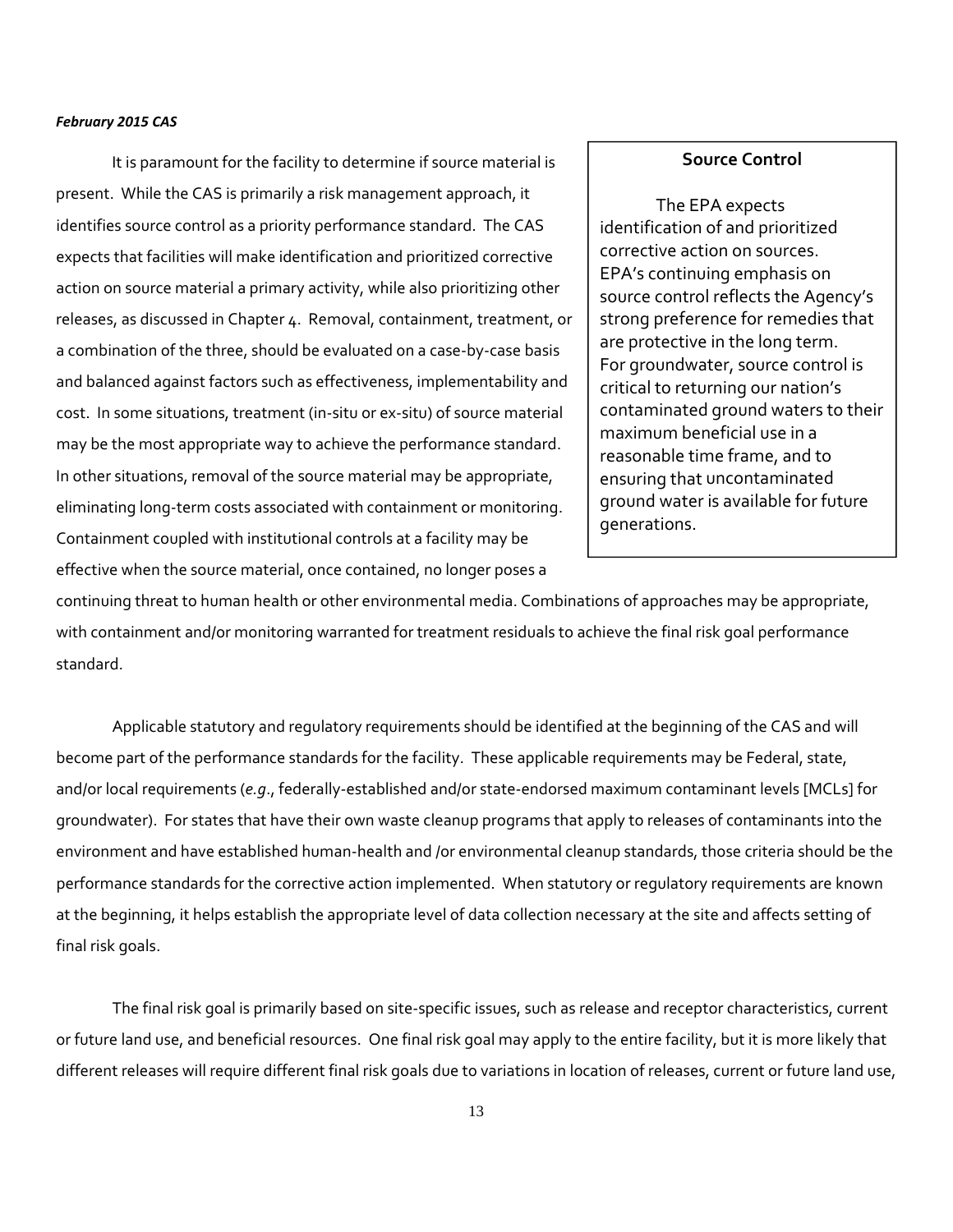proximity of receptors, etc. Although regulatory programs (RCRA, Superfund, voluntary) may have different ways of evaluating the particular performance standards described above, cleanup standards are typically in the 1x10<sup>-4</sup> to 1x10<sup>-6</sup> range excess lifetime cancer risk from exposure to carcinogenic hazardous constituents and a 1.0 hazard quotient for exposure to non-carcinogens. The final risk goal may vary, but should be developed on sound risk assessment methodologies, such as EPA's Superfund risk assessment guidance *Risk Assessment Guidance for Superfund: Volume I ‐ Human Health Evaluation Manual (Part A)*, December 1989, EPA/540/1‐89/002 at http://www.epa.gov/oswer/riskassessment/ragsa/pdf/rags\_a.pdf).

The EPA expects that all applicable performance standards will be achieved and maintained by the facility. The objective of screening releases is to determine areas that require either immediate response or further evaluation from those that are a lower risk or long‐term threat with the ultimate goal of completing all corrective action obligations and revitalizing the property, if and when appropriate. Remedial alternatives for corrective action are then selected on the basis of their ability to achieve and maintain the performance standards.

## 2.3 RESPONSIBILITIES OF THE FACILITY AND ADMINISTRATIVE AUTHORITY

For the CAS to be effective, the responsibilities of the facility and the administrative authority must be clear. The facility proposes performance standards to the administrative authority for approval. The facility will justify the proposed performance standards through evaluation and documentation of land use, groundwater designation (current and reasonably expected future use), types of receptors present, and exposure pathways, or as deemed necessary in state‐promulgated cleanup programs. The administrative authority will then approve the performance standards proposed by the facility or establish the final risk goals that it determines are adequate based on the data presented in the CSM.

The responsibilities of the facility and administrative authority are as follows:

- The facility must perform adequate investigation to develop a robust CSM to propose performance standards for the site. The proposed standards must be justified by scientific, risk‐based criteria, or regulatory requirements applicable to the site. The facility then has the responsibility to achieve and maintain the performance standards approved by the administrative authority.
- The administrative authority has the responsibility to ensure that the actions undertaken by the facility are protective of human health and the environment, by establishing performance standards consistent with their applicable statutes and regulations and consistent with the current and future uses at the site.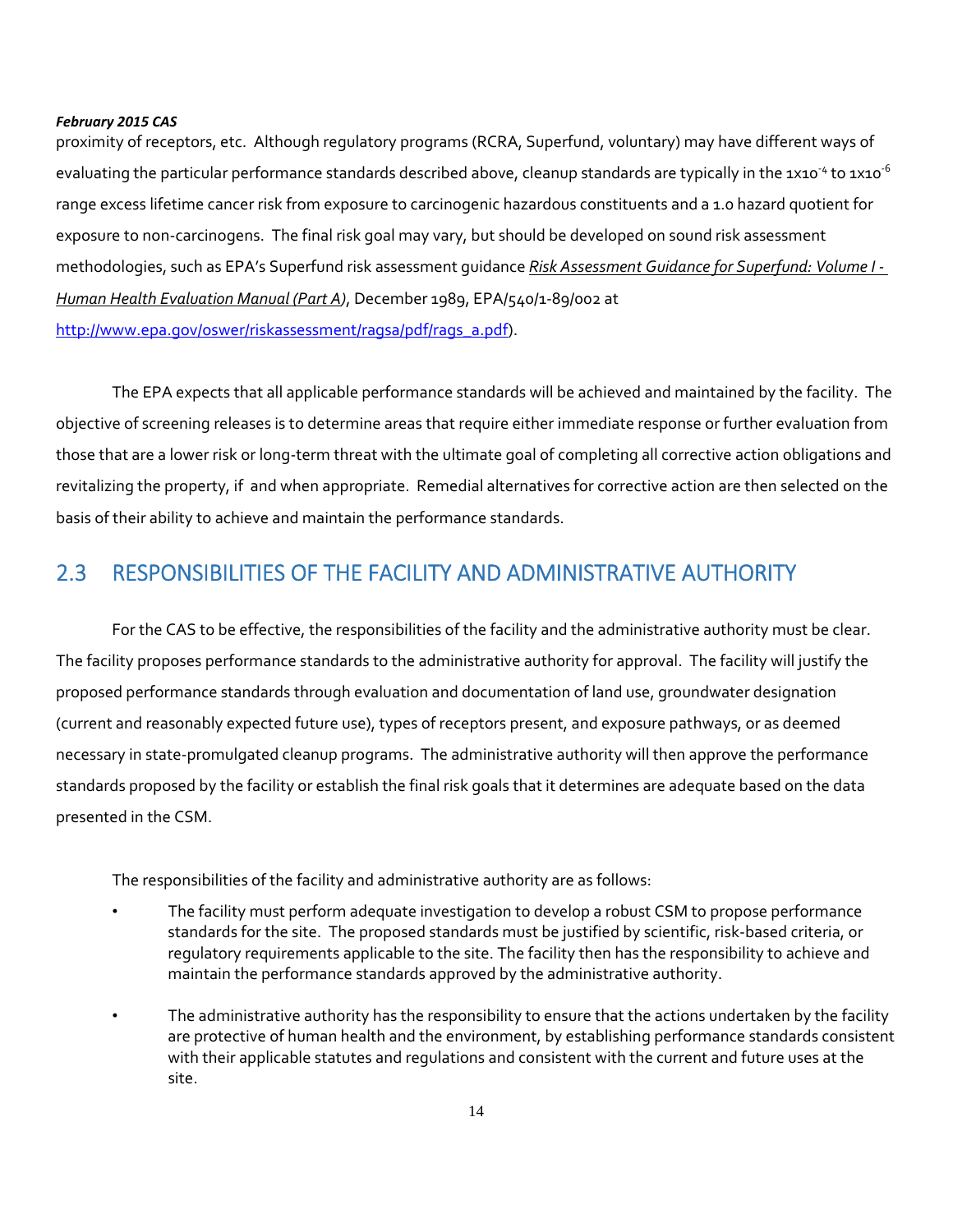## 2.4 STEPS FOR IMPLEMENTING THE CAS

The following sections provide the facility and the administrative authority with a suggested road map for implementing the CAS.

## 2.4.1 Beginning the CAS

To begin a CAS project, a facility should submit to the administrative authority a notice of its intent to conduct corrective action using the CAS. EPA and/or the state will review the notice of intent and respond whether a Federal and/or state project should be initiated. Preliminary discussions between a facility and the administrative authority will help determine whether the facility is a good candidate for using a streamlined approach, such as the CAS.

## 2.4.1.1 Notice of Intent

The notice of intent need not be longer than a few of pages and should state the following in a concise manner:

- commitment to conduct corrective action voluntarily, under a formal agreement, permit, or other enforceable document
- request to conduct corrective action using the CAS
- brief general information regarding site location
- brief general information regarding the facility's operational history
- general discussion on how the facility will proceed through the CAS
- brief description of proposed performance standards for corrective action, and a
- request for a scoping meeting between the facility and the administrative authority.

For a facility currently conducting corrective action under an existing RCRA permit or other enforceable document, the CAS can be used as the means to expedite a facility's corrective action obligations. The formal agreement, permit, or other enforceable document should be structured to include the performance standards to be achieved by the facility, the data quality requirements necessary to attain them (as required by the state) and necessary institutional controls. The CAS scope of work is included, along with an implementation schedule. It is important to also note that the requirement for financial assurance applies in this situation as well. EPA issued an "Interim Guidance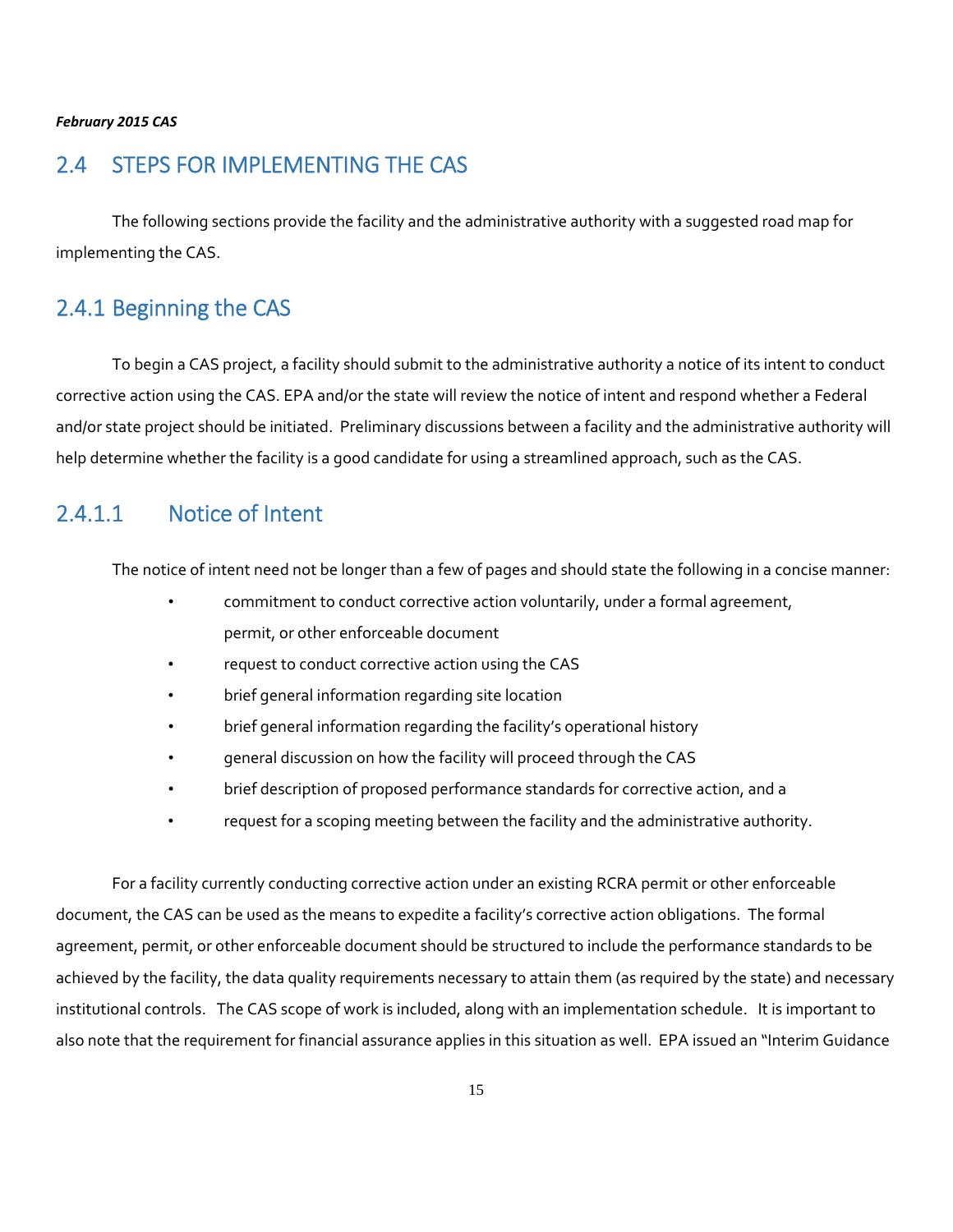on Financial Responsibility for Facilities Subject to RCRA Corrective Action" in the September 30, 2003 EPA Memorandum, located on the internet at http://www2.epa.gov/sites/production/files/documents/interim-fin-assur-coract.pdf. In this quidance, the EPA explains that financial assurance is a requirement; however, federal requlations for financial assurance for corrective action were not promulgated. The EPA does encourage owners and operators of RCRA‐regulated facilities to demonstrate financial assurance for early stages of the corrective action process on a site‐ specific basis, including upfront discussions on financial assurance during the site investigation. Regulators may also structure financial assurance so that the amount can be reconsidered at regular intervals or at the various stages of corrective action. At the remedy selection stage, a review of the financial assurance requirements is necessary to include cost estimates for engineered controls. For a facility interested in voluntary corrective action, permission from the state would be necessary before implementing the CAS approach.

## 2.4.1.2 Scoping Meeting

The scoping meeting should serve as the first CAS milestone where the facility and administrative authority identify expectations concerning the CAS implementation. The meeting may need to be scheduled over the course of a few days, depending on the complexity of the site. The purpose for the meeting is to bring the administrative authority and facility representatives together early in the process so that an agreement on land use, groundwater classification and short and long-term expectations of corrective action can be discussed. At the scoping meeting, the facility should present the following:

- preliminary CSM*,* including current and anticipated land use, and issues relating to POE for human and ecological receptors
- history of corrective action at the facility, including investigations conducted, risk evaluations or risk assessments, interim measures/stabilization and final remedies implemented
- discussion on how the facility will use the CAS to meet its corrective action obligations, including permitting and compliance issues
- proposed performance standards for the facility with justification, both risk-based cleanup goals and regulatory requirements
- the design for a risk evaluation which will be used to meet the proposed performance standards, as well as potential risk management approaches for achieving them
- a strong communication strategy (*i.e*., how the facility and administrative authority will share information about the site ‐ progress reports, conference calls, routine meetings, etc.)
- site‐specific concerns (*i.e*., sensitive environments or special sub‐populations)
- interim measures or stabilization activities, if necessary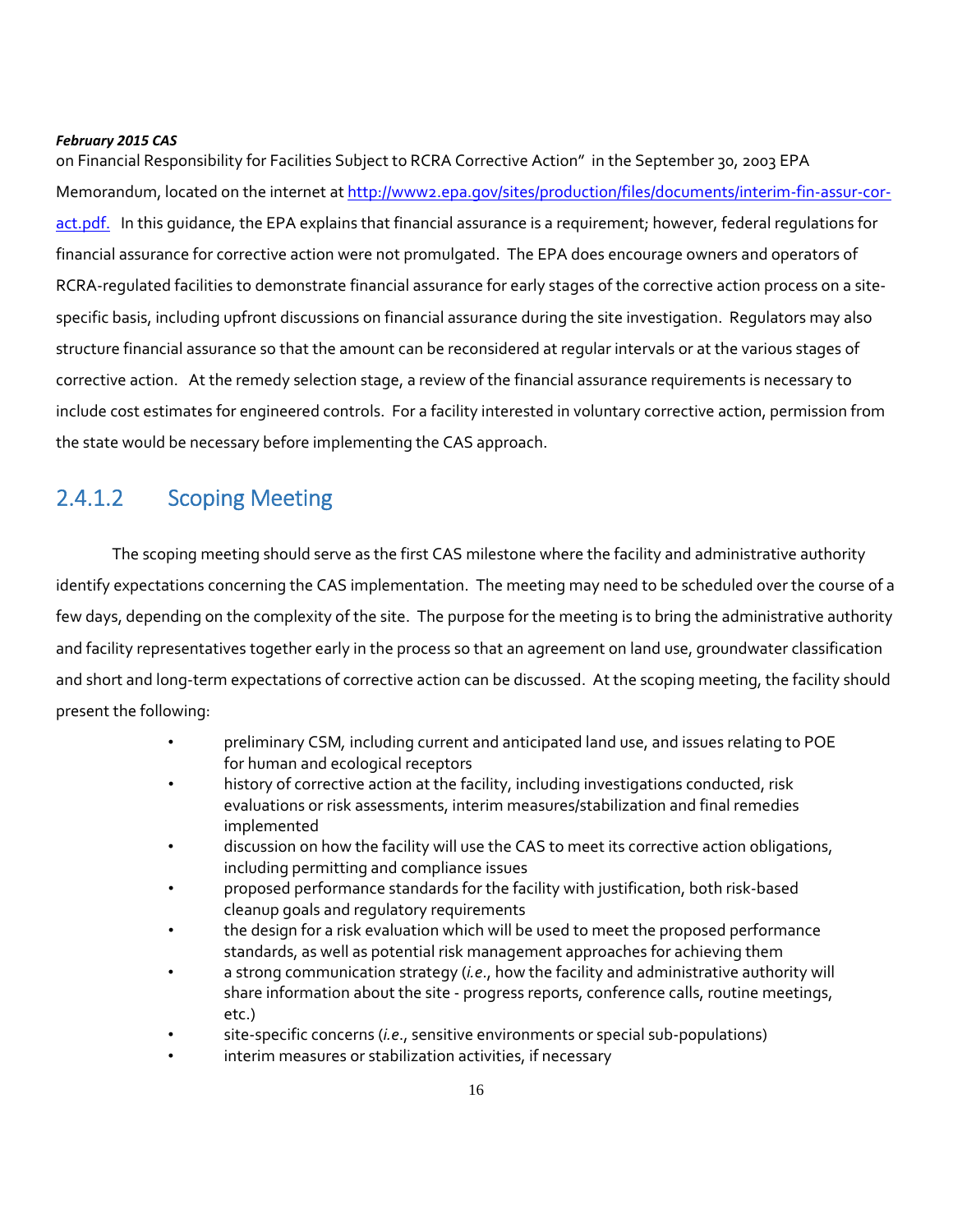- schedule for submission of the CAS Work Plan and proposed schedule for conducting and completing CAS elements, and
- special considerations for public participation, as needed.

It is suggested that the scoping meeting be held at the facility for the following reasons:

- the facility can demonstrate the accuracy of the information contained in the preliminary CSM in support of the proposed performance standards using all existing in‐house data
- the administrative authority can confirm, firsthand, the information contained in the preliminary CSM, aiding in the approval of the performance standards, and
- release areas with potential NFA status may be reviewed and inspected.

#### **Corrective Action Objectives (CAOs)**

Once performance standards are agreed upon and releases which require corrective action are identified, CAOs should be developed. The performance standards represent policy and regulatory requirements with an over-arching goal of protectiveness, and the CAOs are site‐specific, media‐specific, risk‐based "endpoints" for corrective action for a facility.

Remedies cannot be truly performance‐ based without establishing CAOs as a metric. The development of CAOs is described further in 5.1.2 and Appendix A.

Following the scoping meeting, the administrative authority may either approve the performance standards proposed by the facility or establish performance standards that the administrative authority deems necessary to protect human health and the environment. Once the CSM is well established, the facility and the administrative authority can agree upon specific preliminary CAOs that will be documented in the Risk Management Plan (Section 2.4.4). The administrative authority can include the CAOs in the final decision document that goes out for public review and comment. Should an impasse occur between the facility and the administrative authority in developing the CAOs to support the performance standards, the administrative

authority may consider mechanisms for implementing corrective action other than the CAS.

In the event the facility representatives and/or the administrative authority do not know enough about the facility (the elements of the CSM) or the extent of corrective action obligations to propose performance standards, a pre‐scoping meeting could be useful to serve as the first step in the implementation of corrective action using the CAS. At the pre‐scoping meeting, many of the same issues that are outlined for discussion at the scoping meeting will be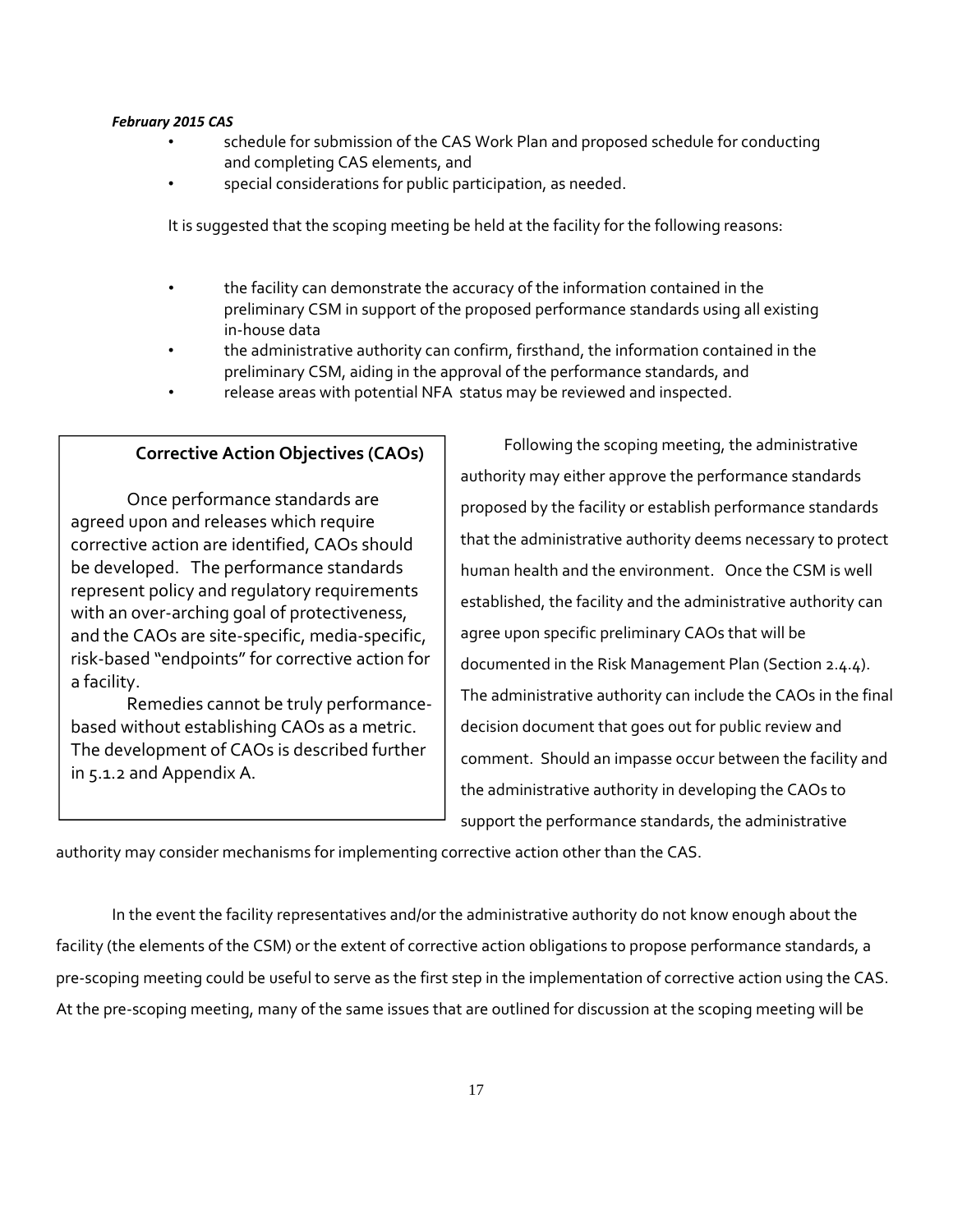introduced and a set of action items will be developed. Once all action items from this pre‐scoping meeting have been satisfied, the facility is prepared to continue using the CAS to expedite required corrective action.

## 2.4.2 CAS Work Plan

The facility should prepare a CAS work plan that describes the activities the facility intends to conduct to collect data necessary for data gaps identified during the scoping meeting. The scope of the CAS work plan should be based on the conclusions of the scoping meeting as well as any significant input from public participation and should include, but not be limited to, the following:

- Preliminary CAOs for each release area with supporting facility‐specific information
- All known and potential releases listed and described (information regarding historical corrective action activities need only be included if releases require further investigation)
- DQOs needed for achieving the CAOs
- proposed or planned release characterization activities, including, but not limited to: ‐ evaluating existing data and determining whether additional data are necessary

‐ conducting any necessary investigation and data collection (sampling analysis plan and quality assurance project plan), including process for identifying additional data gaps and data collection until adequate data is available

‐ implementing interim measures or stabilization of releases, if warranted

- describing how the facility intends to proceed through the CAS (see Figure 1)
- a proposed schedule of all facility activities for conducting and completing the CAS

The CAS Work Plan should also provide any and all data necessary to demonstrate that the proposed performance standards will protect human health and the environment and that planned characterization activities are sufficient to support the performance standards. Data collected using the work plan will be used to formulate the risk management plan for the site, including remedy evaluation and design, and, therefore, must be of high quality and sufficient to produce a comprehensive CSM.

Concepts from EPA's Superfund program use of Dynamic Workplans may be incorporated into parts of the CAS workplan. Information is provided in the publication *Dynamic Field Activities for On‐Site Decision Making: A Guide for Project Managers* May 2003, EPA/540/R‐03/002 at http://epa.gov/superfund/programs/dfa/guidoc.htm . Dynamic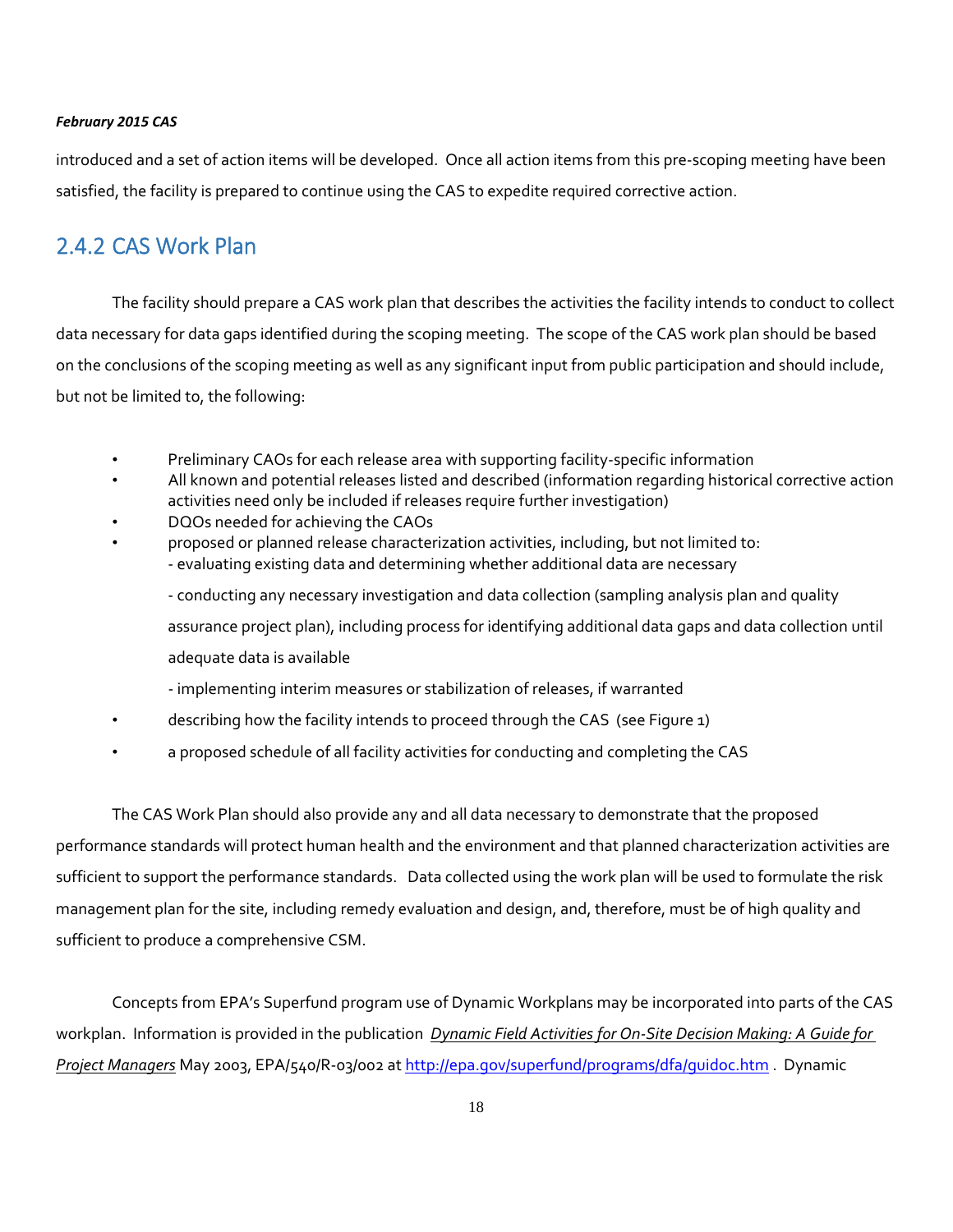Worklplans focus on the collection of real‐time data and real‐time decision‐making. The guideline for Dynamic Workplans is found on the web at http://www.epa.gov/swertiol/download/char/dynwkpln.pdf

## 2.4.3 Evaluating and Prioritizing Impacts from Releases

Under the CAS, impacts to human health and the environment may be evaluated through the use of risk‐based screening of releases (Chapter 4). Exposure scenarios may be determined specific to commercial/industrial facilities, applicable (current or future) land uses, and/or through site‐specific risk assessment. Ecological risk is addressed using an exclusion worksheet that allows a facility to exclude ecologically insignificant portions of a site from further evaluation and also provides an assessment checklist for areas that require further examination. (Appendix B)

## 2.4.3.1 Risk‐Based Screening

In order to quickly prioritize releases of contaminants that pose higher risk to human health and the environment, the CAS includes a discussion of risk‐based screening. Updated information on national screening criteria is described in greater detail in Chapter 4. Screening is an integral component of the CAS. The primary objective of screening releases is to identify releases at the facility that pose the highest risk or threat from contaminants in soil and groundwater, and to allow the administrative authority and facilities to focus on achieving maximum risk reduction in a reasonable time frame. The degree of impact at the POE then can be quickly evaluated. The CAS suggests that all facilities initially screen to evaluate their releases, using either state‐ established criteria or EPA's screening tables, as this is the fastest and most cost‐effective way to evaluate relative site risk. Use of EPA's screening tables may eliminate the need to carry each release through completion of a site‐specific risk assessment, though some sites or releases may wish to base their prioritization on site‐specific evaluations. Another objective of screening is to allow facilities to identify releases that pose minimal risk from contaminants in soil and groundwater. However, for the *de minimus* releases to be considered for NFA, state concurrence is necessary.

## 2.4.3.2 Site‐Specific Risk Assessment

The CAS includes a site‐specific risk assessment component to further define impacts from releases where necessary. The site‐specific risk assessment can aid in evaluating potential risks not considered in the screening of releases or more precisely define ecological risks. Specifically, facilities have greater flexibility to evaluate contaminant fate and transport, re-evaluate exposure scenarios that were not previously or adequately covered in the screening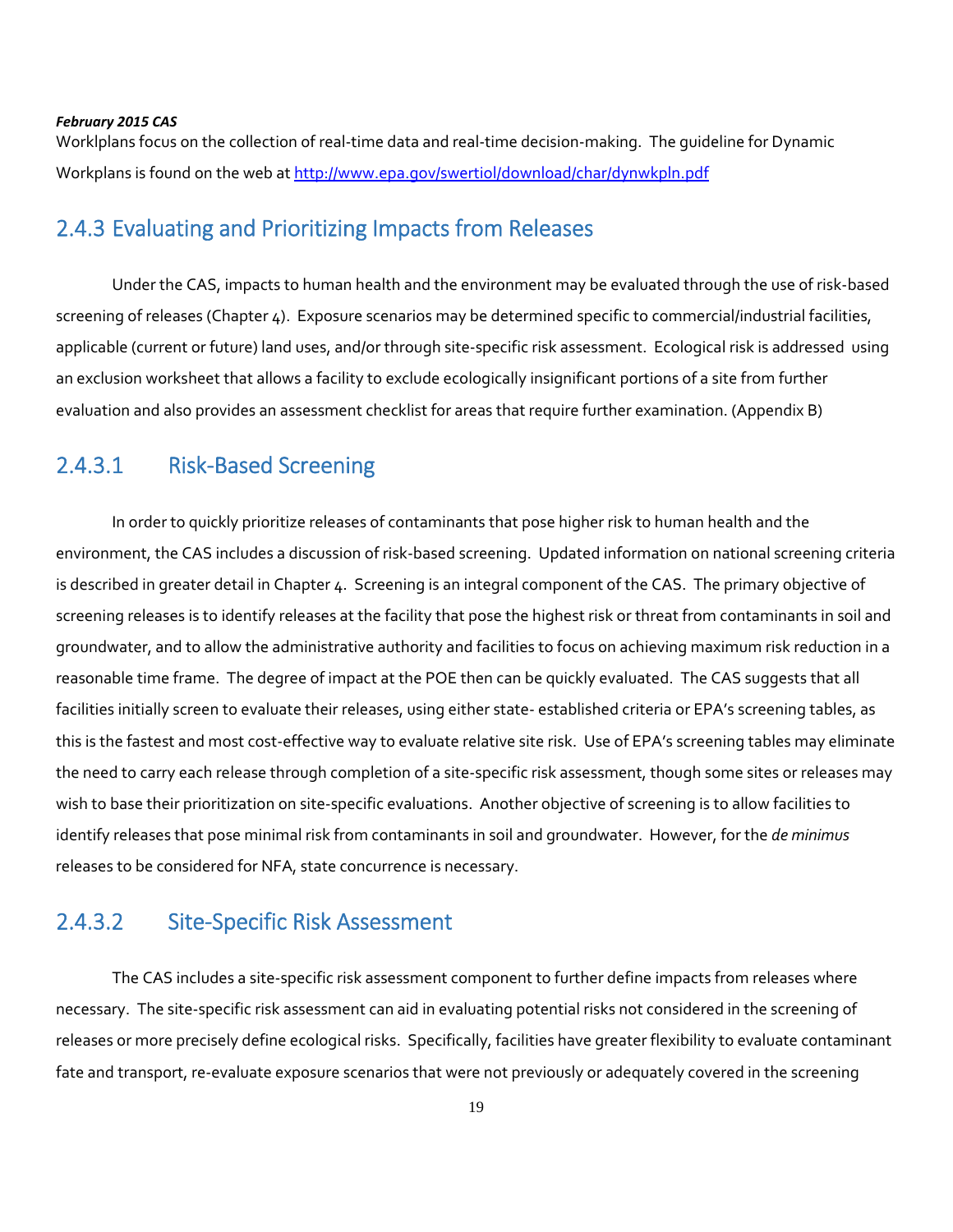process, exclude certain pathways from consideration, and evaluate concentrations of contaminants of potential concern (COPCs) in background media. If a facility has already initiated or has completed a site‐specific risk assessment, the screening step can still be done to quickly identify releases that need to be addressed first, or the risk assessment process may be completed and the facility can move to the risk management evaluation process.

## 2.4.3.3 Ecological Exclusion Screening

 The CAS contains an Ecological Exclusion Criteria Worksheet and Ecological Assessment Checklist to help facilities and the administrative authority determine whether or not further ecological evaluation is necessary at an affected property where corrective action is being pursued.

Ecological screening under the CAS is a relatively simple process. Use of the exclusion criteria worksheet, general information about the facility, its operation, physical site characteristics, ecological habitats and receptors will help identify incomplete or insignificant exposure pathways that exist at the affected property, thus eliminating the need for further ecological evaluation at these areas. If an area cannot be excluded from further ecological evaluation, additional information about ecological areas can be obtained using the assessment checklist to assist in further ecological risk evaluations, including a possible site‐specific ecological risk assessment. If site specific ecological risk data exists at the facility, it may be used to evaluate potential exposure scenarios at a site *(*Appendix B).

## 2.4.3.4 Risk Evaluation Report

The facility should prepare a Risk Evaluation Report that describes the activities the facility conducted for release characterization, as described in the CAS Work Plan, and the evaluation of impacts and prioritization of these releases. The Risk Evaluation Report is submitted to the administrative authority as documentation of site risks but is not approved unless required by the administrative authority.

The Risk Evaluation Report should include, but not be limited to, the following:

- release characterization activities and results, including specific identification of media impacted
- exposure scenario evaluation, including the identification of points of exposure
- results of screening
- identification and summation of release sites that will require further risk evaluation along with a schedule for implementation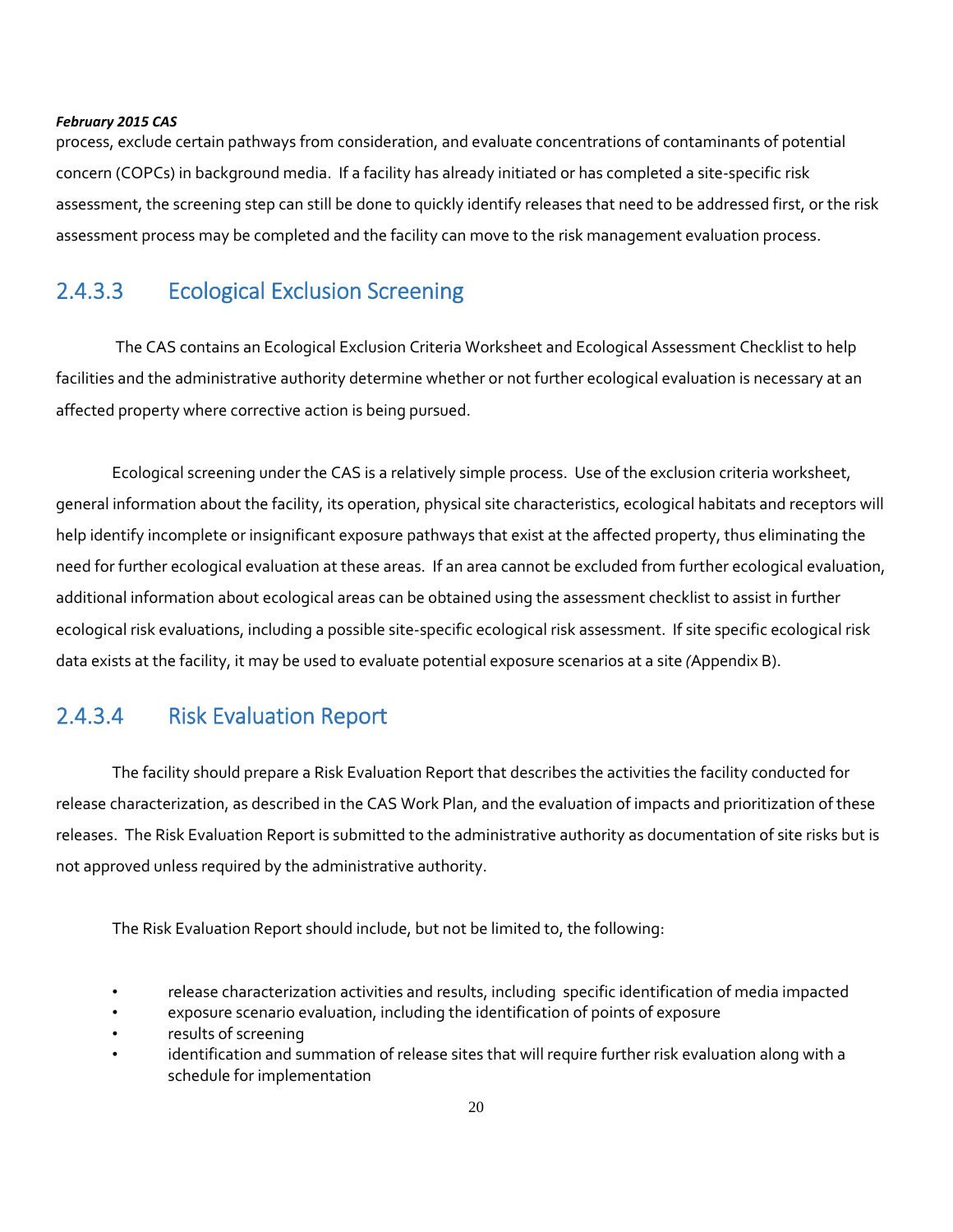- interim measures/stabilization implemented during the course or as a result of the release characterization
- results of any previously conducted risk assessments, and
- proposed revisions to performance standards, if warranted.

The Risk Evaluation Report is a summary report that documents whether releases need additional response actions. The Risk Evaluation Report should concisely summarize the relevant data for risk decision making but should not be a compilation of all data collected during the course of all corrective action activities. For states with tiered risk screening, the Risk Evaluation Report should include a summary of the risk‐screening results for all identified release areas, including SWMUs and areas of concern (AOCs).

 The Risk Evaluation Report can be submitted to the administrative authority after the initial screening to document the differentiation between releases that are a high risk or high threat from releases that are lower risk or long-term threats, and should include a proposal for release areas that have sufficient data to show NFA is warranted. For other higher-risk release sites that warrant a site-specific risk assessment or an Ecological Risk Assessment, the Risk Evaluation Report should reflect that information.

If data collection and release characterization reveal new information that may have an effect on the performance standards that were agreed upon with the administrative authority (e.g., change in land use, difference in expected receptors and/or exposure, or other differences in site conditions), the facility will need to notify and meet with the administrative authority to discuss making adjustments to the performance standards.

## 2.4.4 Risk Management Plan

After the facility has determined which releases do not meet the performance standards (i.e., source control, statutory/regulatory requirements, final risk goal) as established by the administrative authority, it should evaluate and propose appropriate risk management activity(ies). A Risk Management Plan should be prepared to describe and justify the facility's intended actions (specific remedies) that will meet each CAO. Because the administrative authority is responsible for ensuring that the actions undertaken by the facility are protective of human health and the environment, the administrative authority should review and approve the Risk Management Plan.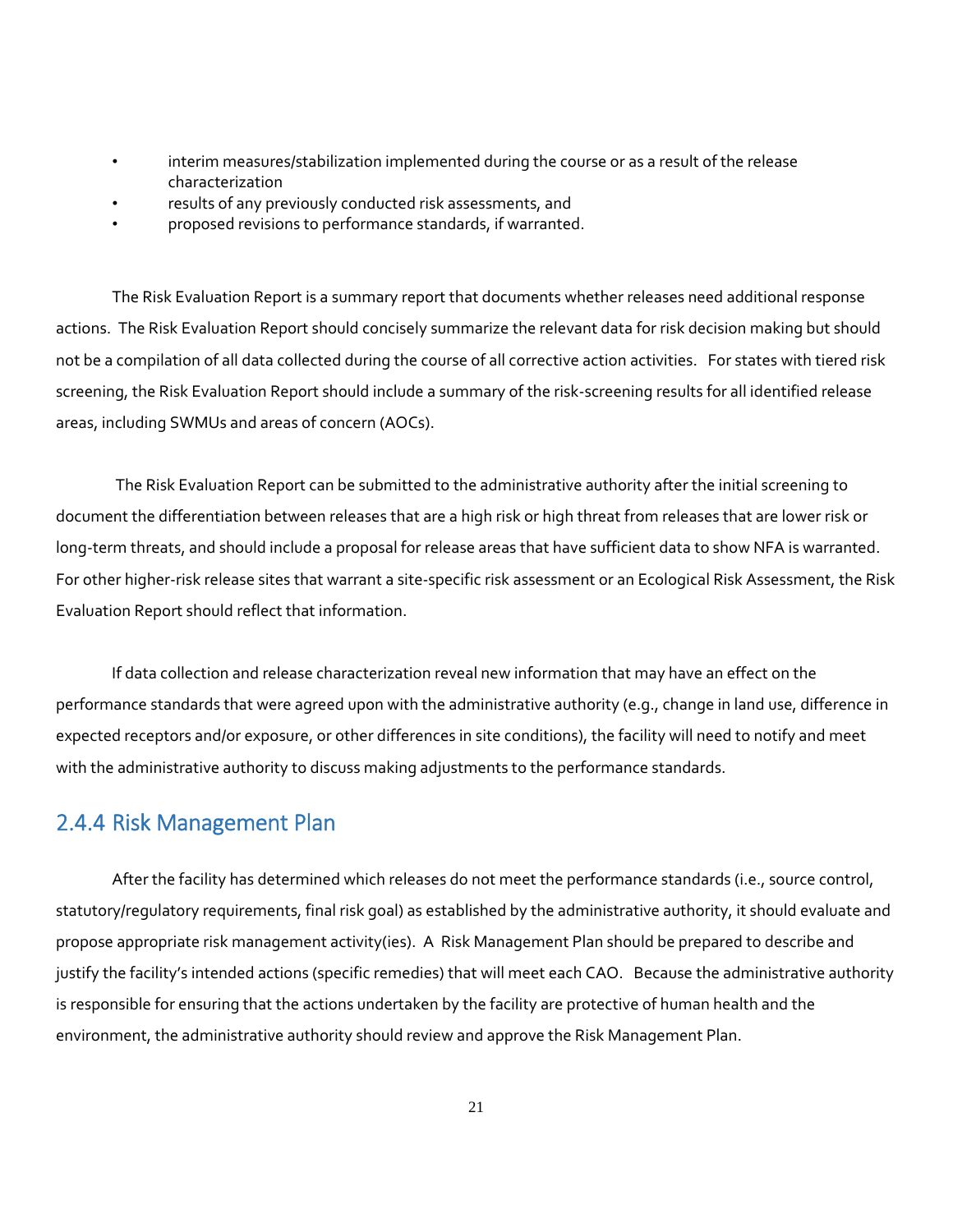The Risk Management Plan should describe and justify risk management activities for releases that failed the screening process, releases that failed to meet the performance standards, and other releases that the facility chooses to address in the near term. In addition, releases that pose a lower risk or a long‐term threat should be identified in the Risk Management Plan along with a schedule for their evaluation.

The Risk Management Plan should include, but not be limited to, the following:

- Site-specific CAO's to support the performance standards
- Planned risk management activity (remedy proposal) [Describe and justify determinations that risk can be managed, and/or reduced to achieve performance standards. The risk management activity(ies) for each release should be specifically identified and described (*i.e*., remediation, engineering controls, and/or institutional controls) with corresponding CAO's]
- Presentation of the final CSM supporting the Risk Management Plan [Identify the location of releases that did not meet the performance standards and that are addressed by a risk management activity, including concentrations that are representative of the long‐term fate and transport of residual COCs. Identify exposure pathways affected by a risk management activity and the performance monitoring locations]
- Performance monitoring, performance review and contingency plans [Identify specific criteria (such as land use changes, fate and transport model verification and constructed remedy performance) that will be evaluated to demonstrate that the risk management activity implemented will remain protective. Establish a schedule for periodic performance review (such as monitoring data summaries, possibly including trend analyses using graphical and statistical data) to demonstrate that the implemented activities are consistently achieving and maintaining desired results. Establish contingency plans in the event the implemented action does not achieve and maintain the CAOs and performance standards], and a
	- Schedule for implementation.

## 2.5 COMPLETING THE CAS

The Risk Management Plan, as approved by the administrative authority, should contain all elements and activities necessary to achieve compliance with the CAOs and overall performance standards. Therefore, the CAS should be complete when all activities specified in the approved Risk Management Plan have been implemented, and the performance standards and supporting CAOs have been achieved and are being maintained, including appropriate monitoring and performance review activities (Chapter 6).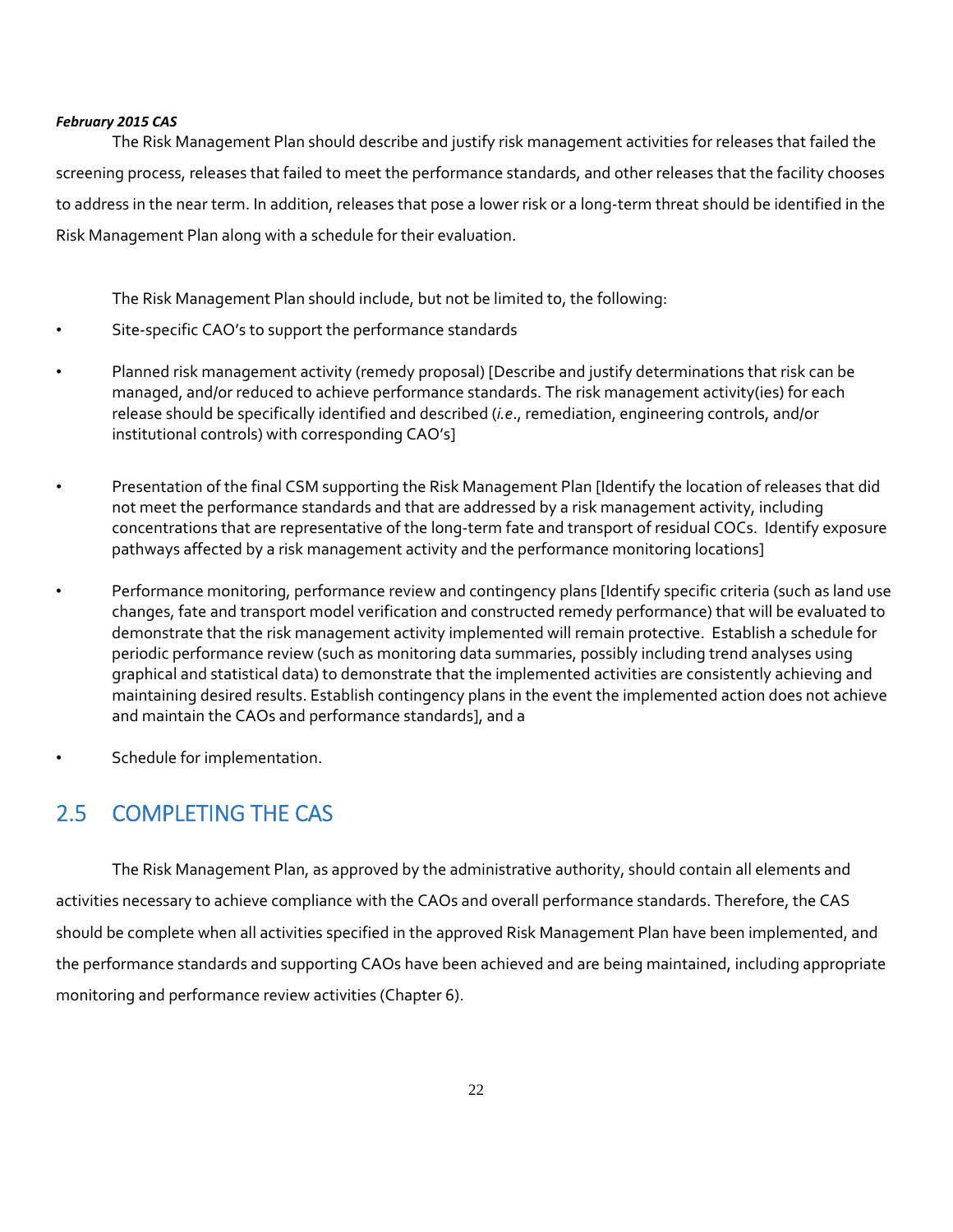For facilities being addressed under the RCRA statute (under a permit, administrative order or other enforceable document), it is EPA policy, and may be a state regulatory requirement for the administrative authority to write a decision document on the final site-wide remedy for public review and comment. EPA's term for the RCRA corrective action decision document is the "Statement of Basis". If corrective action is conducted as part of the facility's RCRA permit, the public review and comment period can be concurrent to the permit renewal or permit modification process. The CAS supports close communication between the facility and the administrative authority further ensuring that all elements for the decision document are in the Risk Management Plan, making the final steps of corrective action a smooth process.

The CAS also supports cleanup activities that follow sustainable measures. For facilities addressed under the RCRA statute, there is a regulatory requirement for implementing a Community Relations Plan concurrent to the implementation of the final remedy for the site. The Community Relations Plan presents an opportunity to expand the conversation on the environmental cleanup to include the economic and social benefits to the community.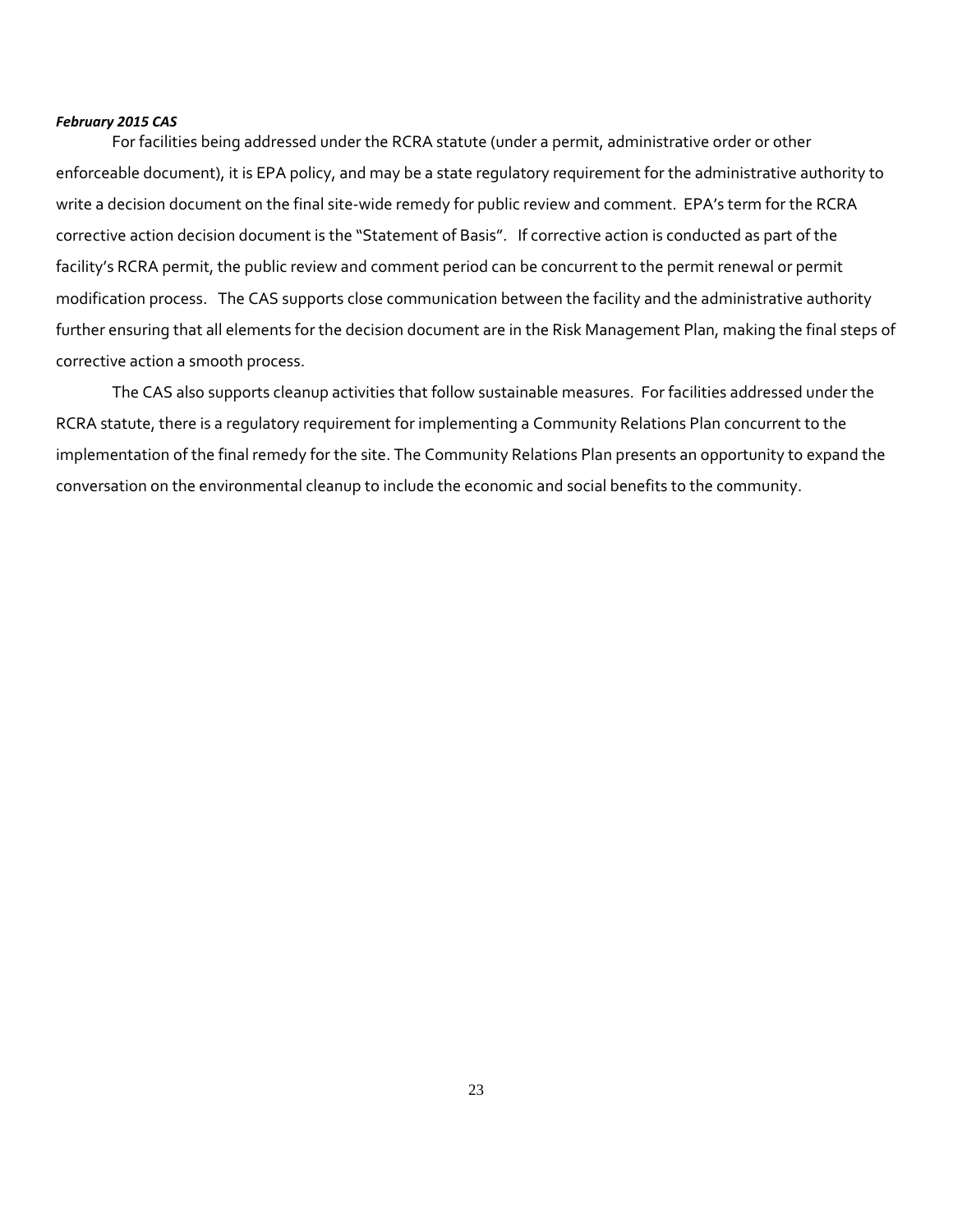## 3.0 SYSTEMATIC PLANNING AND THE CONCEPTUAL SITE MODEL

This chapter describes . . .

systematic planning ‐ establishing date quality objectives (DQOs)

elements of the CAS conceptual site model (CSM)

data quality considerations for the CAS.

## 3.1 SYSTEMATIC PLANNING ‐ ESTABLISHING DATA QUALITY OBJECTIVES

 One of the key objectives of the CAS is the use of appropriate and relevant data to evaluate releases, and identify those releases that pose a threat to human health and the environment in order to design, construct, and implement remedies. Therefore, data should not be collected or compiled until the end use of the data is defined. When the end use or quality is not considered, too much data can be as detrimental as too little, and the wrong kind of information can be as significant a problem as the lack of data.

DQOs are qualitative and quantitative statements that specify the data required supporting remedy decisions. The DQO approach is not limited to laboratory quality control criteria for sample analysis (precision, accuracy, representativeness, completeness, and comparability). DQOs are determined based on the end use of the data to be collected, and the DQO development process should be integrated into the CAS workplan and refined throughout the CAS implementation. The EPA has developed guidance regarding systematic planning as part of the EPA Quality System found on the web at: http://www.epa.gov/quality/dqos.html.

DQOs should be used to ensure that environmental data are scientifically valid, defensible, and of an appropriate level of quality given the intended use of the data. Furthermore, site investigations can be expedited considerably when DQOs are carefully established during project planning. For example, if the objective of an initial investigation is to define an area of gross contamination, a DQO for this investigation may include a higher method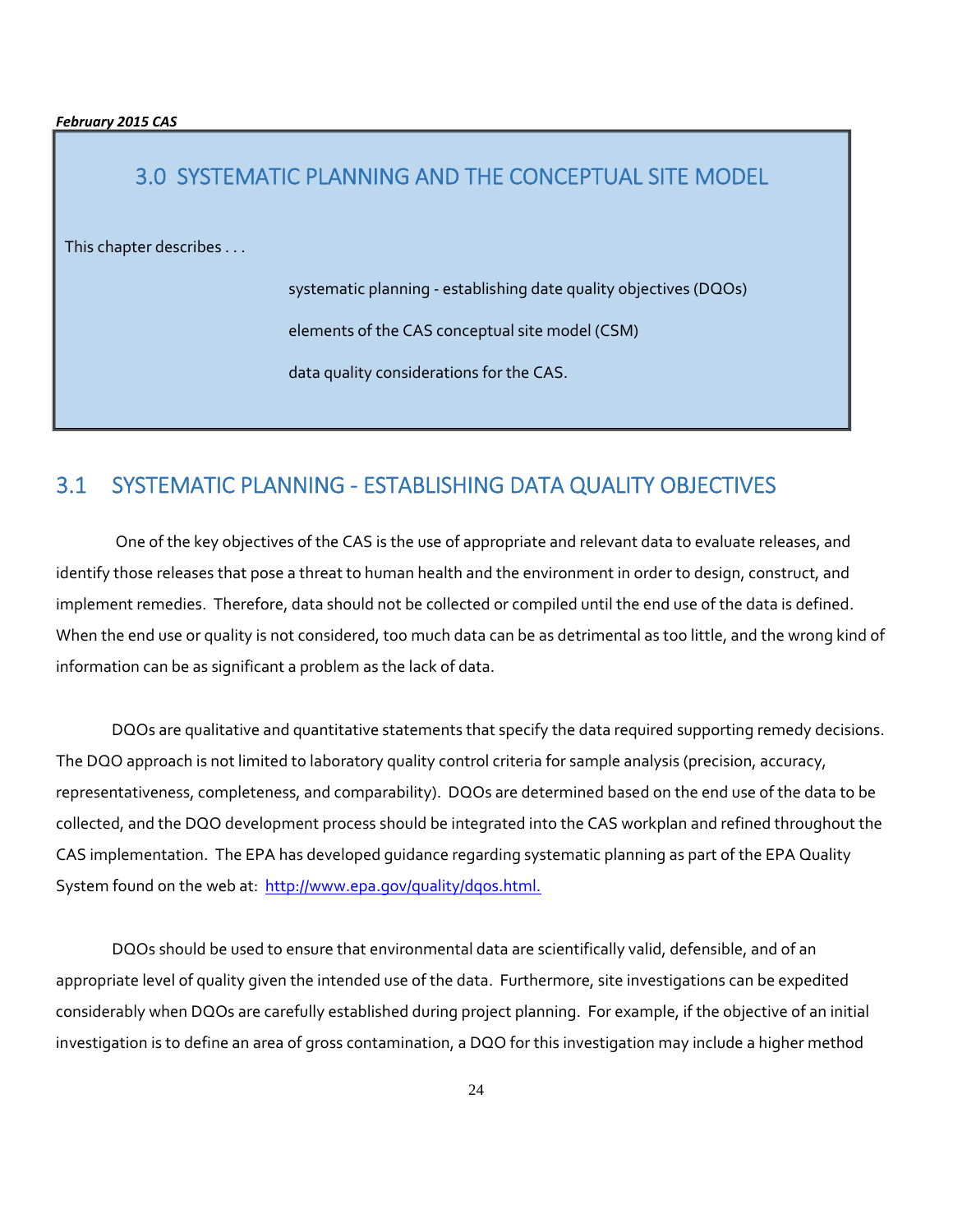detection limit provided by a cost‐effective field screening technology for analysis of samples. In contrast, a very low method detection limit would be an appropriate DQO to determine if contamination is present in groundwater used as drinking water.

Traditionally, environmental investigations have used the development of quality assurance project plans (QAPP) to specify DQOs and quality control protocols. QAPPs are valuable tools for facilities and administrative authorities in providing direction and requirements to ensure that the data obtained is usable for the intended objectives. The EPA has developed extensive QAPP guidance under various programs, and the following guidance documents can be found on EPA's web site for QA Project Plans (http://www.epa.gov/quality/gapps.html)

The CAS Work Plan (Section 2.4.2) is required to have DQOs that are developed to support the performance standard for each release, therefore, the QAPP should be included in the CAS Work Plan. DQOs will also be developed during performance monitoring (after remedy selection) to ensure data of adequate quality is obtained to assess progress toward achieving the CAOs.

## 3.2 ELEMENTS OF THE CAS CONCEPTUAL SITE MODEL (CSM)

Investigations and remedy implementation are most successful when based on a comprehensive CSM; therefore, the first critical step in implementing the CAS is the development of a CSM. A CSM is a three‐dimensional "picture" of site conditions at a discrete point in time (a snapshot) that conveys what is known or suspected about the facility, releases, release mechanisms, contaminant fate and transport, exposure pathways, potential receptors, and risks. The CSM does not have to be based on a mathematical or computer model, although these tools often help to visualize current information and predict future conditions. The CSM should be documented by written descriptions of site conditions and supported by maps, geologic cross sections, analytical data, site diagrams that illustrate actual or potential receptors, and any other descriptive, graphical, or tabular illustrations necessary to present site conditions.

The preliminary CSM should be built based on existing site data and should be developed before initiating any field activities. It should also be used to aid in the scoping of future investigations. Facilities that have not conducted field investigations can develop a CSM by making use of process knowledge, current and historical waste management operations, aerial photographs, topographic maps, land use maps, and published information on local and regional climate, soils, geology, hydrogeology and ecology (such as physical characterization of the facility).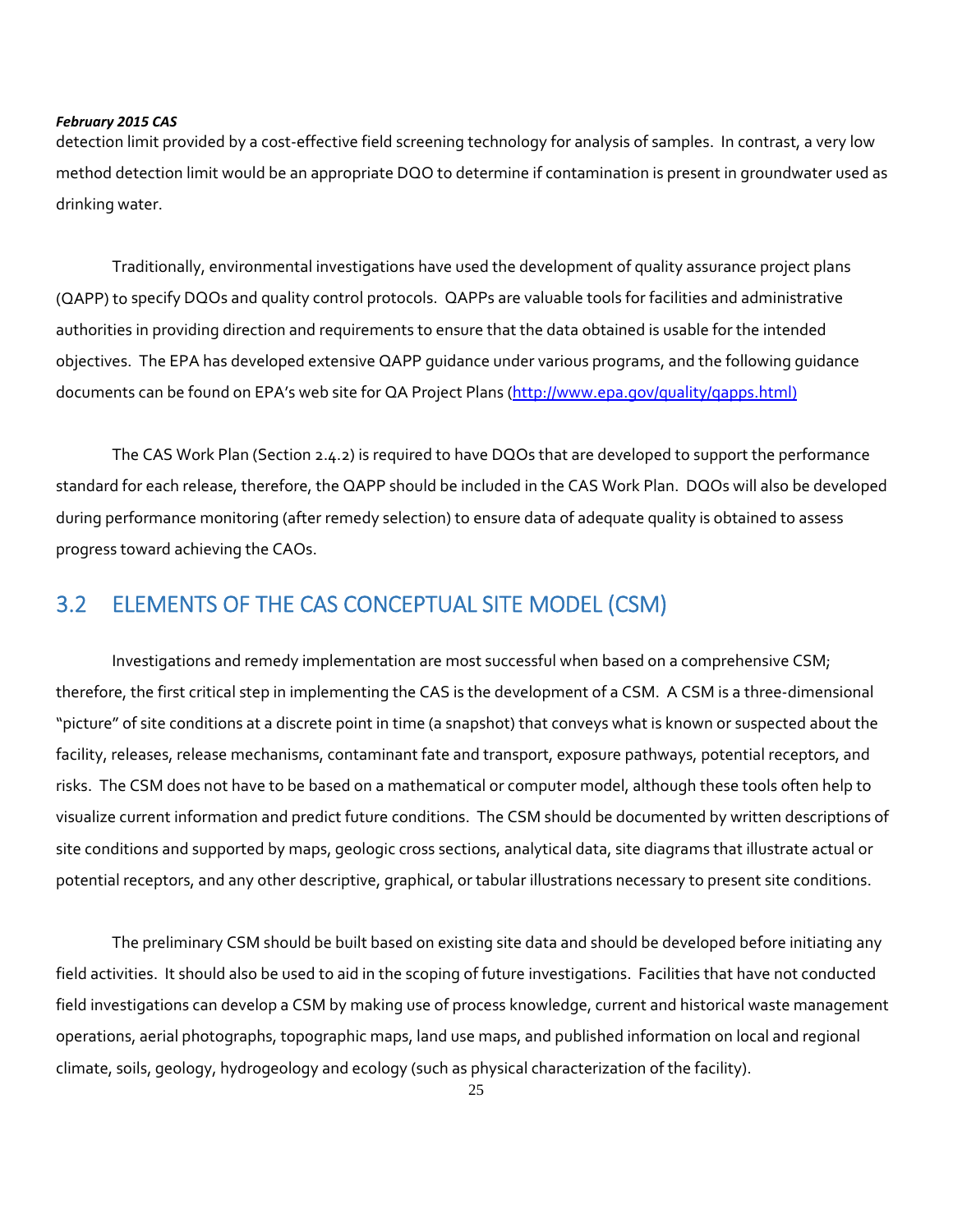The CSM, developed through systematic planning, can be used to identify data gaps in current site knowledge and focus future investigative activities for making risk‐based decisions. The CSM is dynamic and should be tested and refined from the initial stages of the CAS, to the point at which the site has been remediated and no longer presents unacceptable risks to human health and the environment (see Figure 3 in Chapter 5). Additional information on the development and use of the CSM is available in ITRC's *Technical and Regulatory Guidance for the Triad Approach: A New Paradigm for Environmental Project Management* December 2003 at www.itrcweb.org/GuidanceDocuments/SCM‐1.pdf. ITRC is the Interstate Technology and Regulatory Council, a coalition of private and public entities working to reduce barriers to the use of innovative technologies that maximize cleanup efficacy and reduce costs.

When preparing a CSM, the facility should decide the scope, quantity, and relevance of information to be

included, balancing the need to present a complete model that documents site conditions and justifies risk management actions, with the need to focus the information on that necessary to perform risk‐ based screening. The facility may solicit advice from the administrative authority regarding the scope of information to be presented and how the CSM will be used to establish CAOs. The CAS presents six profiles to be addressed in the CSM: facility profile, land use and exposure profile, physical profile, release profile, ecological profile and risk management profile, described below. During initial development of the CSM, each profile serves as a placeholder in the preliminary CSM, as all relevant information may not be available for all profiles. However, as a facility progresses through the CAS, additional information will become available and should be used to update the CSM and complete each

#### **The CAS CSM**

The CAS approach uses the CSM as a way to continually update documentation of site activities; such as new land acquisition, land use changes, and needed changes to remedy implementation when CAOs are not met. The CSM can be the "go to" document for site inspections, once a remedy is in place. The Risk Management Profile can document performance monitoring and performance reviews to show that risk is being reduced.

profile. (Appendix A is written as a guide to developing and presenting a CSM and final CAOs*.*)

The CAS CSM is a comprehensive set of profiles, including:

#### **Facility Profile**

The facility profile describes the various man-made features present on or near the site, including facility structures, property boundaries, process areas, SWMUs, and historical features that are no longer present but may have impacted actual or potential releases.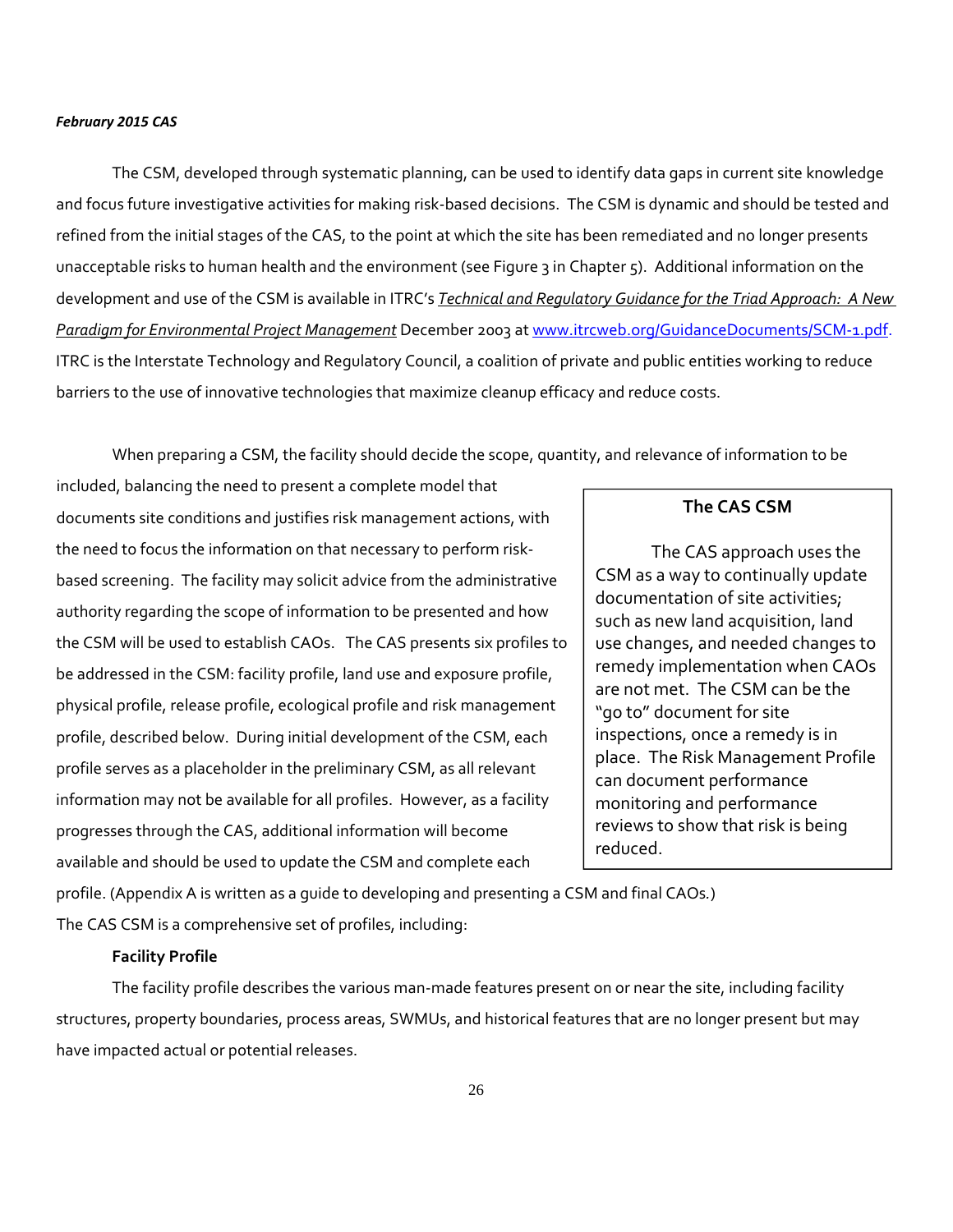#### **Land Use and Exposure Profile**

In the screening of releases, the land use information is evaluated to determine the applicable exposure scenarios for the facility and surrounding properties. The determinations of appropriate exposure scenarios also are addressed. After this evaluation is complete, the applicable exposure scenarios should be incorporated into the CSM. If onsite or offsite land use changes, the land use profile in the CSM should be updated to reflect those changes.

#### **Ecological Profile**

The information captured in the ecological profile will be critical in completing the Ecological Exclusion Criteria Worksheet and Ecological Assessment Checklist (Appendix B). The exclusion worksheet was developed to help facilities and the administrative authority identify incomplete or insignificant exposure pathways that exist at the affected property, thus eliminating the need for a formal Ecological Risk Assessment.

#### **Physical Profile**

The physical profile should concentrate on the environmental setting information (such as geologic and hydrologic data) in the absence of a release. The physical profile information will generally be integrated with information from the release profile to describe the behavior of contaminants in the environment. The initial development of the physical profile will begin with some preliminary understanding of the environmental setting. Data gaps can then be identified and used to design future investigations or remedial actions.

#### **Release Profile**

As with the other profiles, the release profile will be developed over time as information is obtained. At the beginning of the CAS, the release profile may consist of the potential source locations, but at the completion of the CAS, it should contain site‐specific information on release characteristics. The contaminant migration and fate and transport aspects of the release profile should be integrated with the geologic and hydrogeologic information developed for the physical profile. This information can also aid in the development of the performance monitoring for risk management activities implemented under the CAS.

#### **Risk Management Profile**

The risk management profile will represent the risk of the selected risk management activity(ies). This profile also can provide a basis for determining appropriate performance monitoring locations and establishing contingency plans to ensure protectiveness. During the development of the preliminary CSM, the profile may serve as a placeholder. As the facility progresses through the CAS, the information contained in the risk management profile will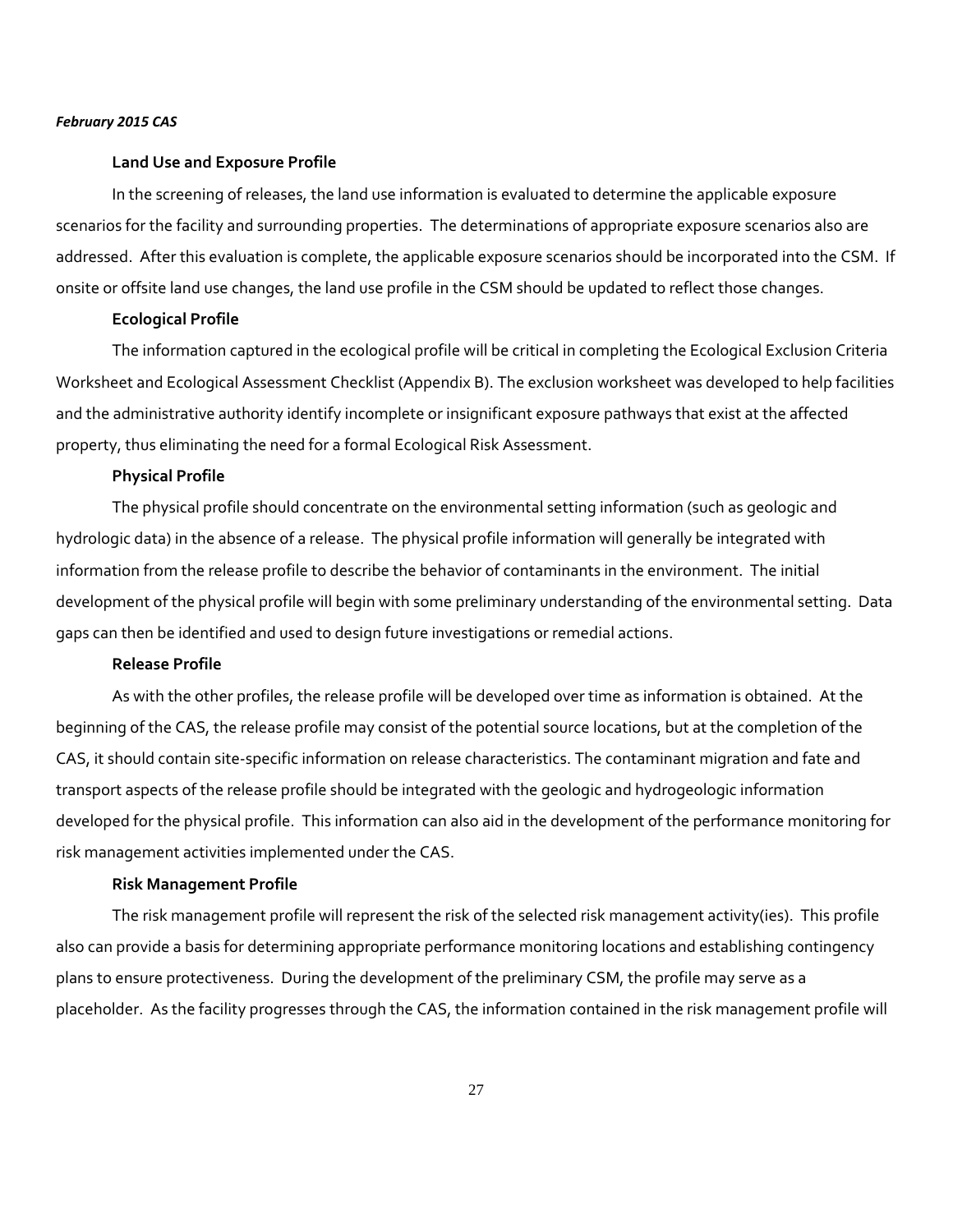be augmented and refined and will ultimately demonstrate how facility risk will be managed. Following remedy implementation, this profile serves as a place to update activities from the Risk Management Plan (Section 2.4.4).

## 3.3 DATA QUALITY CONSIDERATIONS FOR THE CAS

This section describes data quality considerations in developing DQOs for use in the CAS for the identification of COPCs, data reporting limits, use of existing information, data collection, and release characterization techniques.

## 3.3.1 Identification of Contaminants of Potential Concern (COPCs)

COPCs are constituents (including transformation or daughter products and companion products) likely to be present in media affected by a release. The COPC evaluation process will involve screening the initial COPCs based on the findings of release characterization activities. COPCs should be identified through existing information regarding the process, product, or waste from which the release originated, and by characterization of the release. The two‐step process listed below should be followed.

#### **Step 1: Evaluate the types of product or waste handled at the source from which the release originated.**

For example, if a potential source area is a permitted waste pile that historically managed materials that included nitroaromatic compounds, the list of COPCs should include nitroaromatic compounds. If a storm water basin is a potential source area, the list of COPCs should include all known and potential compounds based on the industrial activity in the area that drains into the storm water basin (*i.e*., raw feed materials, finished products, waste by‐ products). In cases where the site history is incomplete or the quality of information is uncertain, laboratory analyses should include a broader spectrum of compounds to characterize the release. The range of COPCs may be reduced if available information indicates that certain compounds or classes of compounds such as polychlorinated biphenyls (PCBs), etc. consistently are absent from the source and release media.

#### Step 2: Evaluate any COPCs that may be of concern due to other site-specific factors such as **community and regulatory issues.**

The community or administrative authority may be concerned about specific chemicals or analytes not identified during Step 1. If it can be determined that the chemical or analyte may not be present, documentation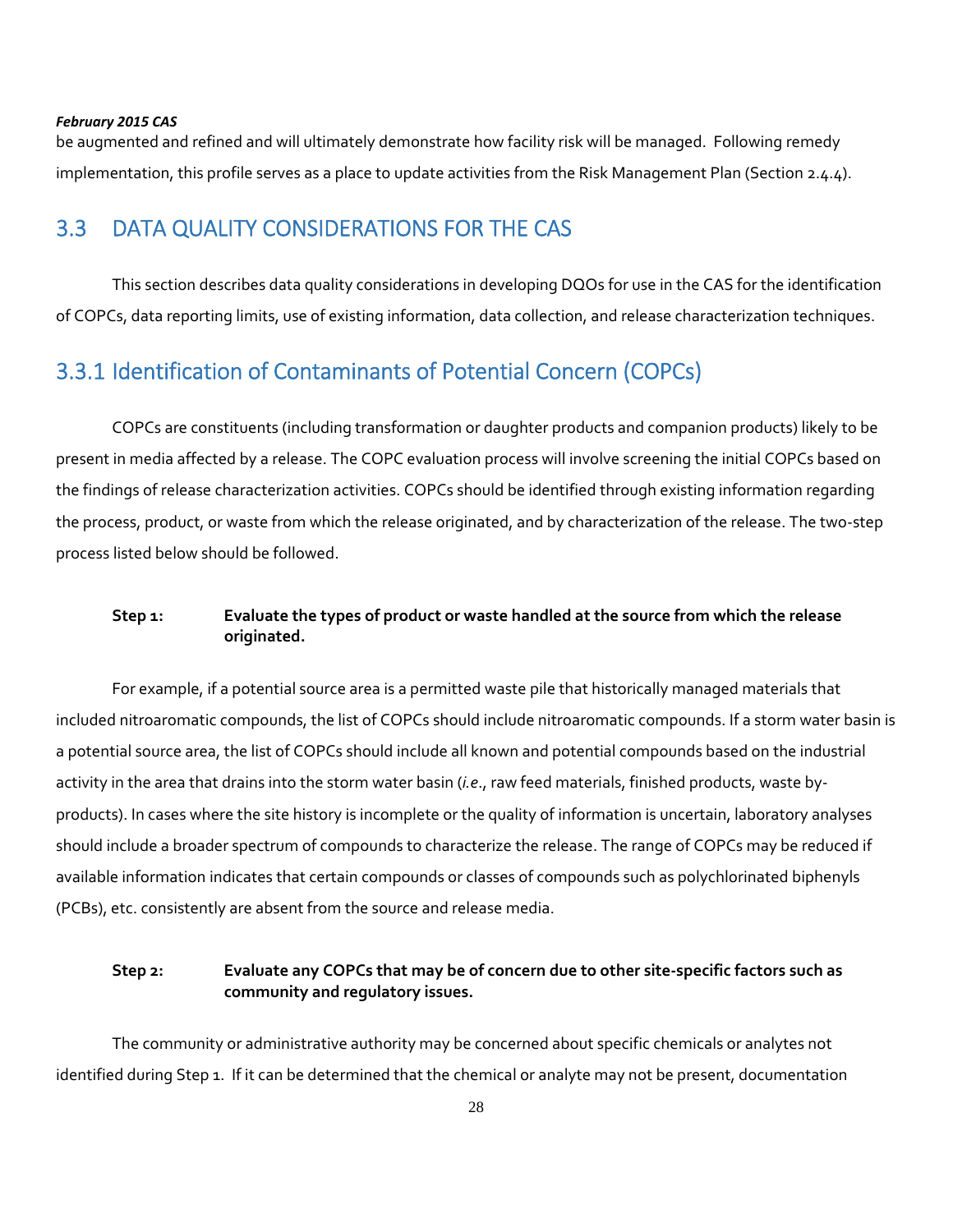should reflect this fact. The process of identifying COPCs will provide the information necessary to conclude that the facility has not overlooked a chemical or analyte which may pose a risk at the POE. The initial list of COPCs can be refined during and after release characterization to more accurately reflect any constituent(s) that may be present.

## 3.3.2 Quality Considerations for Existing Data

When the potential use of existing data during implementation of the CAS is evaluated, the data quality should be characterized and its relevance established based on present objectives, DQOs and other applicable requirements for collection of new data. The use of historical or existing data should not be limited only to information collected under the direction and oversight of the administrative authority. Before this information can be considered useable for risk management activities, the following factors should be reviewed:

- Objectives: What were the objectives of the original data collection and are they consistent with the DQOs of the current characterization activities? Data needs likely would be significantly different if historical data were collected to establish that a release occurred versus the data needs for characterization of associated risk and hazard for a receptor population based on contact with impacted environmental media.
- Relevance: Are the historical data relevant given current site conditions? Data collected from a unit that has been remediated or has undergone an interim measure (*i.e*., excavation, removal action and backfill) may not be relevant for establishing protective concentrations under current site conditions. What changes have occurred at the facility since historical data were collected? Will contaminantspecific factors, site conditions, and time impact the reliability of historical data to make it questionable for current assessment?
- $\Omega$ uality: Were adequate quality assurance/quality control ( $\Omega$ A/QC) procedures in place at the time of sampling, and if so, did the program meet the objectives? Were QA/QC procedures consistent with current practices? Were the methods and analyses used to generate the data capable of achieving the DQOs required by the CAS? Is the documentation sufficient to adequately reconstruct the sampling procedures and associated information (locations, depths, and analytical detection limits)? Can the limitations which affect usability be adequately defined?
- Confirmation: Upon review, are the historical data valid or is confirmatory sampling necessary to establish relevance and data quality?

The historical data review should determine if the data is valid, if confirmatory sampling to validate historical data is needed, if the data are valid for limited purposes or if the data is not usable.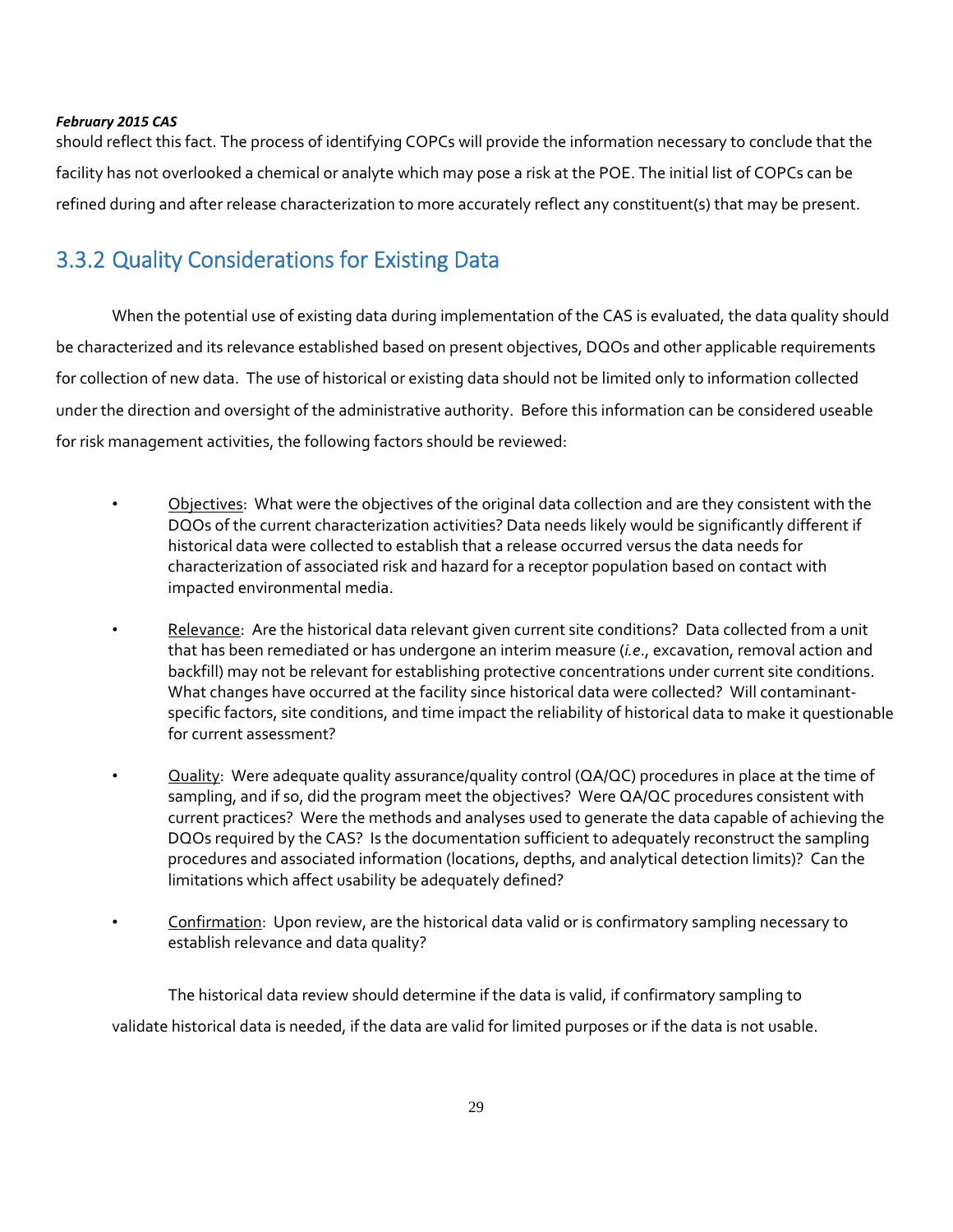| General guidelines for the use of existing or historical data                                                                                                                                                                                                                                                                                 |
|-----------------------------------------------------------------------------------------------------------------------------------------------------------------------------------------------------------------------------------------------------------------------------------------------------------------------------------------------|
| Questionable or unknown quality data may be used to:<br>Establish if a release has occurred<br>Plan sample locations for new data collection<br><b>Identify initial COPCs</b><br>Develop the preliminary CSM                                                                                                                                  |
| Questionable or unknown quality data should NOT be used to:<br>Identify COPCs for a risk assessment<br>Eliminate a release from consideration<br>Restrict new sampling activities<br>Support critical risk management decisions<br>Determine exposure concentrations                                                                          |
| Data verified by confirmatory sampling at identical locations, using comparable sampling and analytical<br>methods may be used to:<br>Establish representativeness, comparability, and completeness between sets of data<br>Evaluate contaminant fate and transport<br>Establish the relevance of historical data to current site conditions. |

## 3.3.3 Quality Considerations for New Data Collection

The facility should consider the following issues when developing DQOs for the collection of new data:

- Selected sampling and analytical methods should ensure analysis for, and detection of, COPCs at or below the contaminant‐specific data reporting limits. If COPCs cannot be identified based on historical data, a broad suite of analytical methods (*e.g*., analysis of total metals, organic constituents, pesticides, etc.) should be used.
- Sampling locations should be selected within each medium at probable locations of a release to ensure that all media impacted by the release are identified. Media properties, conditions and contaminant behavior in the media should be considered to ensure that the data collected are representative, reproducible, and complete.

## 3.3.4 Release Characterization Techniques

Release characterization techniques are those methods and activities used to collect current information about site conditions so that COPCs can be identified and impacts can be evaluated. Release characterization can include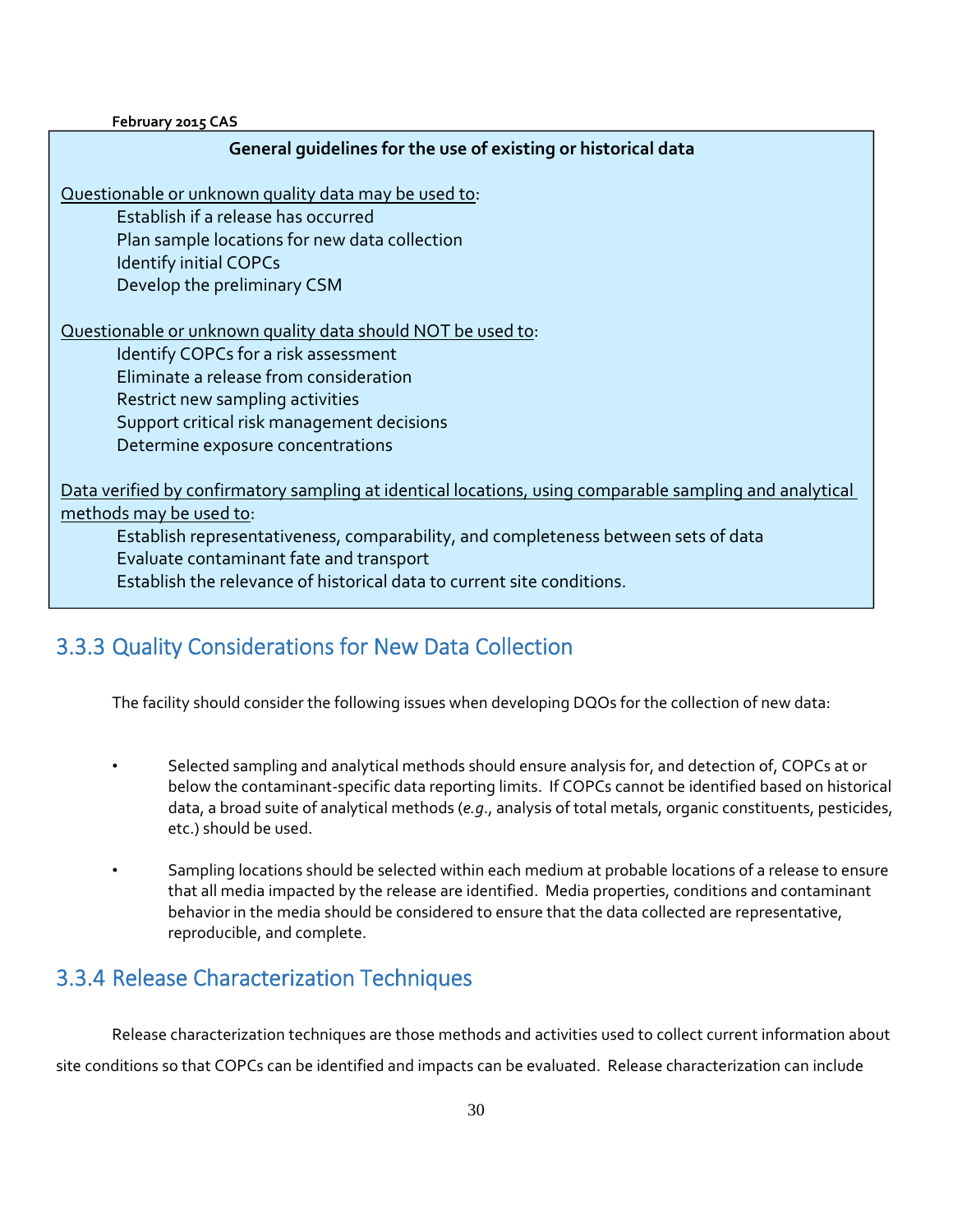collection and analysis of environmental media samples; remote sensing and non‐invasive procedures to estimate physical properties of the site or potential release areas predicated on historical land use (aerial photographs indicating historical operations); and other field measurements to obtain data for purposes such as groundwater modeling.

 The ITRC has developed innovative approaches and 'next‐generation' technologies using high resolution field techniques for sampling, characterization, and monitoring (http://www.itrcweb.org/Guidance). ITRC guidance documents provide a valuable resource when developing project plans for cleanup. Another reference for acquiring technically defensible data using innovative characterization tools and strategies is the Triad approach found at www.triadcentral.org. Remediation technology reviews, case studies and training can be found at EPA's Contaminated Site Clean-up information (clu-in) web site ( http://www.clu-in.org.)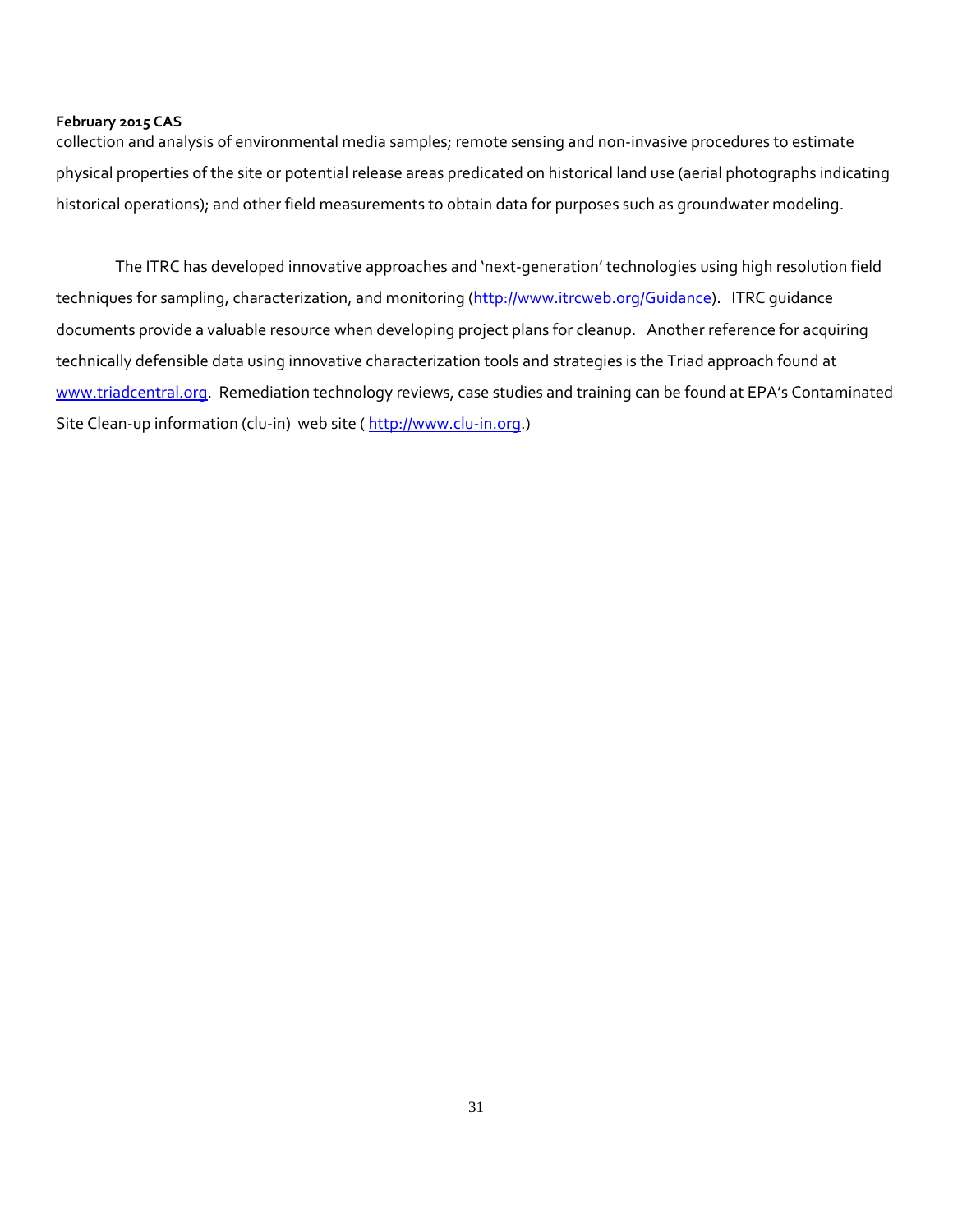

## 4.1 BACKGROUND AND PURPOSE OF RISK‐BASED PRIORITIZATION

The CAS presents a simplified approach to prioritize corrective action at a facility through the use of risk‐based priority screening. The primary objective of screening releases is to quickly identify the highest risk releases at a facility and to focus limited corrective action resources (time and money) on these areas in order to obtain the maximum risk reduction in the shortest time frame.

The CAS suggests that all facilities initially screen their releases using either state‐established criteria or EPA's regional screening level (RSL) tables as this is the fastest and most cost‐effective way to evaluate relative site risk to human health. EPA's RSL tables are now found on the web at http://www.epa.gov/reg3hwmd/risk/human/rbconcentration\_table/index.htm. The RSL tables provide comparison values for residential and commercial/industrial exposures to soil, air, and tapwater (drinking water). The unified use of the RSLs to screen chemicals promote national consistency. The web site provides tables of risk‐based screening levels calculated using the latest toxicity values, default exposure assumptions and physical and chemical properties, and a calculator where default parameters can be changed to reflect site‐specific risk. The result of initial screening should be the differentiation of releases that have the highest relative risk and warrant immediate expenditure of resources (to ensure the protection of human health) from releases that pose lower risk or long‐term threat and can be considered a lower priority.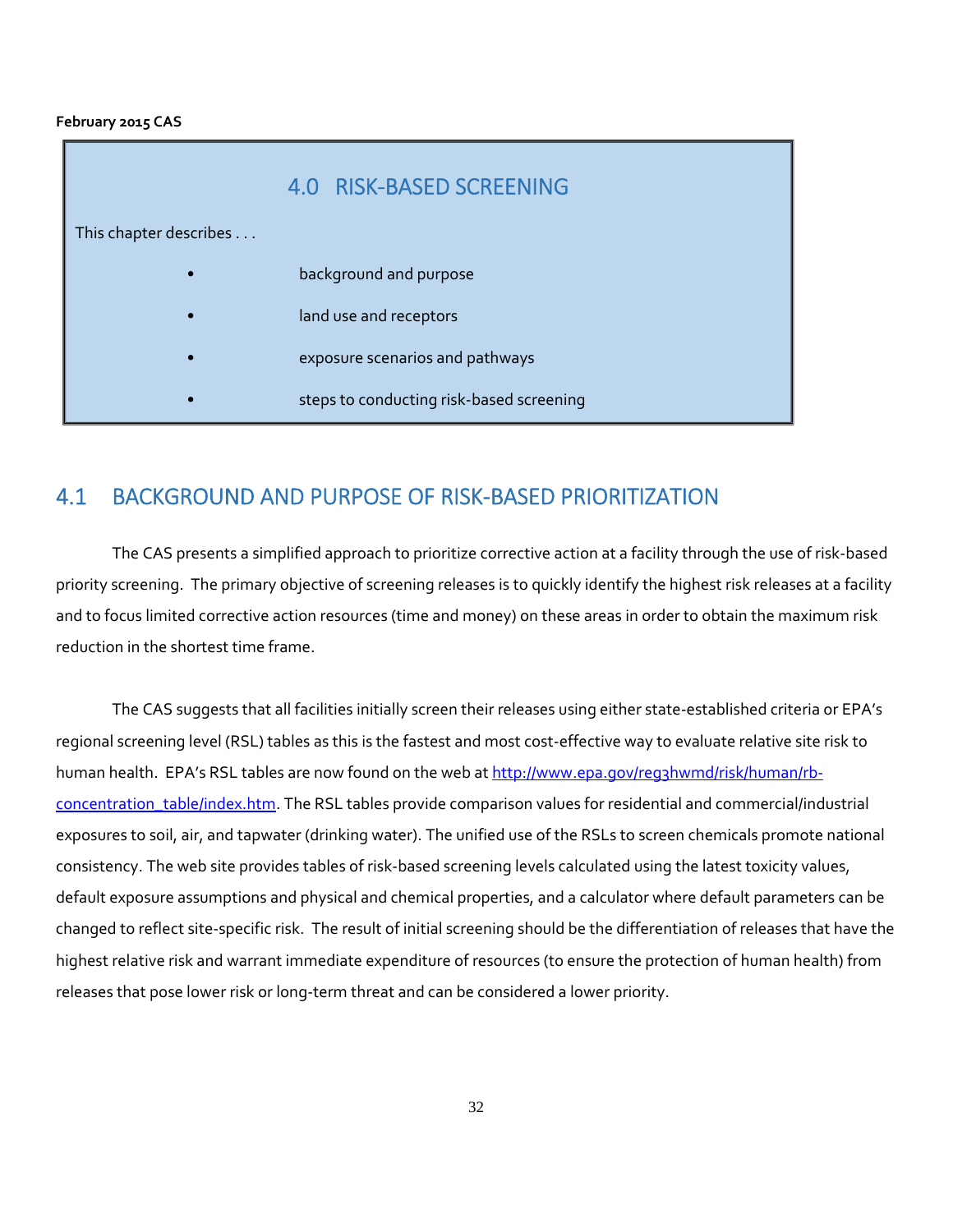For those releases that pose lower risk, additional evaluation may be warranted to determine if the release actually requires corrective action or if the risk is *de minimus*. For the *de minimus* releases to be considered for NFA, however, state concurrence is necessary.

In order to further prioritize releases, it is necessary to evaluate them for potential cumulative contaminant risk that could exceed  $1 \times 10^{-4}$  for carcinogens and a hazard index of  $1$  for non‐carcinogens. Sites that have multiple contaminants that exceed these risks or hazards should also be categorized as high‐priority or "Address Now" sites for immediate consideration. Figure 2 in Section 4.4 provides a simple algorithm for calculating the cumulative risk or hazard for these releases.

In the event that a facility does not have releases that are in the high‐priority or "Address Now" category, their

#### *Ecological Risks*

The CAS prioritizes action first for all releases that present a risk to human health. This prioritization is not intended to ignore or dismiss any environmental risks which may be present at a site. In fact, failure to address environmental impacts in a timely fashion may result in the growth or compounding of possible ecological damage at the site. The CAS contains an Ecological Exclusion Criteria Worksheet and Ecological Assessment Checklist to help determine if significant habitat and/or receptors are present at a facility and assess the need for a more thorough ecological assessment. (Appendix B). These tools are simply aids and do not substitute for the judgment or requirements of the administrative authority or natural resource trustees who may be responsible for the site.

corrective action efforts should shift to evaluating the low‐priority category releases to determine if they meet the performance standards for the facility.

## 4.2 LAND USE AND RECEPTORS

The accurate classification of current and future land use at a facility is essential in order to identify the kinds of human receptors that may be present and the types of activities in which they are likely to engage. This identification goes beyond simply designating a category of land use (e.g., residential, industrial or agricultural). Risk from contamination at a site is a function of the specific activities that receptors are assumed to undertake and the exposures to contaminants that are associated with those activities. The activities can vary considerably, even across sites that fall within the same land use category; thus, it is critical that the assumptions regarding receptor activities accurately reflect the land use and exposure profiles presented within the CSM.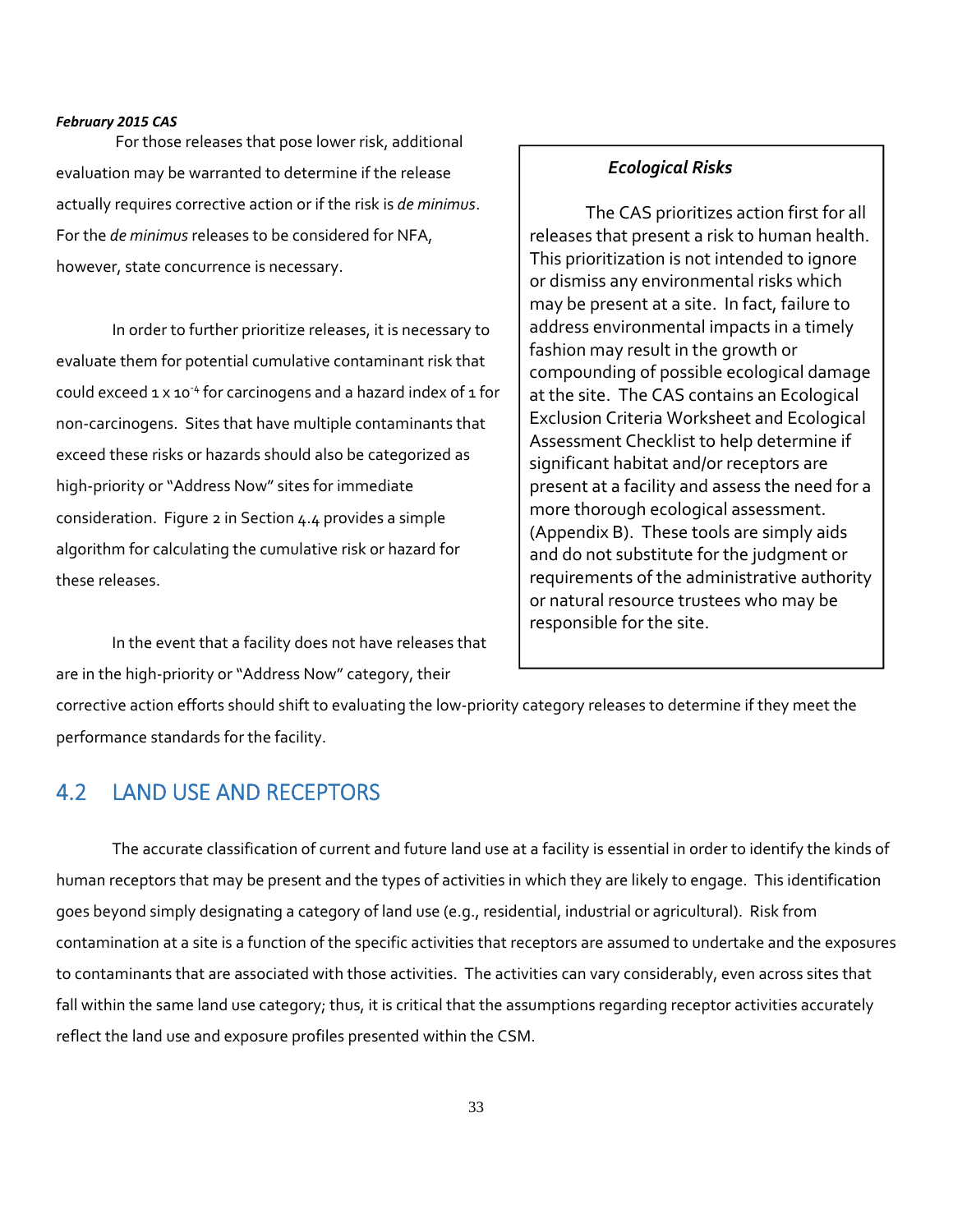Current land use conditions should be emphasized when evaluating exposures at commercial/industrial facilities because for most of these facilities, current land use is assumed to continue into the foreseeable future. If a different land use has been planned or may be reasonably anticipated for the facility (or a portion of the facility), then this future land use should be evaluated during the CAS screening process. The two primary land use categories in the CAS screening process are non‐residential and residential. However, if other land use categories exist (e.g., agricultural or recreational), then evaluations of risk from these exposure scenarios can be assessed or should be addressed through a site-specific risk assessment. Caution is recommended when screening using an evaluation of land uses other than those upon which the screening values were based, because each of the land use categories is associated with a specific and potentially unique set of exposure assumptions.

- Non-residential land use encompasses commercial/industrial site uses. Under the CAS screening process, the receptors for the commercial/industrial scenario are limited to generic on‐site workers. There is no requirement under this land use category to evaluate exposure to members of the public. Access to industrial facilities is generally restricted (workers often being the only receptors), and even though the public may have access to commercial sites (e.g., customers, delivery people, etc.), screening values that are protective of workers are assumed be protective of a customer who visits the site on an infrequent basis.
- Residential land use encompasses evaluation of adult and child receptors with regard to on-site contaminants associated with known or potential future residential use of the property or parts of the property. In addition, off-site residential receptors may be considered when construction activities at a site may impact off-site areas with fugitive dust and/or volatile emissions. Off-site receptors also should be evaluated when contamination from the site has migrated off‐site to a residential land use setting from soil or groundwater.

If a future commercial/industrial land use is likely to involve substantial exposure to the public (i.e., where the current or future use involves housing, education, and/or care of children, the elderly, or other sensitive sub‐ populations), the exposure should be evaluated under the residential risk screening scenario.

## 4.3 EXPOSURE SCENARIOS AND PATHWAYS

The exposure scenarios routinely associated with activities found at and around facilities undergoing corrective action should be evaluated. A facility is not required to evaluate environmental data against all exposure scenarios available in the screening table or calculator. This comparison should be limited to the receptors and exposure pathways that exist or potentially exist at the facility based on current land use and reasonable future land use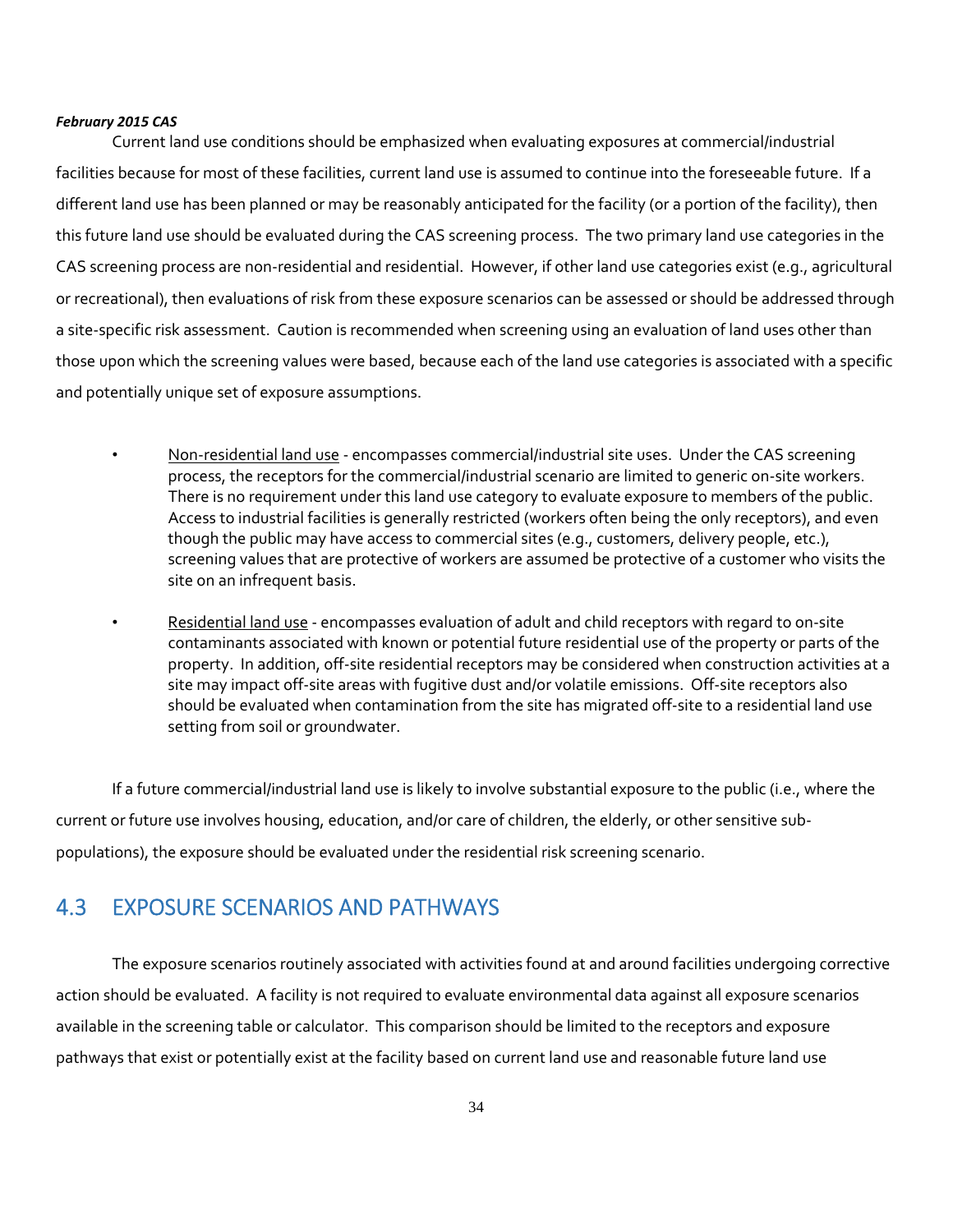assumptions (*e.g*., ambient air or ingestion of groundwater or surface water would not be evaluated where

contaminants are not present or exposure pathways are incomplete).

The focus for most facilities will be on current land use, because most cleanups at industrial facilities will be based on industrial exposure assumptions (assuming the current land use continues into the foreseeable future). Institutional controls may be required to ensure that environmental conditions are protective of human health and the environment over the long term, but should not be assumed to be in place at the time the CAS initial screening process. Exposure scenarios other than residential or industrial that are not sufficiently similar to either of these should be evaluated under a site‐specific risk assessment. Screening values for groundwater that is a current or reasonably expected future source of drinking water are included in the RSLs. Facilities should consult with state and local authorities on the designated use and classification of underlying groundwater to determine whether the water bearing unit beneath or adjacent to the facility is a potential drinking water source or has another designated beneficial use.

 The state will make the determination as to what level the aquifer is to be protected. If the state has not made a determination on the use of the aquifer, then the facility should consult with the state on using the EPA aquifer classification designation. EPA prefers to rely on states to develop groundwater use designations and will generally defer to a state's designation of groundwater classification and use. These designations may be part of an EPA‐ endorsed Comprehensive State Groundwater Protection

#### *Indoor Air*

Where volatile contaminants are present in soil or ground water under or near an existing structure, consideration should be given to the inhalation of volatiles for indoor air exposure in a site‐specific risk assessment. EPA has developed a document for indoor air exposure using screening tools like EPA's Vapor Intrusion Screening Level Calculator. EPA has developed a web site that provides key information on the vapor intrusion (VI) pathway including technical documents and other tools for the assessment, management, and treatment of vapor intrusion into building structures. The web site can be found at

http://www.epa.gov/oswer/vaporintrusion/

#### *Groundwater Use Designation*

State regulatory programs have a primary responsibility to manage ground water resources under their control. EPA prefers to rely on states to develop ground water use designations and will generally defer to the state designation of ground water classification and use when developing cleanup objectives.

EPA has an expectation to return usable ground waters to their beneficial uses where practical, within a time frame that is reasonable given the particular circumstances of the facility. When restoration of ground water to beneficial use is not practical, EPA has an expectation that a facility will minimize further migration of existing plumes, prevent exposure to the contaminated water, and perform additional risk reduction as necessary.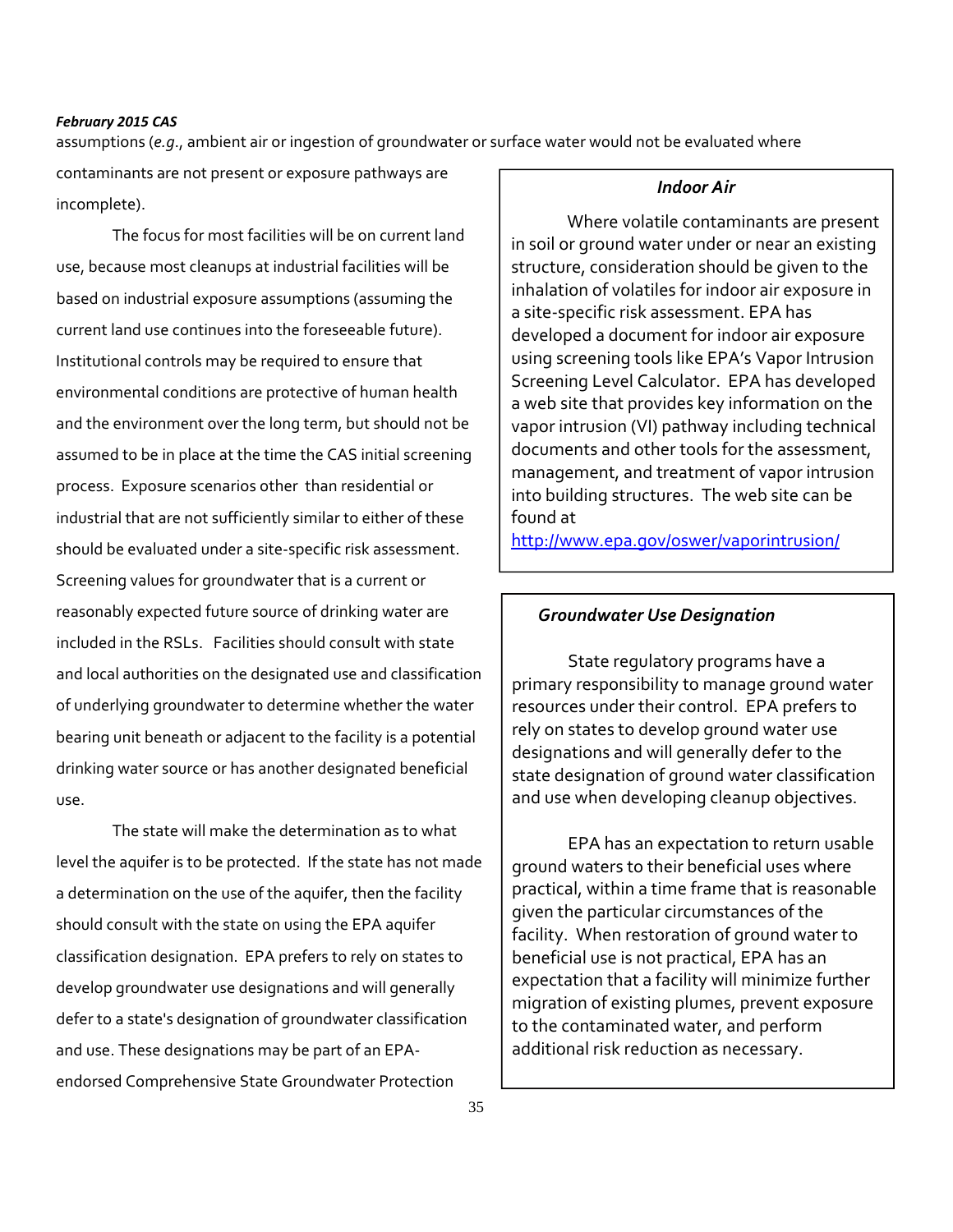Program (CSGWPP) that provides for facility‐specific decisions or may rely on an alternate state groundwater use designation system and/or Federal groundwater guidelines.

If a water‐bearing zone is not a drinking water resource, does not impact indoor air, does not contaminate surface water, or does not contaminate a drinking water aquifer, then the level of protection [*e.g*., MCL or alternate concentration limit (ACL)] to be met will be determined in consultation with the administrative authority.

## 4.4 STEPS TO CONDUCTING RISK‐BASED SCREENING

There are six steps in evaluating releases against the risk‐based screening values:

*Step 1. Compile risk relevant data from the site-specific CSM.*

Development of a site‐specific CSM is the first step in the CAS screening process at a facility. The CSM is a comprehensive three-dimensional representation of the facility that documents current site conditions. It initially is developed from existing facility data, but should be revised continually as new site investigations produce updated and more accurate information. The CSM identifies and characterizes the distribution of contaminant concentrations across the facility, release mechanisms, fate and transport/migration routes, complete or potentially complete exposure pathways and receptors of concern.

Chapter 3 of the CAS describes the development of a CSM. There are six profiles used in the CAS to build a CSM, two of which are specific to the screening process. The land use and exposure profile consists of information used to identify and evaluate applicable exposure scenarios and receptor locations and the release profile consists of information used to confirm the exposure area, COPCs and their distribution and magnitude.

*Step 2. Verify that the exposure assumptions and scenarios in the CSM are consistent with (and comparable to) the assumptions upon which the screening values are based.*

The next step in the CAS screening process is to compare the complete or potentially complete exposure scenarios presented in the CSM to the generic exposure assumptions used to develop screening values presented in the screening tables. The exposure scenarios included in the screening tables routinely are associated with the types of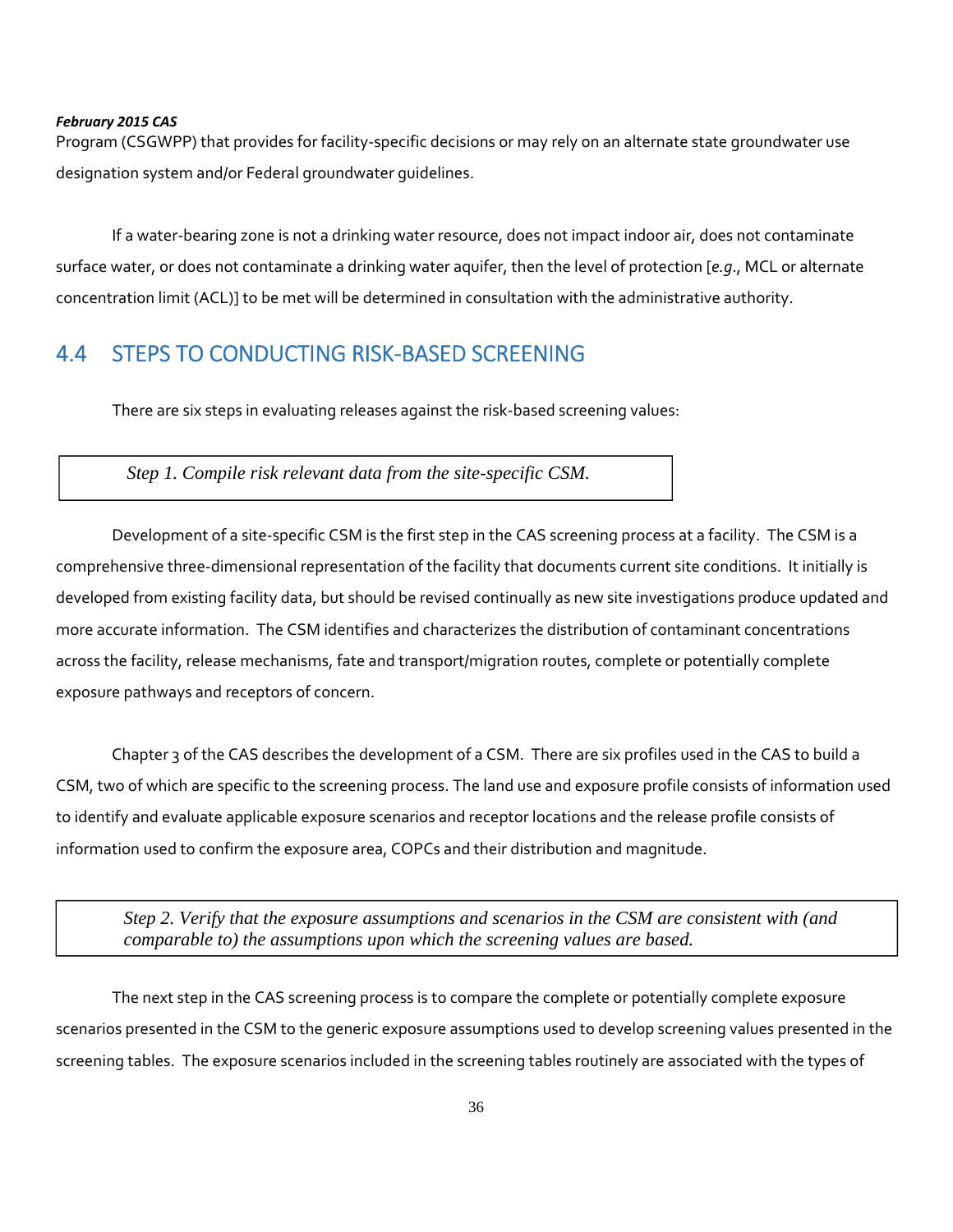activities found at and around facilities. The facility is not required to evaluate all of the receptors, rather, this analysis is limited to the receptors that exist or may potentially exist at the facility based on current land use and reasonable future land use assumptions. This comparison is designed to determine whether the releases, exposure pathways, and receptors outlined in the site‐specific CSM are sufficiently similar to the generic exposure scenarios used in the calculation of the screening values to allow a defensible screening comparison. If the basic exposure pathways are not sufficiently similar (whether through omission of a complete exposure pathway, or receptor population, or whether an exposure parameter used in the screening table tends to underestimate exposure), screening is not appropriate and the facility should evaluate the release areas through a site‐specific risk assessment.

*Step 3. Evaluate existing data set to determine if it is adequate for use in the CAS screening process and then determine additional data collection needs, if necessary.*

Areas that are unlikely to be contaminated based on historical documentation of the location, storage, handling, or disposal of hazardous materials at a facility may be eliminated from further evaluation at this stage after consultation with the administrative authority. The necessity for collecting confirmation samples in these areas will depend upon the level of confidence in historical information concerning the potential release site(s). In order to use the screening table, existing data should be sufficient to adequately characterize the release as described in Chapter 3 (Section 3.3.2) under the DQO process. Existing data also may be used to identify data gaps and focus data collection needs.

A sampling and analysis plan should be developed (as part of the CAS Work Plan) before any new sampling activities are initiated to ensure that the data collected will fill data gaps and are of sufficient quality and quantity, based on the intended use of the data. The sampling approach should be designed to reflect the data needs specific to the complete or potentially complete exposure pathways identified in the CSM. The types of receptors identified in the site-specific CSM may vary in terms of rate of contact and sources. For example, while indirect exposures associated with inhalation of volatiles from subsurface contamination may impact all receptors located on‐site, direct contact to subsurface contamination may be limited to outdoor workers conducting excavation activities.

In addition, the facility also should consider the collection of information on site‐specific soil characteristics (e.g., soil texture, dry bulk density, organic carbon content, pH, etc.) during sampling. This information may provide an additional level of accuracy at the site-specific risk assessment stage, if it becomes necessary. Chapter 3 (Section 3.3.3) under the DQO process provides more information on quality considerations for the collection of new data.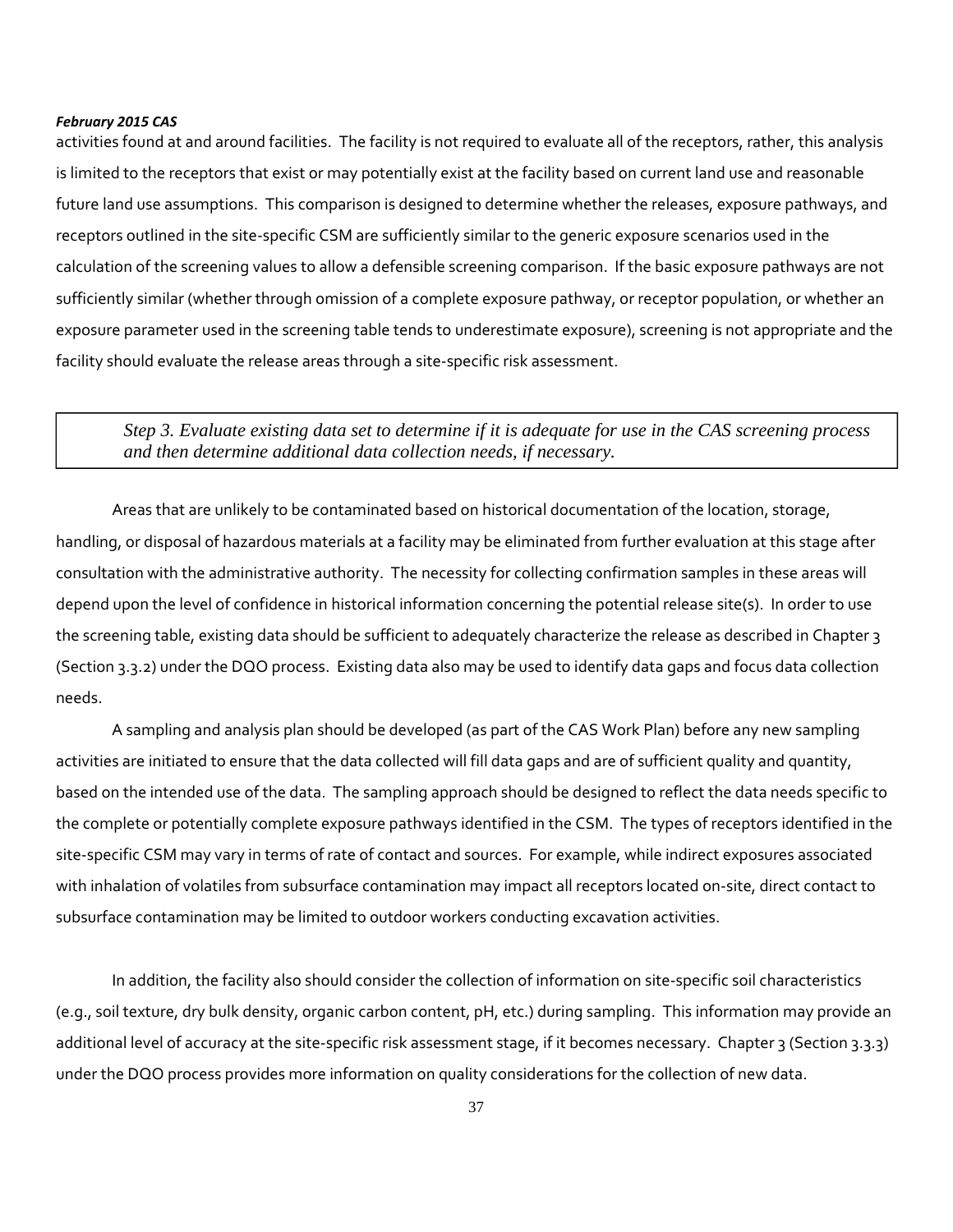*Step 4. Collect and analyze additional samples, if necessary.*

Analytical results for individual chemicals, if the quality is sufficient, will be compared to screening values presented in the screening table. Analytical results help define the nature, extent, and rate of migration of contaminants from a release. Upon receipt of these data, the assumptions (e.g., exposure assumptions) outlined in the site‐specific CSM should be reviewed to ensure that they still are valid, and include any additional components indicated by the most recent results.

*Step 5. Identify appropriate site receptors and exposure pathway(s) for comparison to the screening table.*

Determine which, if any, of the receptors and exposure pathways presented in the screening table are appropriate for comparison against site chemical release results based on the presence or absence of contamination in a given media. Certain exposure pathways presented in the screening table may be eliminated from consideration when the pathway is not complete or reasonably expected to be complete. An example would be where the groundwater pathway would not be evaluated when groundwater is not considered a current or future drinking water source and does not create an impact at other relevant POE (*e.g*. indoor air, surface water used as a drinking water source, connect to a drinking water aquifer).

## *Step 6. Compare release data against screening values for site-specific receptors.*

After the appropriate screening values have been identified, they are compared to the measured concentrations of COPCs. At this point, it is important to again review the CSM to confirm the actual site data that were evaluated or collected during the initial screening process ensuring that the screening values are applicable to the site.

Generally, for most new and existing data sets, the 95th percent upper confidence limit (UCL95) of the arithmetic mean concentration of each contaminant is compared directly to the corresponding screening value. For certain releases with small aerial distributions and low toxicity contaminants, it may be more advantageous and cost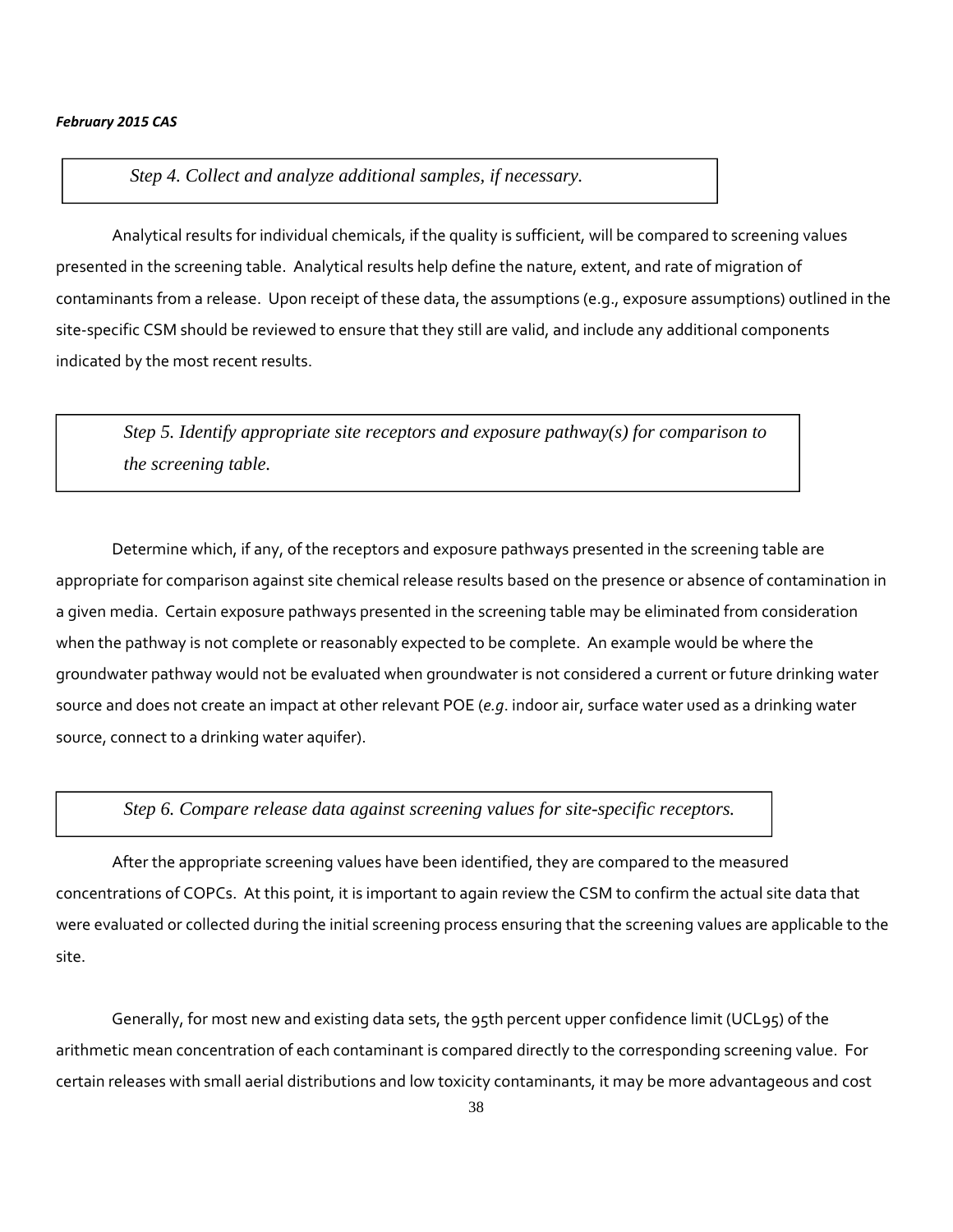effective to collect a limited number of samples and compare the maximum contaminant concentration from the release area to the screening values. When this approach is used, it is essential to ensure that the samples collected from the release area will reasonably contain the highest contaminant concentrations to conservatively characterize risk. A facility may opt to collect additional samples from the release area and calculate a UCL95 for comparison to the screening values to more accurately characterize release concentrations. The EPA's *Supplemental Guidance to RAGS: Calculating the Concentration Term*, May 1992 (EPA Publication 9285.7‐08I) at

http://rais.ornl.gov/documents/UCLsEPASupGuidance.pdf provides additional quidance on statistical methods for accurately determining exposure point concentrations. EPA has also developed a statistical software package (ProUCL) which serves as a guidance for calculating comparisons for environmental data which can be found on the internet at http://www.epa.gov/osp/hstl/tsc/software.htm.

Sites may need to be evaluated for their cumulative risk or hazards using the algorithm presented in **Figure 2**. Once releases are identified and comparisons made between site concentrations of COPCs and the screening table, the screening results should be used to help prioritize releases, so the most significant release areas are addressed. This, too, is where in the process the actual COCs are identified. Using the results of the comparison, releases may be categorized as; 1) HIGH priority, 2) WARRANTS further evaluation, or 3) NFA .

The CAS suggests that all facilities initially use screening tables to evaluate their releases as this is the most expeditious and cost-effective way to evaluate site risk thus categorizing releases as high priority, releases that may warrant further evaluation, or NFA for human health (ecological risks must be evaluated before making a final determination).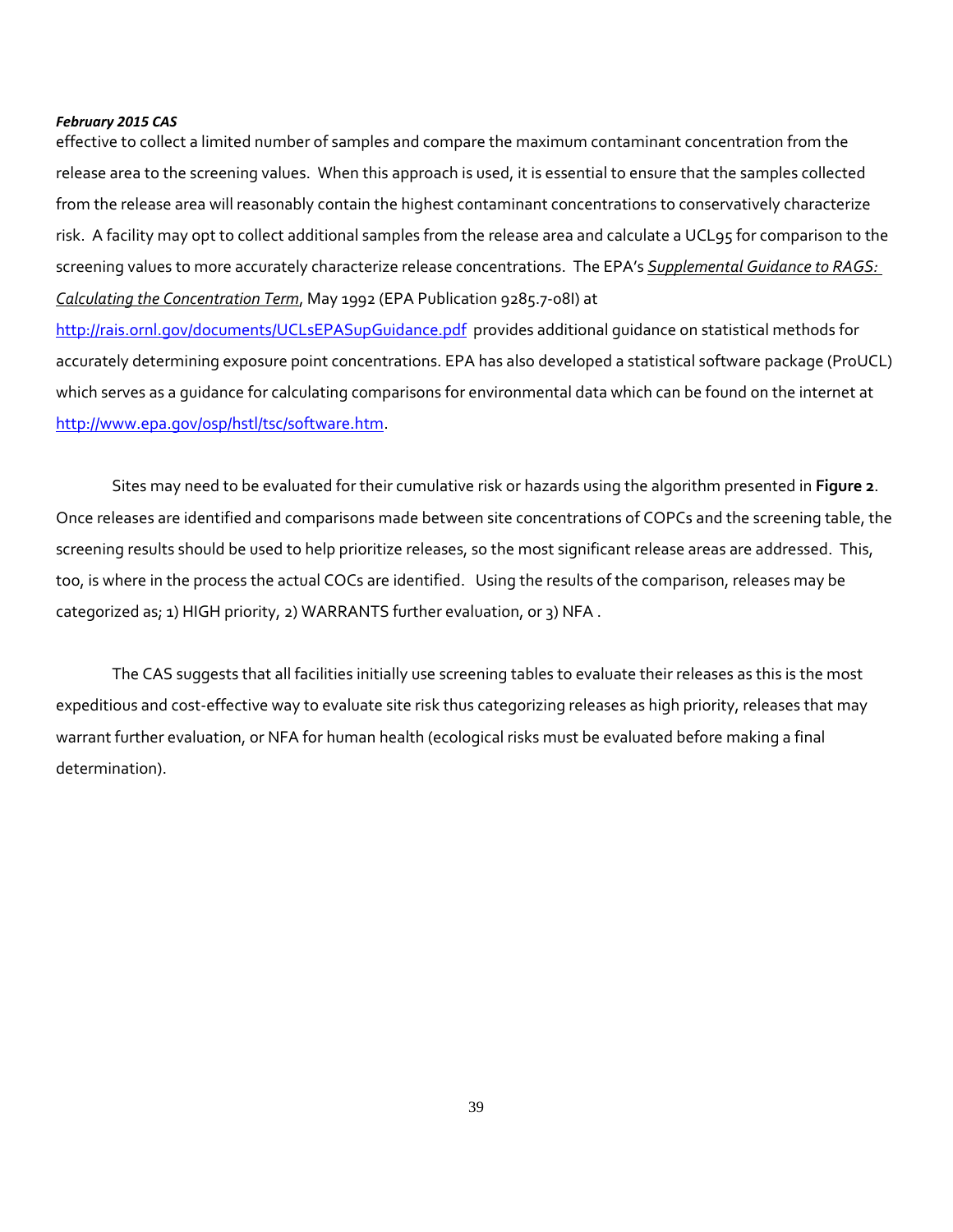**Figure 2** *Calculation of cumulative carcinogenic risk for releases with multiple contaminants that exceed the screening value.* Background on risk calculations: For the purposes of this calculation ‐ Intake = Intake x Toxicity Criteria Risk = Intake x Concentration thus: Concentration = Risk/Intake Example calculation: The contaminant specific screening values are based on a target risk of  $1 \times 10^{-6}$ . Assume that the soil screening value for Contaminant Z is 50 mg/kg. Solving for Intake: Intake = Risk/Concentration Intake =  $1 \times 10^{-6}$ /50 Intake =  $2 \times 10^{-8}$ Let's say the concentration of Contaminant Z in soil at Site A is 89 mg/kg. To determine the risk associated with the concentration detected in soil, substitute the 89 mg/kg for the value of 50 mg/kg and solve for the (target) risk. Risk = Intake x Concentration Risk = 2 x 10 $8$  x 89  $Risk = 1.78 \times 10^{-6}$ Do this for each of the contaminants which exceed its corresponding screening value, sum

the risks and you have total cumulative carcinogenic risk for a particular release area. If the cumulative cancer risk is greater than  $1 \times 10^{-4}$ , the release is categorized as a high priority release area.

*Calculation of non‐cancer risk (Hazard Index) for releases with multiple contaminants that exceed the screening value.* For the purposes of release prioritization under the CAS, the non‐ cancer hazards associated with multiple chemicals will be conservatively evaluated by summing the hazard quotient for all chemicals of concern, regardless of target organ or response, to obtain the hazard index.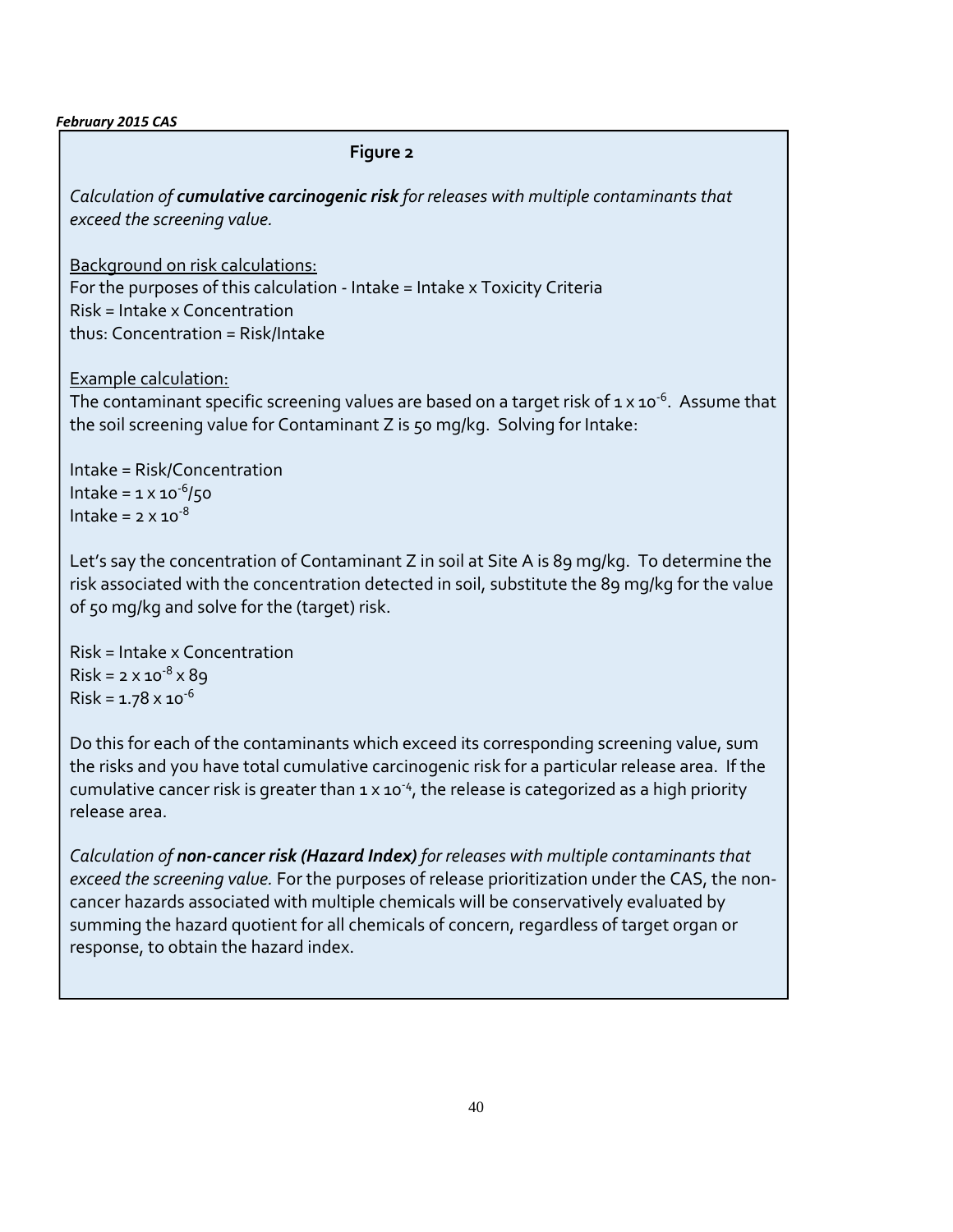

# 5.1 EVALUATING AND PROPOSING A REMEDY

This chapter describes the process of evaluating and proposing risk management activities that will reduce risk to human health and the environment by addressing releases that do not meet the performance standards (*i.e*., source control, statutory/regulatory requirements, and final risk goal), as established by the administrative authority.

# 5.1.1 Risk Management Planning

The range of potential risk management activities evaluated will depend on the results of risk‐based screening, any site‐specific risk assessments conducted, and ecological risk assessments if warranted.

At this point in the process, all sites deemed NFA, are identified and summarized in the Risk Evaluation Report (Chapter 2.4.3.4). For remaining release sites that need to be

# *Risk Management Activities*

RCRA regulations provide great latitude to facility owners on how to meet the overall corrective action goal of protecting human health and the environment.

EPA has found through Superfund and other programs that removal and treatment, while initially expensive, is often best to permanently and dramatically reduce environmental liability. Engineering controls may initially cost less, but also carry with them ongoing operations and maintenance costs and continuing liability. Institutional controls are often initially the lowest cost risk management activity, but the effectiveness over the long term is much less certain and does not reduce environmental liability as effectively.

addressed, the facility will evaluate and propose a risk management activity or combination of activities. The facility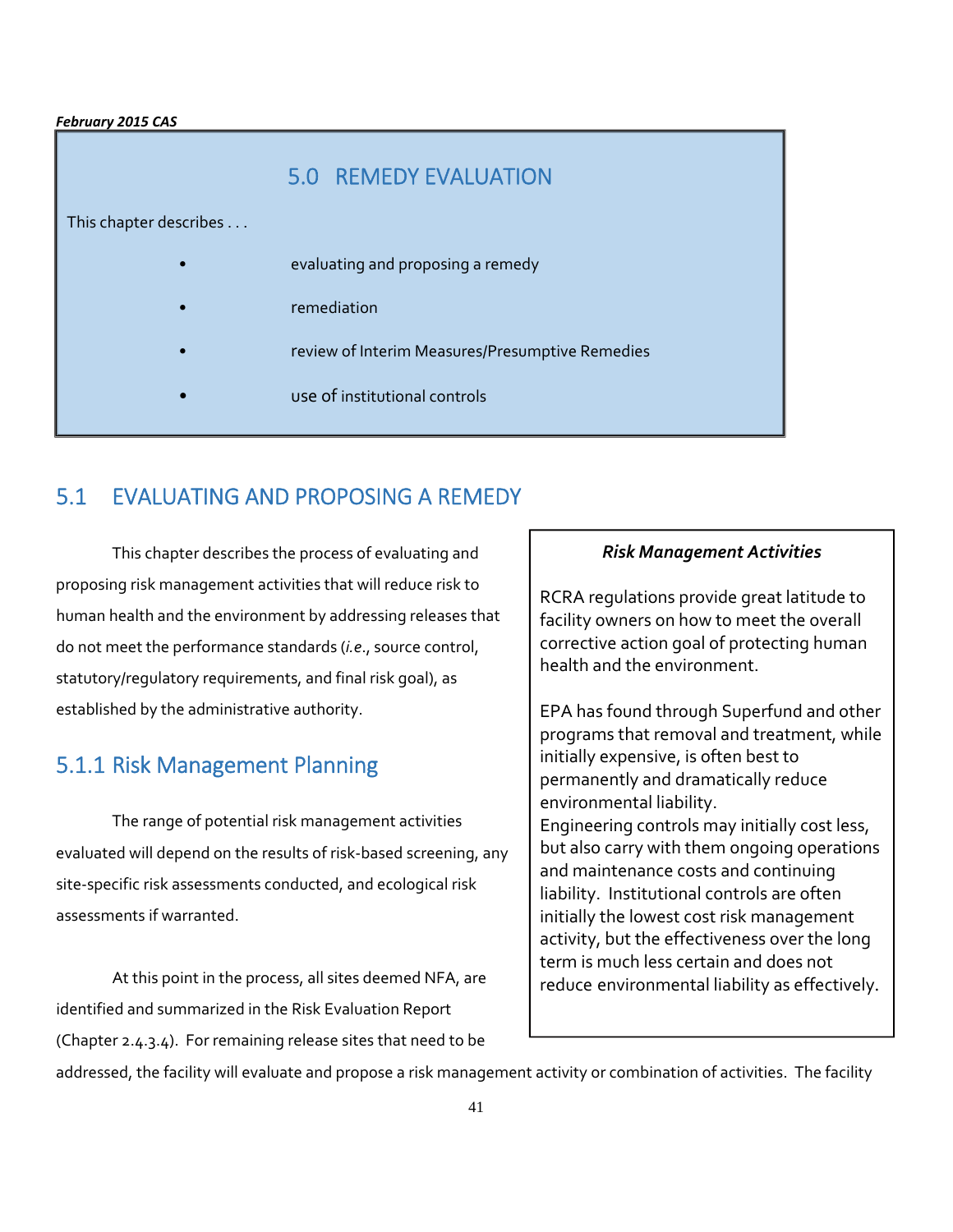should consider many factors, including cost, in evaluating potential risk management activities; however, the primary criterion in proposing a risk management activity is the demonstration that the activity will achieve and maintain the performance standards.

In the final *RCRA Corrective Action Plan* (May 1994/EPA‐520‐R‐94‐004), five general decision factors are discussed for evaluating remedial alternatives (i.e., risk management activities) to factor into remedy selection. Along with the five general decision factors (long-term reliability and effectiveness, reduction in toxicity, mobility or volume of wastes, short‐term effectiveness, implementability and cost), the administrative authority must also consider state and community acceptance of the final remedy. In the traditional process of remedy selection, all criteria are weighed against specific remedial actions. In the performance‐based approach, remedies are selected and designed to meet specific performance measures defined by the CAOs. In the performance review, real data is generated to measure the general decision factors, then the remedy is optimized for effectiveness and efficiency.

Additionally, opportunities for the evaluation of risk management activities that incorporate options to maximize the net environmental benefit of the corrective while minimizing negative environmental impacts (*i.e*., green remediation) and/or allow for revitalization should be explored.

The completion of a comprehensive CSM (Chapter 3) is necessary before the risk management activities can truly be evaluated. Risk management planning may also require other activities such as field investigations to characterize hydrogeologic conditions and monitor meteorological conditions. Innovative technologies may need to be evaluated through bench‐scale or pilot testing. A pilot test may be performed at any time during the corrective action process and may provide valuable information for risk management activity selection. Pilot testing of innovative in‐situ treatments are particularly useful because of their potential to replace or supplement the conventional pump and treat method for remediating contaminated groundwater.

## **Communication Strategy**

For large complex sites, facilities need a strong communication strategy with the administrative authority. Face‐to‐face meetings and monthly conference calls through the evaluation of remedial alternatives process give the administrative authority a level of assurance that they are providing input into the final risk management activities proposed in the Risk Management Plan.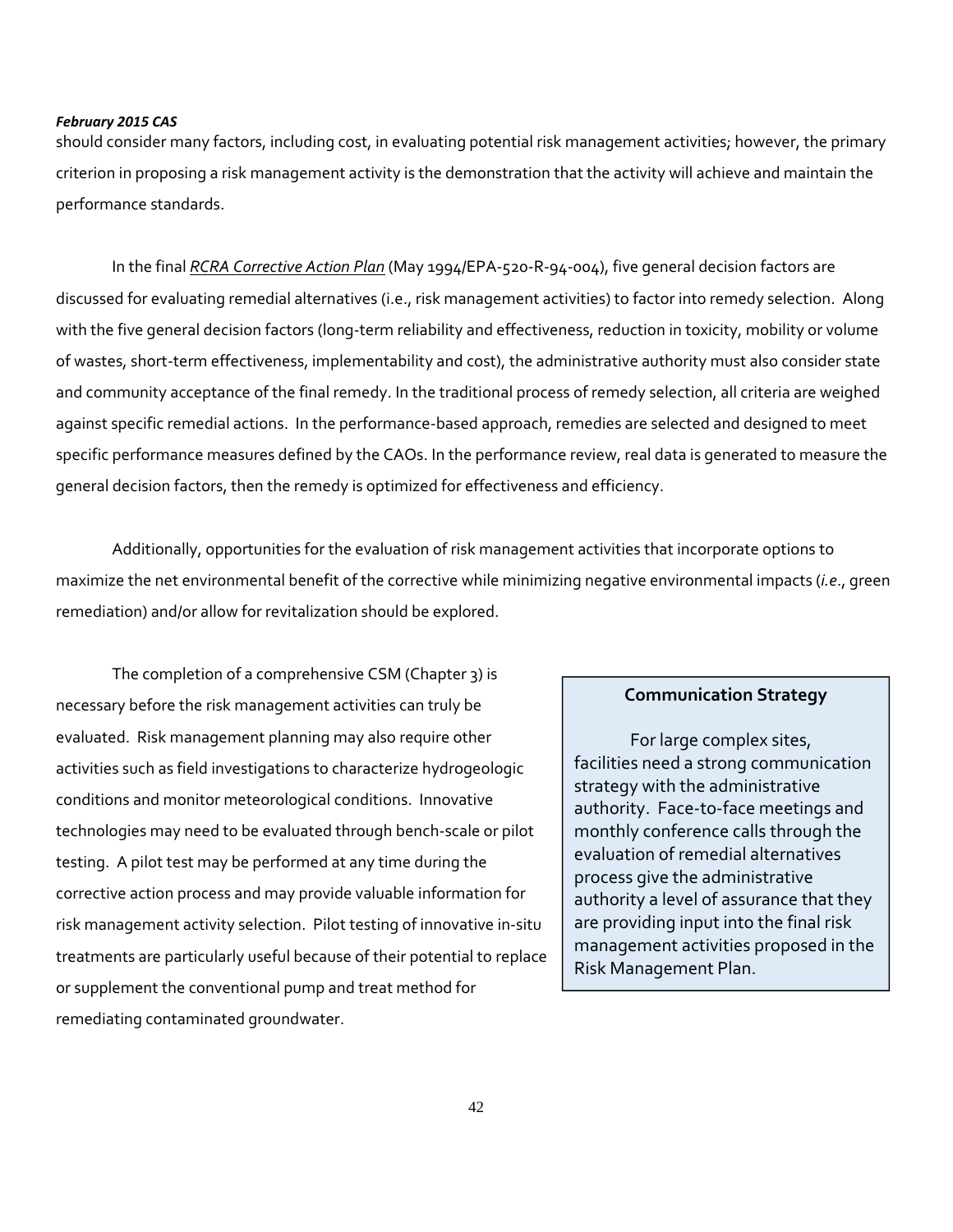When the facility has developed a course of action, the Risk Management Plan will be prepared to justify the facility's intended actions to ensure protection of human health and the environment. Because the administrative authority is responsible for making sure that actions undertaken by the facility are protective of human health and the environment, as established by performance standards, the administrative authority will review and approve the Risk Management Plan.

The approval process for the Risk Management Plan likely will be similar to that used currently for approving corrective action reports. The plan should be developed in accordance with all current and applicable laws and regulations, including public participation. Upon approval of the Risk Management Plan, the facility can begin implementation.

# 5.1.2 Corrective Action Objectives (CAOs)

The ultimate performance of a remedy is defined by its ability to achieve and maintain the performance standards of all implemented risk management activities over time. It is dependent upon the long‐term reliability of established exposure scenarios and land use assumptions, the validity of fate and transport modeling results, and the physical performance of the remedy or engineered control. CAOs are established to support the performance standards once the CSM is fully developed. CAOs can be refined through the corrective action process as the CSM is updated (**Figure 3**). The performance standards represent existing policy and regulatory requirements with a risk‐ based goal of protectiveness and the CAOs are site‐specific, media‐specific, risk‐based "endpoints" for corrective action for a facility.

In a performance‐based remedy the emphasis is on the attainment of the site‐specific CAOs. This allows the administrative authority to approve the proposed risk management activities in the Risk Management Plan as the final selected remedy without the worry that a chosen technology will prove itself over time. The performance-based approach uses contingency plans which can include trying new technologies to meet the CAOs for remedy performance.

CAOs are written narrative statements that are media‐specific; they may have numeric cleanup goals, exposure prevention measures, they may specify the performance standard it supports, such as removal, treatment or containment, or the CAO may specify that a media (such as surface water) will continue to be monitored for COCs.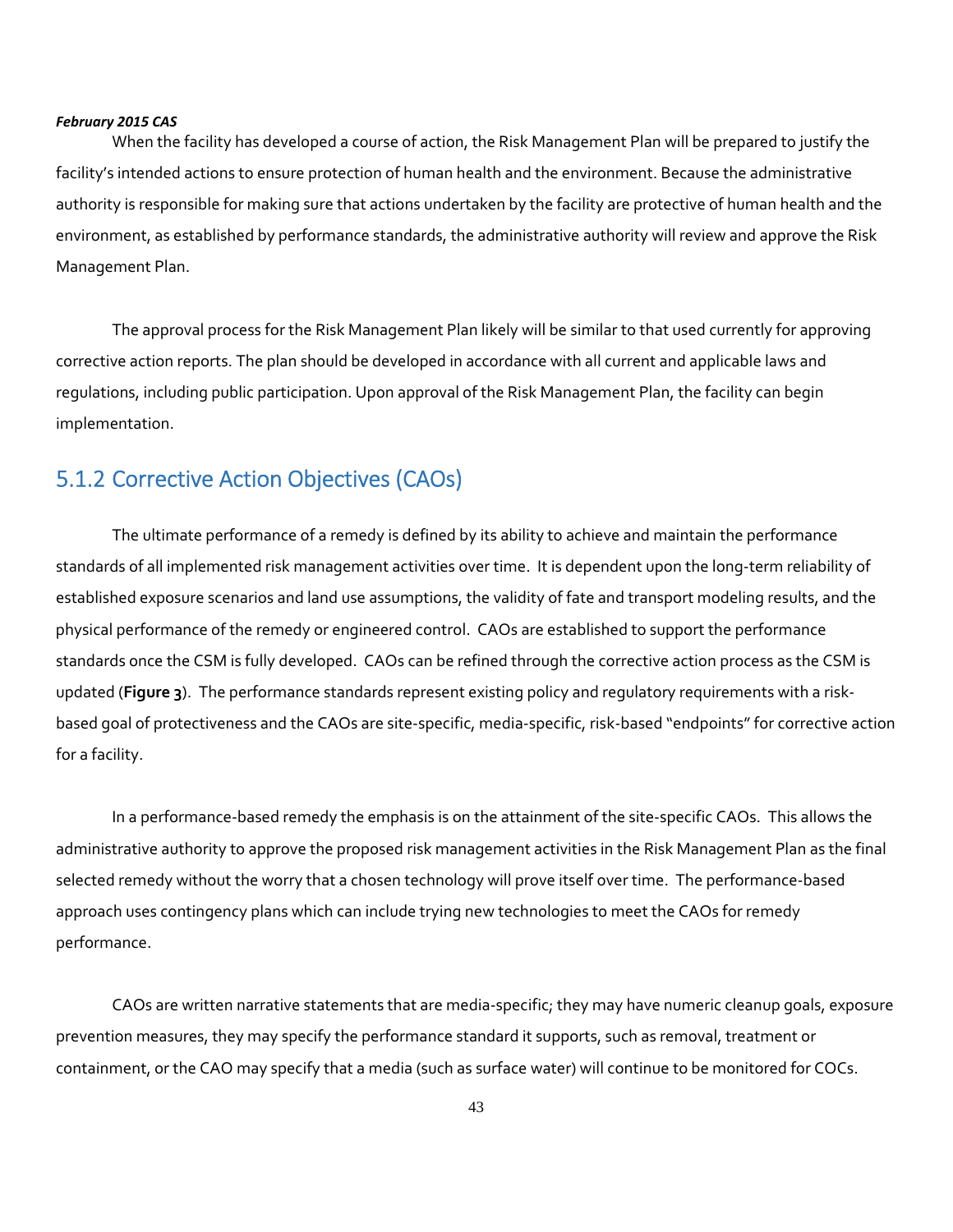

**Figure 3**: CAOs allow you to begin with the end use in mind. As the CSM develops, the CAOs are refined and documented in the final Risk Management Plan. Ultimately, the performance-based goal is to develop risk management activities that will meet and maintain the final CAOs.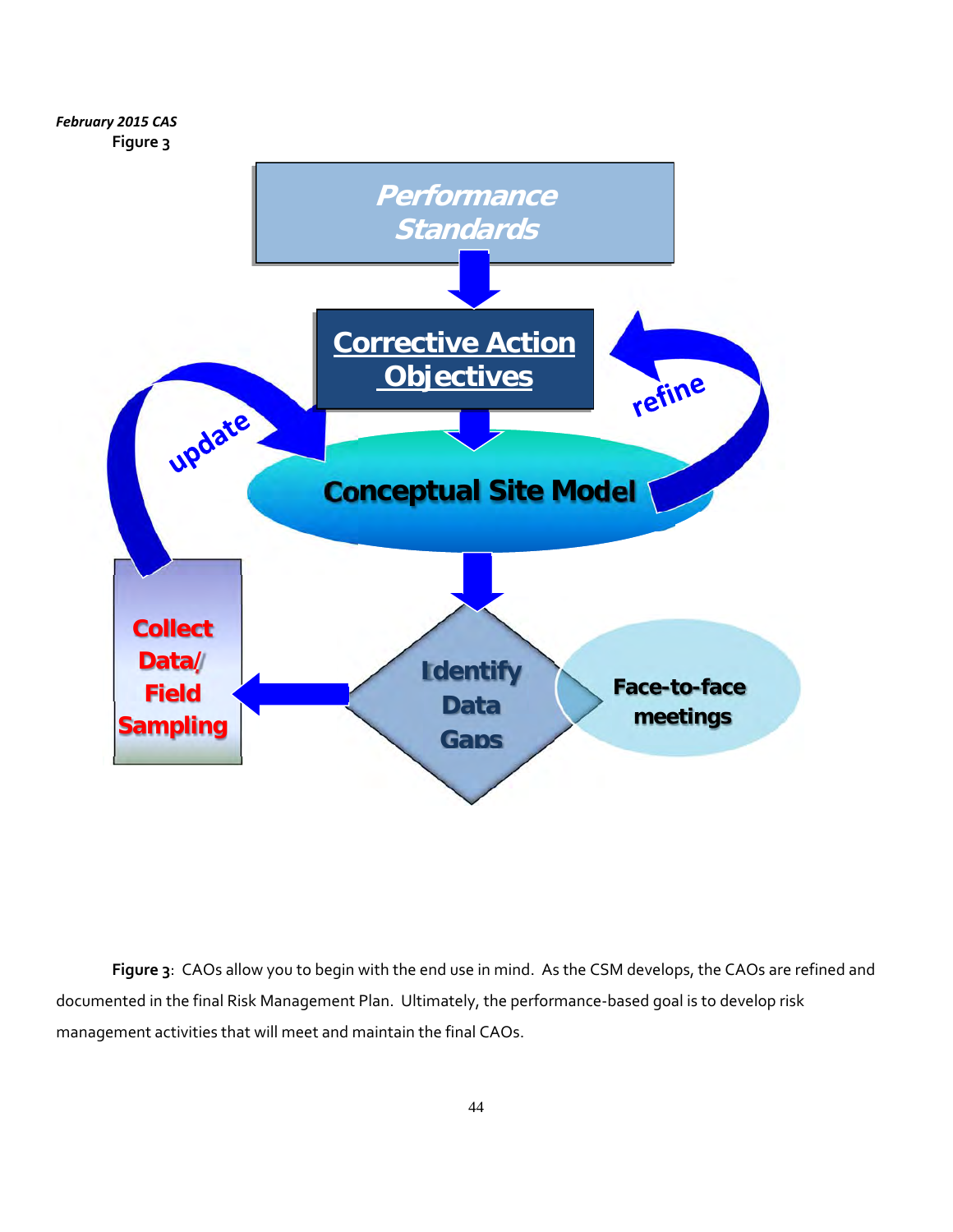The ITRC Remediation Process Optimization Team authored a reference that uses the term "remedial action objectives" which are equivalent to the CAS CAOs in *Exit Strategy‐Seeing the Forest Beyond the Trees*, March 2006 at http://www.itrcweb.org/Guidance/GetDocument?documentID = 80. For CAOs developed under a RCRA permit, they can be incorporated into the permit through the permit modification process which includes public participation. Once incorporated into the permit the CAOs then become enforceable conditions of the permit. The ITRC DNAPL Team supports the use of SMART (Specific Measureable Attainable Relevant and Time‐bound) objectives in the November 2011 *Integrated DNAPL Site Strategy* (IDSS) found at:

http://www.itrcweb.org/GuidanceDocuments/IntegratedDNAPLStrategy\_IDSSDoc/IDSS-1.pdf in Chapter 3. The development of the remediation objectives is essential to making valid decisions for successful remedy implementation. One concept emphasized in the IDSS is to keep the remediation approach flexible over time. Performance monitoring data collected and analyzed in data trends and life‐cycle analyses may indicate the need to transition to a new technology.

# 5.2 REMEDIATION

Remediation is the process of removing or reducing the concentrations of COCs, as determined from risk‐based screening or site-specific risk assessment, to lessen or eliminate impacts at locations where unacceptable exposure exists (*i.e*., risk reduction).

The priority of assessing remedial alternatives to address source material is removal, treatment, then containment. At most sites, the final remedy will include a combination of all three. Good site characterization is key in determining if source removal is viable. Treatment can be accomplished by ex‐situ or in‐situ applications. Some ex‐situ treatment systems have been criticized for poor energy efficiency. More innovative in‐situ treatments are considered "green" technologies, and there are a variety of new applications for chlorinated solvents, as well as petroleum hydrocarbons.

Containment may be achieved through the use of engineered controls. Engineered controls can be used to prevent or minimize impacts at the POE. Engineered controls are risk management tools that are physical structures designed and constructed (such as caps, horizontal or vertical barriers, and hydraulic controls) to prevent migration of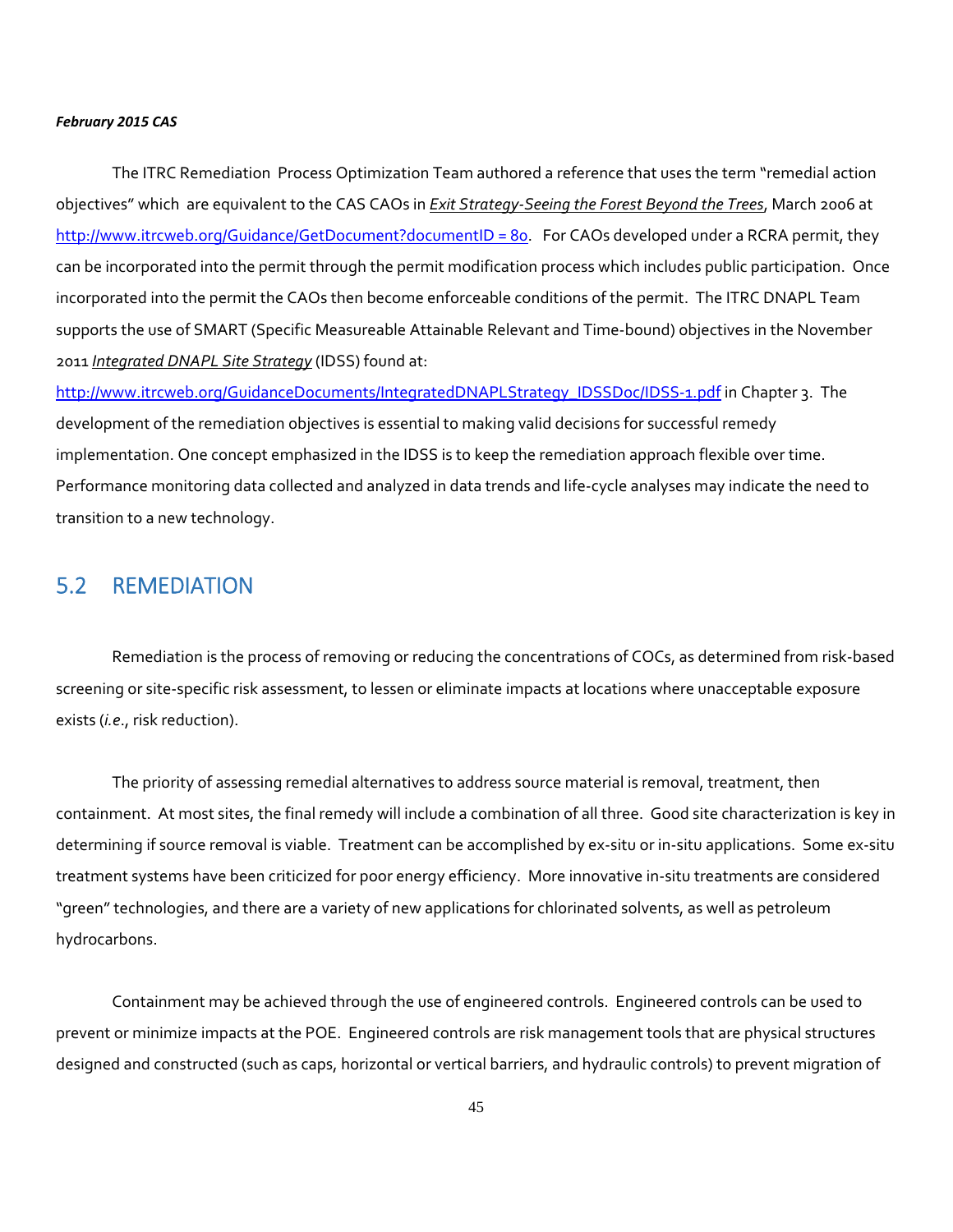COCs to locations where unacceptable exposure may occur, or prevent exposure to a COC. Pump and treat systems for groundwater remediation are classified as both a removal and treatment approach with a measure of hydraulic containment if the extraction or recovery wells are engineered in a way to maximize the capture zone of contamination.

# 5.3 REVIEW OF INTERIM MEASURES/PRESUMPTIVE REMEDIES

Most facilities that have been in the corrective action process for some time are implementing interim measures as a way to mitigate releases to the environment. The first remedy evaluation should include a review of the interim measures in place to see if performance standards have been attained or can be attained within a reasonable amount of time. Also, if the system(s) in place can be optimized with minimal effort, this might prove to be the best alternative for the final site‐wide remedy.

Another evaluation that might be worthwhile is a review of available presumptive remedies. During development of the CSM, a facility may identify a release that could be addressed through a streamlined approach using presumptive remedies. The use of presumptive remedies for RCRA corrective action sites should be similar to those used for CERCLA sites, as noted in the ANPR. There are several EPA guidance documents outlining the use of presumptive remedies at CERCLA sites for specific contaminants in soils and sediments, and presumptive response strategies for the restoration of groundwater. While their use is not required for RCRA, they may be useful in remedy selection. EPA's presumptive remedies can be found at

http://www.epa.gov/superfund/policy/remedy/presump/pol.htm.

# 5.4 USE OF INSTITUTIONAL CONTROLS

Institutional control refers to non‐engineering measures which restrict the use of land and other resources and which are often a key element of environmental cleanup. Institutional controls are legal or administrative tools intended to influence human activities in such a way as to prevent or reduce exposure to hazardous wastes or hazardous constituents. The types of institutional controls include governmental controls (*e.g*. zoning, ordinances), proprietary controls (*e.g*. legal instruments placed in the chain of title for property), enforcement and permit tools with the proper components, and informational devices (*e.g*. state registries, deed notices). Institutional controls often are used in conjunction with, or as a supplement to, other measures such as remediation or engineering controls to prevent or reduce exposure. An institutional control or a group of institutional controls, under appropriate circumstances, though rare, may serve as the sole remedy at a facility. Institutional controls, however, are not intended to be used as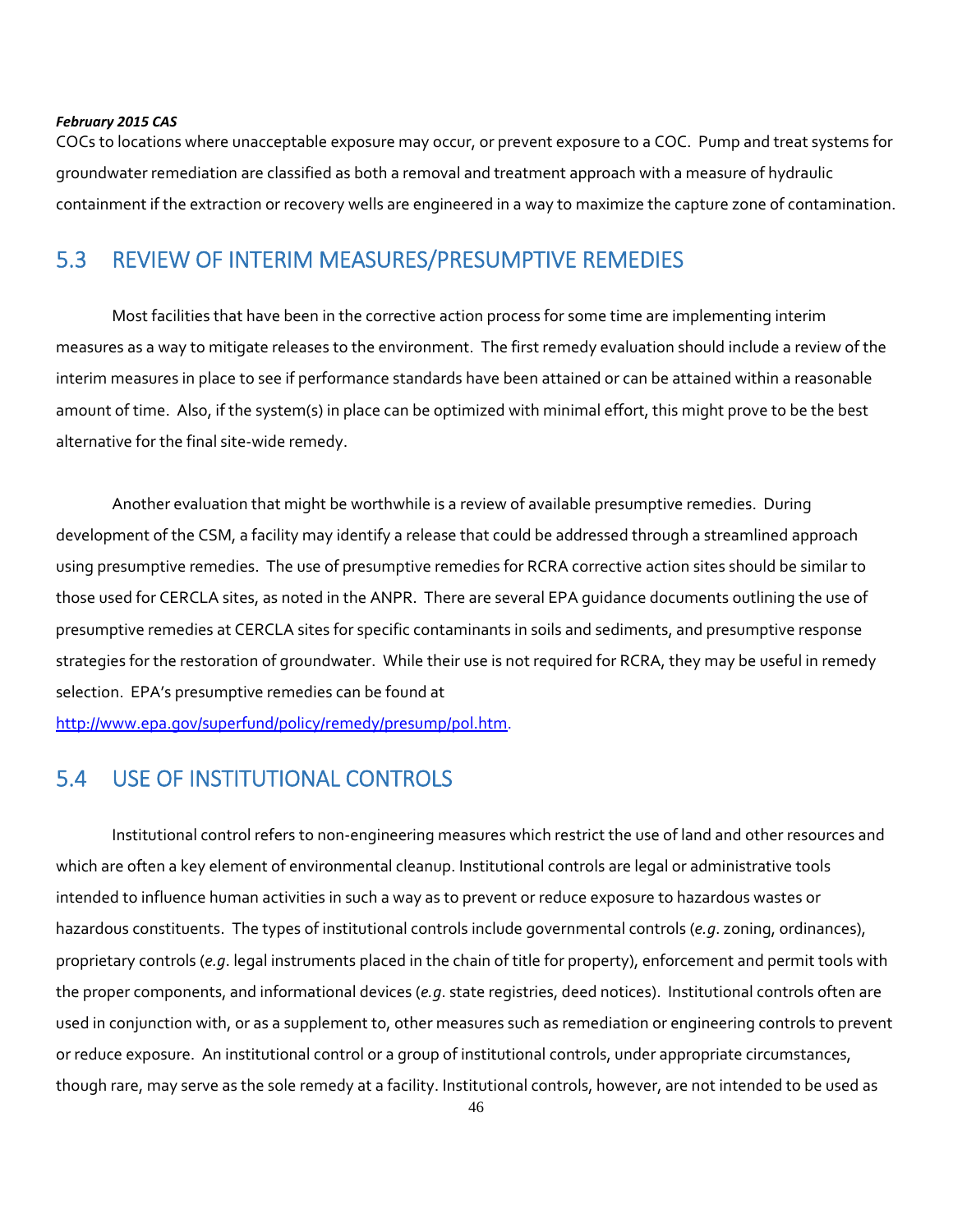secured abandonment *(i.e*., physically securing a site and preventing exposure while making little or no effort to ensure that COCs do not migrate to and beyond the property boundary). In fact, institutional controls can be an integral part of the risk management approach that allows property to be put back into productive use while being protective.

As with the evaluation of institutional controls for an onsite remedy, the evaluation of institutional controls for offsite property should include a determination of the appropriateness, feasibility, and long‐term effectiveness in protecting human health and the environment afforded by the institutional control. An institutional control cannot be placed on neighboring property without first negotiating and receiving consent of the property owner. Although the administrative authority bears no responsibility in these negotiations, they need to ensure that the resulting agreement or settlements are protective of human health and the environment.

# **Documentation of Institutional Controls**

Onsite ICs such as excavation permits or water well use may be memorialized in a **Site Management Plan**. If offsite ICs are in place to control groundwater use, the ICs may be documented in a **Land Use Control (LUC) Plan**. Both of these documents can be reviewed for adequacy and effectiveness at each periodic remedy performance review (Section 6.2.1)

EPA has developed guidance on the use of institutional controls at cleanup sites, and the guidance should be consulted for additional information concerning applicability and use.

There are several guidance documents on the use of institutional controls at the EPA Superfund policy web site. This guidance, *Institutional Controls: A Guide to Planning, Implementing, Maintaining and Enforcing Institutional Controls Contaminated Sites*, December 2012, EPA‐540‐R‐09‐001, can be found at

http://www.epa.gov/oerrpage/superfund/policy/ic/guide/ICIAP%20guidance%20(FINAL)%20‐%2012.04.2012.pdf.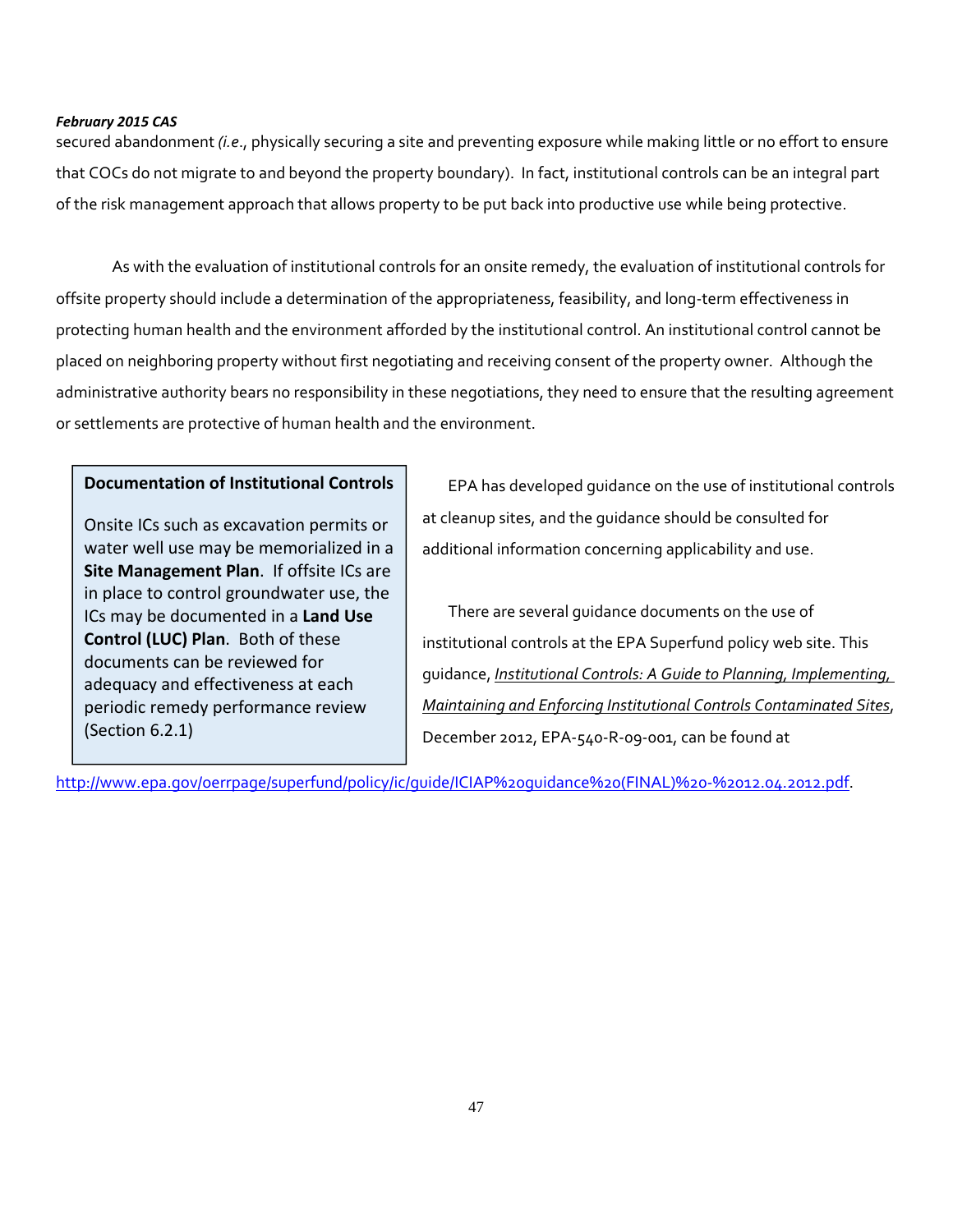# 6.0 COMPLETING THE CAS/IMPLEMENTING A PERFORMANCE‐BASED REMEDY

This chapter describes . . .

- Performance Monitoring Program Plan
- Performance Review Plan
- Contingency Plans
- Summary/Moving towards Sustainability

# 6.1 PERFORMANCE MONITORING PROGRAM PLAN

The success of a performance‐based remedy relies on performance monitoring, periodic performance reviews and well-established contingency plans. Therefore, the facility should develop performance metrics defined in a performance monitoring program. Specific performance metrics are used to evaluate if CAO's are being achieved and, if not, to trigger appropriate contingency plans. For instance, a simple performance metric might be that groundwater concentrations at POC wells must be at or below applicable drinking water standards (*e.g*. MCLs).

The performance monitoring guidelines described in the following subsections are specific to the CAS, and are intended to complement, but not replace, monitoring requirements specified by statute, regulation, or other program components (*e.g.,* permits required for the discharge of treated wastewater or air emissions).

The administrative authority is responsible for reviewing and approving the Risk Management Plan, and ensuring that the actions undertaken by the facility are protective of human health and the environment. Depending on the complexities at a site, the performance monitoring program may be subsections of the RMP or may be submitted as the following separate documents: (1) Performance Monitoring Plan (generally has a SAP/QAPP as an appendix), (2) Performance Review Plan, (3) Contingency Plan, and (4) Community Relations Plan. Optional plans that can be part of the performance monitoring program may include a (1) Land Use Control (LUC) Plan when institutional controls are needed to support the final remedy, and (2) a Site Management Plan, including a description of onsite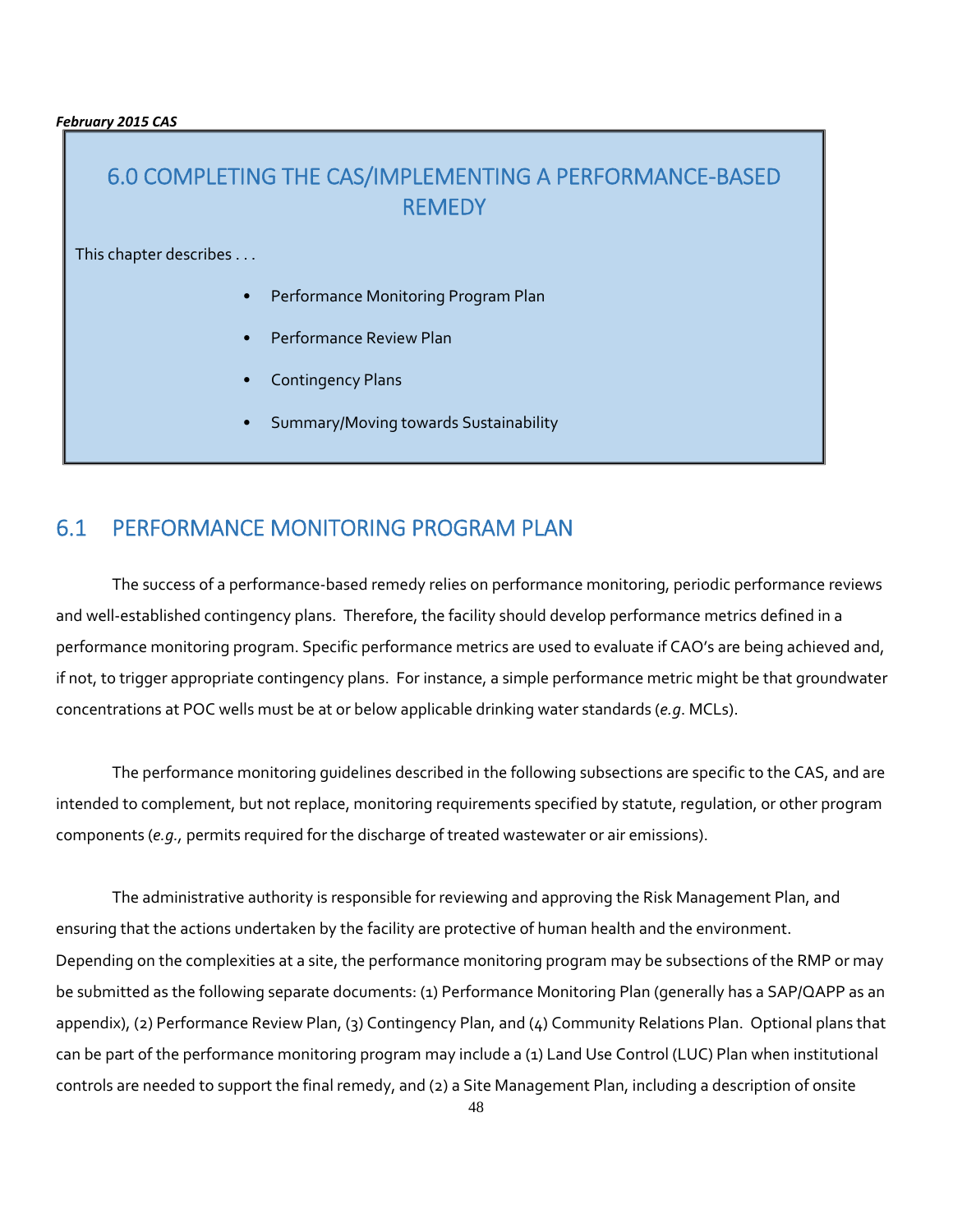institutional controls such as excavation permits and a description of positive air pressure systems in buildings above groundwater plumes where indoor air is a concern.

A performance monitoring plan will outline a clear definition of the monitoring frequency, sampling parameters and locations and initial data interpretation. The performance metrics should be specific to concentrations and distributions of COCs, and identify the POE and other physical parameters directly relevant to monitoring and measuring the protectiveness of the selected risk management activity. All performance metrics should; (1) focus on demonstrating that the CAOs are maintained once achieved; (2) be based on site‐specific conditions and implemented risk management activities; and (3) provide specific detail to clearly measure an exceedence to trigger contingency plans to ensure protectiveness.

Analytical parameters selected for monitoring should be based on the COCs that are predicted to most significantly impact the POE of the media being monitored. While it may be convenient to monitor for all COCs, indicator compounds can be identified to provide a cost‐effective validation of the model, as approved by the administrative authority. At a minimum, the parameters to be monitored should include:

- COCs that are expected to travel the fastest
- COCs that are expected to travel the longest distance, including degradation and transformation products
- COCs that have the greatest impact (risk) at the POE being evaluated (including cases where contaminants may migrate from one media to another, *e.g*., the POE is determined from a groundwater to surface water pathway)

DQOs for the sample analysis should be established to ensure that adequate quantification is achieved so that potential and actual impacts can be determined with respect to the CAOs. Performance monitoring may include measuring COC concentrations in various media or measuring physical parameters, such as aquifer gradients.

The rationale for selecting where and how the performance monitoring should be conducted is based solely on demonstrating that the selected risk management activity (a remedy or an engineered control) meets the design criteria and objectives. Monitoring objectives should adhere to the following: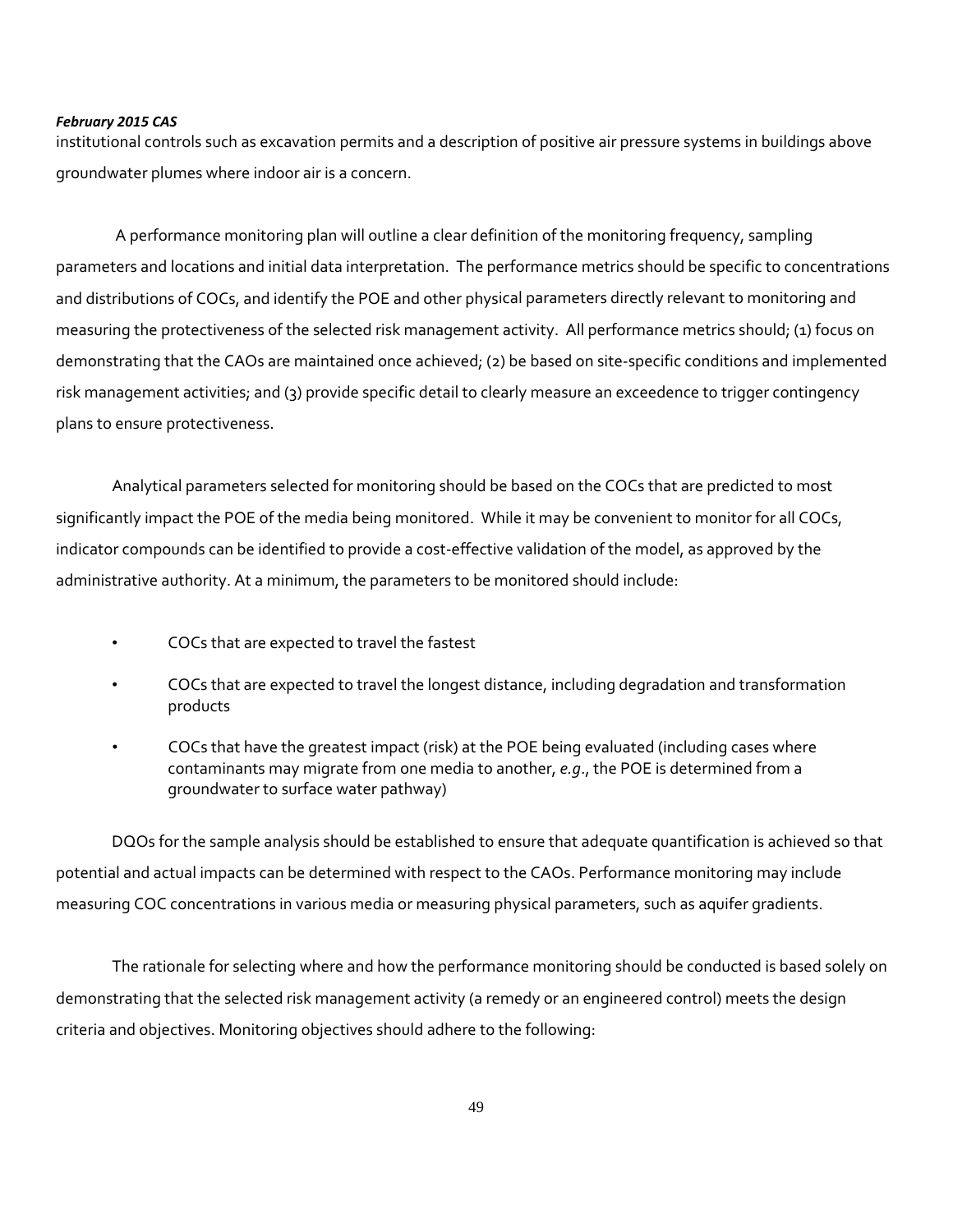- performance should be monitored along the COC transport route from the source area to the POE
- performance should be monitored at vertical locations within a media column where a particular COC would most likely occur and at the POE
- multiple monitoring points should be used as necessary
- performance should be monitored at the areas where the remedy or engineered structure is subject to greatest stress
- performance monitoring metrics should be based on appropriate COCs and other analytical and physical measurements specific to the system being monitored
- monitoring frequency should allow adequate time for correcting potential problems and maintaining protectiveness at the POE
- monitoring intervals should provide adequate time to identify, design, and implement a response action that would ensure protectiveness in the event that performance monitoring indicates a system failure

An optimization of monitoring well systems may be necessary in order to ensure effective monitoring. The optimization program will also make sure that monitoring wells are screened in proper intervals for the detection of COCs. In April 2004, the EPA published a guidance document entitled *Performance Monitoring of MNA Remedies for VOCs in Groundwater* (EPA/600/R‐04/027) and it is available at

http://nepis.epa.gov/Adobe/PDF/10004FKY.pdf. When an optimization review determines that a remedy in place can no longer function efficiently, this should be reported in the periodic performance review and the contingency plan may provide options to transition to another technology.

Performance monitoring for a risk management activity should continue until residual COCs no longer pose unacceptable risks at the POE, and no potential exists for off-site migration of, or cross-media contamination from, residual COCs. These situations should be verified by field studies and actual measurements, rather than predictive modeling.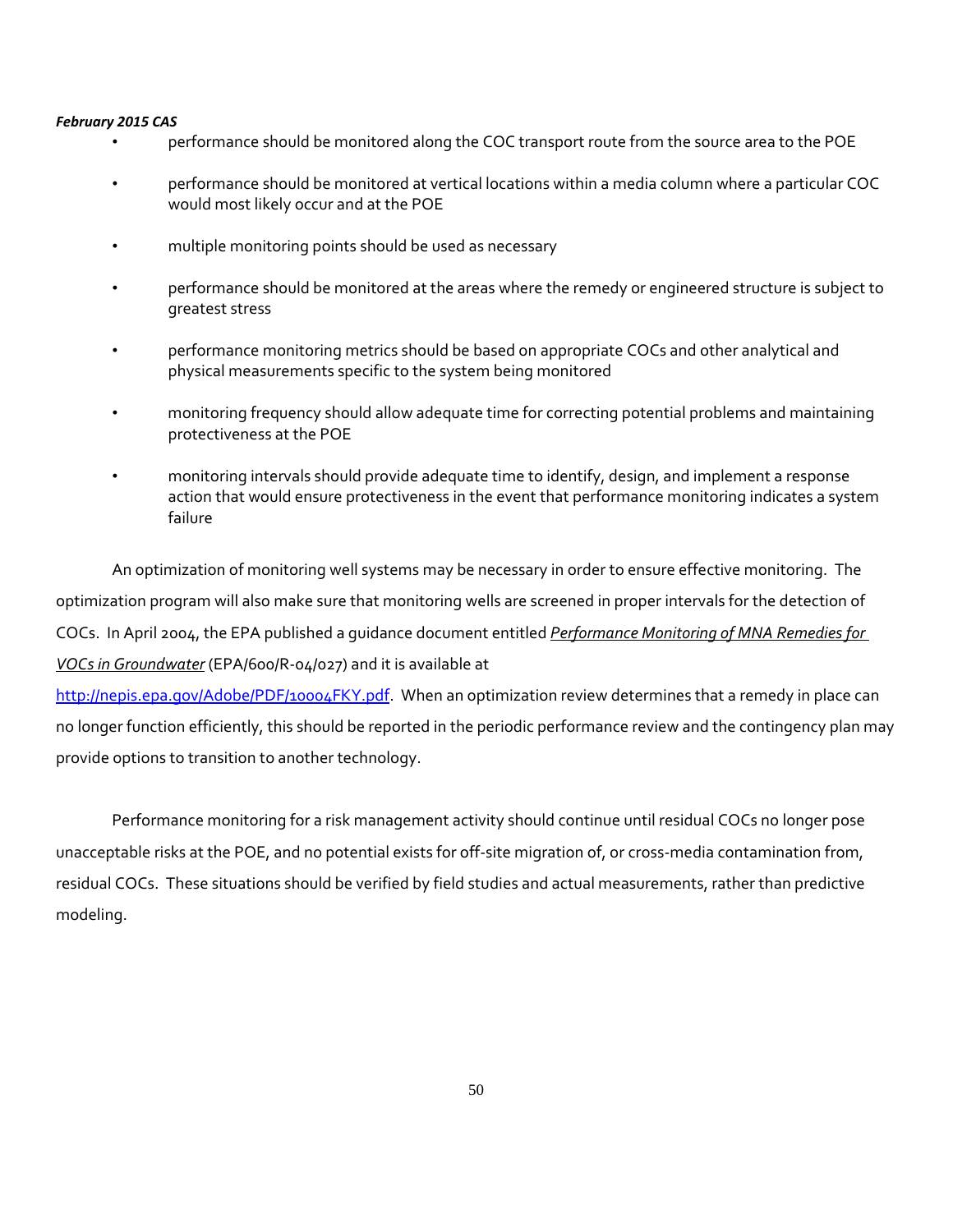# *February 2015 CAS* 6.2 PERFORMANCE REVIEWS

# 6.2.1 Summarizing the Effectiveness of the Remedy in a Performance Review Plan

Even when risk management activities have been implemented and it can be demonstrated that the performance standards have been achieved and are being maintained, a periodic review is critical to assess the overall performance of the remedy. In the CERCLA program, this type of review occurs at 5‐year intervals and for RCRA‐ permitted facilities a performance review is part of the permit renewal process (every 10 years). Performance reviews should be based on the complexities of risk management activities at the site. A performance review might take place annually or every three years. In its simplest form, a periodic review can consist of monitoring data summaries accompanied by graphical and statistical analyses, if necessary, to demonstrate whether the implemented activities are consistently achieving and maintaining desired results. For complicated remedial and engineering projects, a more thorough evaluation of overall performance may be warranted. In September 2012, EPA released a national strategy to expand optimization practices (from site assessment to site completion) at Superfund sites; however, these practices could apply to any type of cleanup site. EPA defines remedy optimization as the systematic site review by a team of independent technical experts, to identity opportunities to improve remedy protectiveness, effectiveness and cost efficiency, and to facilitate progress toward completion of site work. Guidance and tools to assist with remedy optimization can be found at http://www.epa.gov/superfund/cleanup/postconstruction/optimize.htm.

A performance review plan can be part of the final Risk Management Plan or submitted separately. It provides a clear decision logic that defines alternate contingency plans to implement when CAOs are not being met, and a phase‐out of performance monitoring as risk is reduced. For facilities that are relying on land use controls (*i.e.,* institutional controls) to ensure that exposures are not incurred, the CAS recommends a review of land use controls as part of the performance review to document their adequacy and effectiveness. Changes in the land use after a risk management activity has been implemented can influence both the types of receptors affected and the location of their exposure, thus, the exposure scenario evaluated under the previous land use may not adequately characterize the site risks. The performance review is the mechanism in place that checks to make sure the land use at the time of the remedy selection remains unchanged over time. It also identifies changes in land use and re‐evaluates the impacts. For sites with extensive institutional controls including land use controls on off‐site areas, the facility may want to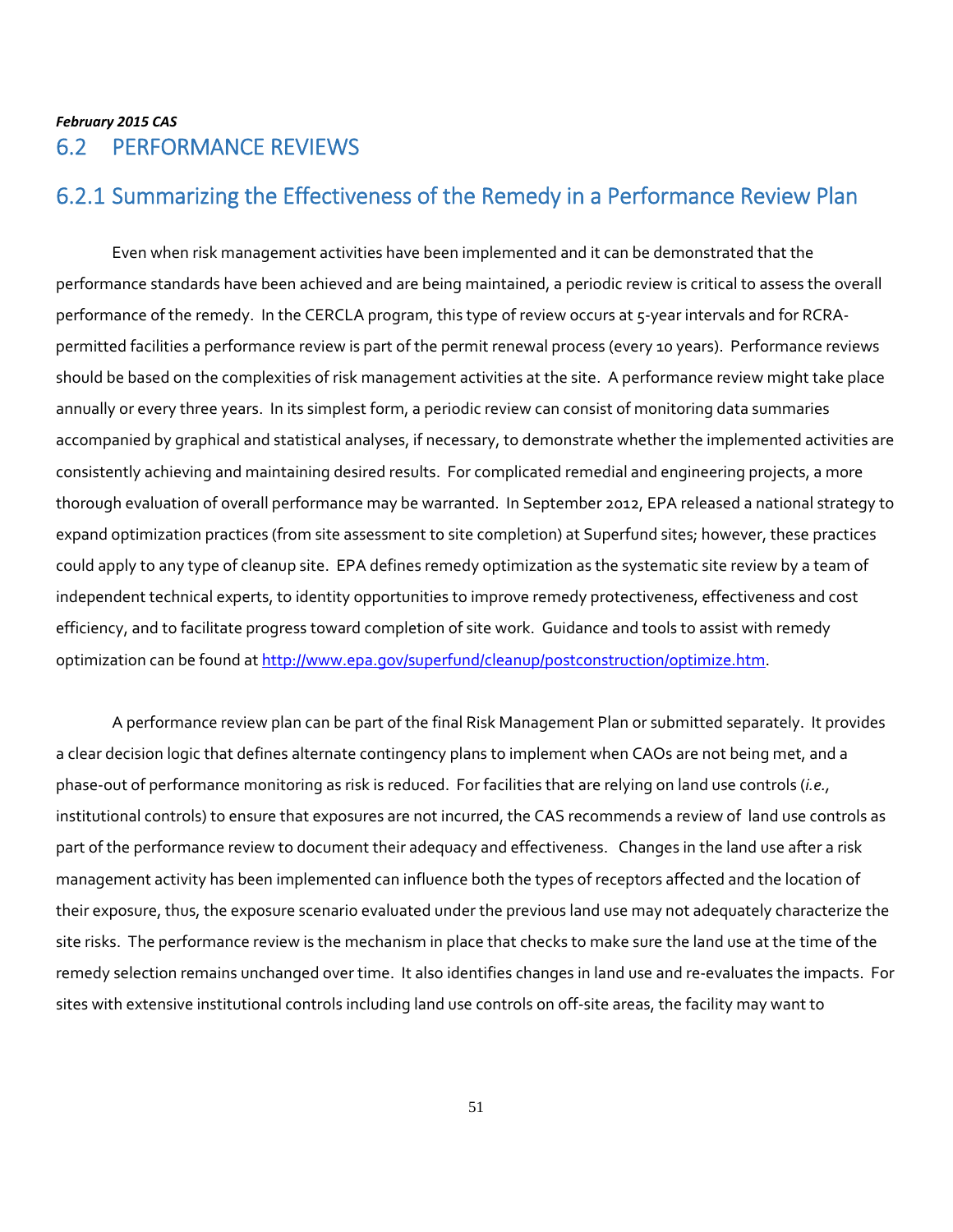document all site‐specific information into a separate Land Use Control (LUC) plan which is reviewed during the performance review to make sure the off‐site ICs remain in place.

Only certain types of institutional controls have mechanisms for limiting land use changes (*i.e*., easements or land use restrictions). Institutional controls lacking such mechanisms should have alternative mechanisms for monitoring and maintaining land use. Although the CAS does not recommend specific mechanisms for maintaining and monitoring land use changes, land use monitoring is critical and should be maintained until a potential change in land use would no longer result in unacceptable risk at the POE.

# 6.2.2 Verification of Fate and Transport Models as part of Performance Reviews

## **Land Use Changes**

If the land use should change so that the remedy does not address exposures to new receptors, the administrative authority performing oversight may need to re‐issue the Statement of Basis (decision document) for public review and comment. The new decision document will propose viable risk management activities for the new land use that will be protective of human health and the environment.

The fate and transport of COCs in groundwater, surface water, and air should be monitored to demonstrate the validity and representativeness of the model if conducted as part of a site‐specific risk assessment. This is particularly critical in demonstrating the protectiveness of the selected risk management activity if it includes monitored natural attenuation (MNA) for groundwater contamination or if the POE is at the facility boundary. Also included in the performance reviews is a trend analysis which may include the calculated half-life for specific COCs. This allows the project manager to compare the calculations from one performance review to the next to see if estimations for COC degradations remain on target.

Monitoring should be conducted at locations that will validate the performance of the predictive model, and the values of key fate and transport parameters. The verification monitoring location should be along the route that a COC would most likely follow when being transported between the source area and the POE based on the site‐specific risk evaluation. Consideration also should be given to the vertical pathways of likely migration. For example, a monitoring well intended to validate the predicted migration of groundwater contamination should be screened in the zone where preferential migration would occur based on the physical and chemical properties of the COCs.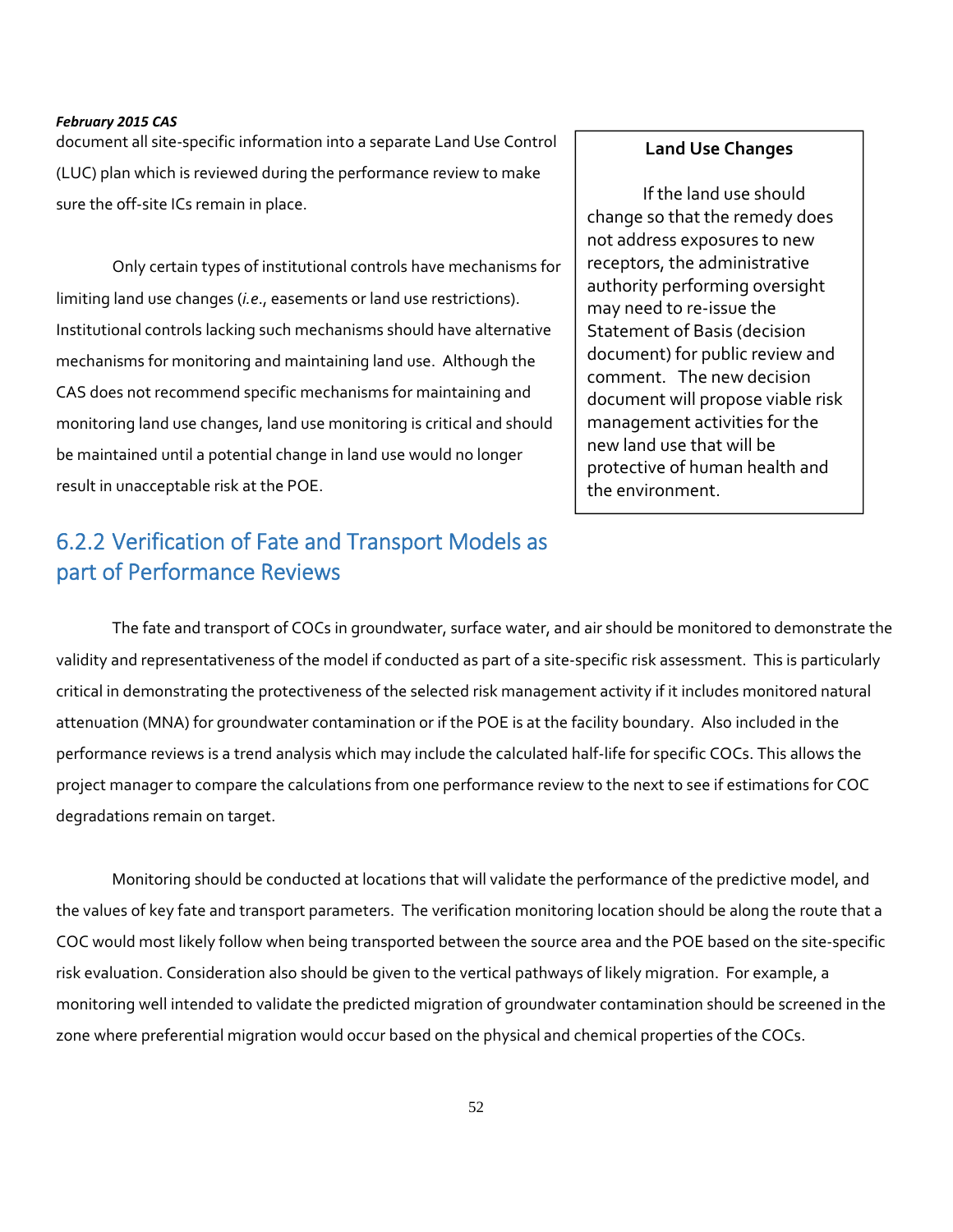The monitoring frequency should allow adequate time for making adjustments to the risk management activity implemented. If fate and transport parameters must be revised based on the monitoring results, it may be necessary to re‐evaluate the risk at the POE and to develop, design, and implement changes to the risk management activity to maintain protection of human health and the environment. The duration of verification monitoring for fate and transport of selected COCs should be based on establishing a high degree of confidence that the modeled performance has been validated by field conditions (*i.e*., the COC concentrations predicted by the model are representative of what is actually happening at the site).

# 6.3 CONTINGENCY PLANS

The periodic performance review process includes a decision logic diagram illustrating additional risk management activities in the event the implemented risk management action does not maintain the established CAOs. The facility has the ongoing responsibility for maintaining protectiveness (in case of remedy failure) and should be prepared to implement contingency plans, as appropriate. Contingency plans can be part of the final Risk Management Plan that will be reviewed and approved by the administrative authority, or for more complex sites, it can be submitted as a separate document. It describes response actions to address any new release or poor performance of the selected risk management activity. Failure to achieve the CAOs will trigger implementation of a contingency plan to correct the course of the remedy or to re‐assess performance measures. Examples of contingency measures might include: 1) additional treatment/removal of source areas to further reduce contaminant concentrations in soil or groundwater, 2) installation of filtrations systems at the POE, 3) implementation of wellhead protection programs, 4) changes to pumping systems to divert groundwater gradients (irrigation wells, or golf course watering systems), or 5) installation of cut-off trenches to intercept shallow groundwater flow.

# 6.4 SUMMARY/ MOVING TOWARDS SUSTAINABILITY

Successful implementation of the CAS depends on up‐front agreements between the administrative authority and the facility and a comprehensive CSM used to facilitate sound remedy decisions. The CAS performance‐based approach allows for a flexible remedy that can change over time. The CAS philosophy emboldens the administrative authority to clearly define the CAOs for site cleanup in agreement with industry partners and with input from the affected community. The CAS CSM is a great tool to facilitate communication with the public and gives the facility project manager a "go‐to" document to keep all site activities (such as land use changes) in one up‐to‐date document. As all cleanup programs move toward sustainable solutions, a Community Relations Plan (a requirement in RCRA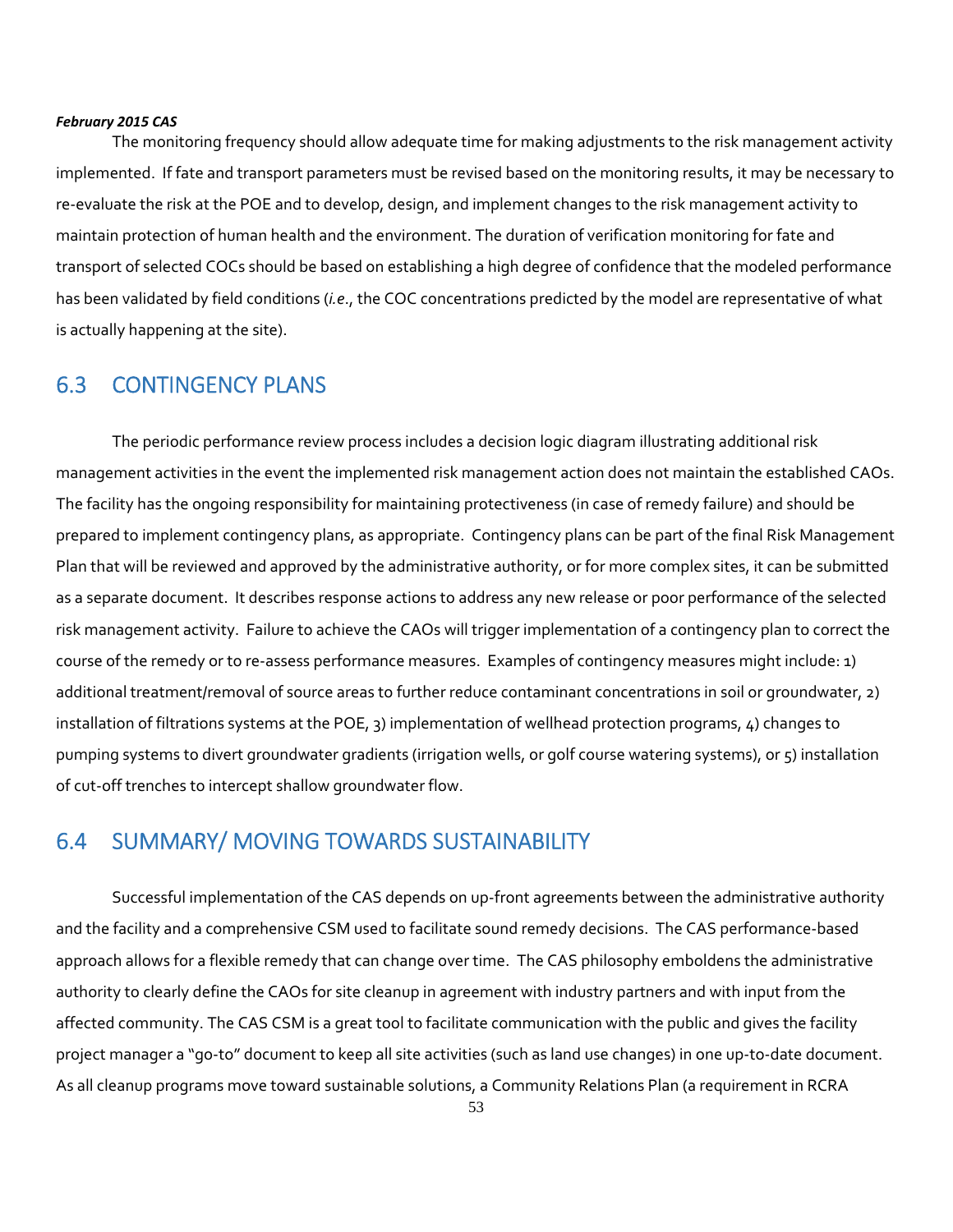corrective action) can provides a means by which the facility keeps the public informed on the progress and overall effectiveness of the remedy. Community leaders may participate in Community Advisory Panels and attend quarterly or semi-annual meetings conducted by the facility, allowing for continuing dialog between the community, facility and administrative authorities thus strengthening partnerships. Overall, use of CAS elements can bring about a cohesiveness to the cleanup process leading to successful remediation.

As cleanup programs move beyond the traditional foundation of environmental protection to a more integrated cross-program approach towards sustainability, the overall benefits for all stakeholders will become clear. Shifting the focus to a broader perspective to include conserving natural resources, improving resource efficiency and improving community health and well‐being will ensure a more sustainable future for our communities. Benefits for facilities include not only the adoption of optimal uses of resources which will increase operating efficiency, but also a potential for reductions in long‐term costs for regulatory compliance.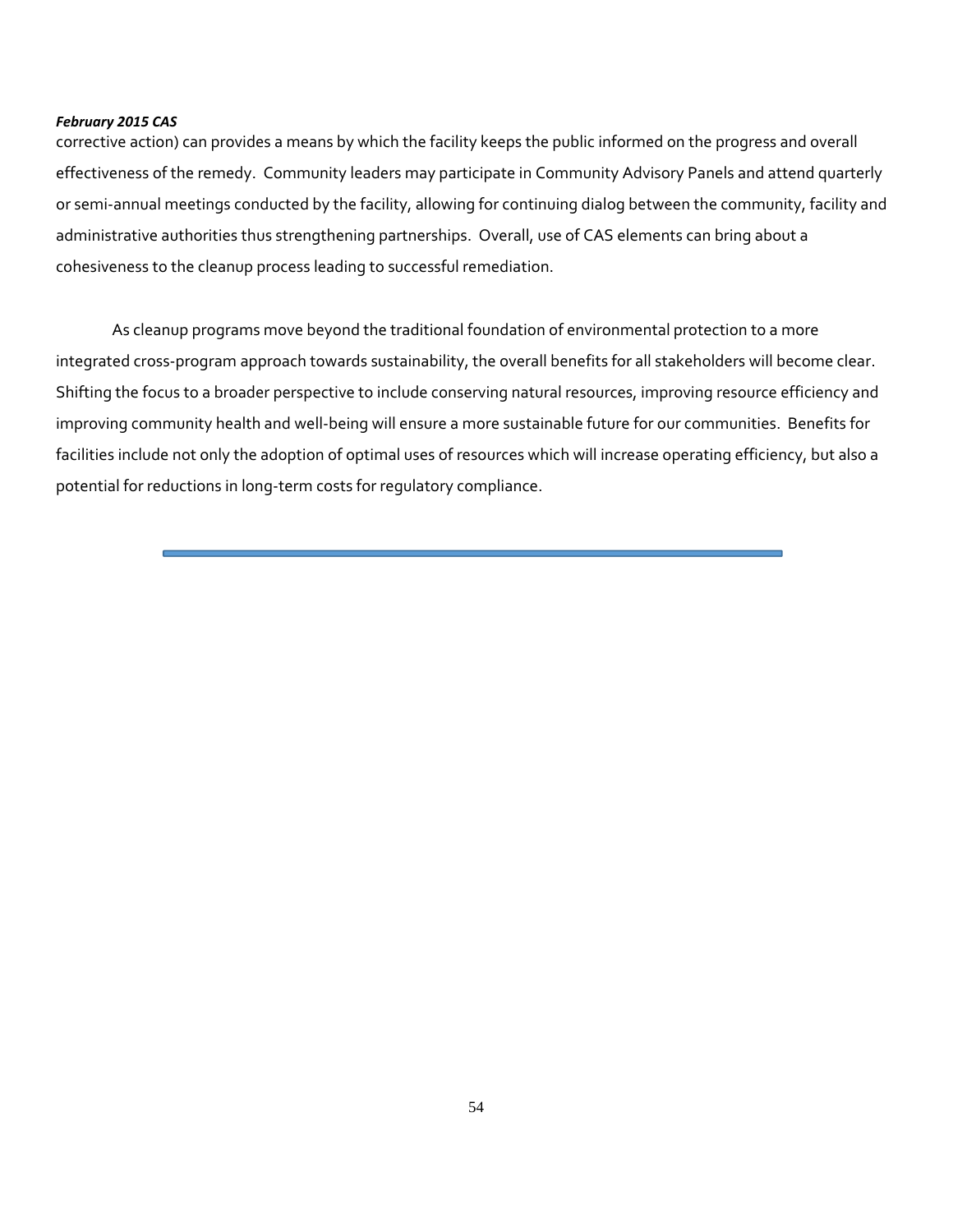#### **GLOSSARY**

#### *Administrative Authority*

The approved state program or EPA.

## *Beneficial Resource*

Beneficial resource describes natural resources that are useful to human and ecological receptors. Individual states may establish statutes or regulations that identify certain environmental components, such as specific groundwater or surface water sources, as beneficial resources, and as such these beneficial resources may be entitled to greater protection from contamination.

## *Cancer Risk*

EPA expresses cancer risk in terms of the likelihood that a person might develop cancer from exposure to contaminants from a facility. For example, a risk assessment might say that a receptor has an upper bound cancer risk of 1 x 10<sup>-4</sup>. The numerical estimate means that if 10,000 people received this level of exposure averaged over a 70‐year lifetime, no more than one would have a probability of developing cancer from exposure to contaminants from a facility.

## *Contaminants of Concern (COC)*

After the application of a risk-based priority screen described in Chapter 4, the contaminants of potential concern (COPCs) that pose a significant risk are then labeled as COCs. Some COPCs may drop out from further evaluation. The remaining lists of COPCs are COCs.

## *Contaminants of Potential Concern (COPC)*

Chemicals from hazardous waste and hazardous constituents that are potentially site related and have data are of sufficient quality for use in the screen process (Chapter 4) or a site‐specific risk assessment. The facility should compile a list of COPCs for each release based on existing sampling data, waste analysis reports, etc.

#### *Conceptual Site Model (CSM)*

The CSM is part of the data quality objective (DQO) process that presents a three-dimensional picture of site conditions at a discrete point in time that conveys what is known about the facility, releases, release mechanisms, contaminant fate and transport, exposure pathways, potential receptors, and risks. The information for the CSM is documented into six profiles (Chapter 3 and Appendix A). The CSM evolves as data gaps in the profiles become more complete, and will be refined based upon results of site characterization data. The final CSM is documented in the CAS Risk Management Plan.

## *Corrective Action*

Corrective action is the process of identifying, evaluating, and, if necessary, remediating releases of hazardous constituents from waste management units and release areas to ensure protection of human health and the environment. Corrective action requirements apply to all solid waste management units (SWMUs) and areas of concern (AOCs) at a facility needing a permit under RCRA. Corrective action is triggered when there is a documented release of hazardous constituents to the environment.

#### *Corrective Action Objectives (CAOs)*

Corrective action objectives are site‐specific objectives that support the performance standards. They are medium‐ specific and must be linked to a metric (cleanup standard) in order to measure remedy performance.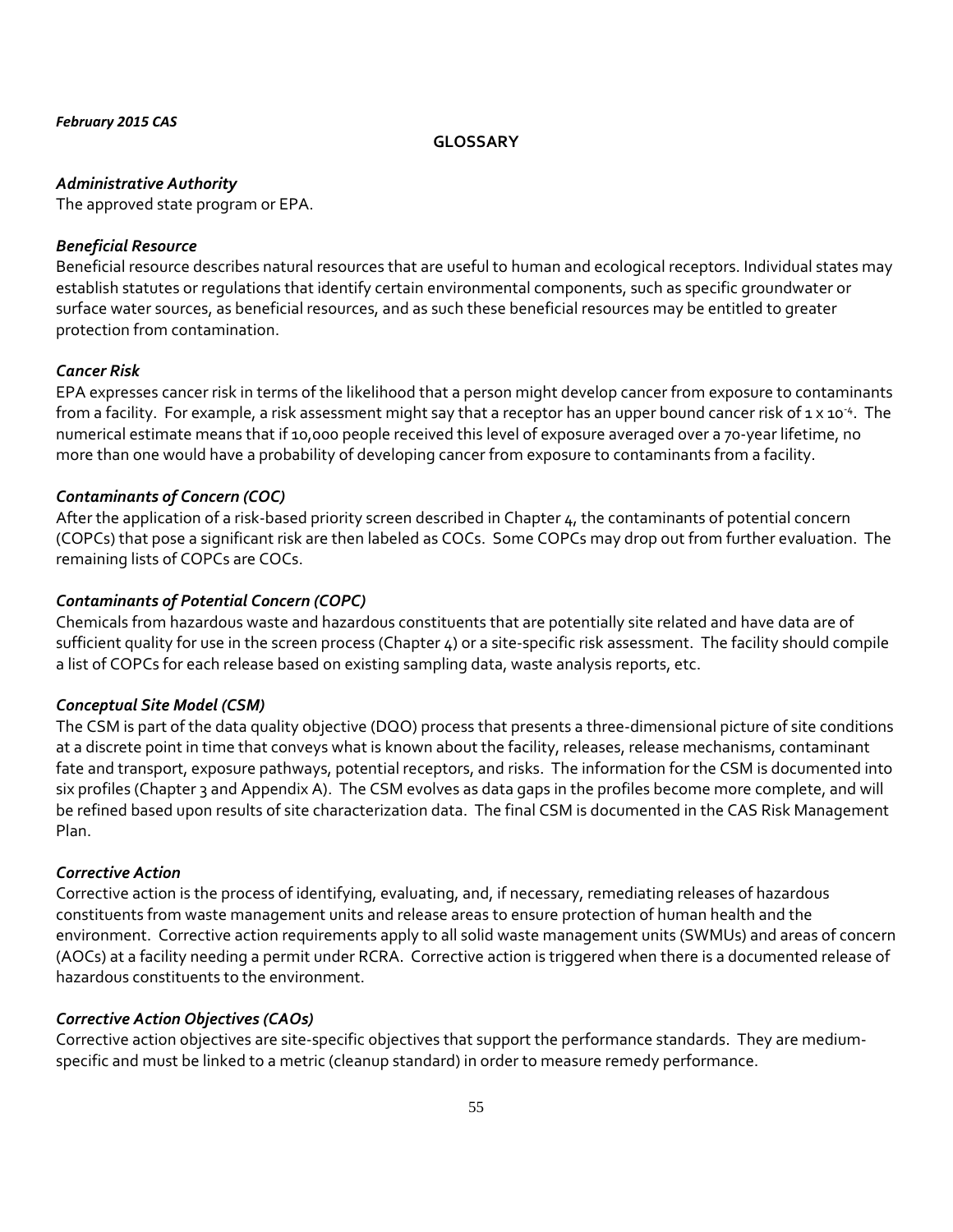# *Cross‐Media Transfer*

The movement of contaminants from one environmental medium to a different environmental medium (e.g., the movement of contaminants from soil to groundwater).

# *Data Quality Objective (DQO)*

DQOs are qualitative and quantitative statements derived from the output of each step of the DQO process. DQOs are used in the CAS to help clarify performance standards. The facility will use the DQO process as a guide to ensure quality data and defensible risk decisions.

# *Data Quality Objective (DQO) Process*

A series of planning steps as part of a systematic planning tool based on the scientific method that are designed to ensure that the type, quantity, and quality of environmental data used in decision making is appropriate for the intended application. With the CAS, the DQO Process involves evaluation of available data, developing a conceptual site model, identifying problems to be solved, identifying data quantity and quality needs, and evaluating the data collection approach.

# *Ecological Exclusion Criteria Worksheet and Ecological Assessment Checklist (ECO Screen Appendix B)*

This is a tool to help facilities and the administrative authority determine if an ecological risk assessment is necessary for a site or portion of a site where corrective action is being pursued. The exclusion criteria refer to those conditions at an affected property which preclude the need for a formal ecological risk assessment because there are incomplete or insignificant ecological exposure pathways due to the nature of the affected property setting and/or the condition of the affected property media.

# *Engineering Controls*

Physical structures designed and constructed (such as caps, horizontal or vertical barriers, and hydraulic controls) to prevent migration of COCs to locations where unacceptable exposure may occur, or prevent exposure to a COC.

# *Environmental Medium*

All materials, such as surface and subsurface soil, sediment, groundwater, surface water, and air.

# *Exposure Pathway*

The course a chemical or physical agent takes from a source to an exposed receptor. A unique mechanism by which an individual or population is exposed to chemical or physical agents at, or originating from, a site. Each exposure pathway (e.g. groundwater, soil vapor) includes a source or release from a source, an exposure point, and an exposure route. If the exposure point differs from the source, a transport/exposure medium (e.g., air) or media also is included.

# *Exposure Route*

The way a chemical or physical agent comes in contact with a receptor (i.e, by ingestion, inhalation, dermal contact).

# *Exposure Scenario*

The setting of potential exposure, as described by exposure pathways and routes, that affect a particular receptor.

# *Fate and Transport Modeling*

The use of scientific models derived from mathematical formulas that simulate the movement and distribution of contaminants in environmental media over a given period of time.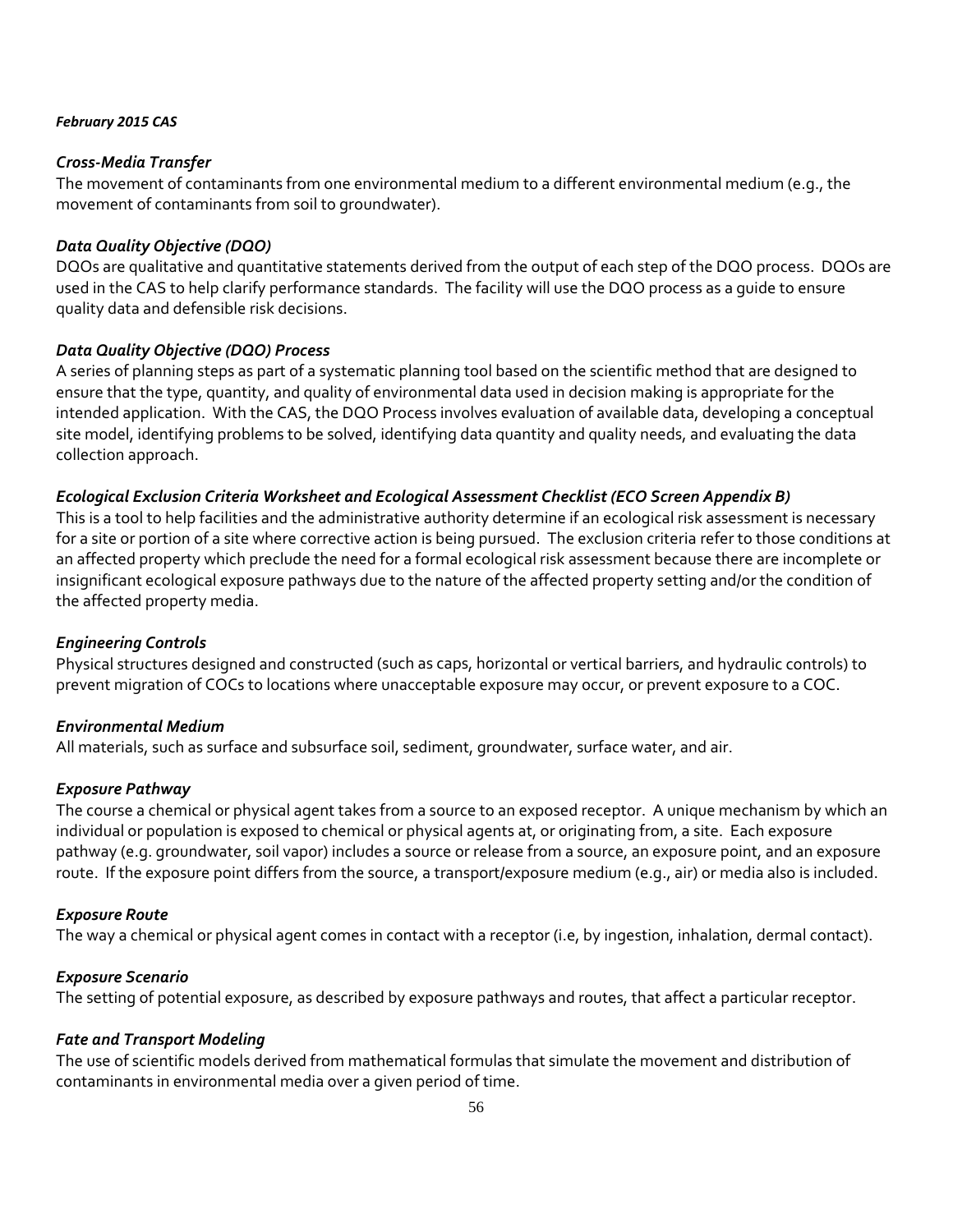## *Facility*

For purposes of defining the unit requiring a permit, the definition of facility includes all contiguous land, and structures, other appurtenances, and improvements on the land, used for treating, storing, or disposing of hazardous waste. A facility may consist of several treatment, storage, or disposal operation units (e.g. one or more landfills, surface impoundments, or some combination thereof). For the purpose of implementing corrective action under CFR 264.101, it includes all contiguous property under the control of the owner or operator seeking a permit under subtitle C of RCRA. This definition also applies to facilities implementing corrective action under RCRA Section 3008(h).

## *Final Risk Goal*

A risk‐based performance standard. The final risk goal is based on site‐specific factors, such as land use, special sub‐ populations, contaminant concentrations based on acceptable risk, location at which the levels are to be measured and achieved, and the remediation time frame. This performance standard can be proposed by the facility, but is established by the administrative authority following the scoping meeting. Once the final risk goal has been evaluated and established, it becomes the level of protectiveness to be achieved and maintained by the facility.

#### *Hazard Index (HI)*

Assess potential for toxicity following exposure to multiple contaminants. It is equal to the sum of the hazard quotients. However, where information is available to identify the critical toxic effect from non‐carcinogens, only hazard quotients with associated similar critical effects (target organs) are combined.

#### *Hazard Quotient (HQ)*

EPA expresses non-cancer health risk as a ratio, known as the HQ, which is defined as the calculated exposure from a single contaminant in a single medium divided by a reference dose. The reference dose is the level of exposure that EPA believes will be without adverse effect in human populations, including sensitive individuals. Note that some contaminants (chemicals) may be associated with both carcinogenic and non‐carcinogenic effects (such as kidney or liver disease).

## *Institutional Control*

A non‐engineering measures intended to influence human activities in such a way as to prevent or reduce exposure to hazardous wastes or hazardous constituents. The types of institutional controls include governmental controls (e.g. zoning, ordinances), proprietary controls (e.g. legal instruments placed in the chain of title for property), enforcement and permit tools with the proper components, and informational devices (e.g. state registries, deed notices). Institutional controls should be rigorously evaluated during the remedy selection process to determine their appropriateness, feasibility, and long-term effectiveness in protecting human health and the environment.

#### *Interim Measures*

Actions undertaken by a facility or administrative authority to prevent or mitigate exposure, or in some instances, the migration of contaminants from a release. Generally, interim measures can be stabilization measures implemented before formal remedy evaluation is complete and after sufficient information is available to indicate that unacceptable risks and hazards are present.

### *Performance Metric*

An "end‐point" measurement used to assess an activity toward reaching a goal or requirement. Performance metrics serve as specific targets against which results are compared. In corrective action, a performance metric could be a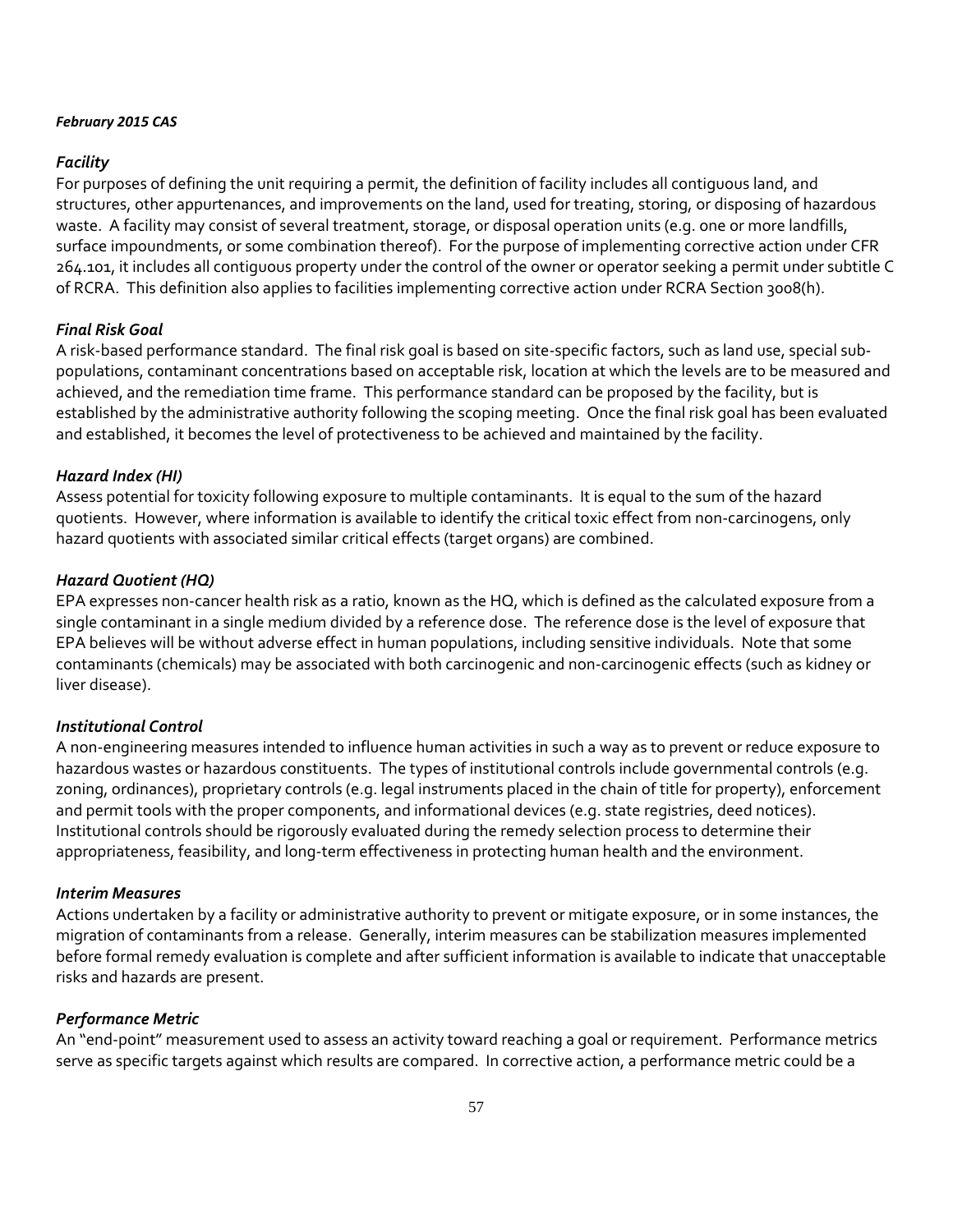specific cleanup value or other target measurement in alignment to a corrective action objective (CAO).In some cases, a performance metric might need to be clearly defined to support the CAO.

## *Performance Standard*

Performance standards describe EPA's expectation for the outcome of corrective action at a facility; the performance standards are to be achieved and maintained in order to protect human health and the environment. The three performance standards in the CAS (*i.e*., source control, statutory/regulatory requirements, and final risk goal) combine existing policy and regulatory requirements with a risk‐based goal for protectiveness. Under the CAS, the performance standards applicable to releases at a facility are established early in the corrective action process.

# *Point of Compliance (POC)*

For RCRA‐regulated units, the point of compliance is described as the location closest to the waste management area (which can be one or more SWMUs) where the cleanup standard must be met. For risk‐based corrective action, the POC is the point at which the risk‐based cleanup standard must be met. In groundwater corrective action, the POC is often described as the point at which the facility must meet MCLs – which may be at the facility boundary or at another defined point of exposure. In these cases, an ACL (or other risk‐based number) is met at the closest location to the waste management area.

## *Point of Exposure (POE)*

The location within an environmental medium where a receptor is assumed to have a reasonable potential to come into contact with the COCs. EPA expects at the POE that protection of human health and the environment will be achieved.

## *Profile*

A particular aspect, or view, of the conceptual site model that facilitates understanding of site conditions. The CAS describes several potential profiles, including the facility profile, land use and exposure profile, ecological profile, physical profile, release profile, and risk management profile.

#### *Release and Release Area*

EPA has interpreted the term *release* to mean, "any spilling, leaking, pumping, pouring, emitting, emptying, discharging, injecting, escaping, leaching, dumping or disposing into the environment" (50 FR 2873, July 15, 1985). This definition also includes abandoned or discarded barrels, containers, and other closed receptacles containing hazardous wastes or constituents. In the CAS, the term *release area* refers to areas of concern, SWMUs, or groups of SWMUs at a facility where there has been a release or there is a potential for a release of hazardous waste constituents to the environment.

# *Release Characterization*

The collection of current information and possible additional sampling data to identify COPCs, and the evaluation of potential adverse effects. Sampling and analytical techniques should be selected based on the ability to obtain the necessary data to meet DQOs for each release.

#### *Risk Management Plan*

The report a facility uses to document the work performed and risk management activities to be implemented.

# *Site Management Plan*

This plan is one of the remedy implementation reports that may be used to document onsite institutional controls, such as excavation permits, etc.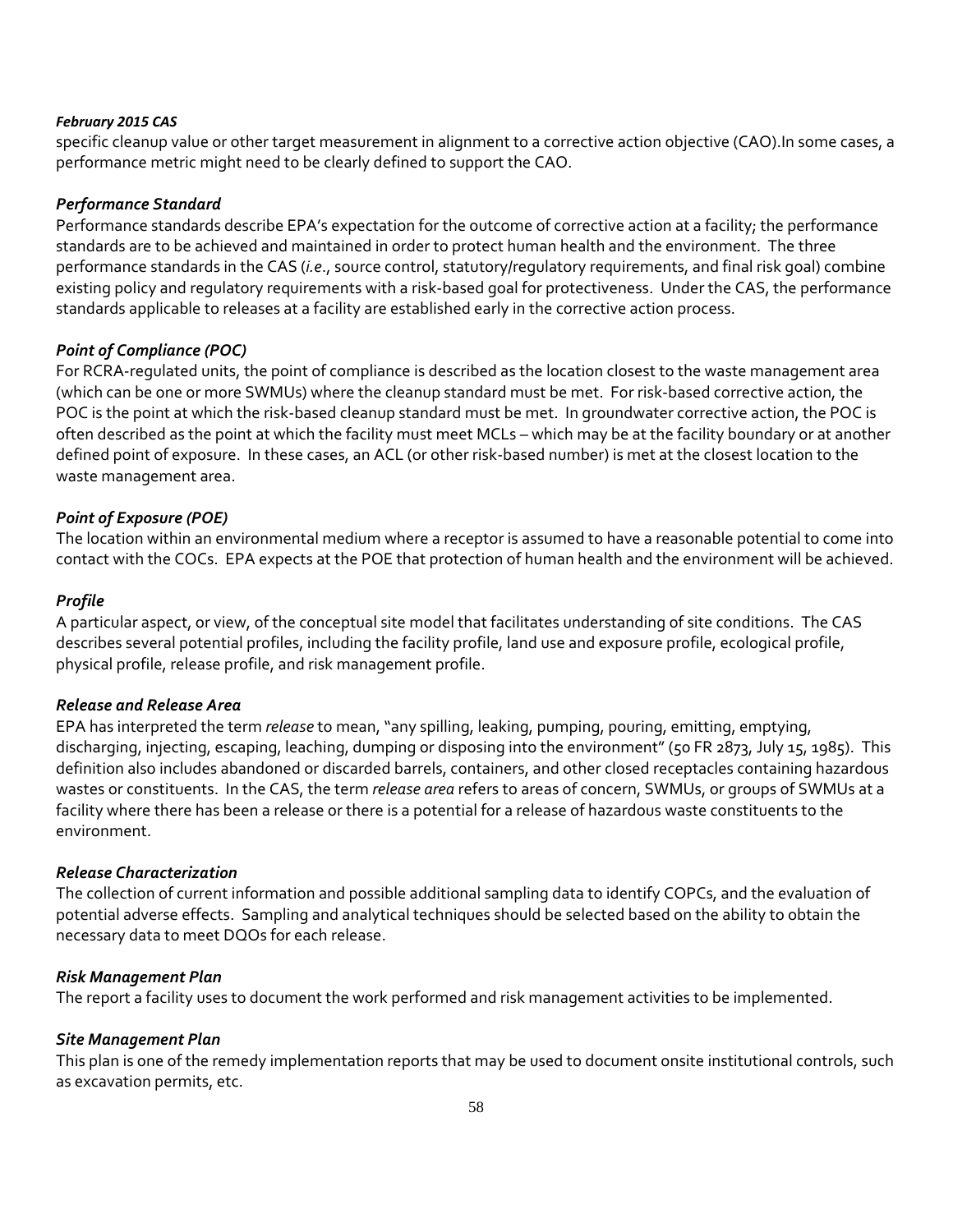# *Site‐Specific Risk Assessment*

The site‐specific risk assessment is a risk management tool that allows facilities to take a closer look at release areas that pose a significant risk after the application of a risk‐based screen. The facility should consider evaluating receptors under a site-specific risk assessment in order to adequately characterize their exposures, when appropriate. Facilities are allowed to input site‐specific data into fate and transport models to more accurately predict the concentration of contaminants at points of exposure to evaluate risk.

# *Solid Waste Management Unit (SWMU)*

Any discernible unit at which solid wastes have been placed at any time, irrespective of whether the unit was intended for the management of solid or hazardous waste. Such units include any area at a facility at which solid wastes have been routinely and systematically released.

# *Source Material*

Source material is defined as material that includes or contains hazardous wastes or hazardous constituents that act as a reservoir for migration of contamination to soil, to groundwater, to surface water, to air, or act as a source for direct exposure. Sources are not always stationary, but can migrate from a location like a landfill or surface impoundment where contamination originally was released. Contaminated groundwater plumes are generally not considered a source material, although non‐aqueous phase liquids (NAPL) in the groundwater generally would be viewed as source material (*Rules of Thumb for Superfund Remedy Selection*, August 1997, EPA/540/R‐97/013)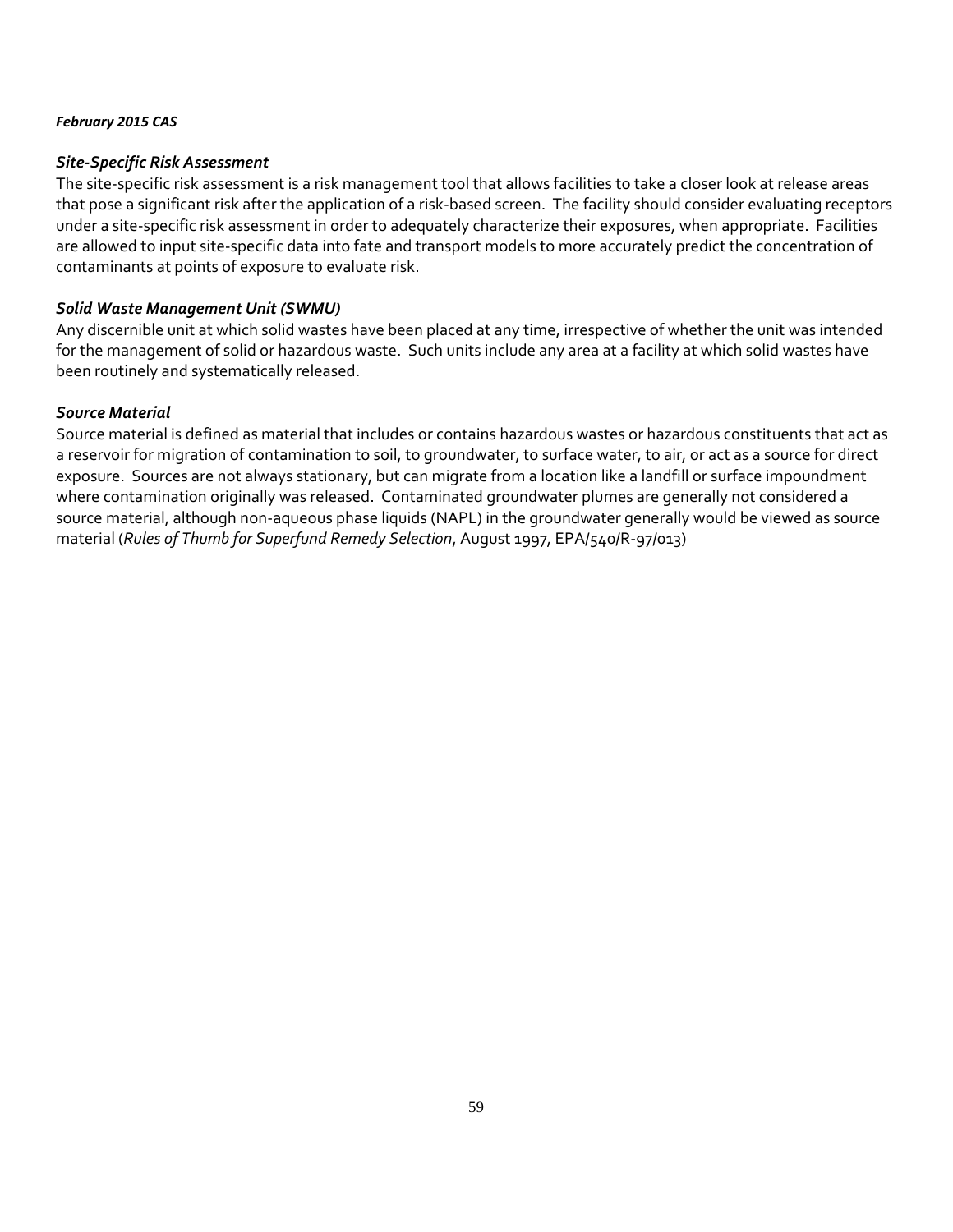## *February 2015 CAS* **References**

Interstate Technical and Regulatory Council (ITRC). November 2011. Integrated DNAPL Site Strategy (IDSS).

Interstate Technical and Regulatory Council (ITRC). March 2006. Exit Strategy – Seeing the Forest Beyond the Trees.

Interstate Technical and Regulatory Council (ITRC). December 2003. Technical and Regulatory Guidance for the Triad Approach: A New Paradigm for Environmental Project Management.

National Academy of Sciences (NAS). November 2012. Alternatives for Managing the Nation's Complex Contaminated Groundwater Sites.

National Research Council (NRC). 2011. Sustainability and the US EPA.

EPA. December 1989. Risk Assessment Guidance for Superfund: Volume I – Human Health Evaluation Manual (Part A)*.* EPA/540/1‐89/002.

EPA. March 8, 1990. National Oil and Hazardous Substances Pollution Contingency Plan (NCP) *55 Federal Register* 8666.

EPA. May 1992. Supplemental Guidance to RAGS: Calculating the Concentration Term. EPA publication 9285.7‐081.

EPA. May 1994. RCRA Corrective Action Plan. EPA‐520‐R‐94‐004.

EPA. May 1, 1996. Advanced Notice for Proposed Rulemaking (ANPR) Subpart S. 61 *Federal Register* 19432.

EPA. August 1997. Rules of Thumb for Superfund Remedy Selection. EPA/540/R‐97/013.

EPA. May 2003. Dynamic Field Activities for On‐Site Decision Making: A Guide for Project Managers. EPA/540/R‐ 03/002.

EPA Memorandum. September 30, 2003. Interim Guidance on Financial Responsibility for Facilities Subject to RCRA Corrective Action.

EPA. April 2004. Performance Monitoring of MNA Remedies for VOCs in Groundwater. EPA/600/R‐04/027.

EPA. July 2011. Best Management Practice (BMP) for the effective use of the Project Life Cycle Conceptual Site Model. EPA 542‐F‐11‐011.

EPA. December 2012. Institutional Controls: A Guide to Planning, Implementing, Maintaining and Enforcing Institutional Controls and Contaminated Sites. EPA‐540‐R‐09‐001.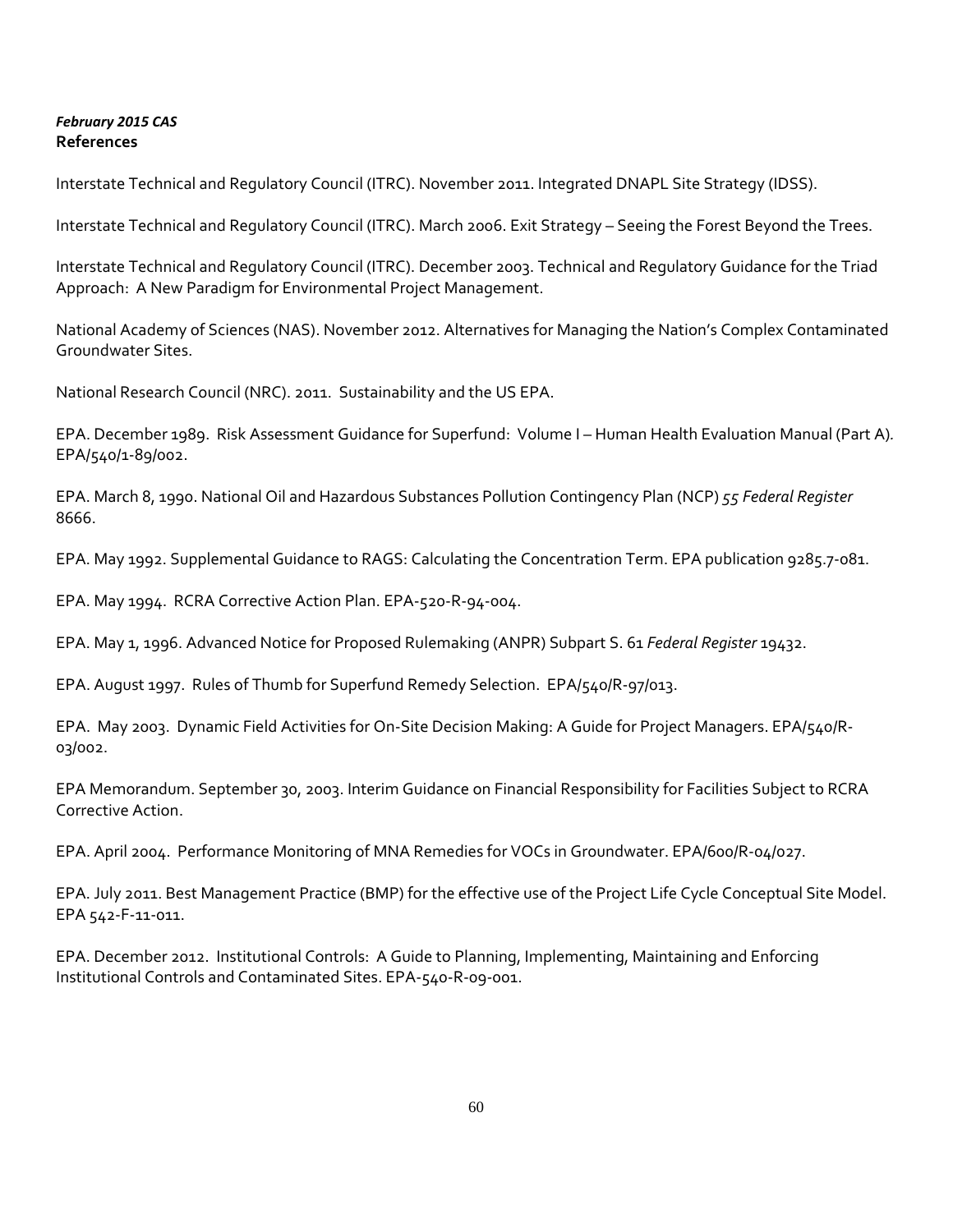# *Appendix A*

# *Conceptual Site Model (CSM) and Corrective Action Objectives (CAOs)*

- **Section 1.0 CAS CSM**
- **Section 2.0 CAS CSM Profiles**
- **Section 3.0 Using the Preliminary CSM to determine Performance Standards**
- **Section 4.0 Using the Systematic Planning Process for Field Investigations – to complete the CSM**
- **Section 5.0 CAOs to Support the Performance Standards and Examples**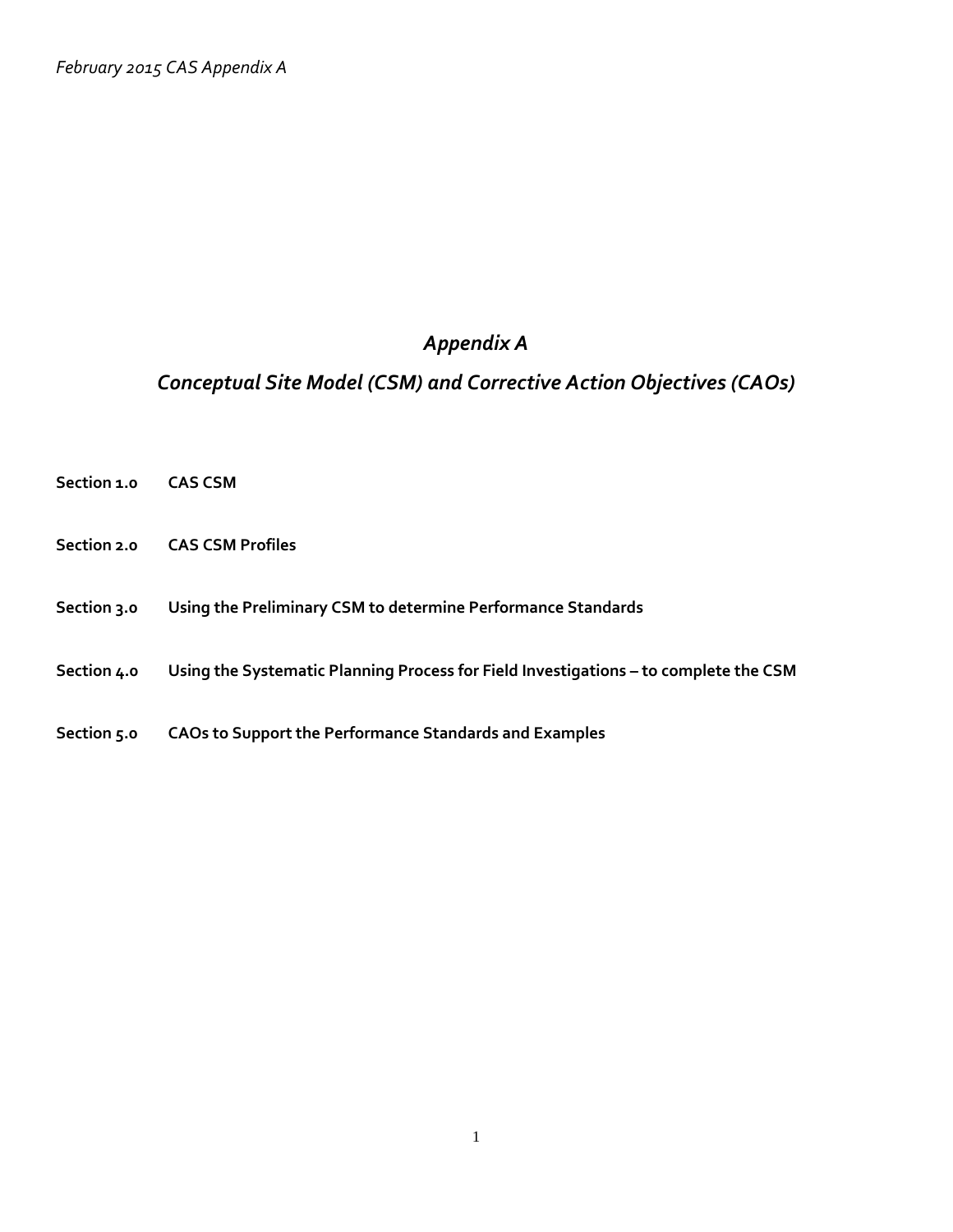# *Appendix A*

# *Conceptual Site Model (CSM) and Corrective Action Objectives (CAOs)*

# **Section 1.0 CAS CSM**

Successful implementation of the CAS relies on the development of a complete, yet concise CSM. The CAS places great emphasis on the CSM because it provides the facility and the administrative authority with a broad view of the potential releases to the environment and the proximity of receptors and sensitive environments. The "big picture" approach provides information necessary for:

- performance‐based project management
- cost‐effective investigations
- risk characterizations and risk management decisions
- development of data quality objectives (DQOs)
- monitored natural attenuation (MNA) determinations, when appropriate
- technical impracticability (TI) waiver determinations, when appropriate
- and sound remedy selection decisions.

Use of the CSM provides a means of documenting and periodically updating all general facility information, *i.e*., land use changes, new release information, etc. Keeping the CSM updated allows the facility and the administrative authority to use the CSM as the "go to" document for future site inspections, and to document site conditions as risk is reduced through remedy implementation. The CSM is a three‐dimensional representation of site conditions that conveys what is known or suspected, at a discrete point in time, about the sources, releases, release mechanisms, contaminant fate and transport, exposure pathways, potential receptors and risks.

The CAS CSM is unique in that it provides a way to organize all components of a CSM into a document that can be used as a "stand alone" deliverable. As site conditions change, it provides the facility manager with a means to keep all pertinent site information in one document.



Facility Profile Physical Profile Land Use and Exposure Profile Release Profile Ecological Profile Risk Management Profile

2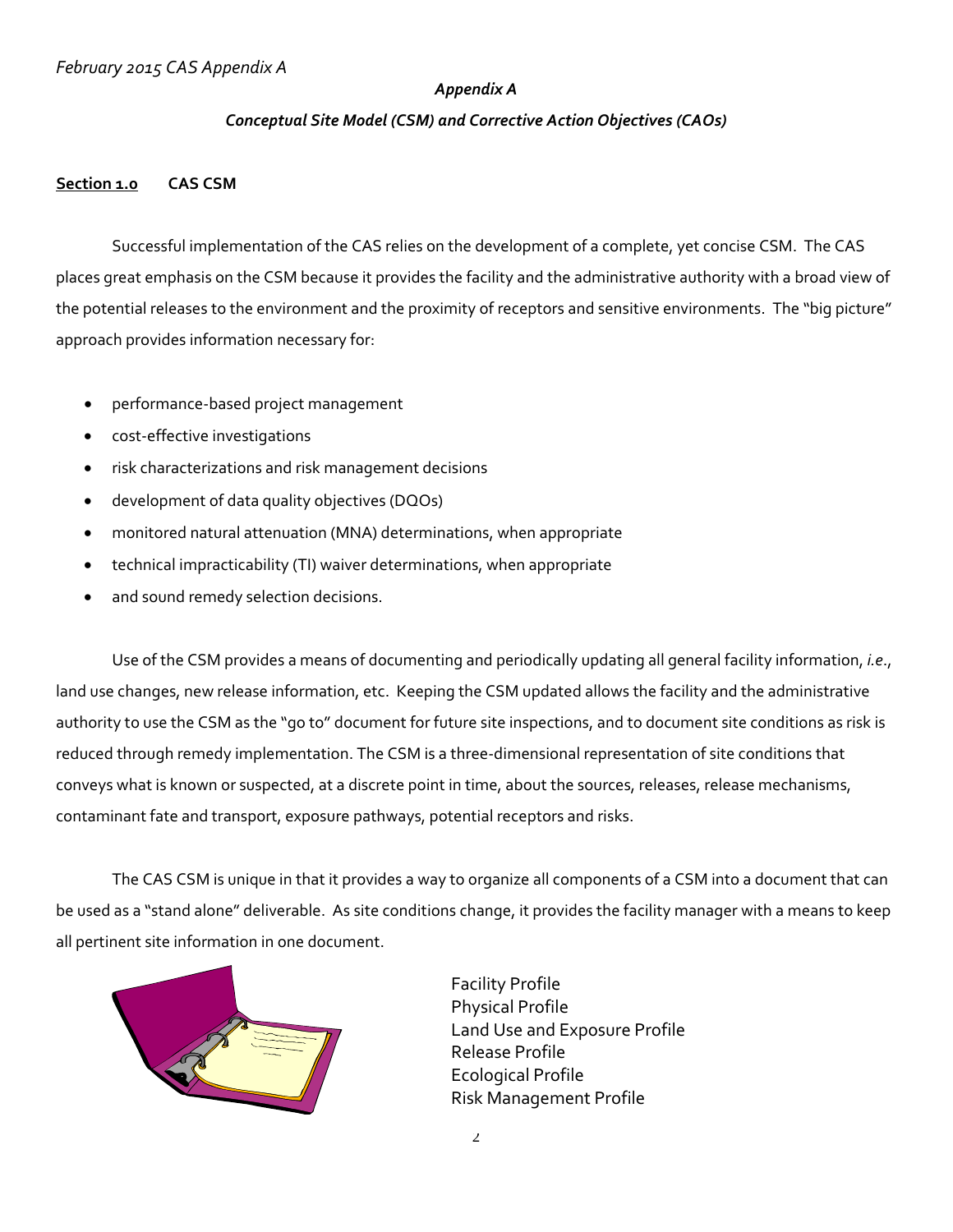The CAS CSM includes the following profiles; 1) Facility Profile, 2) Physical Profile, 3) Land Use and Exposure Profile, 4) Release Profile, 5) Ecological Profile, and 6) the Risk Management Profile (**Figure A‐1**).



# **Figure A‐1 CAS CSM Profiles**

The CAS CSM is focused on putting together the "nuts and bolts" of a comprehensive model that depicts current site conditions. To expand on how the CSM evolves through the life‐cycle of site characterization through remediation, please refer to the EPA Best Management Practice (BMP) paper on the "Effective Use of the Project Life Cycle Conceptual Site Model" (EPA 542‐F‐11‐011) July 2011. (http://epa.gov/tio/download/remed/csm‐life‐cycle‐fact‐ sheet-final.pdf)

All CAS profiles are documented by written descriptions supported by maps, geological cross sections, tables, diagrams and other illustrations to depict site conditions. Before the Scoping Meeting, the facility and the administrative authority will discuss and agree upon the scope, quantity, and relevance of information to be included,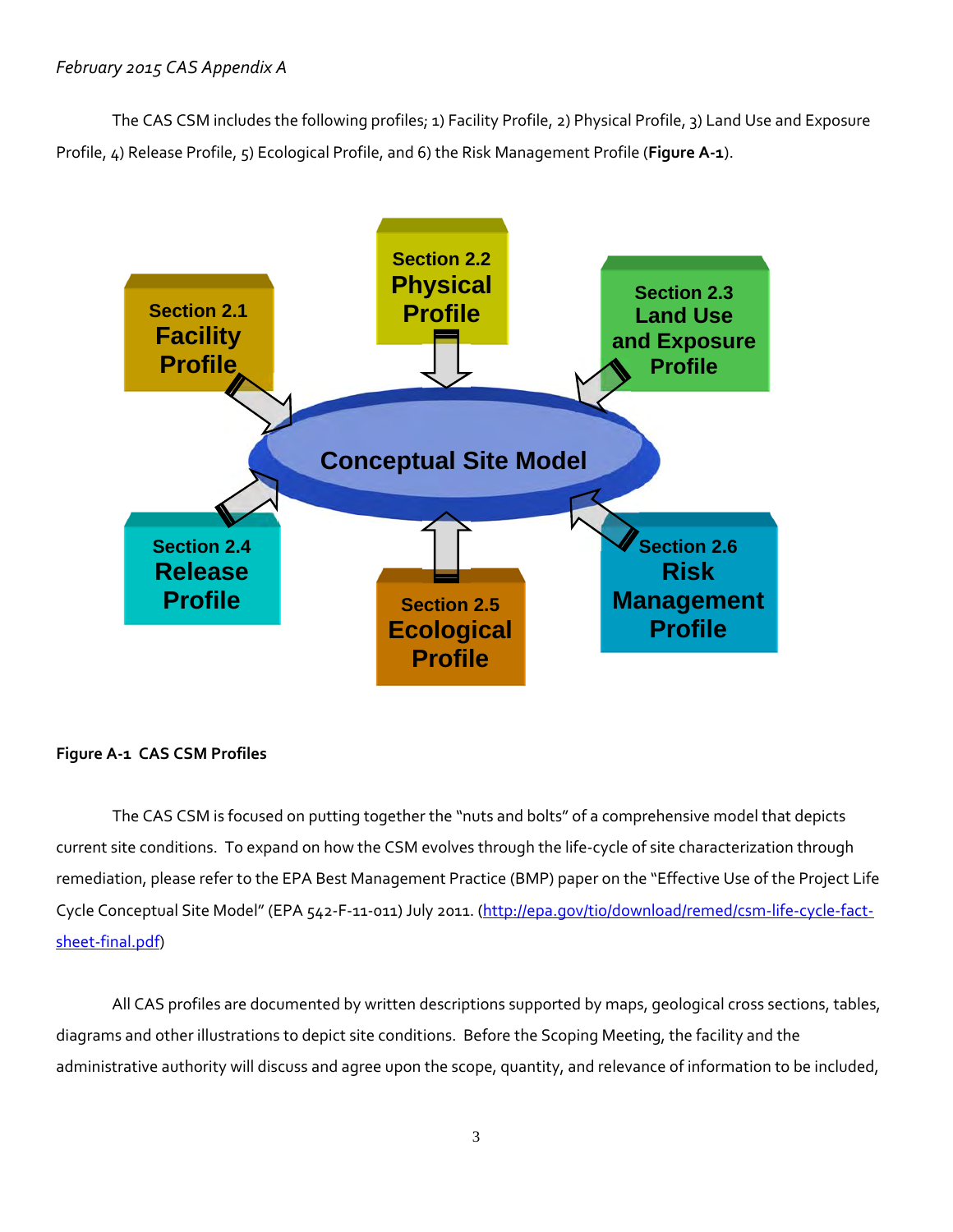balancing the need to present as complete a picture as possible to document current site conditions and justify risk management decisions, and keep the information focused without becoming extraneous or irrelevant.

The first step for the project manager is to identify known releases, or other potential sources and incorporate all available information into the six profiles. At this point, the risk manager will need to identify all potential receptors, sensitive environments or other special subpopulations. Once this information is compiled, the team has a preliminary CSM that can be presented at the Scoping Meeting.

As the Preliminary CSM is presented at the Scoping Meeting, the administrative authority and facility managers can discuss and agree upon land use, groundwater use and classification.

# **Section 2.0 CAS CSM Profiles**

# **2.1 The Facility Profile**

The facility profile describes the various manmade features present on or near the site, including:

- facility structures, including sewer systems, underground lines, etc.
- process areas, including historical processing sites
- solid waste management units (SWMUs) or other potential source areas identified by a routine and systematic release of hazardous constituents to the environment (i.e. truck or railcar loading/unloading areas)
- historical features that may be potential release areas because of past waste management practices, (*i.e*, old dump sites).

The facility profile may provide information on potential source areas and identify buildings or process structures that may affect site characterization or remedy implementation. The location of facility structures and process areas relative to a release is important in identifying contaminants of potential concern (COPCs) during the screening process (Chapter 4).

# **2.2 Physical Profile**

The physical profile describes the factors that may affect releases, fate and transport, and receptors;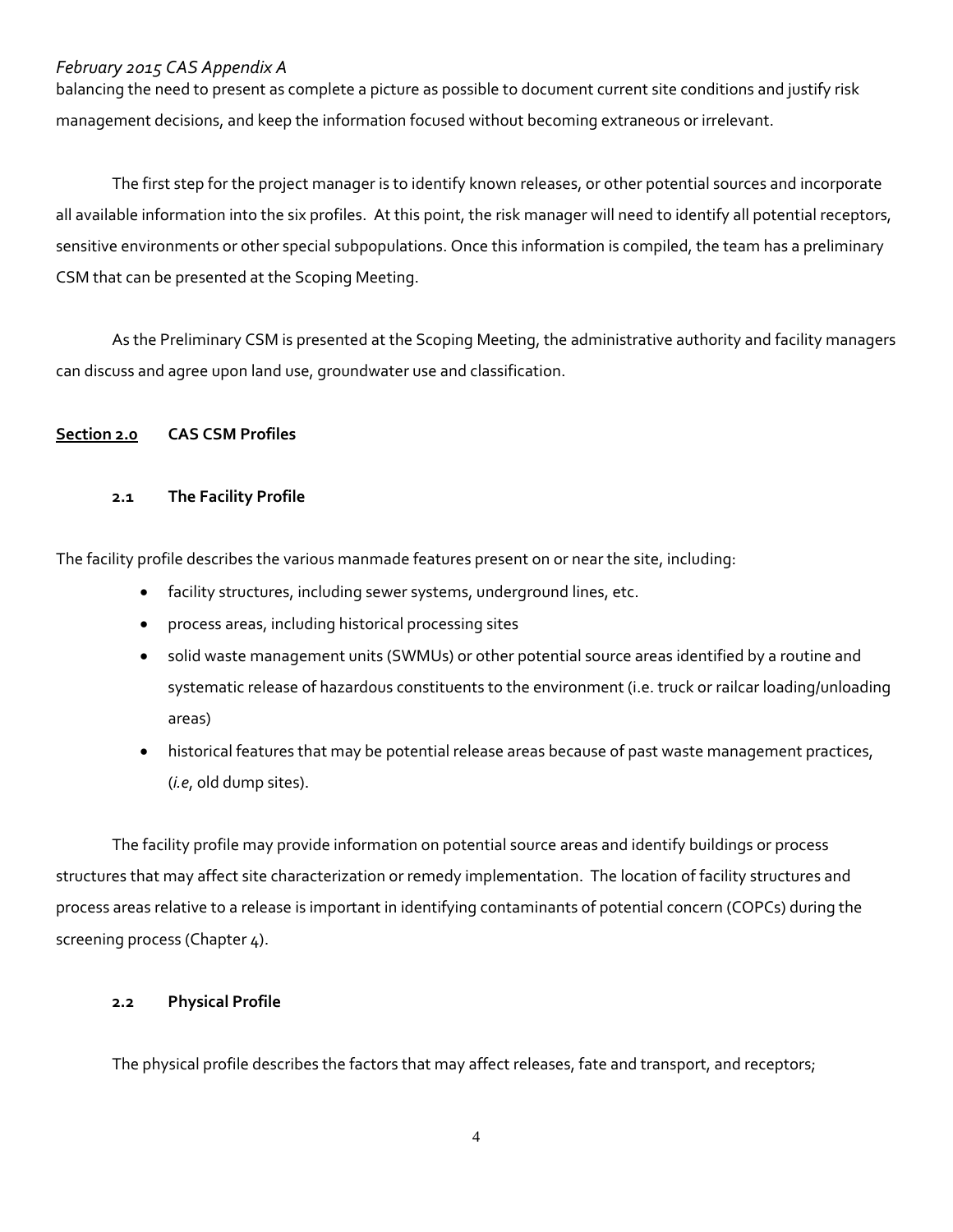- topographical features, such as hills, gradients, surface vegetation or pavement
- surface water features such as drainage routes, surface water bodies, wetlands, and watershed parameters and characteristics
- surface geology including soil types and parameters, outcrops, and faulting
- subsurface geology including stratigraphy, continuity, and connectivity
- hydrogeologic information identifying the water-bearing zones, hydrologic parameters, and impermeable strata
- soil boring and monitoring well logs and locations

The physical profile should concentrate on site‐specific environmental setting information in the absence of a release. The physical profile information will generally be integrated with information from the release profile to describe the behavior of contaminants in the environment. The initial development of the physical profile will begin with some preliminary understanding of the environmental setting. Data gaps can then be identified and used to design future investigations.

# **2.3 Land Use and Exposure Profile**

The land use and exposure profile consists of information used to identify and evaluate the applicable exposure scenarios and receptor locations, including:

- land use on the facility and adjacent properties (including specific land use categories, i.e., single‐family homes, recreational, agricultural, or commercial/industrial uses)
- beneficial resource determination (groundwater classification, protected natural resources, wetlands, etc.)
- resource use locations (water supply wells, surface water intakes, etc.)
- subpopulation types and locations (schools, hospitals, day care centers, etc.)
- applicable exposure scenarios
- applicable exposure pathways identifying the specific sources, releases, migration mechanisms, exposure medium, exposure routes and receptors.

To develop the land use and exposure profile, the facility should begin by evaluating the types of land use and determining the beneficial resources on and around the facility. In addition, information on potential receptors (surface water bodies, water wells, and residences) should be incorporated into the CSM for each release. For example, the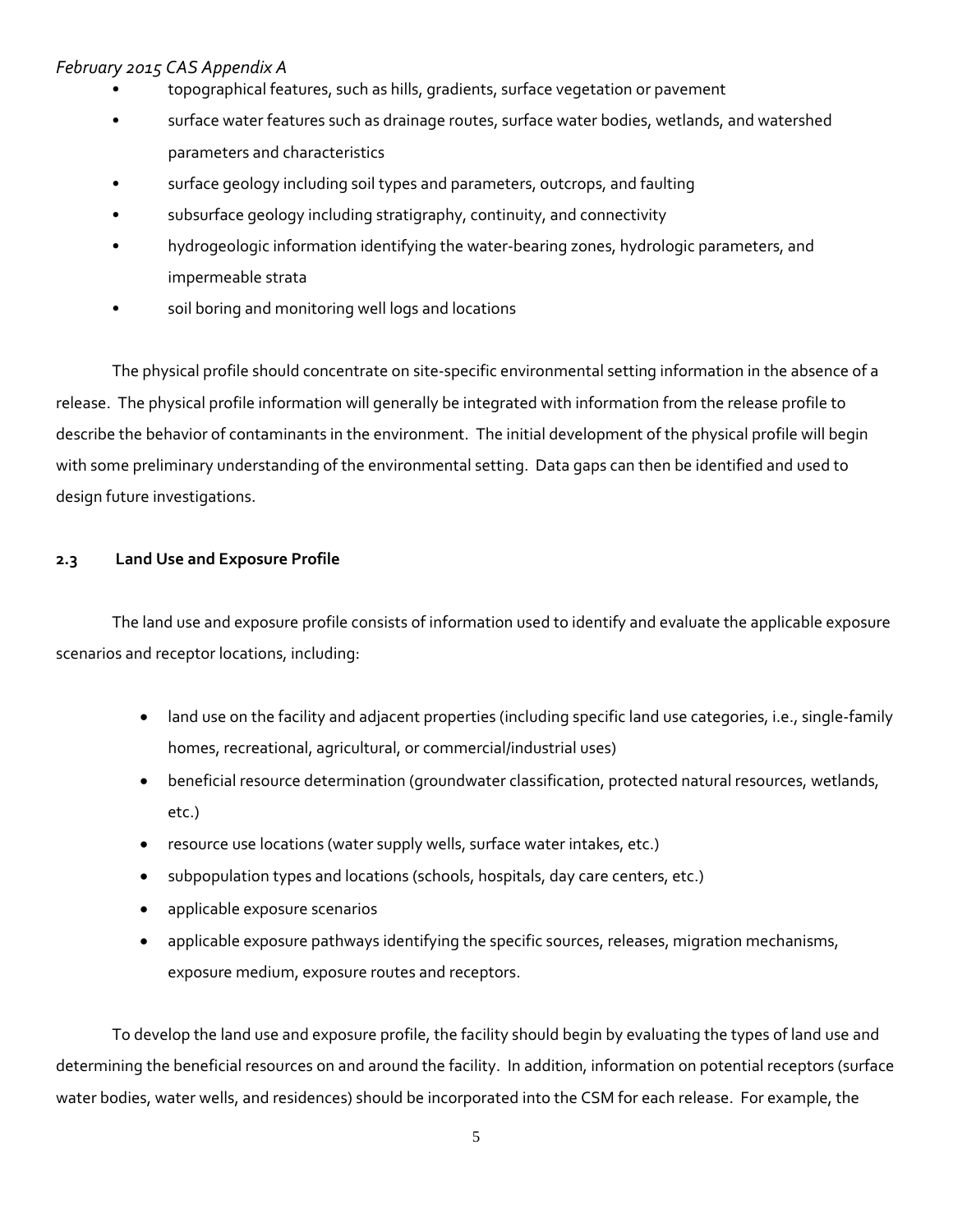identification of surface water bodies at locations in the assessment area indicates the potential for exposure from ingestion of fish and possible drinking water sources. Also, receptor information is vital in demonstrating complete or incomplete exposure pathways during screening (Chapter 4).

# **2.4 Release Profile**

The release profile should describe the nature of contaminants in the environment, including the following:

- identification of source materials (LNAPL or DNAPL)
- identification of contaminants of potential concern (COPC) and contaminants of concern (COC), as appropriate
- potential source locations
- source locations where a release has been confirmed
- delineation of the release area (including soil sampling and monitoring well locations)
- distribution and magnitude of COPC and COC in release areas
- migration routes and mechanisms, and
- fate and transport modeling results, if appropriate.

As with the other profiles, the release profile will be developed over time as information is obtained. At the beginning of the CAS, the release profile may consist of the potential source locations, but at the completion of the CAS, it should contain site‐specific information on release characteristics. The contaminant migration and fate and transport aspects of the release profile should be integrated with the geologic and hydrogeologic information developed for the physical profile; this information can also aid in the development of the performance monitoring for risk management activities implemented under the CAS.

# **2.5 Ecological Profile**

The ecological profile consists of information concerning the physical relationship between the developed and undeveloped portions of the site, the use and level of disturbance of the undeveloped property, and the type of ecological receptors present in relation to completed exposure pathways. The following information should be included in the ecological exposure profile (some of this information already may be available from other CSM profiles):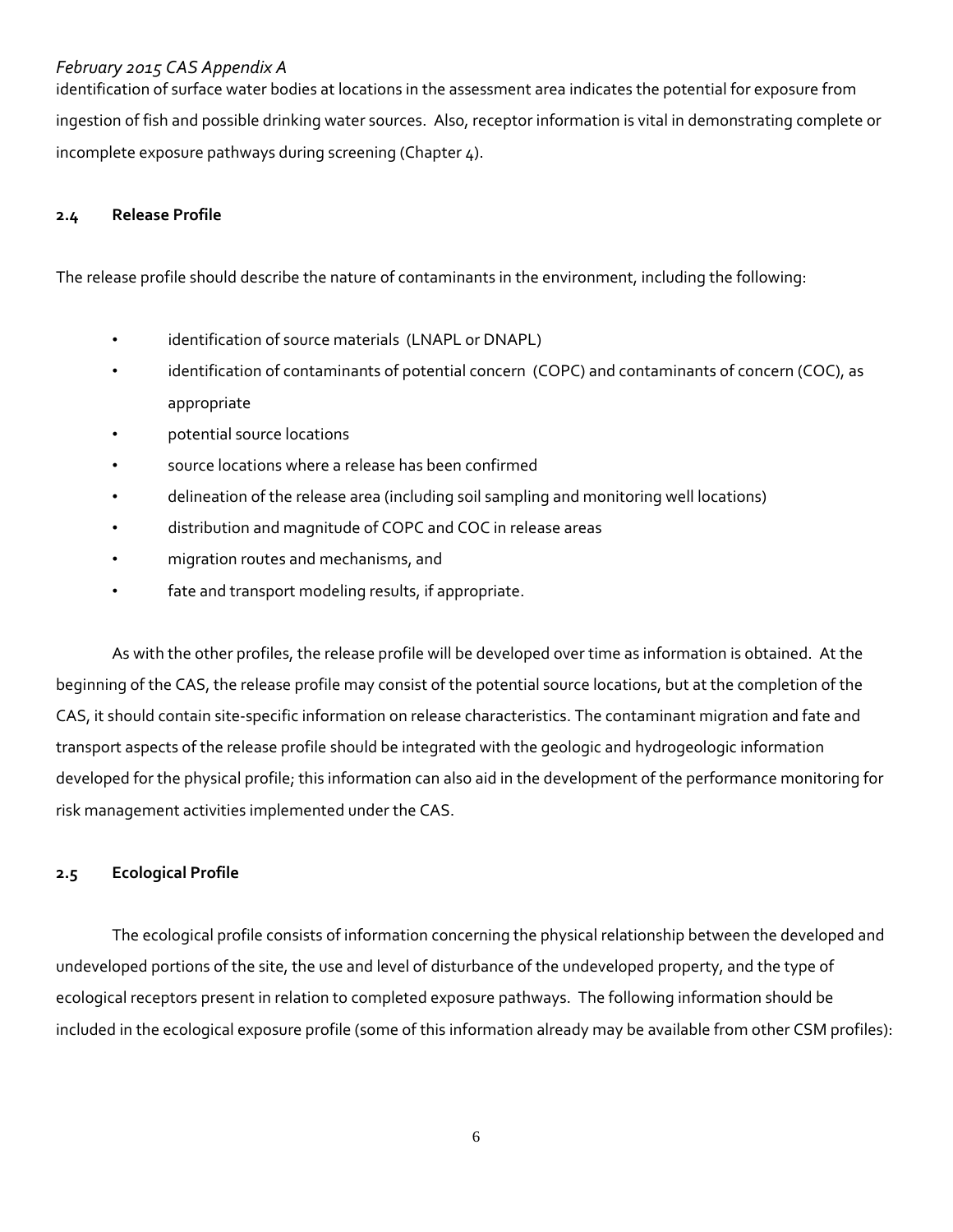- description of the developed property on the site, including but not limited to, structures, process areas, waste management units, property boundaries, and historical uses (reference to a facility map)
- description of the undeveloped property on the site, including but not limited to, sensitive environmental areas (Federal or state parks or protected areas) habitat type (wetland, grassy area, forested, pond, stream, etc.), primary use, degree and nature of disturbance, ornamental areas, drainage ditches, creeks, and landfill areas (reference to a facility map)
- description of site receptors in relation to habitat type, including but not limited to, endangered or protected species, mammals, birds, fish, etc.
- description of the relationship of releases to potential habitat areas, contaminants of potential concern present or suspected, media contaminated, sampling data summary, potential or likely routes of migration or exposure of potential receptors, etc.

The information captured in the ecological profile will be critical in completing the Ecological Exclusion Criteria Worksheet and Ecological Assessment Checklist (Appendix B). The exclusion worksheet was developed to help facilities and the administrative authority identify incomplete or insignificant exposure pathways that exist at the affected property, thus potentially eliminating the need for a formal Ecological Risk Assessment.

# **2.6 Risk Management Profile**

The risk management profile is used to illustrate the relationship between releases and risks. It illustrates how the release‐risk relationship can be altered by implementing risk management activities. The risk management profile can include:

- a summary of risks
- the impact of a risk management activity on release and exposure characteristics
- performance monitoring locations and media, and
- contingency plans in the event performance monitoring criteria is exceeded.

The risk management profile will represent the risk of the selected risk management activity(ies). This profile is the basis for determining appropriate performance monitoring locations and establishing contingency plans to ensure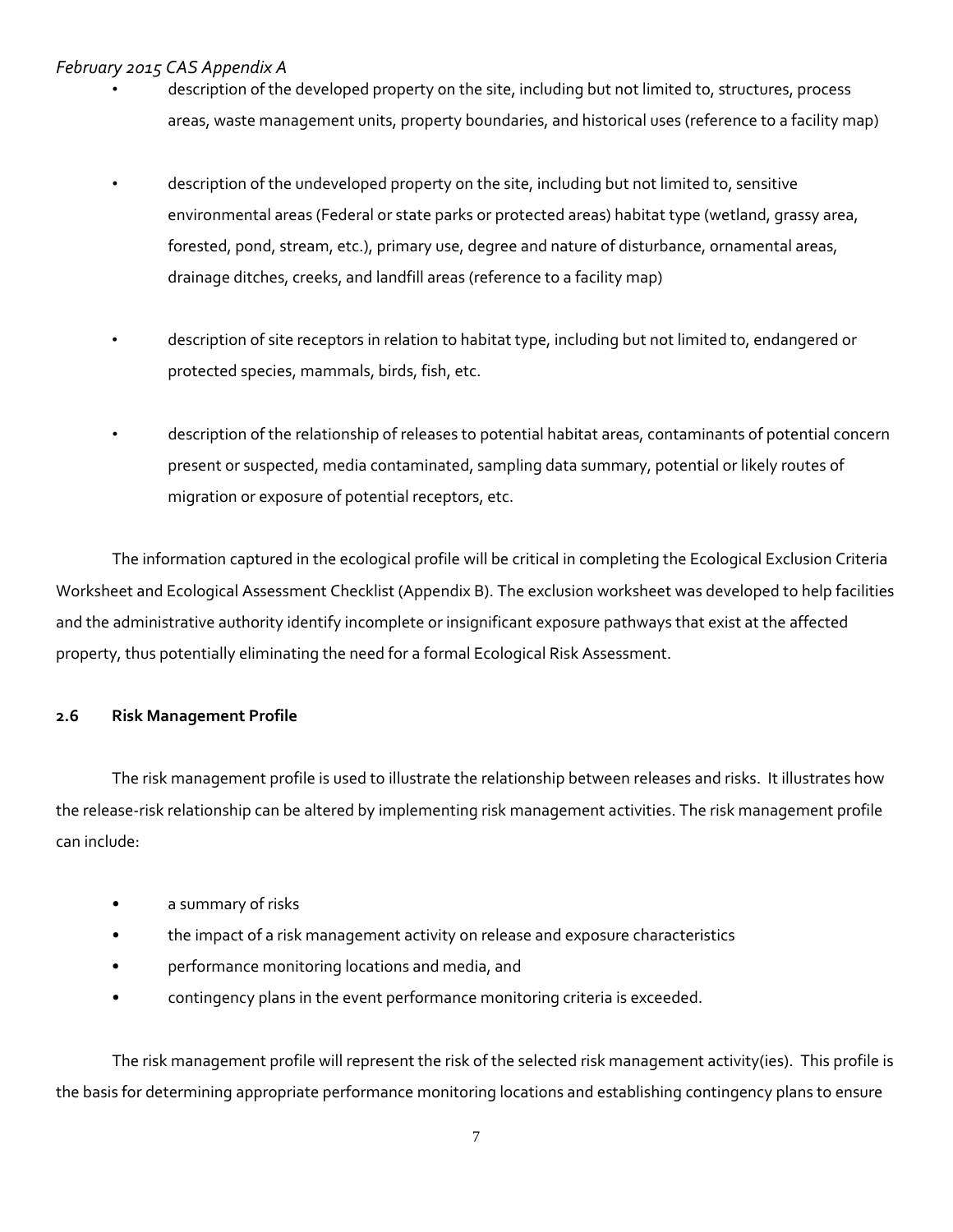protectiveness. During the development of the preliminary CSM, the profile may serve as a placeholder. As the facility progresses through the CAS, the information contained in the risk management profile will be augmented and refined and will ultimately demonstrate how facility risk will be managed in the Risk Management Plan (RMP).

# **Section 3.0 Using the Preliminary CSM to determine Performance Standards**

Using the CSM enhances focused data collection, thus saving time and money during field activities. Instead of determining the nature and extent of releases without consideration of the end use of the data, investigations are streamlined with DQOs which clearly define the needed outcome. The performance standards give a broad general direction for cleanup activities. Site and source area characteristics must be evaluated in order to determine if sources can be removed, or if the best option is treatment (in‐situ or ex‐situ) or containment. **Figure A‐2** illustrates the key elements of the CAS used for successful remedy selection.



# **Figure A‐2 Keys to Successful Remedy Selection**

A preliminary CSM is also used to document the groundwater classification, which can direct the selection of performance standards. For instances where groundwater is not a current or potential future drinking water source, or in instances in which restoration is not practical, the expectation is that human health and the environment must be protected at the point of exposure (POE). If a state does not consider groundwater beneath a facility to be a current or potential future drinking water source, the POE may be placed at the facility boundary. (See **Figures A‐3** through **A‐5**.) Protection of groundwater and receptors, both ecological and human, would occur at the new POE. In all cases, decisions on attainment of source control through removal, treatment or containment is paramount and will precede the development of final CAOs.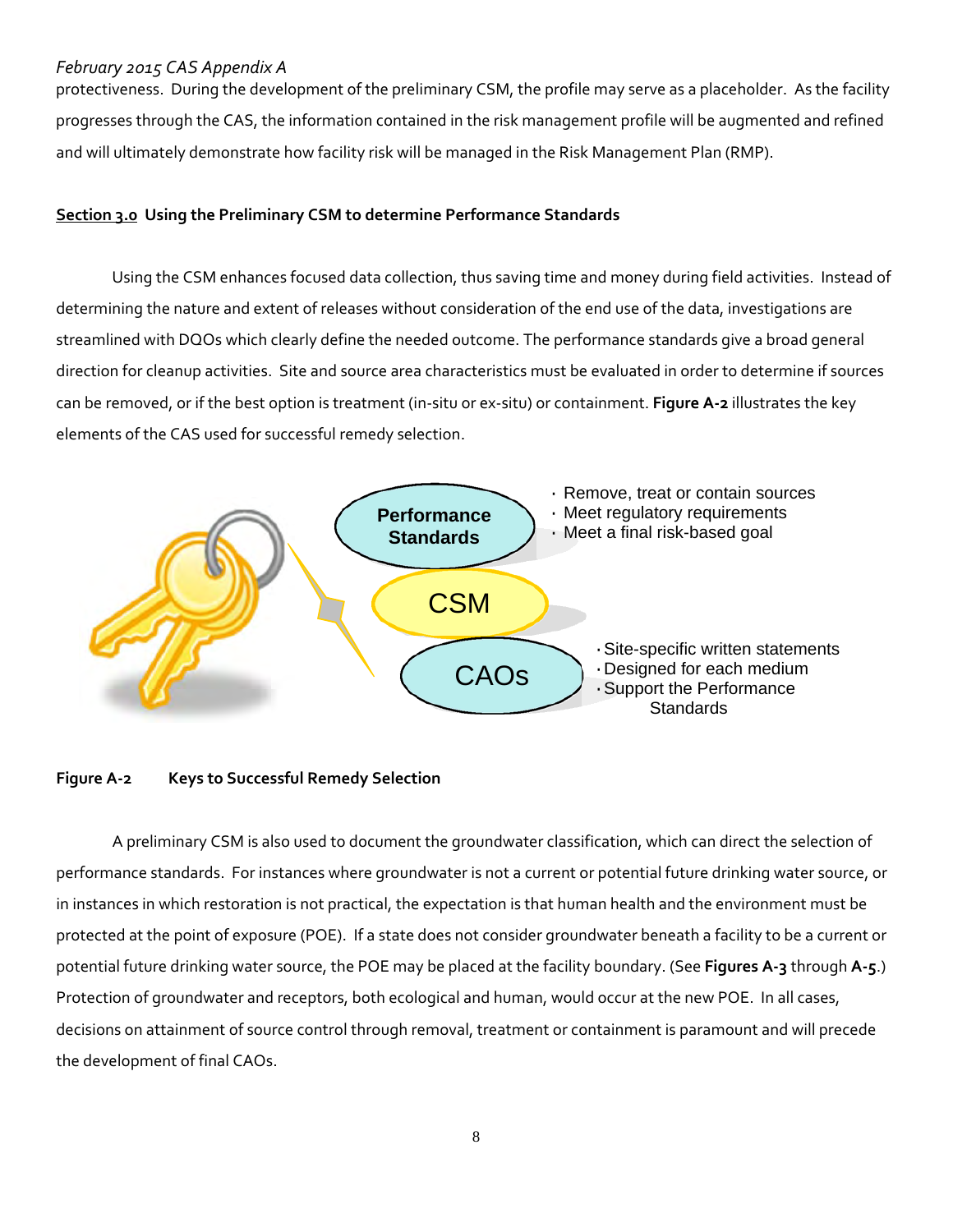### **Section 4.0 Using the Systematic Planning Process for Field Investigations – to complete the CSM**

Once the project manager selects appropriate performance standards for a facility, they are proposed at the scoping meeting. The project manager will then want to use the systematic planning approach to ensure focused data collection to achieve the objectives of the data end use. Using this approach will enhance the data collection design to develop the SAP/QAPP needed for the CAS workplan.

# **First Define the End Use of Data Collection**

Systematic Planning = Data Quality Objectives (DQOs)

Systematic planning has been described as the thread that connects all performance‐based tools, *i.e.,* the CSM, the CAS workplan and CAOs. Additional information on the systematic planning process and use of DQOs can be found at the following EPA web site: http://www.epa.gov/QUALITY/dgos.html. The CAS supports the use of the Triad approach of using the systematic planning process (use of DQOs) and real-time measurement technologies as developed in *dynamic work plans.*  The CAS workplan can be written as a dynamic workplan to further streamline data collection. The overall CAS workplan objective is to fill in data gaps identified in the preliminary CSM – with the goal of attaining the most complete CSM for making sound remedy decisions. ITRC developed a guidance document on the use of the Triad approach, "Technical and Regulatory Guidance for the Triad Approach: A New Paradigm for Environmental Project Management". December 2003. This guidance document has also been supplemented with the following ITRC guide: "Triad Implementation Guide". May 2007.

http://www.itrcweb.org/Documents/SCM‐3.pdf

#### **Section 5.0 CAOs to Support the Performance Standards**

Once the CSM is complete (all known data gaps resolved), the project manager is ready to propose site‐specific corrective action objectives for the final remedy to attain. ITRC documents such as "Exit Strategy – Seeing the Forest Beyond the Trees" (March 2006) http://www.itrcweb.org/Documents/RPO-3.pdf use the term 'remedial action objectives' (RAOs) in lieu of CAOs. The CAS considers the terms equivalent.

CAOs will be media‐specific, and they will define the "endpoints" for corrective action at the site. As stated earlier, the selected performance standards will address source control through removal, treatment or containment (or a combination). For supporting CAOs, it will be necessary to finalize site‐specific and appropriate points of exposure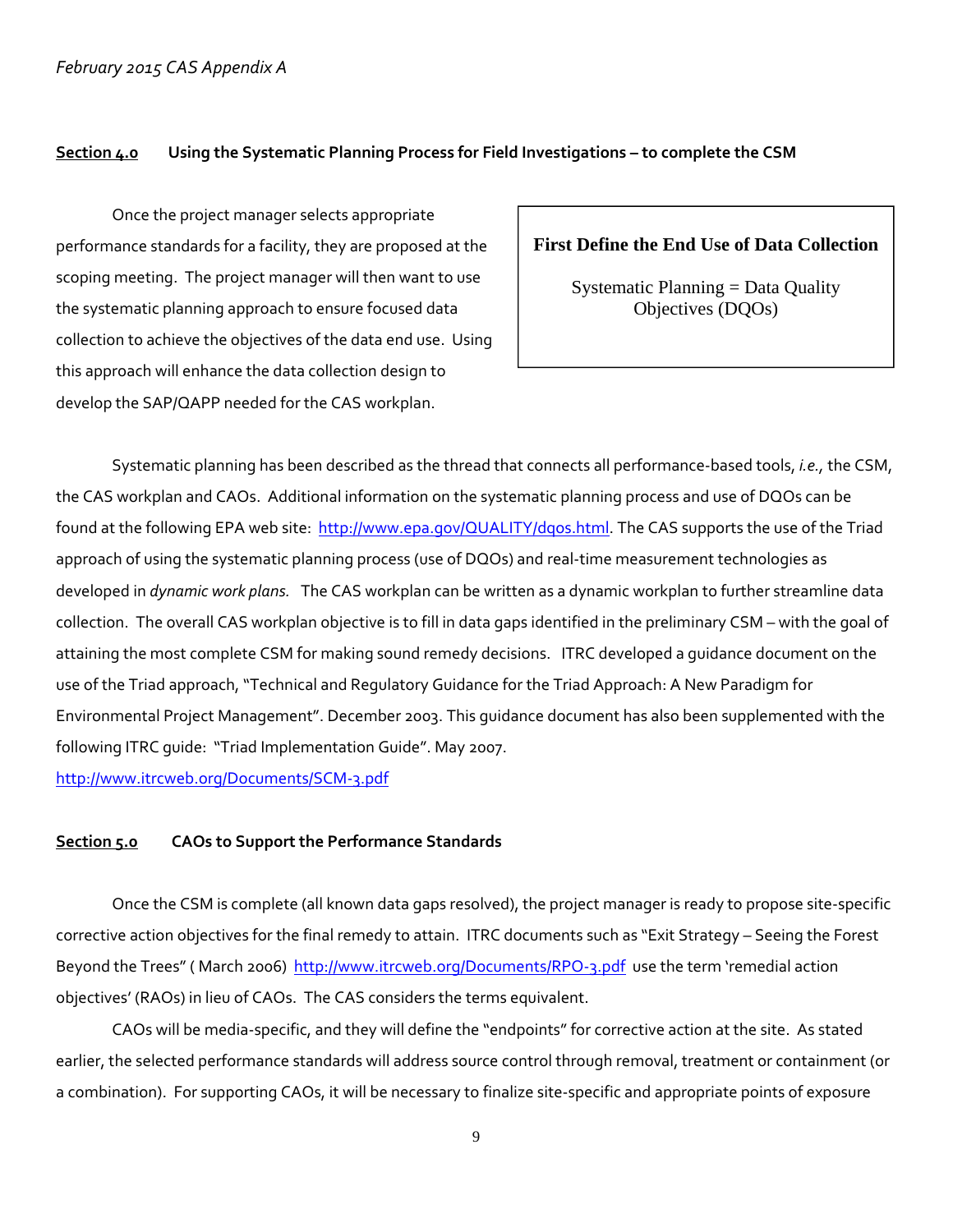(POE). In the CAS, we consider the POE to be the same as the point of compliance (POE = POC). Performance metrics to measure the success of the selected remedy will be the cleanup values to attain at the POE.

To assist in making determinations for the POE, the CAS has developed four scenarios including land use and groundwater classification. **Figure A‐3** illustrates a case where groundwater is currently used for primary drinking water, therefore the POE is at the source boundary.In **Figure A‐4** and **Figure A‐5** groundwater is a beneficial resource, but not a primary drinking water source. In **Figure A‐4** the POE is determined to be at the facility boundary , land use is industrial and offsite land use beyond the facility boundary is residential. **Figure A‐5** illustrates a case where a POE is determined to be inside the facility boundary where on‐site undeveloped property is classified as residential. The only case where the POC is not the POE is for RCRA regulated units operating under a permitted detection monitoring program or compliance monitoring program. In this case the POC is at the edge of the waste management area.

CAOs must include monitoring of performance metrics (or final cleanup numbers). During Performance Reviews of the final remedy, the facility will report on how well the implemented technology is attaining the performance metrics in the CAOs. With the performance-based approach to remedy implementation, the emphasis is on attaining the CAOs, and monitoring and measuring whether a risk management activity is achieving the goal (see Chapter 6). The administrative authority determines the frequency of the Performance Reviews, depending on the complexity of the groundwater contamination, hydrogeology and proximity to receptors.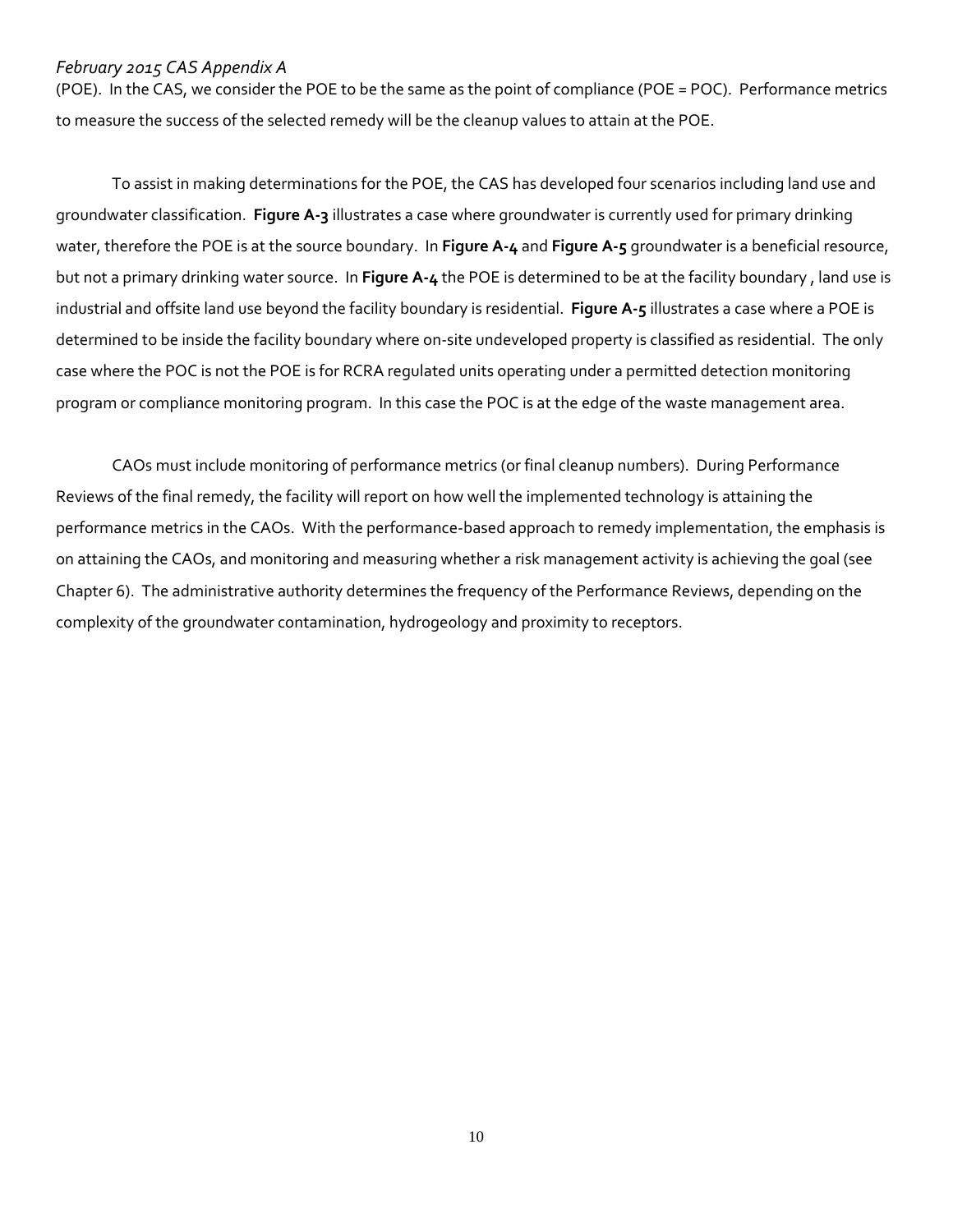*February 2015 CAS Appendix A*  Figure A-3

# **POE at Source Boundary…**



• Groundwater is a primary drinking water source

# **CAOs:**

- Treat/remove sources
- Meet MCLs throughout the plume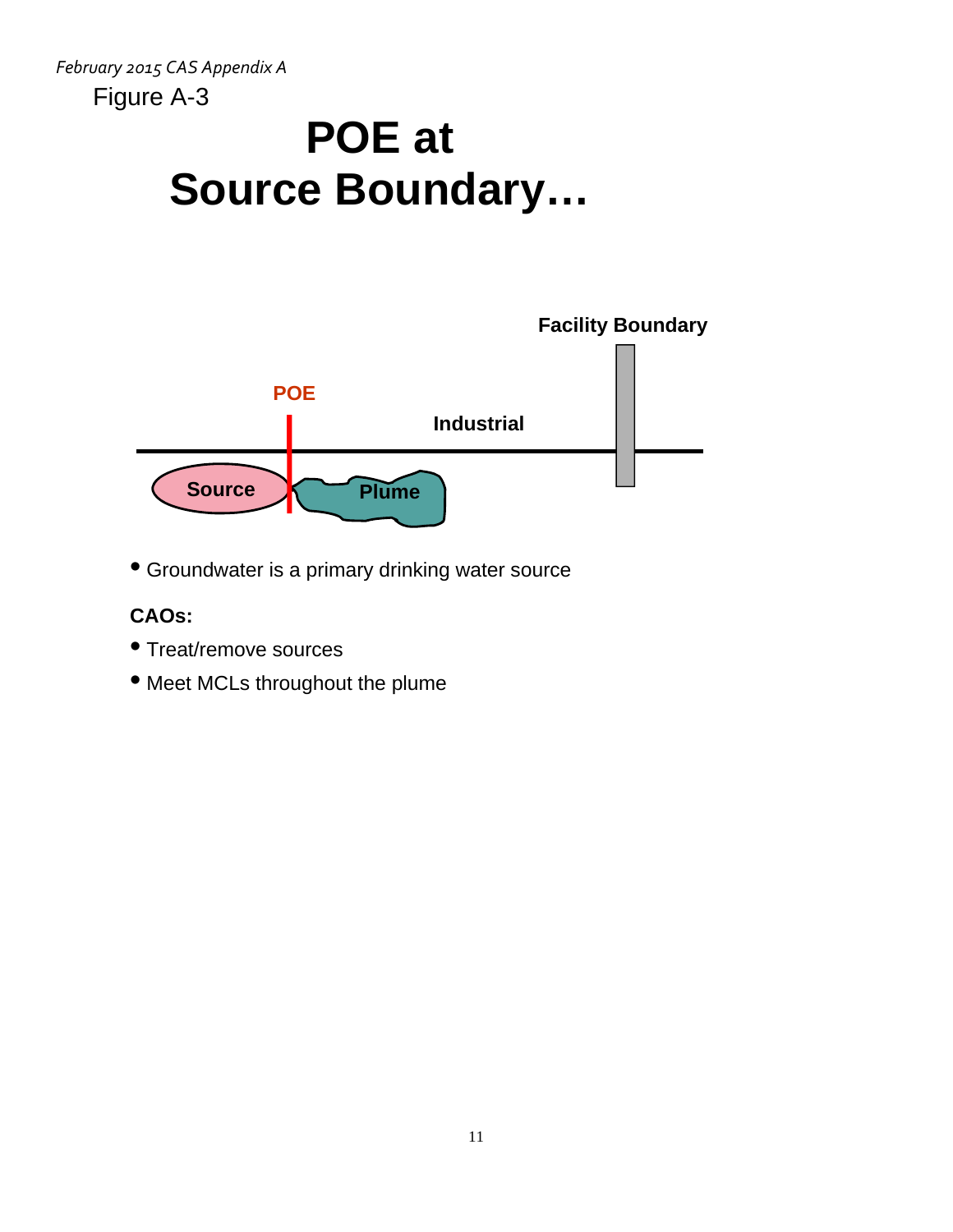*February 2015 CAS Appendix A*  Figure A-4

# **POE at Facility Boundary…**



• Groundwater is a beneficial resource, but not a primary drinking water source

# **CAOs:**

- Treat/remove/contain sources
- Meet MCLs at the facility boundary (POE)
- Meet PCL at edge of plume to show that the plume is stable or shrinking

Where the POE is designated at the facility boundary as in **Figure A‐4**, the administrative authority may choose to manage the further migration of the groundwater plume by designating a protective concentration level (PCL) to maintain at the edge of the plume. The new PCL must be derived from calculations that support the attainment of MCLs at the facility boundary.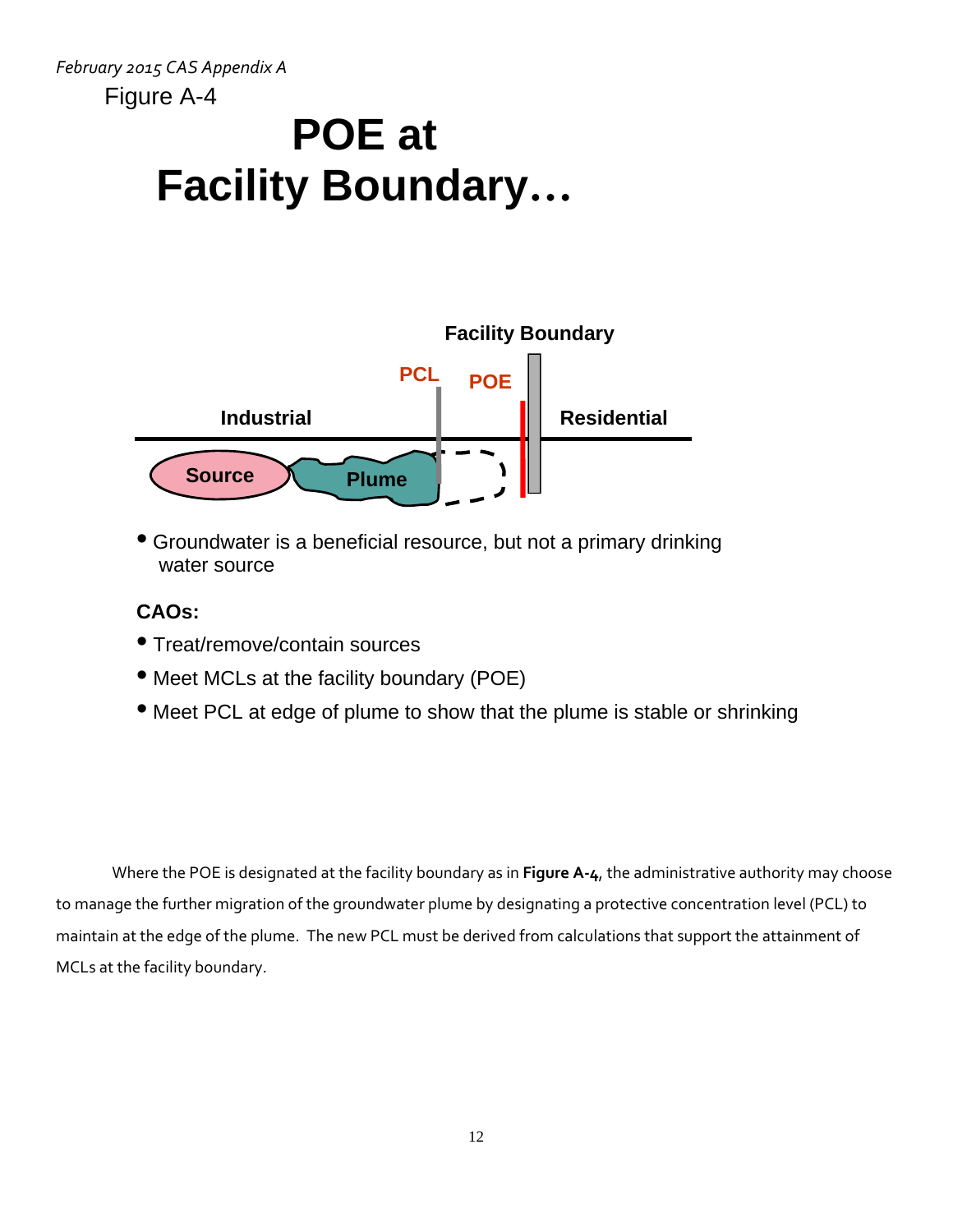# **POE inside Facility Boundary…**

# **Facility Boundary**



- Groundwater is a beneficial resource, but not a primary drinking water source
- POE can be at the extent of the "industrial use" institutional control  $(IC)$

# **CAOs:**

- Treat/remove/contain sources
- Meet MCLs at the POE
- Meet PCL at edge of plume to show that the plume is stable or shrinking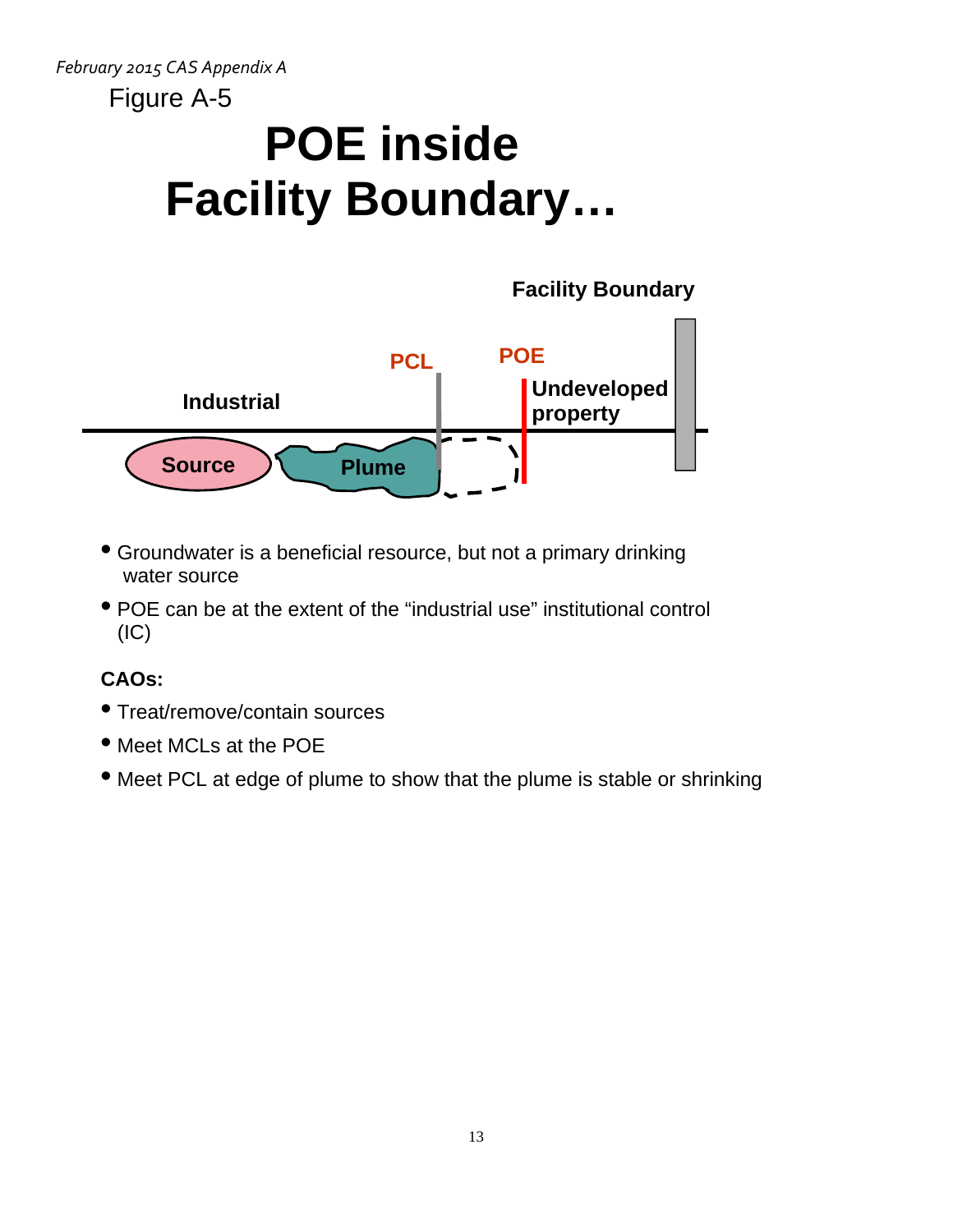# *February 2015 CAS Appendix A*

Some examples of site‐specific corrective action objectives and the performance standards they support are provided in the boxes below.

**Example 1 scenario: Four defined plumes of DNAPL in groundwater that is not a drinking water source**

*Performance Standard*: Where complete restoration of groundwater is not practical given the nature of contaminants of concern, the value and vulnerability of the groundwater, and the state's determination of the beneficial resource of the aquifer, the performance standard for groundwater at this release site is to conduct source removal to the extent practicable, and contain COCs within a defined groundwater management area or plume management zone.

*Corrective Action Objective 1*: The facility must remove source material in subsurface soils that could subsequently migrate to groundwater, and attain a subsurface soil cleanup goal protective of groundwater for the COCs.

*Corrective Action Objective 2:* The facility must contain COCs such that the existing plumes do not increase in size. Groundwater management units (GWMUs) delineated by sentinel monitoring wells will serve as risk‐based compliance wells. Statistical analysis of sentinel monitoring well data must demonstrate that each groundwater plume delineated is shrinking or stable.

*Corrective Action Objective 3*: The POE is the facility boundary, at which COCs must meet MCLs. (Downgradient compliance wells on the facility boundary must show that MCLs are not exceeded.) If the facility is successful in eliminating the human health exposure pathway (including vapor intrusion) for offsite properties through controls on groundwater use, as agreed by property owners and memorialized in the form of Institutional Controls (ICs), the POE can be moved to the boundary of the area under control.

To achieve this performance standard, and meet the clearly defined CAOs, the administrative authority can require the facility to continue interim measure pump and treat technology (with improvements through an optimization program), remove source material within the delineated source zone, or implement a pilot project to test an appropriate insitu treatment technology in a defined source area to decrease COC concentrations. Periodic Performance Reviews will indicate if CAOs are met and maintained.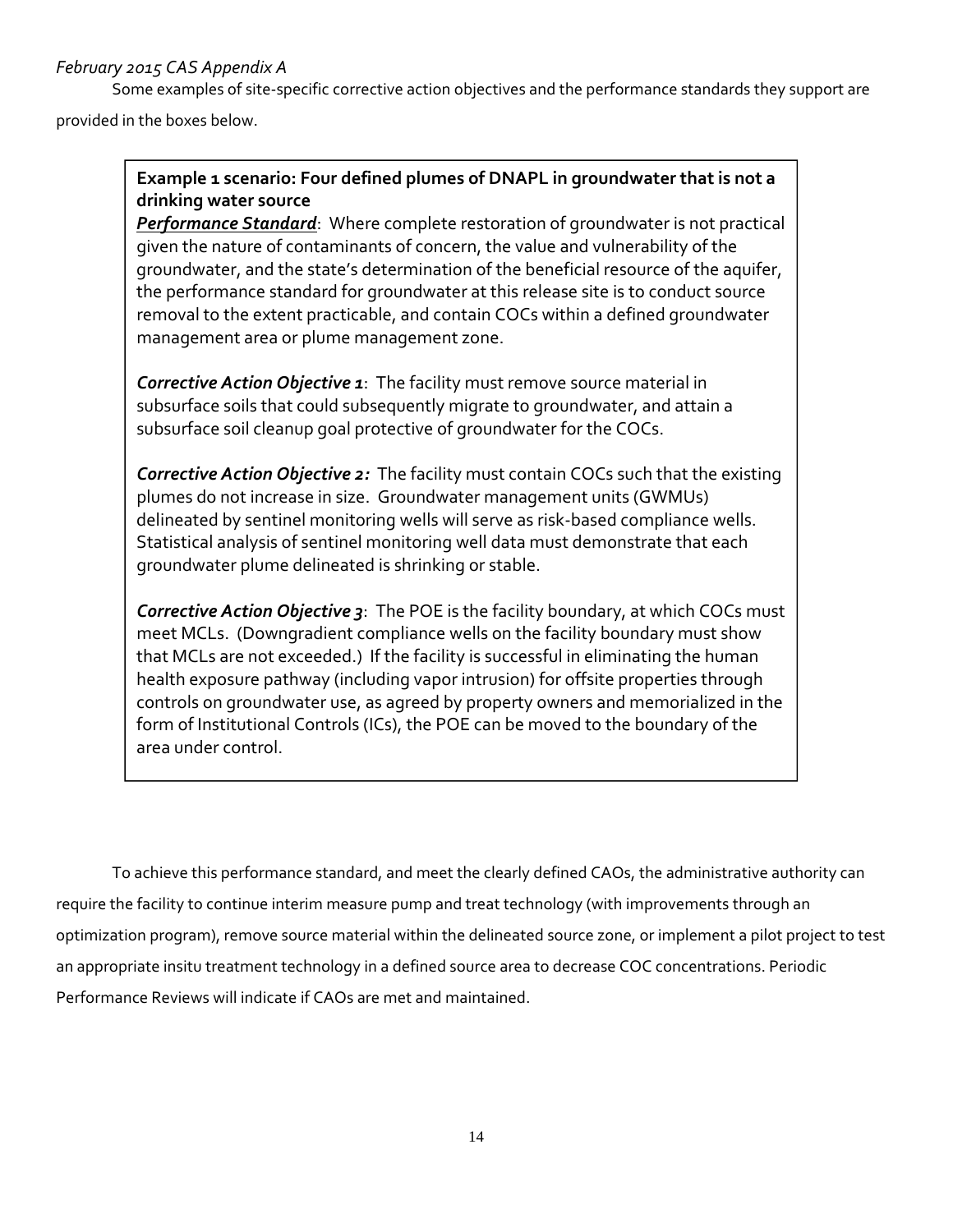**Example 2 scenario: Extensive DNAPL contamination in drinking water aquifer**  *Performance Standard:* Where groundwater is a drinking water source, the groundwater will be restored to its beneficial resource to drinking water quality standards throughout the plume through continuous source removal and pump and treat technology.

*Corrective Action Objective 1:* Continuously optimize corrective measure systems to decrease the COC concentrations throughout the plume until drinking water standards (MCLs) are obtained.

*Corrective Action Objective 2:* Control, to the extent practicable, the migration of COCs from source DNAPL areas to groundwater.

*Corrective Action Objective* 3: Prevent, to the extent practicable, the lateral migration of COCs in groundwater into the surface water bodies at levels that would cause sediment or surface water to pose an unacceptable risk.

**Corrective Action Objective 4:** Prevent human exposure to groundwater containing COCs at concentrations that exceed the relevant groundwater standards for both water‐bearing zones in the Aquifer system.

**Corrective Action Objective** 5: Control and monitor on-site worker dermal contact with, or ingestion of, COCs in shallow groundwater in accordance with applicable state/OSHA requirements.

In this example the facility and administrative authority have explicit CAOs to meet while trying to attain the long-term performance standard of cleaning up the aquifer to MCLs throughout the plume. Throughout the cleanup process the CAOs are enforceable conditions of the RCRA permit.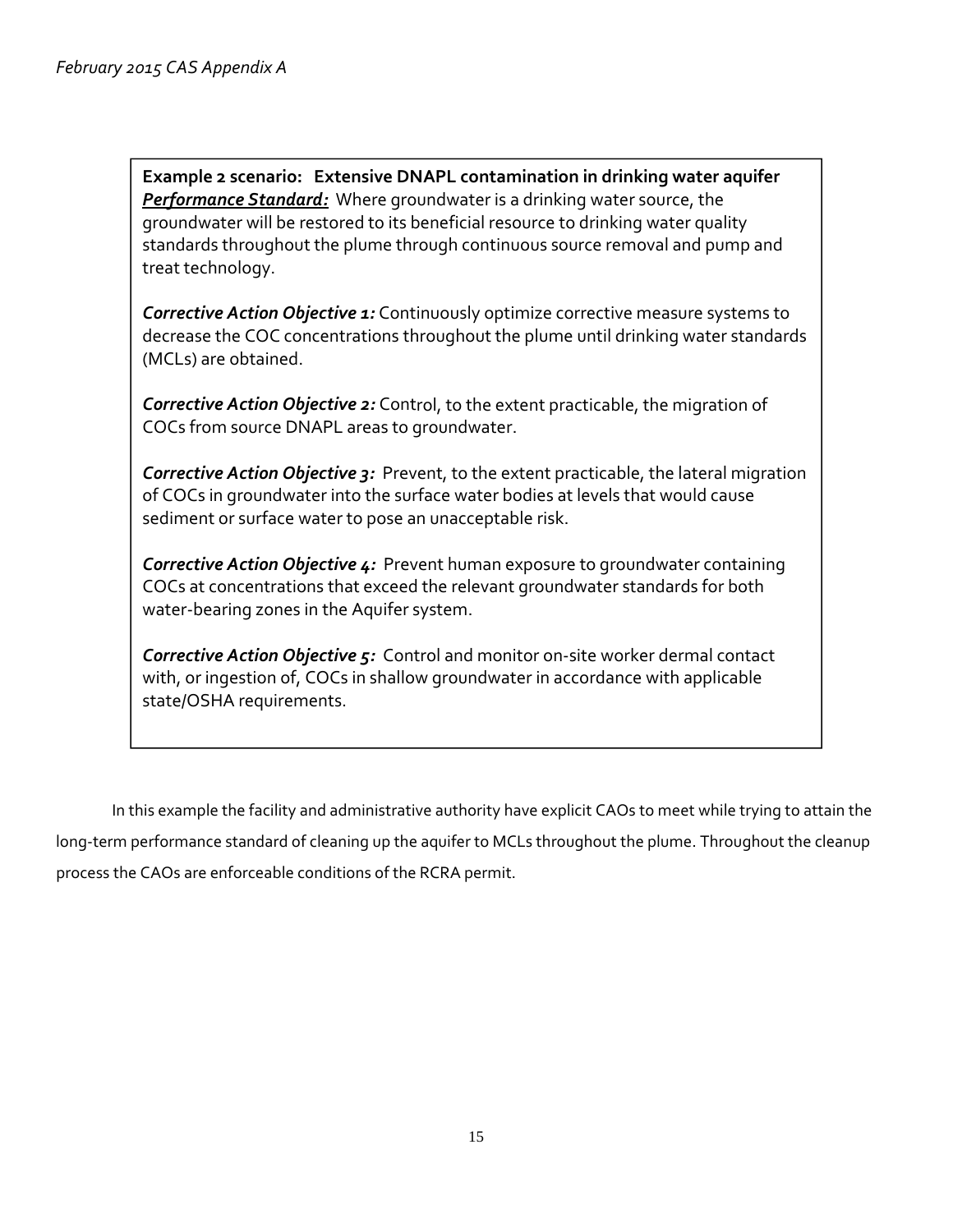# **APPENDIX B**

# **ECOLOGICAL EXCLUSION SCREENING**

 **ECOLOGICAL EXCLUSION CRITERIA WORKSHEET AND ECOLOGICAL ASSESSMENT CHECKLIST**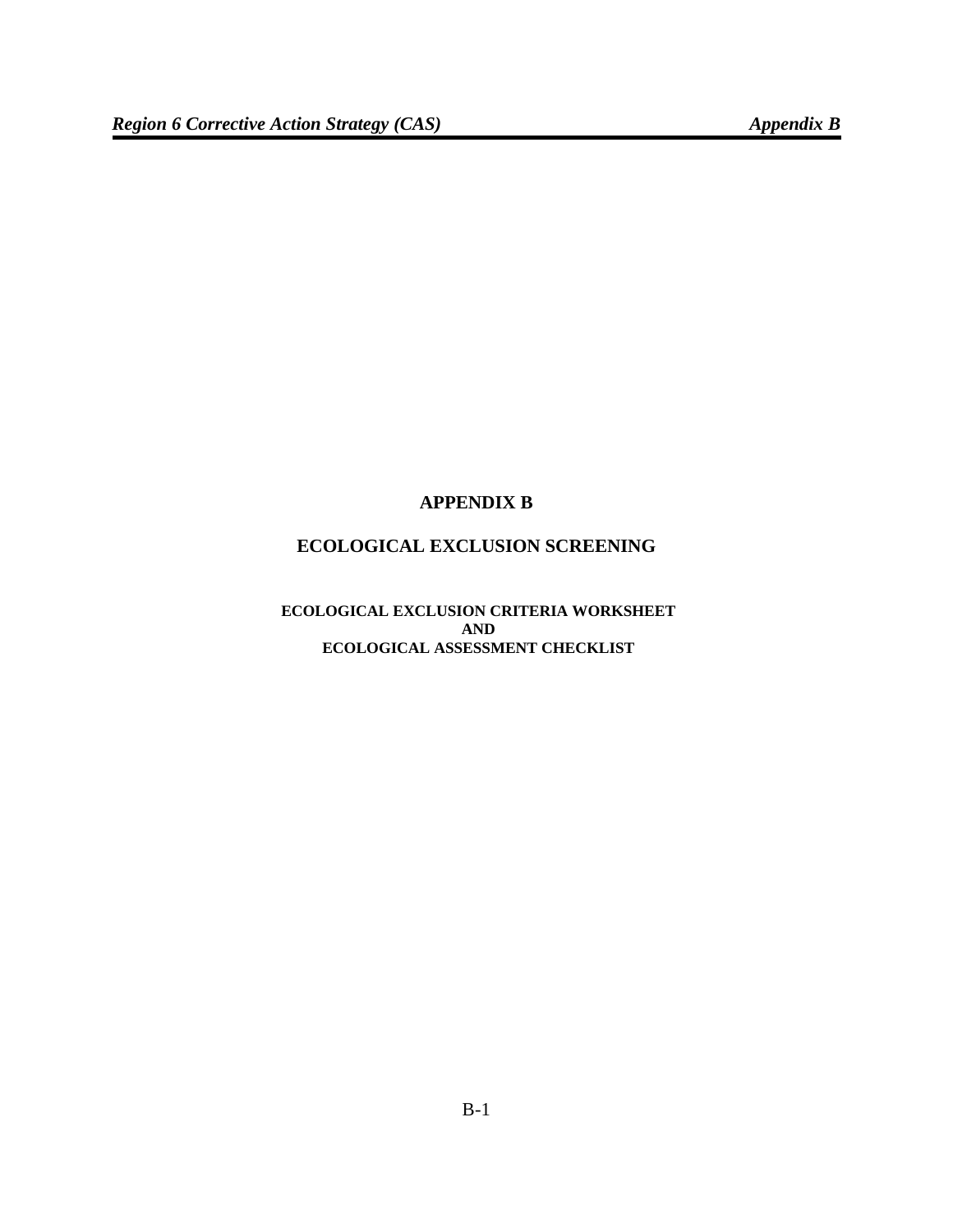#### **Ecological Screening**

#### Introduction

Region 6 is providing an Ecological Exclusion Criteria Worksheet and Ecological Assessment Checklist to help facilities and regulators determine whether or not further ecological evaluation is necessary at an affected property where corrective action is being pursued. Chapter 2 of the CAS provides additional information on the Ecological Screening process.

Ecological screening under the CAS is a relatively simple process. It involves; 1) collecting general information about the facility, its operation, physical site characteristics, ecological habitats and receptors utilizing the Ecological Exclusion Criteria Worksheet and determining if incomplete or insignificant exposure pathways exist at the affected property that eliminate the need for further ecological evaluation, and 2) if an area cannot be excluded from further evaluation, collecting more detailed information about ecological areas utilizing the Ecological Assessment Checklist to assist in further ecological risk evaluations.

If the affected property meets the exclusion criteria, then the facility should document the site conditions and justification for how the criteria have been met within the risk evaluation report. Upon review and approval of the exclusion by the administrative authority, the facility will not be required to conduct any further evaluation of ecological risk.

If the affected property does not meet the exclusion criteria, then further evaluation is warranted and the facility should address the conduct of additional activities (screening level or detailed risk assessment, interim measures) within the risk management plan. Additional ecological risk screening/assessment should be conducted following EPAs *Risk Assessment Guidance for Superfund: Process for Designing and Conducting Ecological Risk Assessments dated June 5, 1997 and Guidelines for Ecological Risk Assessment (EPA/630/R-95/002F) dated April 1998* or a state approved guidance for ecological risk evaluation. Natural Resources Trustees should also be notified to see if they choose to participate, in order to ensure that natural resources under their jurisdiction are adequately protected.

Additional references and sources of information to aid further ecological assessment follows:

- U.S. EPA. 1999. *Ecological Risk Assessment and Risk Management Principles for Superfund Sites*, Final. OSWER Directive 9285.7-28 P. <http://www.epa.gov/superfund/programs/risk/ecorisk/> final99.pdf
- U.S. EPA. 1999. *ECOTOX Version 2.0*. Office of Research and Development, National; Health and Environmental Effects Lab, Mid-Continent Ecology Division. <http://www.epa.gov/ecotox>
- U.S. EPA. 1998. *Guidelines for Ecological Risk Assessment*, Final. EPA/630/R-95/002F. <http://www.epa.gov/ncea/ecorsk.htm>
- U. S. EPA. 1997. *Ecological Risk Assessment Guidance for Superfund, Process for Designing and Conducting Ecological Risk Assessments*, Interim Final. EPA 540-R-97- 006, OSWER Directive # 9285.7-25.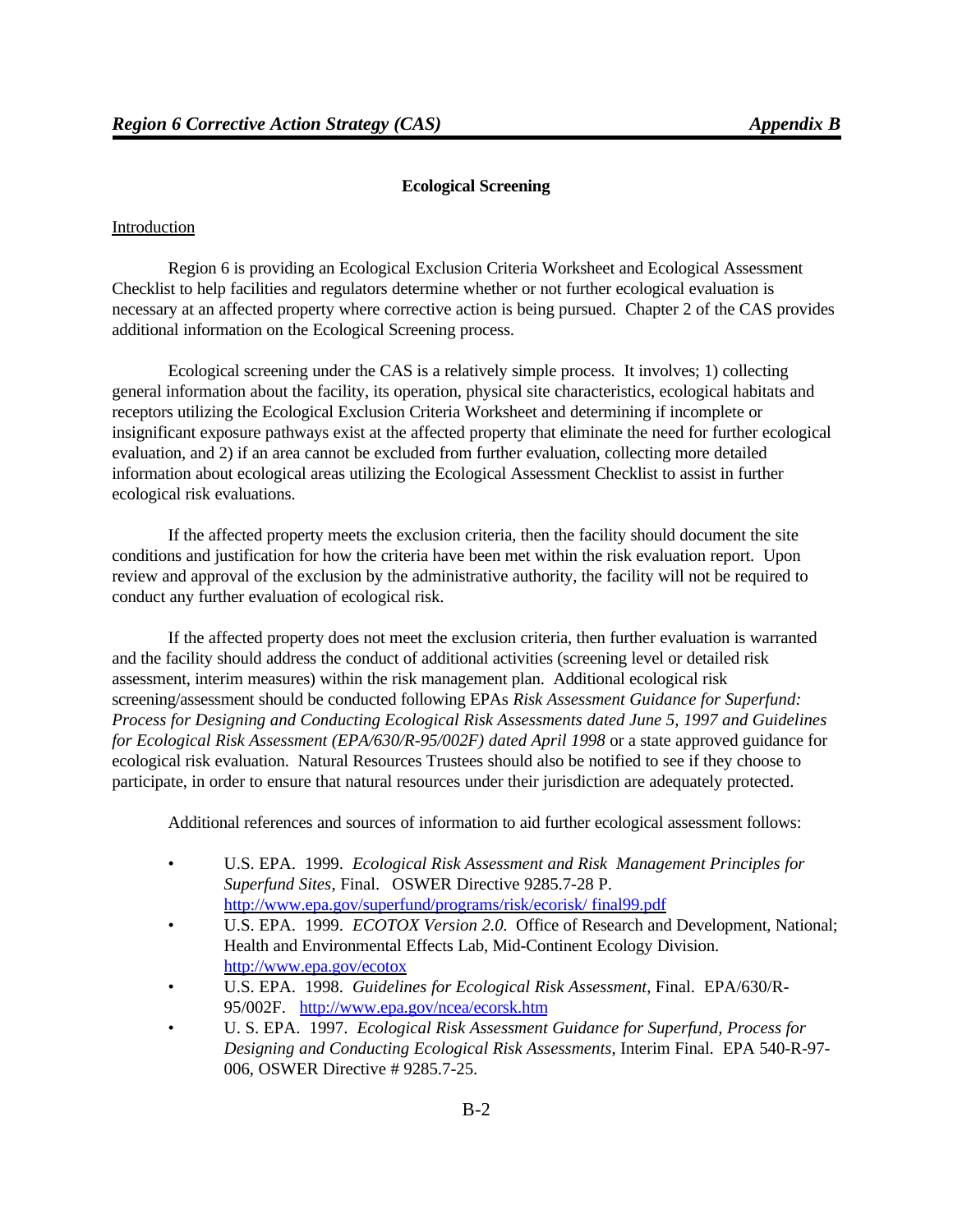<http://www.epa.gov/superfund/programs/risk/ecorisk/ecorisk.htm>

- U.S. EPA. 1996. *ECOTOX Thresholds*. ECO Update, Interim Bulletin, Volume 3, Number 2. Washington, D.C. Office of Emergency and Remedial Response, Hazardous Site Evaluation Division; Publication 9345.0-12Fsi EPA/540/F-95/038; NTIS PB95- 963324.
- U.S. EPA. 1996. *Ecological Significance and Selection of Candidate Assessment Endpoints*. ECO Update, Interim Bulletin, Volume 3, Number 1. Washington, D.C. Office of Emergency and Remedial Response, Hazardous Site Evaluation Division; Publication 9345.0-11Fsi; EPA/540/F-95/037; NTIS PB95-963323.
- U.S. EPA. 1994. *Selecting and Using Reference Information in Superfund Risk Assessments*. ECO Update, Interim Bulletin, Volume 2, Number 4. Washington, D.C. Office of Emergency and Remedial Response, Hazardous Site Evaluation Division; Publication 9345.10; EPA/540/F-94/050; NTIS PB94-963319.
- U.S. EPA. 1994. *Field Studies for Ecological Risk Assessment*. ECO Update, Interim Bulletin, Volume 2, Number 3. Washington, D.C. Office of Emergency and Remedial Response, Hazardous Site Evaluation Division; Publication 9345.05I; EPA/540/F-94/014; NTIS PB94-963305.
- U.S. EPA. 1994. *Catalogue of Standard Toxicity Tests for Ecological Risk Assessment*. ECO Update, Interim Bulletin, Volume 2, Number 2. Washington, D.C. Office of Emergency and Remedial Response, Hazardous Site Evaluation Division; Publication 93450-05I; EPA/540/F-94/013; NTIS PB94-963304.
- U.S. EPA. 1994. *Using Toxicity Tests in Ecological Risk Assessment*. ECO Update, Interim Bulletin, Volume 2, Number 1. Washington, D.C. Office of Emergency and Remedial Response, Hazardous Site Evaluation Division; Publication 9345.05I; EPA/540/F-94/012; NTIS PB94-963303.
- U.S. EPA. 1992. *Briefing the BTAG: Initial Description of Setting, History and Ecology of a Site*. ECO Update, Interim Bulletin, Volume 1, Number 5. Washington, D.C. Office of Emergency and Remedial Response, Hazardous Site Evaluation Division; Publication 9345.0-05I.
- U.S. EPA. 1992. *Developing a Work Scope for Ecological Assessments*. ECO Update, Interim Bulletin, Volume 1, Number 4. Washington, D.C. Office of Emergency and Remedial Response, Hazardous Site Evaluation Division; Publication 9345.0- 05I.
- U.S. EPA. 1992. *The Role of the Natural Resource Trustees in the Superfund Process*. ECO Update, Interim Bulletin, Volume 1, Number 3. Washington, D.C. Office of Emergency and Remedial Response, Hazardous Site Evaluation Division; Publication 9345.0-05I.
- U.S. EPA. 1991. *Ecological Assessment of Superfund Sites: An Overview*. ECO Update, Interim Bulletin, Volume 1, Number 2. Washington, D.C. Office of Emergency and Remedial Response, Hazardous Site Evaluation Division; Publication 9345-0-05I.
- U.S. EPA. 1991. *The Role of BTAGs in Ecological Assessment*. ECO Update, Interim Bulletin, Volume 1, Number 1. Washington, D.C. Office of Emergency and Remedial Response, Hazardous Site Evaluation Division; Publication 9345-0-05I.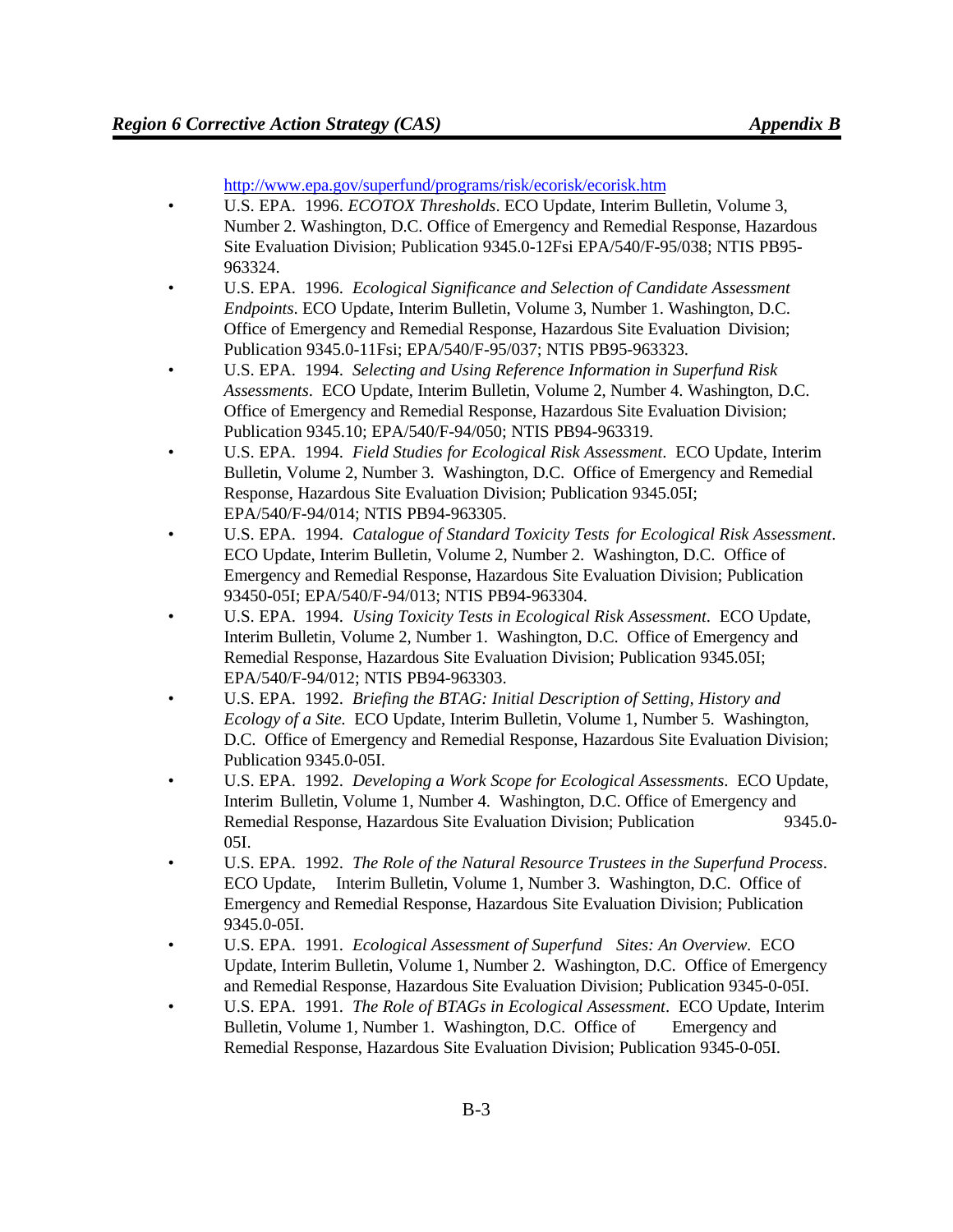## **ECOLOGICAL EXCLUSION CRITERIA WORKSHEET**

The Exclusion Criteria Worksheet is intended to aid facilities and regulators in determining whether or not further ecological evaluation is necessary at an affected property where a response action is being pursued utilizing the CAS. Exclusion criteria refer to those conditions at an affected property which preclude the need for a formal ecological risk assessment (ERA) because there are incomplete or insignificant ecological exposure pathways due to the nature of the affected property setting and/or the condition of the affected property media. The person completing the worksheet should be familiar with the affected property but need not be a professional scientist in order to respond, although some questions will likely require contacting a wildlife management agency (U.S. Fish and Wildlife Service, etc.). The worksheet is designed for general applicability to all affected property; however, there may be unusual circumstances which require professional judgement in order to determine the need for further ecological evaluation (e.g., cave-dwelling receptors). In these cases, it is strongly encouraged to contact your state regulatory agency for additional guidance before proceeding.

The worksheet consists of three major parts. Part 1, identification of the affected property and background information, Part 2, the actual exclusion criteria and supportive information, and Part 3, a qualitative summary statement and certification of the information submitted. Answers to the worksheet should reflect existing conditions and should not consider future remedial actions at the affected property. Completion of the worksheet should lead to a logical conclusion as to whether further ecological evaluation is warranted. Definitions of terms used in the worksheet are provided and users are encouraged to review these definitions before completing the worksheet.

The Exclusion Worksheet has been adapted from and follows the Texas Natural Resources Conservation Commission (TNRCC) Texas Risk Reduction Program (TRRP) Tier 1 Checklist. TNRCC has developed some additional information regarding the use of their Tier 1 Checklist which should also be consulted in completing the CAS Ecological Exclusion Criteria Worksheet. This information can be found in Chapter 2 of TNRCCs Guidance for Conducting Ecological Risk Assessments at Remediation Sites in Texas, Draft Final, August 2000;

[http://www.tnrcc.state.tx.us/permitting/remed/techsupp/erag8\\_00.pdf](http://www.tnrcc.state.tx.us/permitting/remed/techsupp/erag8_00.pdf)

#### **Part 1. Affected Property Identification and Background Information**

1) Provide a description of the specific area of the response action and the nature of the release. Include estimated acreage of the affected property and the facility property, and a description of the type of facility and/or operation associated with the affected property. Also describe the location of the affected property with respect to the facility property boundaries and public roadways.

\_\_\_\_\_\_\_\_\_\_\_\_\_\_\_\_\_\_\_\_\_\_\_\_\_\_\_\_\_\_\_\_\_\_\_\_\_\_\_\_\_\_\_\_\_\_\_\_\_\_\_\_\_\_\_\_\_\_\_\_\_\_\_\_\_\_\_\_\_\_\_\_ \_\_\_\_\_\_\_\_\_\_\_\_\_\_\_\_\_\_\_\_\_\_\_\_\_\_\_\_\_\_\_\_\_\_\_\_\_\_\_\_\_\_\_\_\_\_\_\_\_\_\_\_\_\_\_\_\_\_\_\_\_\_\_\_\_\_\_\_\_\_\_\_ \_\_\_\_\_\_\_\_\_\_\_\_\_\_\_\_\_\_\_\_\_\_\_\_\_\_\_\_\_\_\_\_\_\_\_\_\_\_\_\_\_\_\_\_\_\_\_\_\_\_\_\_\_\_\_\_\_\_\_\_\_\_\_\_\_\_\_\_\_\_\_\_

Attach available USGS topographic mas and/or aerial or other affected property photographs to this form to depict the affected property and surrounding area.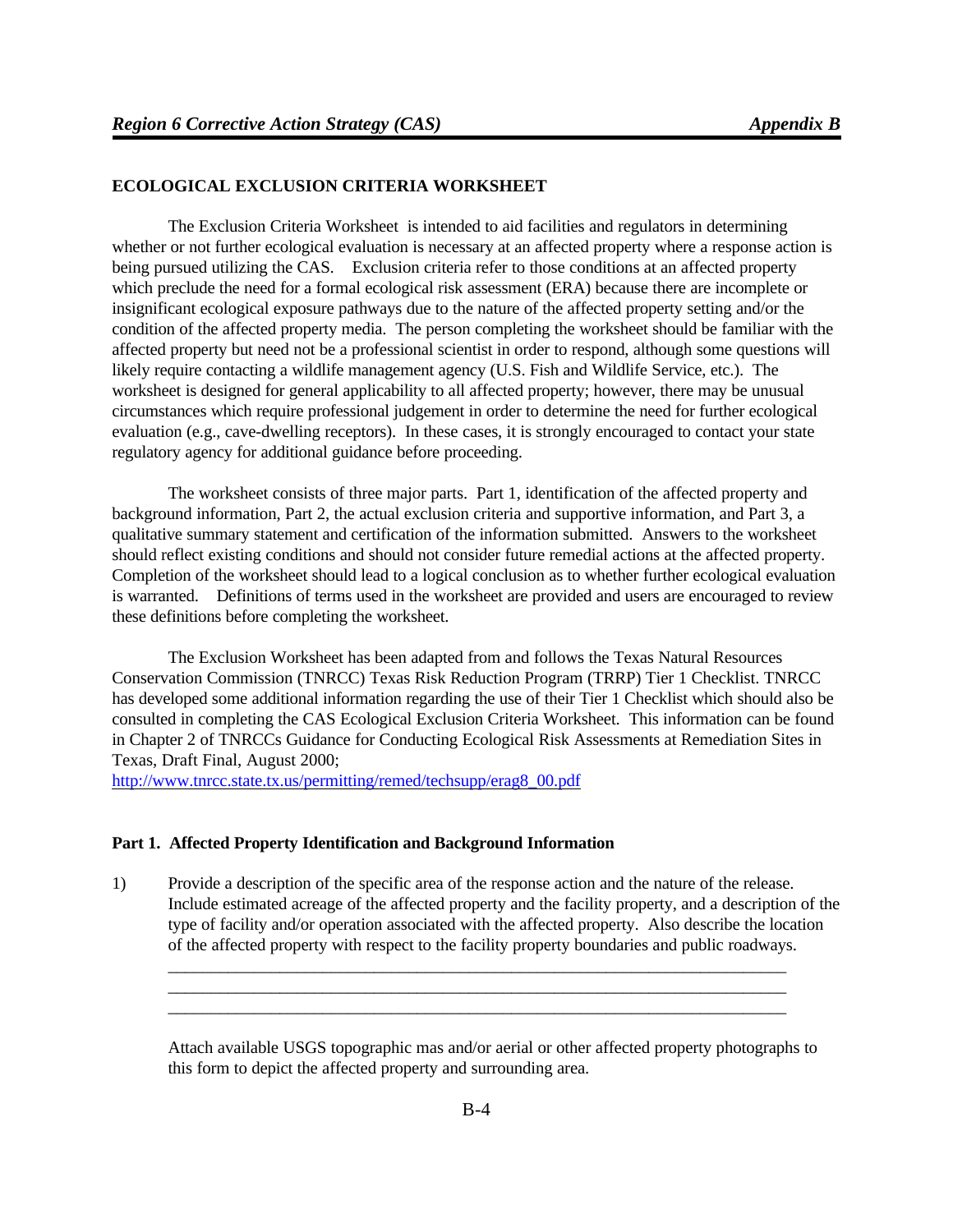| opo map | Aerial photo | Jther |
|---------|--------------|-------|
|         |              |       |

2) Identify the environmental media known or suspected to contain chemicals of concern (COCs) at the present time. Check all that apply:

| Known/Suspected COC Location       | Based on sampling data? |     |
|------------------------------------|-------------------------|-----|
| Soil $<$ 5 ft below ground surface | Yes                     | No. |
| $Soil > 5$ ft below ground surface | Yes                     | No. |
| Groundwater                        | Yes                     | No. |
| Surface Water/Sediments            | Yes                     | No. |

\_\_\_\_\_\_\_\_\_\_\_\_\_\_\_\_\_\_\_\_\_\_\_\_\_\_\_\_\_\_\_\_\_\_\_\_\_\_\_\_\_\_\_\_\_\_\_\_\_\_\_\_\_\_\_\_\_\_\_\_\_\_\_\_\_\_\_\_\_\_\_\_ \_\_\_\_\_\_\_\_\_\_\_\_\_\_\_\_\_\_\_\_\_\_\_\_\_\_\_\_\_\_\_\_\_\_\_\_\_\_\_\_\_\_\_\_\_\_\_\_\_\_\_\_\_\_\_\_\_\_\_\_\_\_\_\_\_\_\_\_\_\_\_\_ \_\_\_\_\_\_\_\_\_\_\_\_\_\_\_\_\_\_\_\_\_\_\_\_\_\_\_\_\_\_\_\_\_\_\_\_\_\_\_\_\_\_\_\_\_\_\_\_\_\_\_\_\_\_\_\_\_\_\_\_\_\_\_\_\_\_\_\_\_\_\_\_ \_\_\_\_\_\_\_\_\_\_\_\_\_\_\_\_\_\_\_\_\_\_\_\_\_\_\_\_\_\_\_\_\_\_\_\_\_\_\_\_\_\_\_\_\_\_\_\_\_\_\_\_\_\_\_\_\_\_\_\_\_\_\_\_\_\_\_\_\_\_\_\_ \_\_\_\_\_\_\_\_\_\_\_\_\_\_\_\_\_\_\_\_\_\_\_\_\_\_\_\_\_\_\_\_\_\_\_\_\_\_\_\_\_\_\_\_\_\_\_\_\_\_\_\_\_\_\_\_\_\_\_\_\_\_\_\_\_\_\_\_\_\_\_\_

Explain (previously collected information may be referenced):

3) Provide the information below for the nearest surface water body which has become or has the potential to become impacted from migrating COCs via surface water runoff, air deposition, groundwater seepage, etc.

Exclude: wastewater treatment facilities and stormwater conveyances/impoundments authorized by permit.

Also exclude: conveyances, decorative ponds, and those portions of the process facilities which are:

- a. Not in contact with surface waters of the State or other surface waters which are ultimately in contact with surface waters of the State; and
- b. Not consistently or routinely utilized as valuable habitat for natural communities including birds, mammals, reptiles, etc.

The nearest surface water body is \_\_\_\_\_\_\_\_\_\_\_\_\_\_\_ feet/miles from the affected property. The surface water body is named The surface water body is best described as a:

| Freshwater stream: | perennial (has water year round)                            |  |
|--------------------|-------------------------------------------------------------|--|
|                    | intermittent (dries up completely for at least one week per |  |
|                    | year)                                                       |  |
|                    | intermittent with perennial pools                           |  |

\_\_\_\_\_ Freshwater swamp/marsh/wetland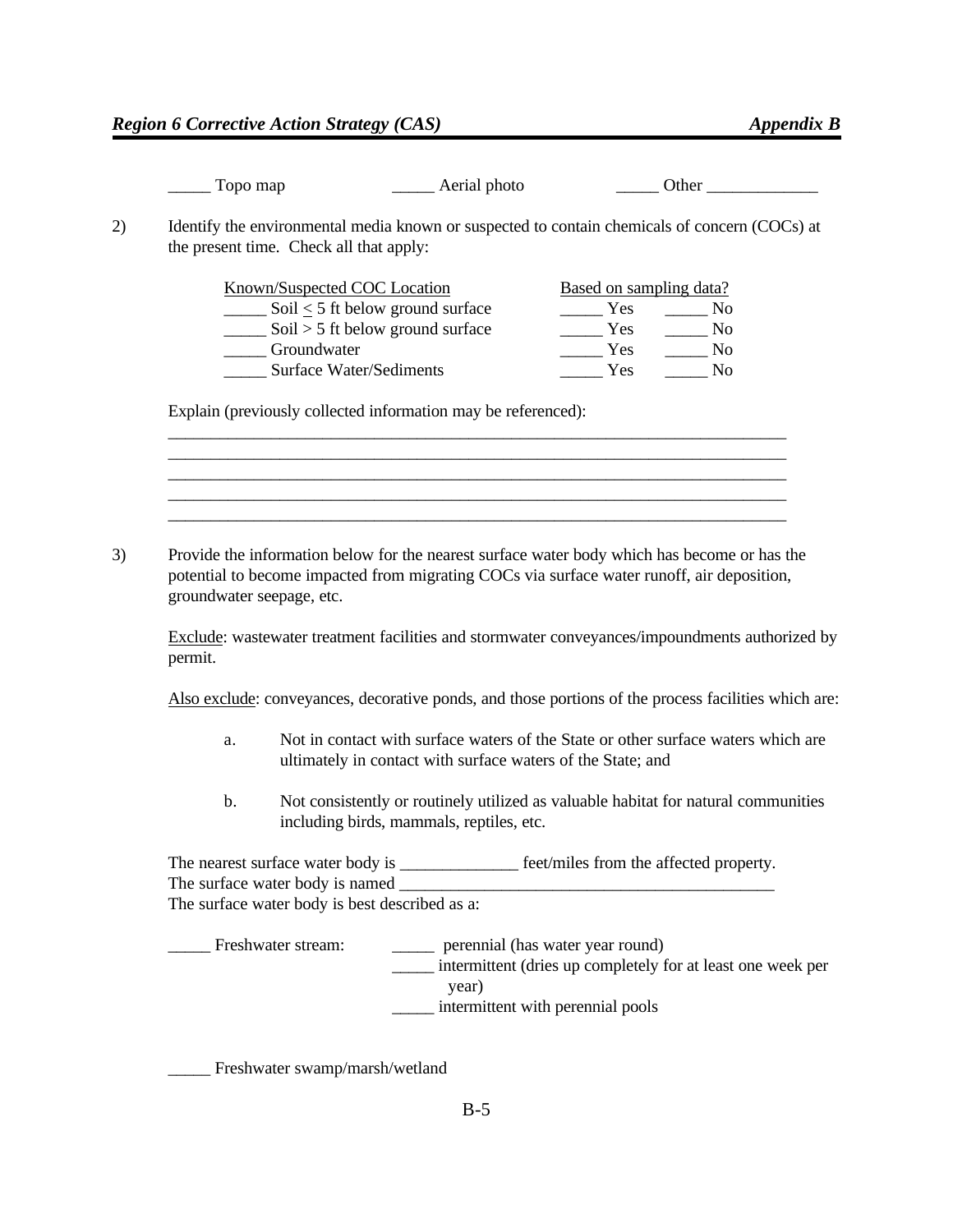|                                                         | Saltwater or brackish swamp/marsh/wetland                                                              |
|---------------------------------------------------------|--------------------------------------------------------------------------------------------------------|
|                                                         | Reservoir, lake or pond; approximate surface acres                                                     |
| Drainage ditch                                          |                                                                                                        |
| Tidal stream                                            |                                                                                                        |
|                                                         |                                                                                                        |
|                                                         |                                                                                                        |
| Is the water body listed as a State classified segment? |                                                                                                        |
|                                                         |                                                                                                        |
| No.                                                     |                                                                                                        |
|                                                         |                                                                                                        |
|                                                         |                                                                                                        |
|                                                         | If the water body is not a State classified segment, identify the first downstream classified segment. |
|                                                         |                                                                                                        |
|                                                         |                                                                                                        |
|                                                         |                                                                                                        |
|                                                         | As necessary, provide further description of surface waters in the vicinity of the affected property:  |
|                                                         |                                                                                                        |
|                                                         |                                                                                                        |
|                                                         |                                                                                                        |

# **Part 2. Exclusion Criteria and Supportive Information**

# **Subpart A. Surface Water/Sediment Exposure**

1) Regarding the affected property where a response action is being pursued, have COCs migrated and resulted in a release or imminent threat of release to either surface waters or to their associated sediments via surface water runoff, air deposition, groundwater seepage, etc.

Exclude: wastewater treatment facilities and stormwater conveyances/impoundments authorized by permit.

Also exclude: conveyances, decorative ponds, and those portions of the process facilities which are:

- a. Not in contact with surface waters of the State or other surface waters which are ultimately in contact with surface waters of the State; and
- b. Not consistently or routinely utilized as valuable habitat for natural communities including birds, mammals, reptiles, etc.
- \_\_\_\_\_ Yes \_\_\_\_\_ No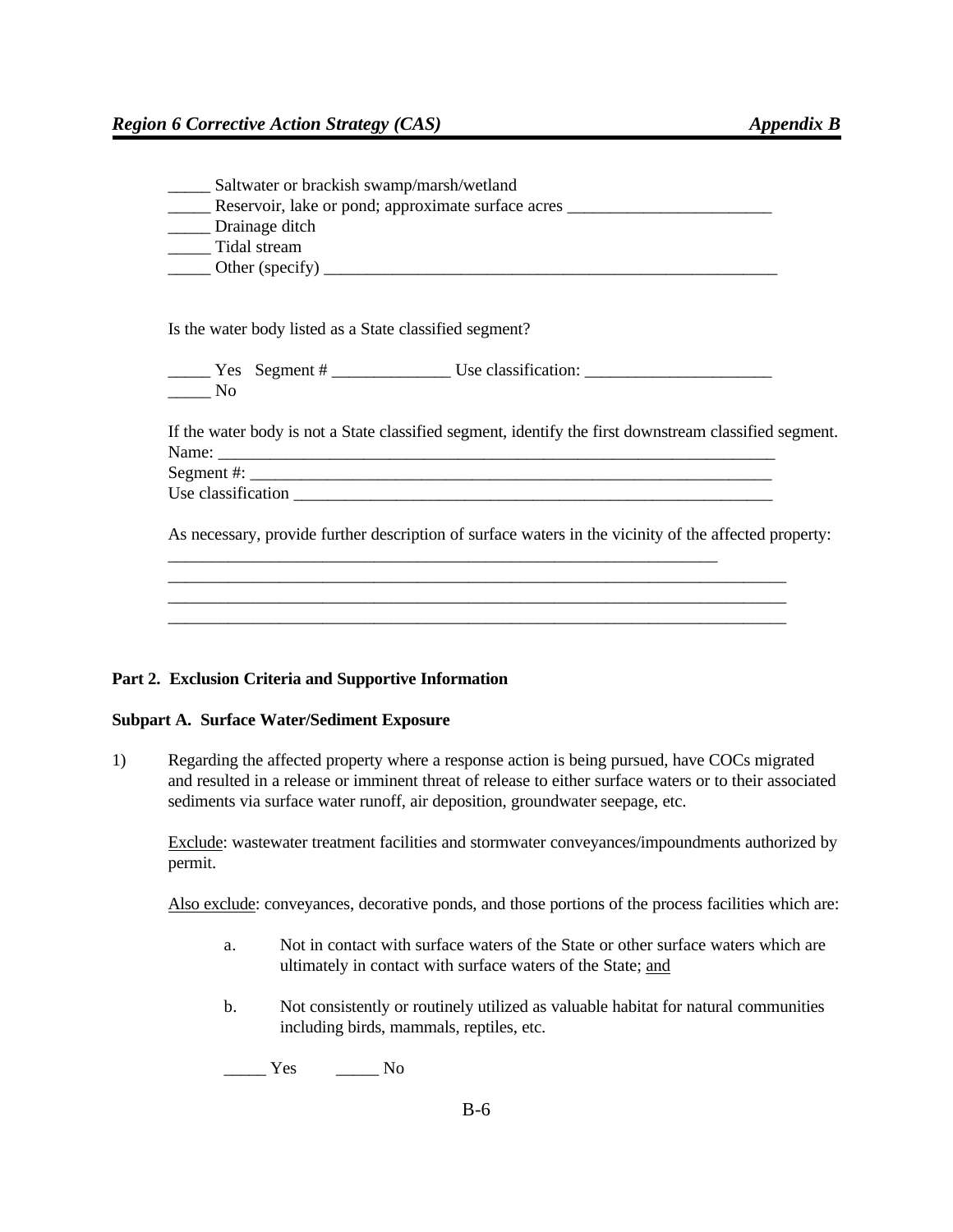| Explain: _ |  |  |  |
|------------|--|--|--|
|            |  |  |  |
|            |  |  |  |
|            |  |  |  |

**If the answer is Yes to Subpart A above, the affected property does not meet the exclusion criteria.** (However, complete the remainder of Part 2, to determine if there is a complete and/or significant soil exposure pathway, then complete Part 3, Qualitative Summary and Certification).

**If the answer is No to Subpart A above, go to Subpart B.**

# **Subpart B. Affected Property Setting**

In answering Yes to the following question, it is understood that the affected property is not attractive to wildlife or livestock, including threatened or endangered species (i.e., the affected property does not serve as valuable habitat, foraging area, or refuge for ecological communities). May require consultation with management agencies.

1). Is the affected property wholly contained within contiguous land characterized by: pavement, buildings, landscaped area, functioning cap, roadways, equipment storage area, manufacturing or process area, or other surface cover or structure, or otherwise disturbed ground?<br>No  $\overline{\phantom{a}}$  No

Explain: \_\_\_\_\_\_\_\_\_\_\_\_\_\_\_\_\_\_\_\_\_\_\_\_\_\_\_\_\_\_\_\_\_\_\_\_\_\_\_\_\_\_\_\_\_\_\_\_\_\_\_\_\_\_\_\_\_\_\_\_\_\_\_\_

\_\_\_\_\_\_\_\_\_\_\_\_\_\_\_\_\_\_\_\_\_\_\_\_\_\_\_\_\_\_\_\_\_\_\_\_\_\_\_\_\_\_\_\_\_\_\_\_\_\_\_\_\_\_\_\_\_\_\_\_\_\_\_\_\_\_\_\_\_\_\_ \_\_\_\_\_\_\_\_\_\_\_\_\_\_\_\_\_\_\_\_\_\_\_\_\_\_\_\_\_\_\_\_\_\_\_\_\_\_\_\_\_\_\_\_\_\_\_\_\_\_\_\_\_\_\_\_\_\_\_\_\_\_\_\_\_\_\_\_\_\_\_

**If the answer is Yes to Subpart B above, the affected property meets the exclusion criteria, assuming the answer to Subpart A was No.** (Skip Subparts C and D and complete Part 3, Qualitative Summary and Certification).

**If the answer is No to Subpart B above, go to Subpart C.**

# **Subpart C. Soil Exposure**

1) Are COCs which are in the soil if the affected property solely below the first 5 feet beneath ground surface or does the affected property have a physical barrier present to prevent exposure to receptors to COCs in the surface soil?

\_\_\_\_\_ Yes \_\_\_\_\_ No

Explain: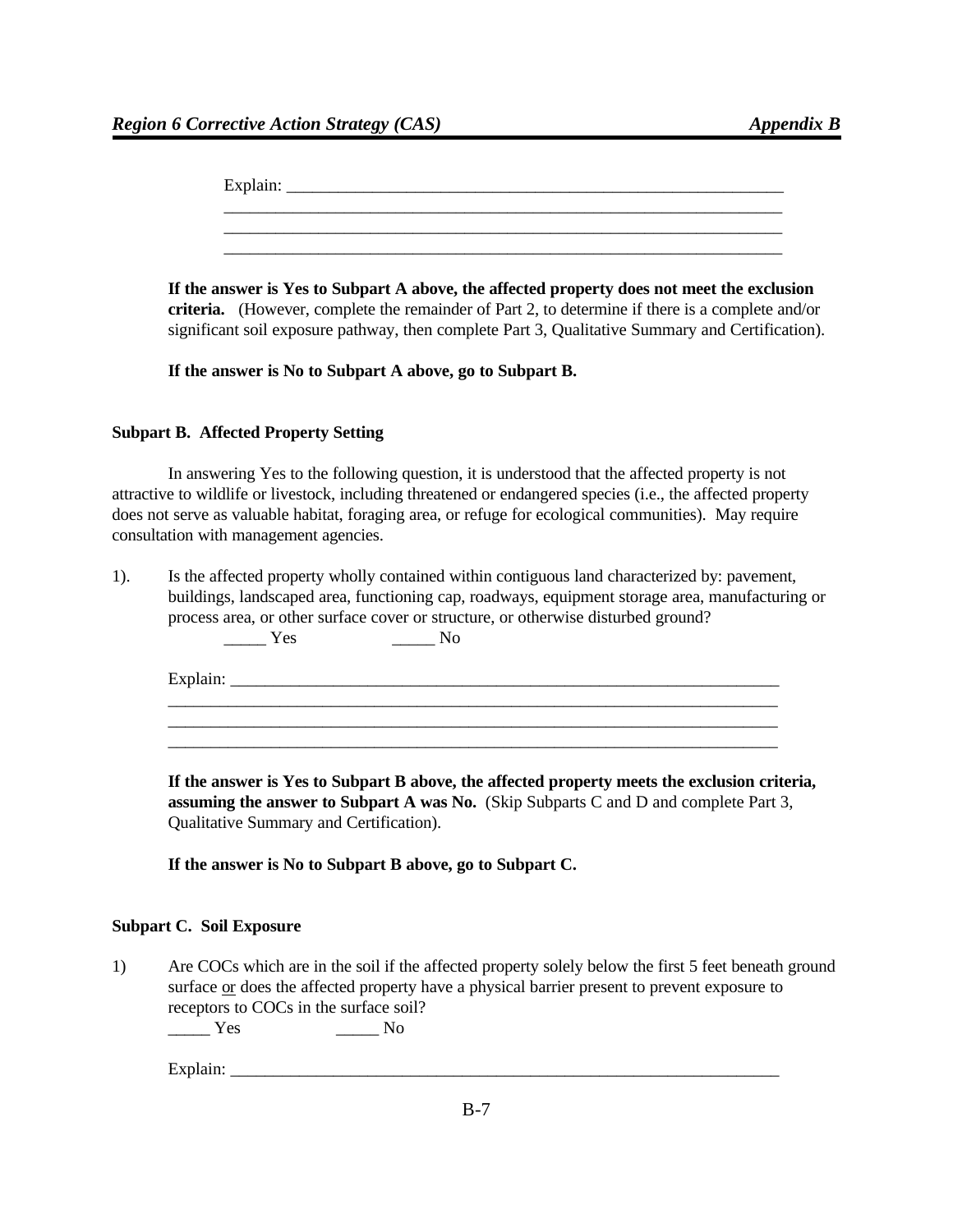**If the answer is Yes to Subpart C above, the affected property meets the exclusion criteria, assuming the answer to Subpart A was No.** (Skip Subpart D and complete Part 3, Qualitative Summary and Certification).

\_\_\_\_\_\_\_\_\_\_\_\_\_\_\_\_\_\_\_\_\_\_\_\_\_\_\_\_\_\_\_\_\_\_\_\_\_\_\_\_\_\_\_\_\_\_\_\_\_\_\_\_\_\_\_\_\_\_\_\_\_\_\_\_\_\_\_\_\_\_\_ \_\_\_\_\_\_\_\_\_\_\_\_\_\_\_\_\_\_\_\_\_\_\_\_\_\_\_\_\_\_\_\_\_\_\_\_\_\_\_\_\_\_\_\_\_\_\_\_\_\_\_\_\_\_\_\_\_\_\_\_\_\_\_\_\_\_\_\_\_\_\_

**If the answer is No to Subpart C above, go to Subpart D.**

#### **Subpart D. DeMinimus Land Area**

In answering Yes to the question below, it is understood that all of the follow conditions apply:

- The affected property is not known to serve as habitat, foraging area, or refuge to threatened/endangered or otherwise protected species. (Will likely require consultation with wildlife management agencies).
- Similar but unimpacted habitat exists within a half-mile radius.
- The affected property is not know to be located within one-quarter mile of sensitive environmental areas (e.g., rookeries, wildlife management areas, preserves). (Will likely require consultation with wildlife management agencies).
- There is no reason to suspect that the COCs associated with the affected property will migrate such that the affected property will become larger than one acre.
- Using human health protective concentration levels as a basis to determine the extent of the COCs, does the affected property consist of one acre or less and does it meet all the conditions described above?

\_\_\_\_\_\_\_\_\_\_\_\_\_\_\_\_\_\_\_\_\_\_\_\_\_\_\_\_\_\_\_\_\_\_\_\_\_\_\_\_\_\_\_\_\_\_\_\_\_\_\_\_\_\_\_\_\_\_\_\_\_\_\_\_\_\_\_\_\_\_\_ \_\_\_\_\_\_\_\_\_\_\_\_\_\_\_\_\_\_\_\_\_\_\_\_\_\_\_\_\_\_\_\_\_\_\_\_\_\_\_\_\_\_\_\_\_\_\_\_\_\_\_\_\_\_\_\_\_\_\_\_\_\_\_\_\_\_\_\_\_\_\_

\_\_\_\_\_ Yes \_\_\_\_\_ No

Explain how the conditions are/are not met: \_\_\_\_\_\_\_\_\_\_\_\_\_\_\_\_\_\_\_\_\_\_\_\_\_\_\_\_\_\_\_\_\_\_\_\_

**If the answer is Yes to Subpart D, then no further ecological evaluation is needed at the affected property, assuming the answer to Subpart A was No.** (Complete Part 3, Qualitative Summary and Certification).

# **If the answer is No to Subpart D, Proceed to an Ecological Risk Evaluation.**

#### **Part 3. Qualitative Summary and Certification (Complete in all cases)**

Attach a brief statement (1 page or less) summarizing the information you have provided in this form. This summary should include sufficient information to verify that the affected property meets or does not meet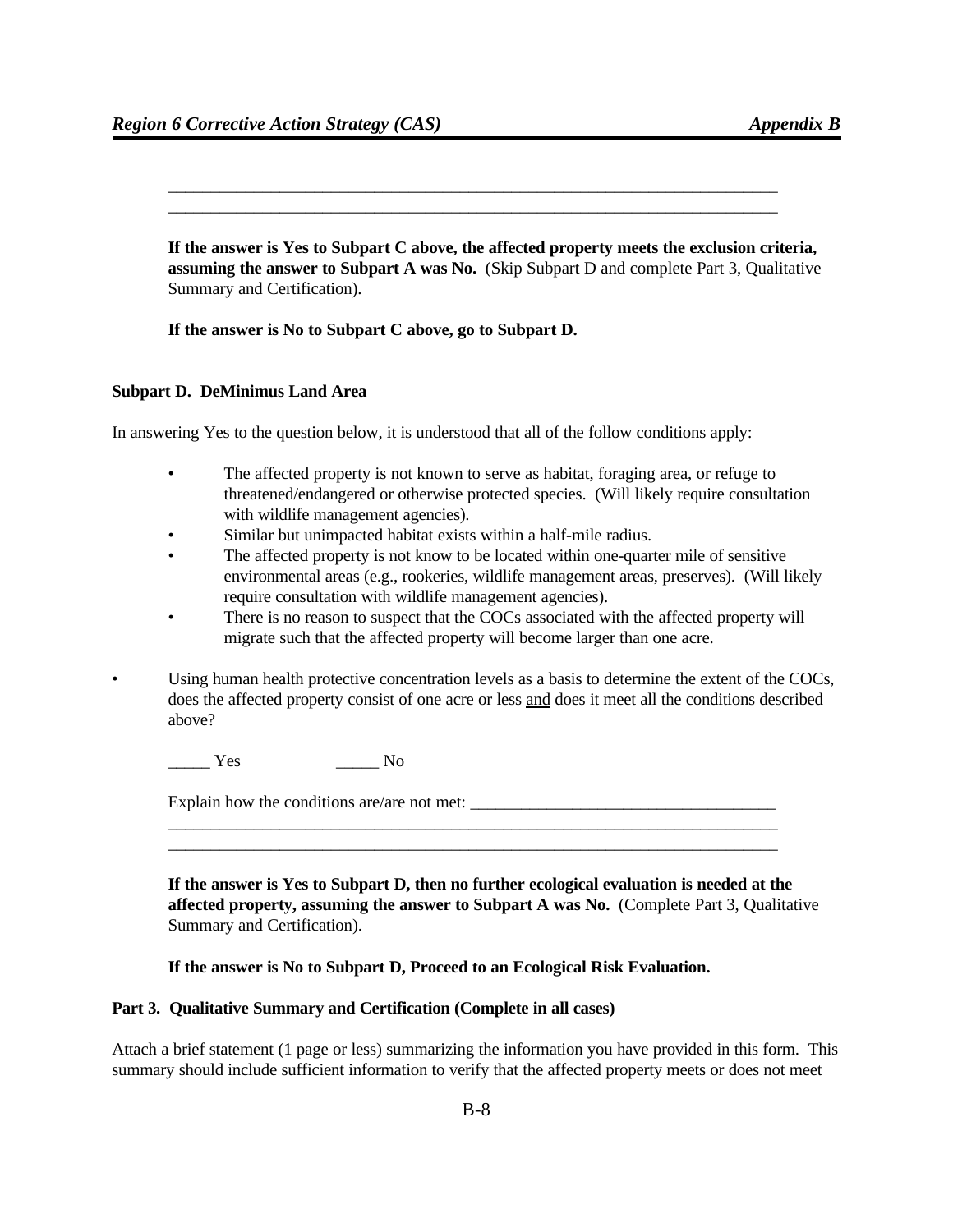the exclusion criteria. The facility should make the initial decision regarding the need to conduct further ecological evaluation based on the results of this worksheet. However, the State will make a final determination on the need for further ecological assessment.

**Note : the facility has the continuing obligation to re-enter the ERA process if changing circumstances result in the affected property not meeting the exclusion criteria requirements presented in this worksheet.**

| Completed by: | (Typed Name) |
|---------------|--------------|
|               | (Title)      |
|               | (Date)       |

I believe that the information submitted is true, accurate, and complete, to the best of my knowledge.

| (Typed Name of Person) |
|------------------------|
| (Title of Person)      |
| (Signature of Person)  |
| (Date Signed)          |

**Definitions** (applicable to Exclusion Worksheet)

**Affected property** - The entire area (i.e., on-site and off-site; including all environmental media) which contains releases of chemicals of concern at concentrations equal to or greater than the assessment level applicable for the land use (i.e., residential or commercial/industrial) and groundwater classification.

**Assessment level** - a critical protective concentration level for a chemical of concern used for affected property assessments where the human health protective concentration level is established by State regulation or guidance .

**Bedrock** - the solid rock (i.e., consolidated, coherent, and relatively hard naturally formed material that cannot normally be excavated by manual methods alone) that underlies gravel, soil, or other surficial material.

**Chemicals of concern** - any chemical that has the potential to adversely affect ecological or human receptors due to its concentration, distribution, and mode of toxicity.

**Community** - an assembledge of plant and animal populations occupying the same habitat in which the various species interact via spatial and trophic relationships (e.g., a desert community or a pond community).

**Complete exposure pathway** - an exposure pathway where a human or ecological receptor is exposed to a chemical of concern via an exposure route (e.g., incidental soil ingestion, inhalation of volatiles and particulates, consumption of prey, etc).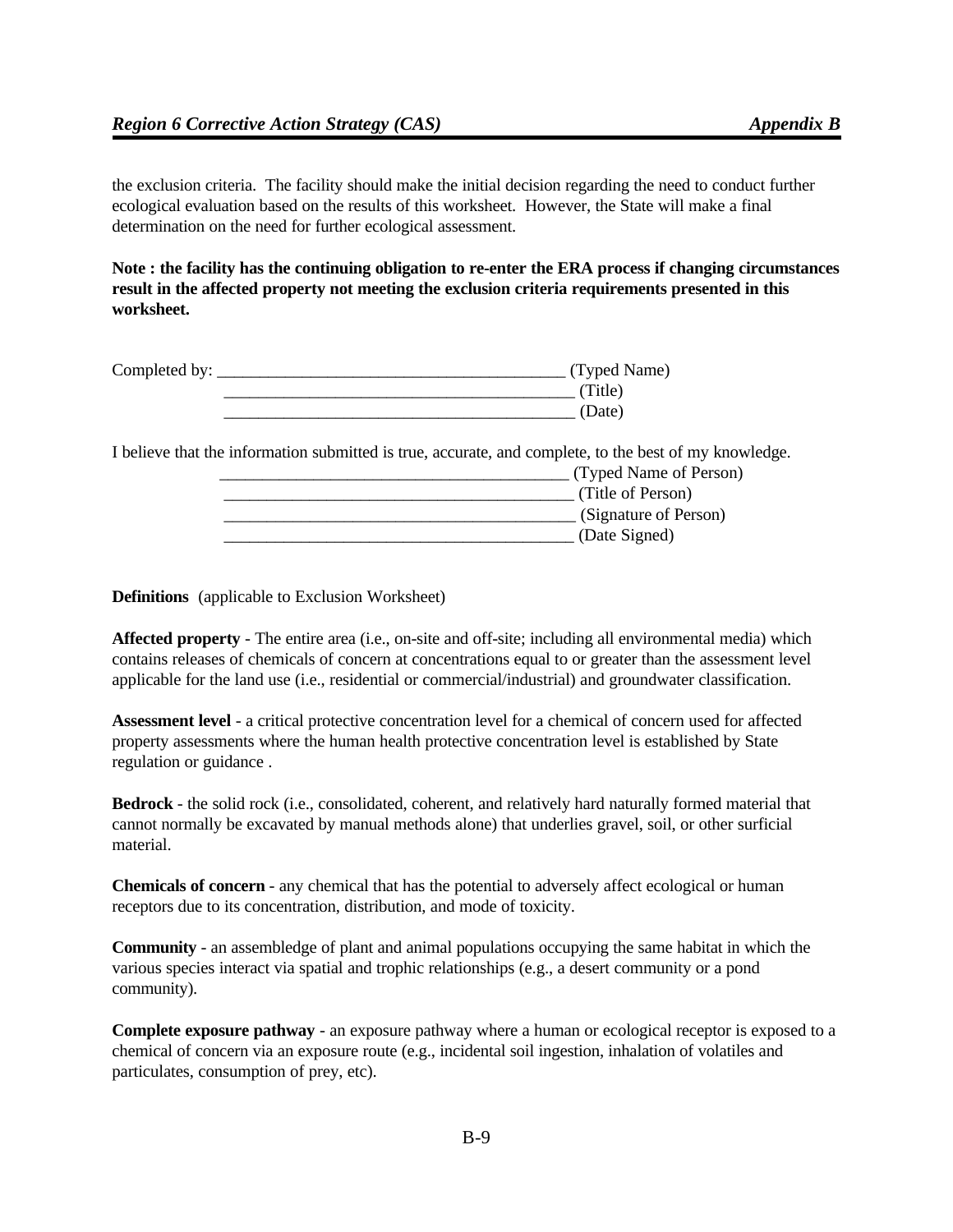**De Minimus** - the description of an area of affected property comprised of one acre or less where the ecological risk is considered to be insignificant because the small extent of contamination, the absence of protected species, the availability of similar unimpacted habitat nearby, and the lack of adjacent sensitive environmental areas.

**Ecological protective concentration level** - the concentration of a chemical of concern at the point of exposure within an exposure medium (e.g., soil, sediment, groundwater, or surface water) which is determined to be protective for ecological receptors. These concentration levels are intended to be protective for more mobile or wide-ranging ecological receptors and, where appropriate benthic invertebrate communities within waters of the State. These concentration levels are not intended to be directly protective of receptors with limited mobility or ranges (e.g., plants, soil invertebrates, and small rodents), particularly those residing within active areas of a facility, unless these receptors are threatened/endangered species or unless impacts to these receptors result in disruption of the ecosystem or other unacceptable consequences fo the more mobile or wide-ranging receptors (e.g., impacts to an off-site grassland habitat eliminate rodents which causes a desirable owl population to leave the area).

**Ecological risk assessment** - a process that evaluates the likelihood that adverse ecological effects may occur or are occurring as a result of exposure to one or more stressors; however, as used in this context, only chemical stressors (i.e., COCs) are evaluated.

**Environmental medium** - a material found in the natural environment such as soil, (including non-waste fill materials), groundwater, air, surface water, and sediments, or a mixture of such materials with liquids, sludges, gasses or solids, including hazardous waste which is inseparable by simple mechanical removal processes, and is made up of primarily of natural environmental material.

**Exclusion criteria** - those conditions at an affected property which preclude the need to establish a protective concentration level for an ecological exposure pathway because the exposure pathway between the chemical of concern and the ecological receptors is not complete or is insignificant.

**Exposure medium** - the environmental medium or biological tissue in which or by which exposure to chemicals of concern by human or ecological receptors occurs.

**Facility** - the installation associated with the affected property where the release of chemicals of concern have occurred.

**Functioning cap** - a low permeability layer or other approved cover meeting its design specifications to minimize water infiltration and chemical of concern migration, and prevent ecological or human receptor exposure to chemical of concern, where design requirements are routinely maintained.

**Landscaped area** - an area of ornamental, or introduced, or commercially installed, or manicured vegetation, which is routinely maintained.

**Off-site property** - all environmental media which is outside the legal boundaries of the on-site property.

**On-site property** - all environmental media within the legal boundaries of a property that has become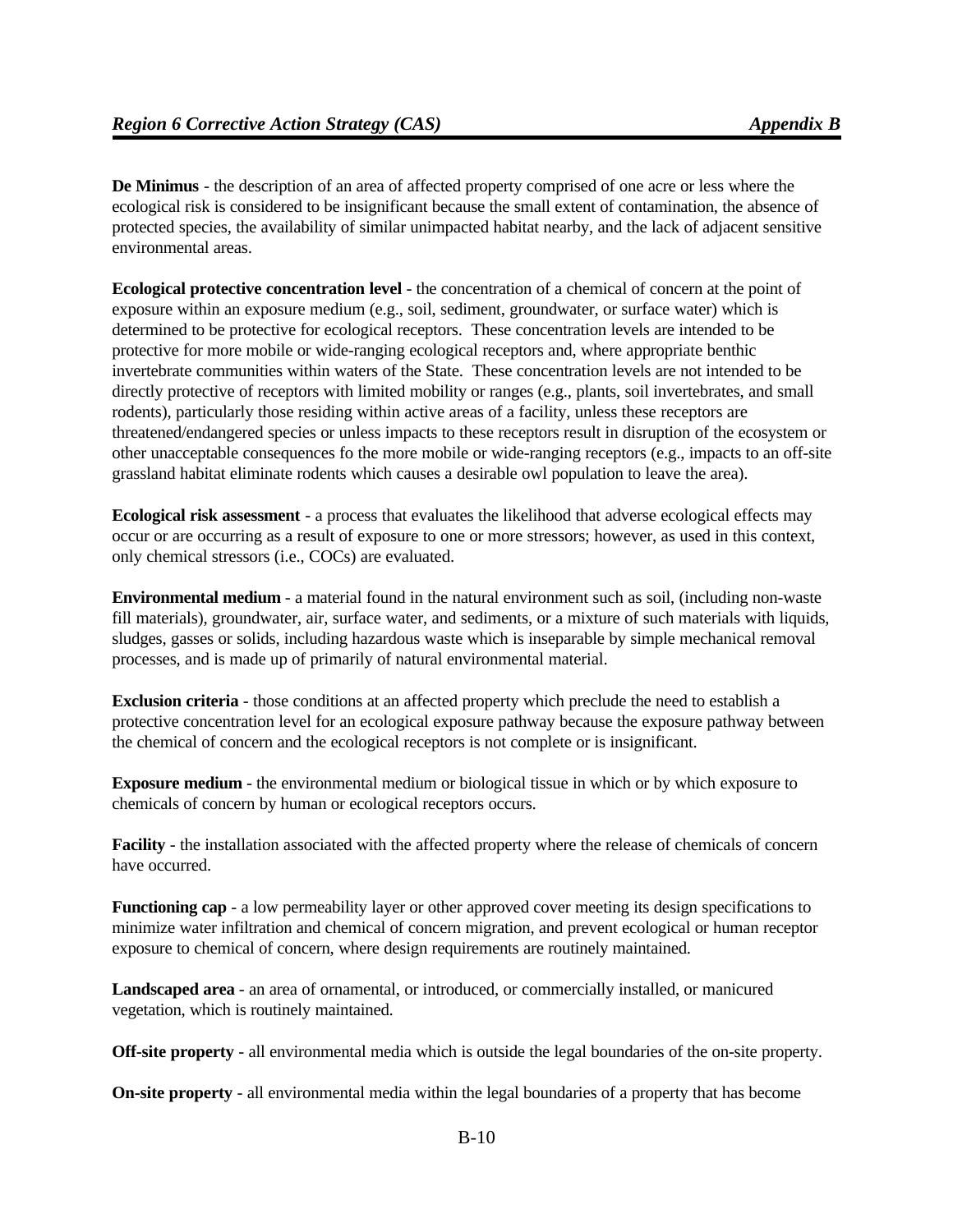subject to corrective action, either through voluntary action, permit or order.

**Physical barrier** - any structure or system, natural or manmade, that prevents exposure or prevents physical migration of chemicals of concern to points of exposure.

**Point of exposure** - the location within an environmental medium where a receptor will be assumed to have a reasonable potential to come into contact with chemicals of concern. The point of exposure may be a discrete point, plane, or an area within or beyond some location.

**Protective concentration level** - the concentration of a chemical of concern which can remain within the source medium and not result in levels which exceed the applicable human health risk based exposure limit considering cumulative risk and hazard index for both carcinogenic and non-carcinogenic effects respectively, or ecological protective concentration level at the point of exposure for that exposure pathway.

**Release** - any spilling, leaking, pumping, pouring, emitting, emptying, discharging, injecting, escaping, leaching, dumping, or disposing into the environment, with the exception of:

- a release that results in an exposure to a person solely within a workplace, concerning a claim that the person may assert against the persons employer;
- an emission from the engine exhaust of a motor vehicle, rolling stock, aircraft, vessel, pipeline pumping station engine;
- a release of source, by product, or special nuclear material a nuclear incident, as those terms identified by the Atomic Energy Act of 1954, as amended (42 USC 2201 et. seq.); if the release area is subject to requirements concerning financial protection established by the Nuclear Regulatory Commission under Section 170 of that Act;
- for the purpose of the environmental response law Section 104, as amended, or other response action, release of source, by-product, or special nuclear material from a processing site designated under Section 102(a)(1) for Section 302(a) of the Uranium Mill Tailings Radiation Control Act of 1978 (42 USC Section 7912 and Section 7942) as amended; and
- the normal application of fertilizer.

**Sediment** - non-suspended particulate material lying below surface waters such as bays, the ocean, rivers, streams, lakes, ponds, or other similar surface water body (including intermittent streams). Dredged sediments which have been removed from surface water bodies and placed on land shall be considered soils.

**Sensitive environmental areas** - areas that provide unique and often protected habitat for wildlife species. These areas are typically used during critical life stages such as breeding, hatching, rearing of young, and overwintering. Examples include; critical habitat for threatened and endangered species, wilderness areas, parks and wildlife refuges.

**Source medium** - an environmental medium containing chemicals of concern which must be removed, decontaminated and/or controlled in order to protect human health and the environment. The source medium may be the exposure medium for some exposure pathways.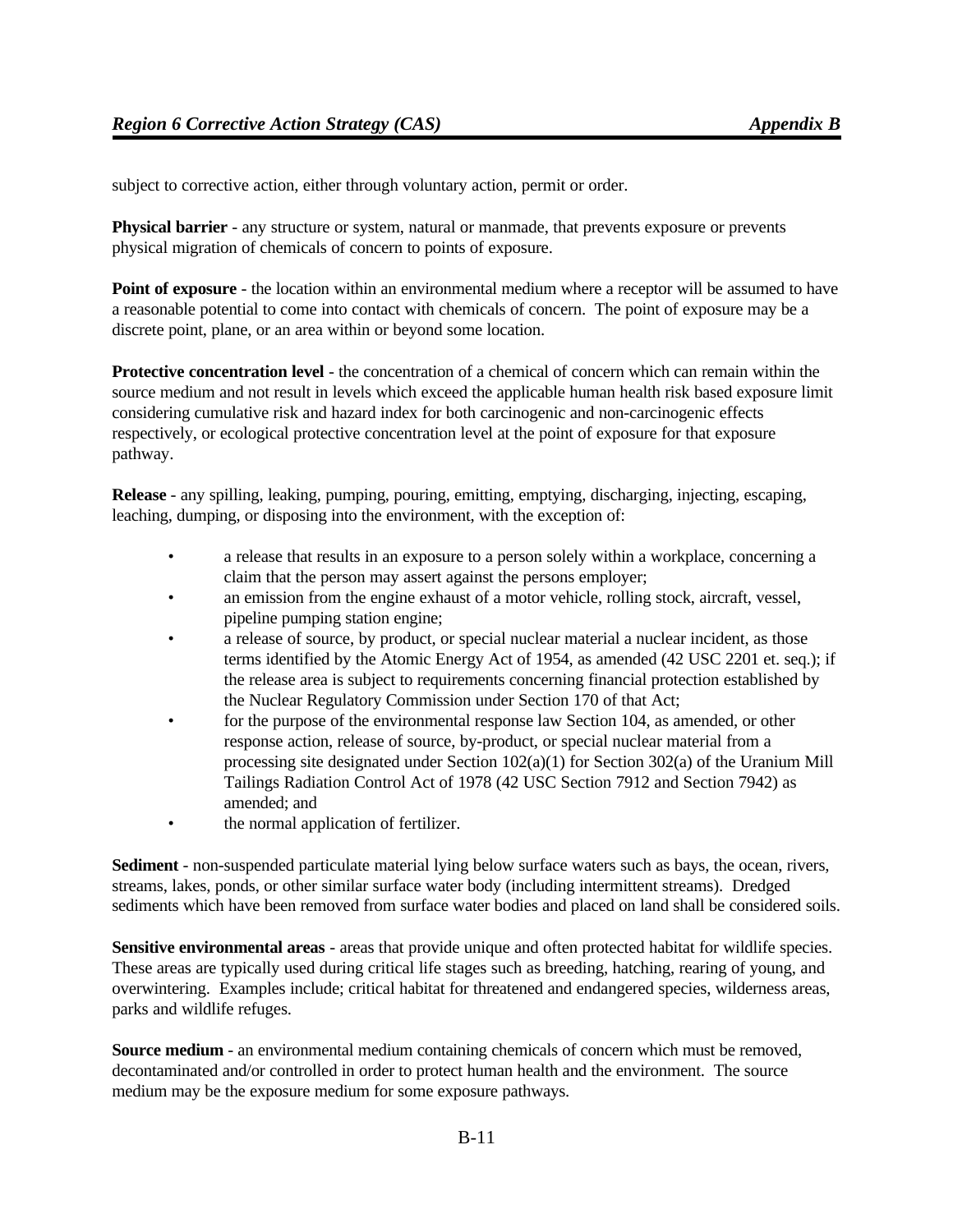**Stressor** - any physical, chemical, or biological entity that can induce an adverse response; however, as used in this context, only chemical entities apply.

**Subsurface soil** - for human health exposure pathways, the portion of the soil zone between the base of the surface soil and the top of the groundwater-bearing unit(s). For ecological exposure pathways, the portion of the soil zone between 0.5 feet and 5 feet in depth.

**Surface cover** - a layer of artificially placed utility material (e.g., shell, gravel).

**Surface soil** - for human health exposure pathways, the soil zone extending from ground surface to 15 feet in depth for residential land use and from ground surface to 5 feet in depth for commercial/industrial land use; or to the top of the uppermost groundwater-bearing unit or bedrock, whichever is less in depth. For ecological exposure pathways, the soil zone extending from ground surface to 0.5 feet in depth.

**Surface water** - any water meeting the definition of surface water as defined by the authorized State.

# **ECOLOGICAL ASSESSMENT CHECKLIST**

The evaluation associated with the checklist is intended to be a screening-level survey of the developed and undeveloped/ecological portions of the site. The checklist is patterned after ERAGS Appendix A - Checklist for Ecological Assessment/Sampling, June 1997 and consists of five major sections: 1 - Site Description, 2 - Terrestrial Habitat Checklist, 3 - Aquatic Habitat Checklist (non-flowing systems), 4 - Aquatic Habitat Checklist (flowing systems), and 5 - Wetlands Habitat Checklist. Answers to the checklist should reflect existing conditions and should not consider future remedial actions at the site.

In general, the checklist is designed for applicability to all sites, however, there may be unusual circumstances which require professional judgement in order to determine the need for further ecological evaluation. Sources and general information available for the identification of ecological receptors and habitats may include: the U.S. Fish and Wildlife Service [\(http://www.fws.gov\),](http://www.fws.gov) State Game and Fish Conservation Services, United States Geological Service (USGS), National Wetland Inventory Maps [\(http://nwi.fws.gov\)](http://nwi.fws.gov) National Audubon Society, National Biological Survey, national and local wildlife clubs, National and State Heritage Programs, State and National Parks System, and tribal organizations.

### **Section 1. Site Description**

| Location: |                            |        |  |
|-----------|----------------------------|--------|--|
|           |                            |        |  |
|           | County/Parish: City: City: | State: |  |
|           |                            |        |  |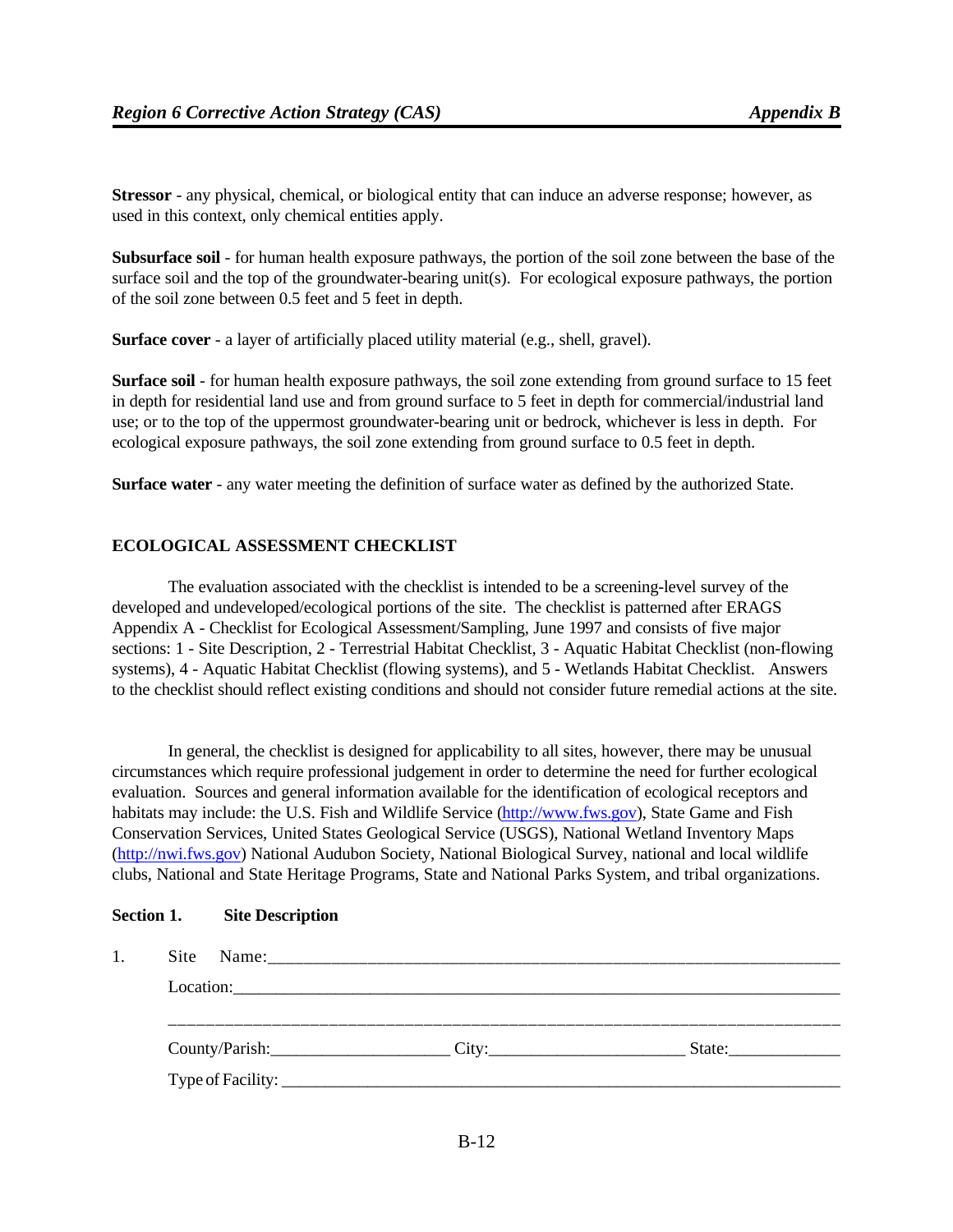| 2. |                                                                                                      | Longitude:                                                                                                    |  |  |
|----|------------------------------------------------------------------------------------------------------|---------------------------------------------------------------------------------------------------------------|--|--|
| 3. |                                                                                                      | What is the approximate area of the site?                                                                     |  |  |
| 4. | available. Date(s) of previous site visit(s): ___________________________________                    | Is this the first site visit? Yes ________ No ______. If no, attach trip report of previous site visit(s), if |  |  |
| 5. | Please attach to the checklist USGS topographic map(s) of the site, if available.                    |                                                                                                               |  |  |
| 6. | $photo(s)$ to the site map at the conclusion of this section.                                        | Are aerial or other site photographs available? Yes _____ No _____. If yes, please attach any available       |  |  |
| 7. | The land use on the site is:                                                                         | The area surrounding the site is:<br>mile radius                                                              |  |  |
|    | _____ % Urban                                                                                        | _____ % Urban                                                                                                 |  |  |
|    | _____ % Rural                                                                                        | _____ % Rural                                                                                                 |  |  |
|    | ____ % Residential                                                                                   | <sup>%</sup> Residential                                                                                      |  |  |
|    | _____ % Industrial __ light __ heavy                                                                 | ______% Industrial __ light __ heavy                                                                          |  |  |
|    | <sub>20</sub> % Agriculture                                                                          | ____ % Agriculture                                                                                            |  |  |
|    |                                                                                                      |                                                                                                               |  |  |
|    | 6 Recreational                                                                                       | _____ % Recreational                                                                                          |  |  |
|    | (Describe; note if it is a park, etc.)<br><u> 1989 - Johann Barn, amerikansk politiker (d. 1989)</u> | (Describe; note if it is a park, etc.)<br><u> 1980 - Johann John Stone, mars eta biztanleria (h. 1980).</u>   |  |  |
|    | % Undisturbed                                                                                        | % Undisturbed                                                                                                 |  |  |
|    | _____ % Other                                                                                        | 600 W Other                                                                                                   |  |  |
| 8. | likely cause of this disturbance:                                                                    | Has any movement of soil taken place at the site? Yes __ No __ If yes, please identify the most               |  |  |
|    | <b>Agricultural Use</b>                                                                              | - Heavy Equipment<br>$\_\_\_\$ Mining                                                                         |  |  |
|    | <b>Natural Events</b><br>Erosion                                                                     | Other                                                                                                         |  |  |
|    |                                                                                                      |                                                                                                               |  |  |
|    |                                                                                                      |                                                                                                               |  |  |
|    |                                                                                                      |                                                                                                               |  |  |

9. Do any potentially sensitive environmental areas exist adjacent to or in proximity to the site, e.g., Federal and State parks, National and State Monuments, wetlands, prairie potholes? *Remember, flood plains and wetlands are not always obvious; do not answer "no" without confirming information.*

| 10. What type of facility is located at the site? |        |                |  |
|---------------------------------------------------|--------|----------------|--|
| Chemical_______ Manufacturing<br>Other (specify)  | Mixing | Waste Disposal |  |

\_\_\_\_\_\_\_\_\_\_\_\_\_\_\_\_\_\_\_\_\_\_\_\_\_\_\_\_\_\_\_\_\_\_\_\_\_\_\_\_\_\_\_\_\_\_\_\_\_\_\_\_\_\_\_\_\_\_\_\_\_\_\_\_\_\_\_\_\_\_\_\_\_\_\_\_\_\_ \_\_\_\_\_\_\_\_\_\_\_\_\_\_\_\_\_\_\_\_\_\_\_\_\_\_\_\_\_\_\_\_\_\_\_\_\_\_\_\_\_\_\_\_\_\_\_\_\_\_\_\_\_\_\_\_\_\_\_\_\_\_\_\_\_\_\_\_\_\_\_\_\_\_\_\_\_\_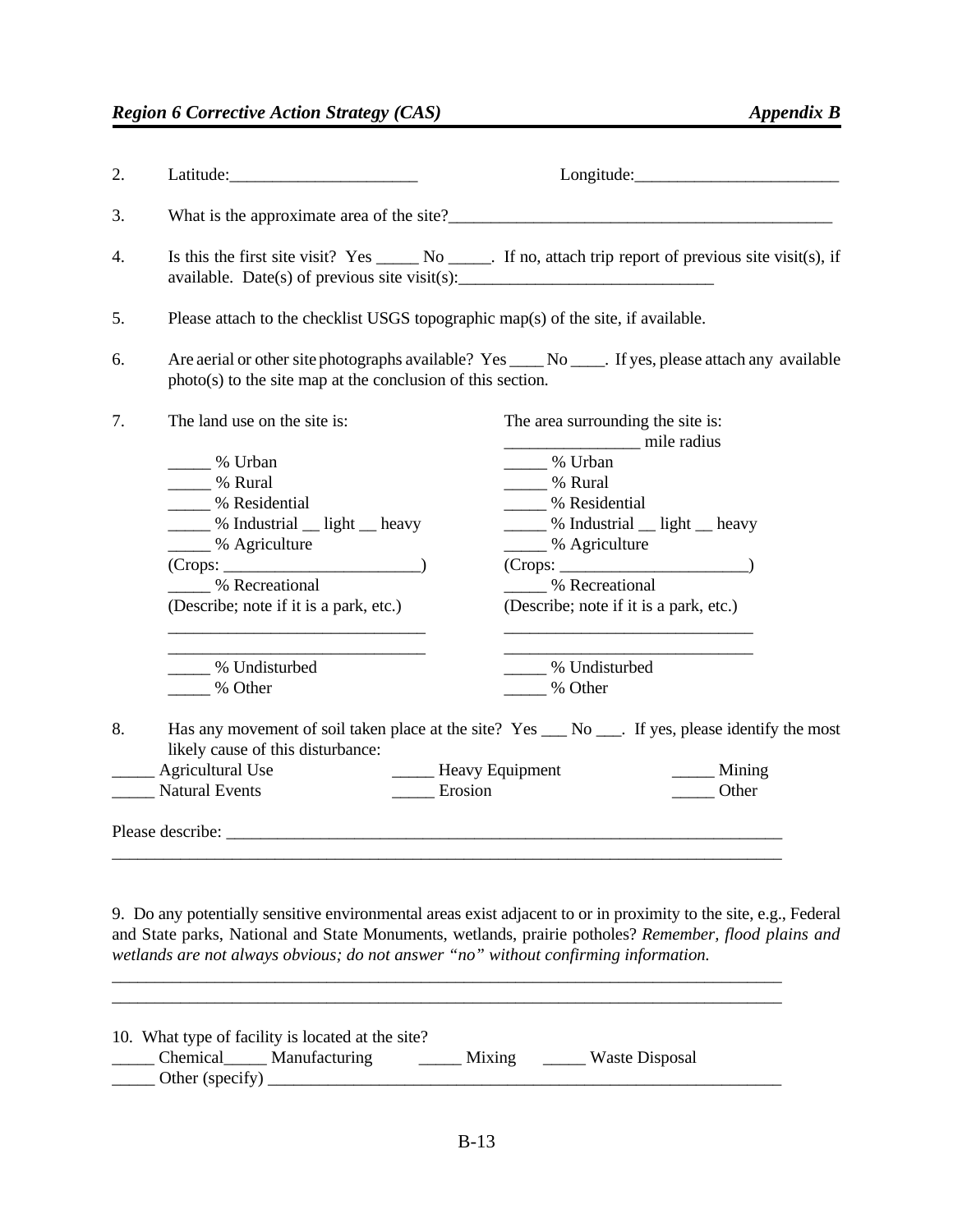11. What are the suspected contaminants of concern at the site? If known, what are their maximum concentration levels? \_\_\_\_\_\_\_\_\_\_\_\_\_\_\_\_\_\_\_\_\_\_\_\_\_\_\_\_\_\_\_\_\_\_\_\_\_\_\_\_\_\_\_\_\_\_\_\_\_\_\_\_\_\_\_\_\_\_\_\_

| 12. Check any potential routes of off-site migration of contaminants observed at the site:<br>______ Swales<br>______ Runoff                                                                                                                                                                                     |  | Depressions<br>Windblown particulate<br>Wehicular traffic   |  |
|------------------------------------------------------------------------------------------------------------------------------------------------------------------------------------------------------------------------------------------------------------------------------------------------------------------|--|-------------------------------------------------------------|--|
| 13. If known, what is the approximate depth to the water table?                                                                                                                                                                                                                                                  |  |                                                             |  |
| 14. Is the direction of surface runoff apparent from site observations? Yes ______ No _____. If yes, to which of<br>the following does the surface runoff discharge? Indicate all that apply.<br>______ Surface water _______ Groundwater _______ Sewer ______ Collection impoundment                            |  |                                                             |  |
| 15. Is there a navigable waterbody or tributary to a navigable waterbody? Yes ___ No ___.                                                                                                                                                                                                                        |  |                                                             |  |
| 16. Is there a waterbody anywhere on or in the vicinity of the site? If yes, also complete Section 3: Aquatic<br>Habitat Checklist - non-flowing systems and /or Section 4: Aquatic Habitat Checklist - flowing systems.<br>Yes ____ (approximate distance _______________) No ______.                           |  |                                                             |  |
| 17. Is there evidence of flooding? Yes _______ No _____. Wetlands and flood plains are not always<br>obvious; do not answer "no" without confirming information. If yes, complete Section 5: Wetland Habitat                                                                                                     |  |                                                             |  |
| 18. If a field guide was used to aid any of the identifications, please provide a reference. Also, estimate the<br>time spent identifying the fauna. (Use a blank sheet if additional space is needed for text).                                                                                                 |  |                                                             |  |
| 19. Are any threatened and/or endangered species (plant or animal) known to inhabit the area of the site? Yes<br>$\frac{1}{1}$ No $\frac{1}{1}$ . If yes, you are required to verify this information with the U.S. Fish and Wildlife Service.<br>If species identities are known, please list them in the text. |  |                                                             |  |
| 20. Record weather conditions at the time this checklist was prepared:<br>Date:                                                                                                                                                                                                                                  |  |                                                             |  |
| Temperature ( ${}^{0}C/{}^{0}F$ )<br>Wind (direction/speed)<br>Cloud cover                                                                                                                                                                                                                                       |  | Normal daily high temperature<br>Precipitation (rain, snow) |  |

# **Section 1A. Summary of Observations and Site Setting**

\_\_\_\_\_\_\_\_\_\_\_\_\_\_\_\_\_\_\_\_\_\_\_\_\_\_\_\_\_\_\_\_\_\_\_\_\_\_\_\_\_\_\_\_\_\_\_\_\_\_\_\_\_\_\_\_\_\_\_\_\_\_\_\_\_\_\_\_\_\_\_\_\_\_\_\_\_\_ \_\_\_\_\_\_\_\_\_\_\_\_\_\_\_\_\_\_\_\_\_\_\_\_\_\_\_\_\_\_\_\_\_\_\_\_\_\_\_\_\_\_\_\_\_\_\_\_\_\_\_\_\_\_\_\_\_\_\_\_\_\_\_\_\_\_\_\_\_\_\_\_\_\_\_\_\_\_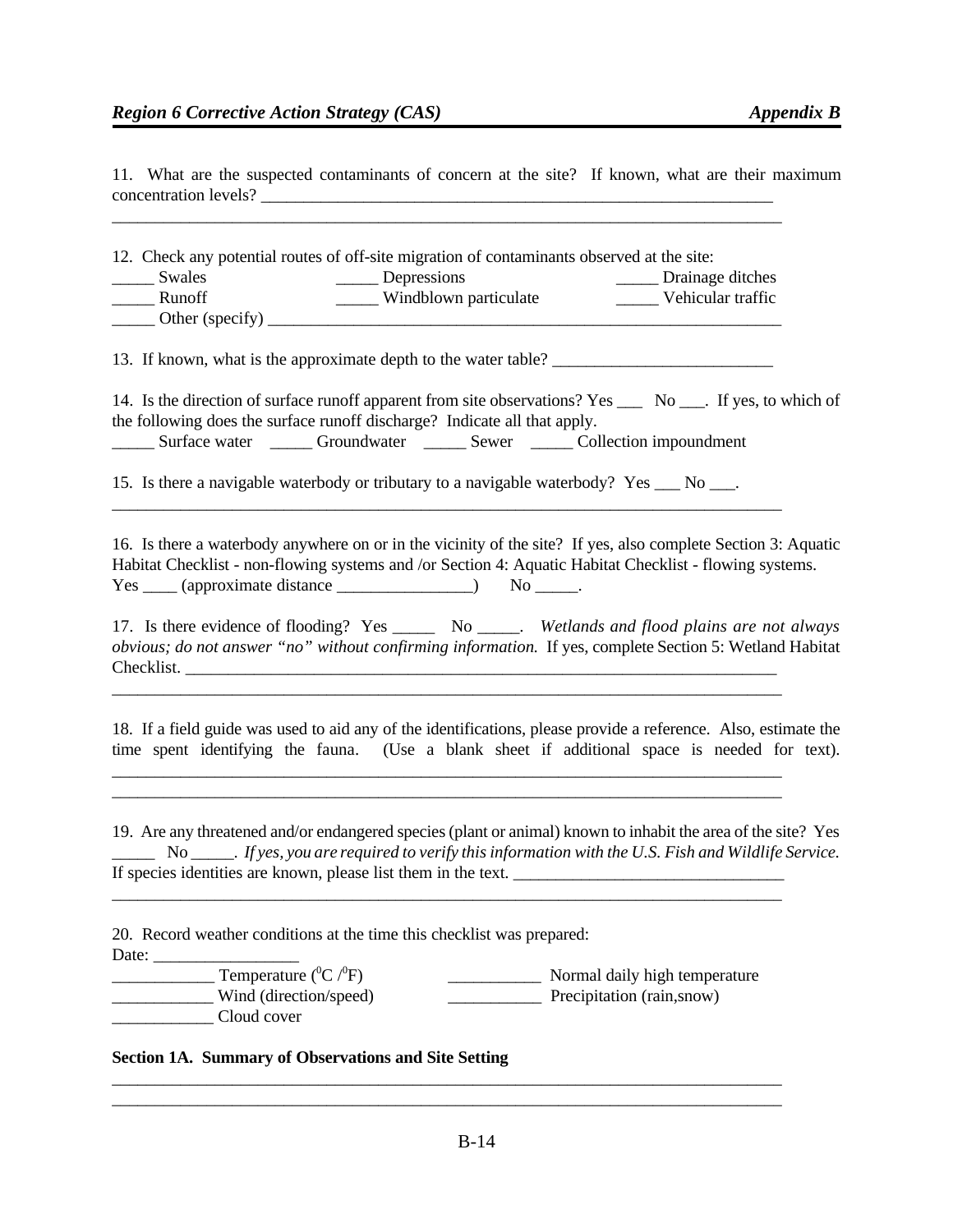| Site Manager                                                                                                                                                                                                                                                   |
|----------------------------------------------------------------------------------------------------------------------------------------------------------------------------------------------------------------------------------------------------------------|
| <b>Section 2. Terrestrial Habitat Checklist</b>                                                                                                                                                                                                                |
| <b>Section 2A. Wooded</b>                                                                                                                                                                                                                                      |
| 1. Are there any wooded areas on the site? Yes _______ No ______. If no, go to Section IIB: Shrub/Scrub.                                                                                                                                                       |
| 2. What percentage of the area of the site is wooded? (_____ % _____ acres). Indicate the wooded area on<br>the site map which is attached to a copy of this checklist. Please identify what information was used to<br>determine the wooded area of the site. |
| 3. What is the dominant type of vegetation in the wooded area?<br>(Circle one: Evergreen/Deciduous/Mixed) Provide a photograph if available.                                                                                                                   |
| 4. What is the predominant size of the trees at the site? Use diameter at breast height.<br>$\frac{1}{2}$ 0-6 inches<br>$\frac{6-12}{2}$ inches<br>$\frac{1}{2}$ > 12 inches                                                                                   |
| 5. Specify type of understory present, if known. Provide a photograph, if available.                                                                                                                                                                           |
| Section 2B. Shrub/scrub                                                                                                                                                                                                                                        |
| 1. Is shrub/scrub vegetation present at the site? Yes ______ No _____. If no, go to Section IIC: Open Field.                                                                                                                                                   |
| 2. What percentage of the site is covered by shrub/scrub vegetation? (_____ % ____ acres). Indicate the<br>acres of shrub/scrub on the site map. Please identify what information was used to determine this area.                                             |
| 3. What is the dominant type of shrub/scrub vegetation, if known? Provide a photograph if available.                                                                                                                                                           |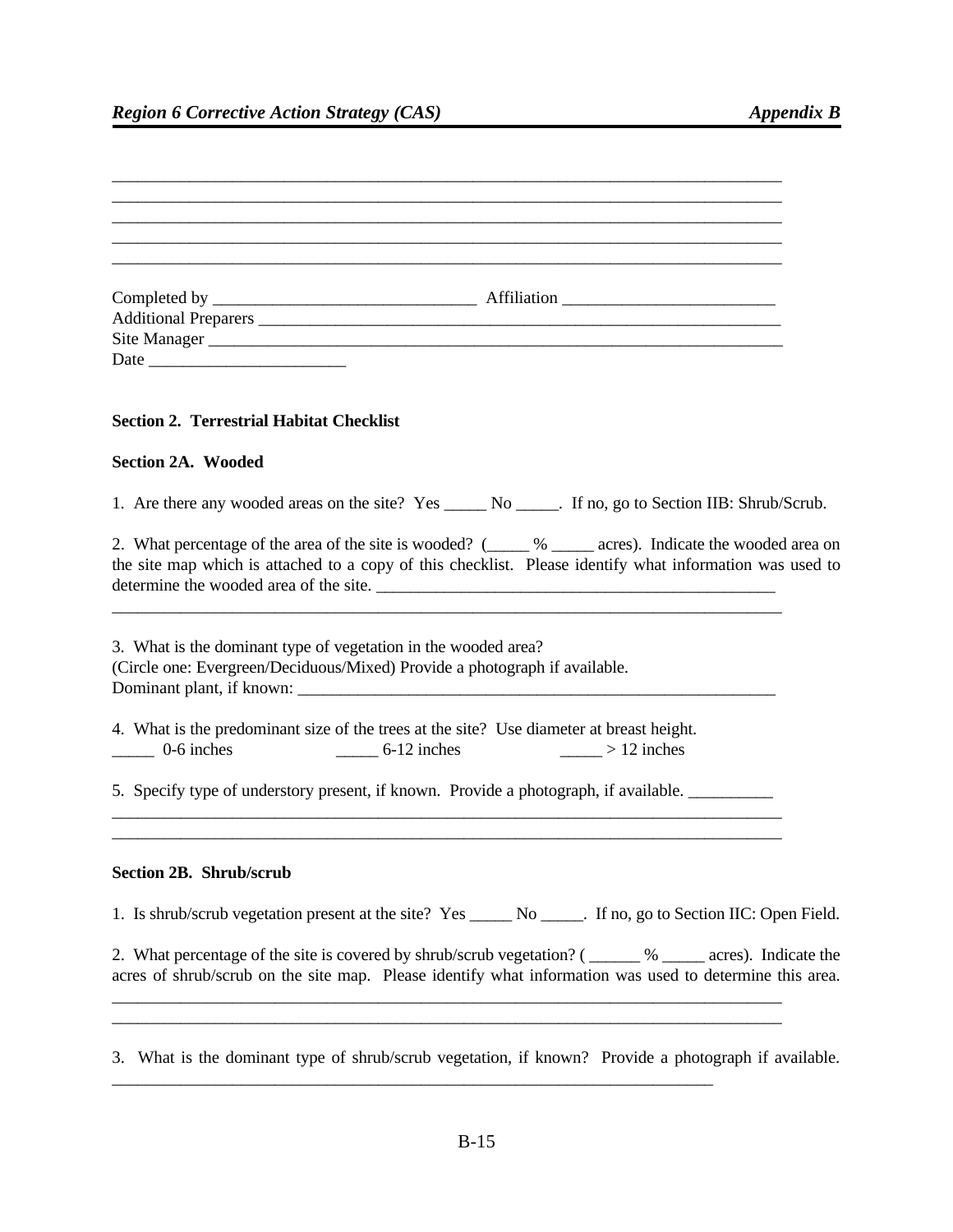| $0-2$ feet                       | 4. What is the approximate average height of the shrub/scrub vegetation?<br>$\frac{1}{2}$ 2-5 feet                                                                                                         | $\frac{1}{2}$ > 5 feet |  |
|----------------------------------|------------------------------------------------------------------------------------------------------------------------------------------------------------------------------------------------------------|------------------------|--|
|                                  |                                                                                                                                                                                                            |                        |  |
| Dense                            | 5. Based on site observations, how dense is the shrub/scrub vegetation?<br>__________ patchy                                                                                                               | Sparse                 |  |
| Section 2C. Open Field           |                                                                                                                                                                                                            |                        |  |
| the type below:                  | 1. Are there open (bare, barren) field areas present at the site? Yes ______ No _____. If yes, please indicate                                                                                             |                        |  |
|                                  | Prairie/plains ________ Savannah _________ Old field ________ Other (specify) ________                                                                                                                     |                        |  |
| map.                             | 2. What percentage of the site is open field? (_____ % ______ acres). Indicate the open field areas on the site                                                                                            |                        |  |
|                                  | 3. What is/are the dominant plant plants? Provide a photograph if available.                                                                                                                               |                        |  |
|                                  | 4. What is the approximate average height of the dominant plant?                                                                                                                                           |                        |  |
|                                  | 5. Describe the vegetation cover: _______ Dense ________ Sparse _______ Patchy                                                                                                                             |                        |  |
| <b>Section 2D. Miscellaneous</b> |                                                                                                                                                                                                            |                        |  |
|                                  | 1. Are other types of terrestrial habitats present at the site, other than woods, shrub/scrub, and open field?                                                                                             |                        |  |
|                                  | ,我们也不能在这里的,我们也不能在这里的时候,我们也不能不能不能不能不能不能不能不能不能不能不能不能不能不能不能。""我们,我们也不能不能不能不能不能不能不能不能<br><u> 1989 - Johann Stoff, deutscher Stoff, der Stoff, der Stoff, der Stoff, der Stoff, der Stoff, der Stoff, der S</u> |                        |  |
|                                  | 2. Describe the terrestrial miscellaneous habitat(s) and identify these areas on the site map.                                                                                                             |                        |  |
|                                  | 3. What observations, if any, were made at the site regarding the presence and/or absence of insects, fish,                                                                                                |                        |  |
|                                  | 4. Review the questions in Section I to determine if any additional habitat checklists should be completed for<br>this site.                                                                               |                        |  |
|                                  |                                                                                                                                                                                                            |                        |  |
|                                  |                                                                                                                                                                                                            |                        |  |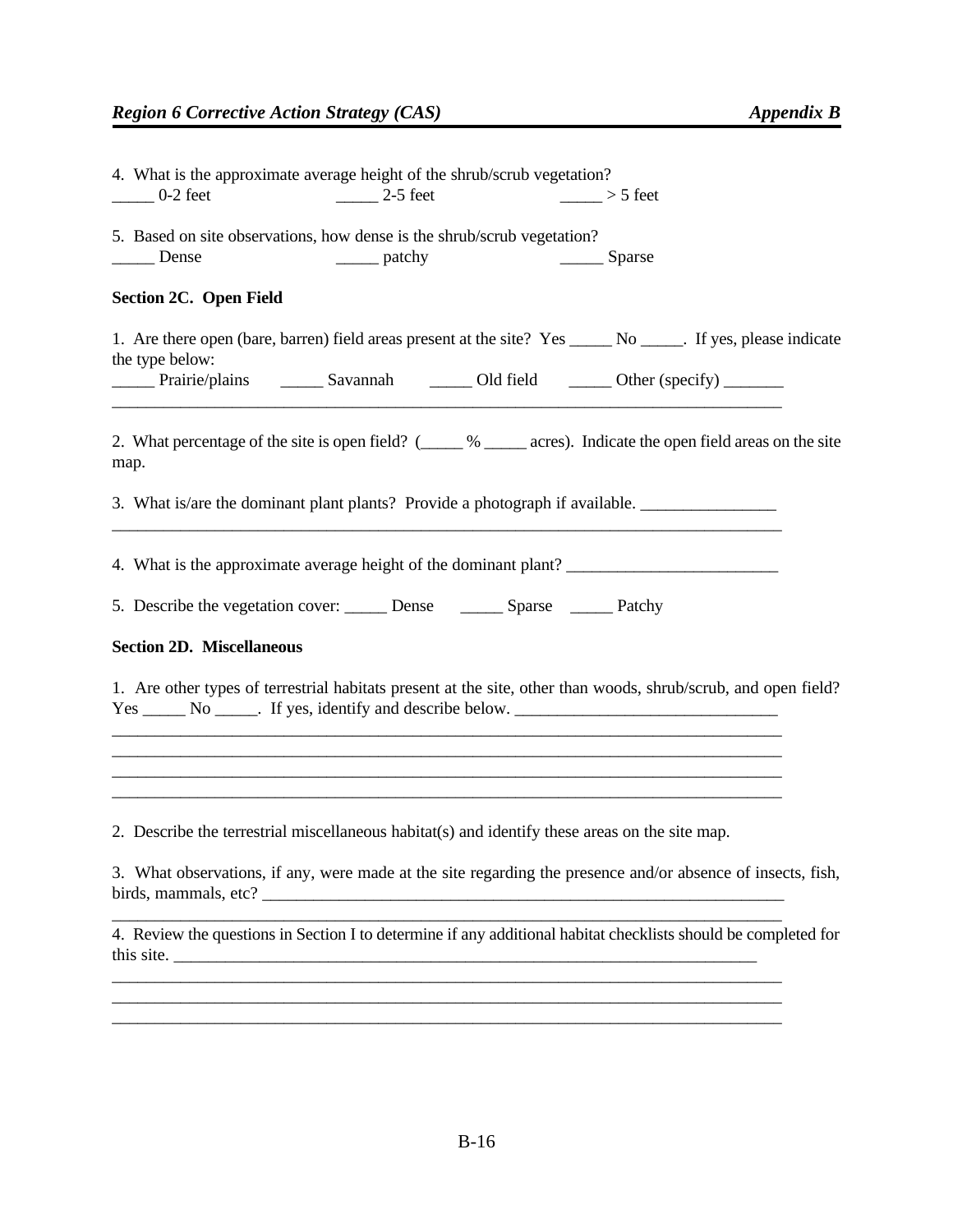# **Section 3. Aquatic Habitat Checklist – Non-flowing Systems**

*Note: Aquatic systems are often associated with wetland habitats. Please refer to Section 5, Wetland Habitat Checklist.*

| 1. What type of open-water, non-flowing system is present at the site?<br>Natural (pond or lake)<br>Artificially created (lagoon, reservoir, canal, impoundment) |                               |                   |  |
|------------------------------------------------------------------------------------------------------------------------------------------------------------------|-------------------------------|-------------------|--|
| 2. If known, what is the name(s) of the waterbody(ies) on or adjacent to the site?                                                                               |                               |                   |  |
| 3. If a waterbody is present, what are its known uses (e.g., recreation, navigation, etc.)?                                                                      |                               |                   |  |
| 4. What is the approximate size of the waterbody(ies)? __________________________ acre(s).                                                                       |                               |                   |  |
| 5. Is any aquatic vegetation present? Yes ______ No _____. If yes, please identify the type of vegetation                                                        |                               |                   |  |
| present, if known.                                                                                                                                               |                               |                   |  |
| Emergent                                                                                                                                                         | ______ Submergent             | Floating          |  |
| 6. If known, what is the depth of the water?                                                                                                                     |                               |                   |  |
| 7. What is the general composition of the substrate? Check all that apply.                                                                                       |                               |                   |  |
| Bedrock                                                                                                                                                          | $\_\_\_\$ Sand                | Muck (fine/black) |  |
|                                                                                                                                                                  |                               |                   |  |
| Cobble (2.5-10 in.) Marl (shells) Detritus<br>Gravel (0.1-2.5 in.) Clay (slick) Concrete                                                                         |                               |                   |  |
|                                                                                                                                                                  |                               |                   |  |
|                                                                                                                                                                  |                               |                   |  |
| 8. What is the source of water in the waterbody?                                                                                                                 |                               |                   |  |
| River/Stream/Creek _________Groundwater _________ Other (specify) ______________                                                                                 |                               |                   |  |
| Industrial discharge Surface runoff                                                                                                                              |                               |                   |  |
| 9. Is there a discharge from the site to the waterbody? Yes _______ No ______. If yes, please describe this<br>discharge and its path.                           |                               |                   |  |
|                                                                                                                                                                  |                               |                   |  |
|                                                                                                                                                                  |                               |                   |  |
| identify from the list below the environment into which the waterbody discharges.                                                                                |                               |                   |  |
| _______ River/Stream/Creek                                                                                                                                       |                               |                   |  |
| _____ Groundwater                                                                                                                                                | ______ onsite offsite _______ |                   |  |
| Wetland                                                                                                                                                          | ______ onsite offsite ______  |                   |  |
| Impoundment                                                                                                                                                      | offsite<br>______ onsite      |                   |  |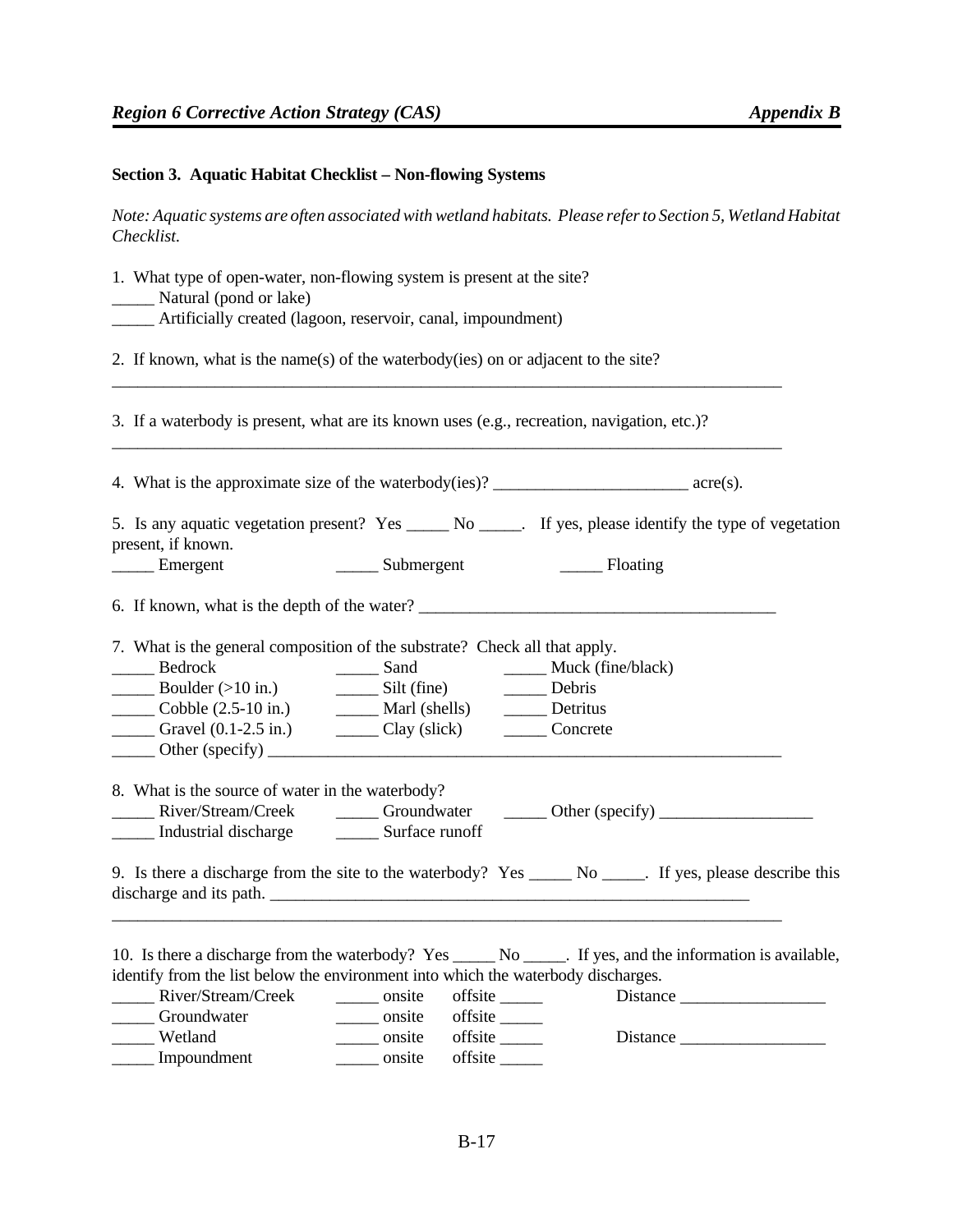11. Identify any field measurements and observations of water quality that were made. For those parameters for which data were collected provide the measurement and the units of measure below:

| Area                                                                  |
|-----------------------------------------------------------------------|
| Depth (average)                                                       |
| pΗ                                                                    |
| Dissolved oxygen                                                      |
| Salinity                                                              |
| Turbidity (clear, slightly turbid, turbid, opaque) (Secchi disk depth |
| Other (specify)                                                       |

12. Describe observed color and area of coloration. \_\_\_\_\_\_\_\_\_\_\_\_\_\_\_\_\_\_\_\_\_\_\_\_\_\_\_\_\_\_\_\_\_\_\_\_

13. Mark the open-water, non-flowing system on the site map attached to this checklist.

\_\_\_\_\_\_\_\_\_\_\_\_\_\_\_\_\_\_\_\_\_\_\_\_\_\_\_\_\_\_\_\_\_\_\_\_\_\_\_\_\_\_\_\_\_\_\_\_\_\_\_\_\_\_\_\_\_\_\_\_\_\_\_\_\_\_\_\_\_\_\_\_\_\_\_\_\_\_

\_\_\_\_\_\_\_\_\_\_\_\_\_\_\_\_\_\_\_\_\_\_\_\_\_\_\_\_\_\_\_\_\_\_\_\_\_\_\_\_\_\_\_\_\_\_\_\_\_\_\_\_\_\_\_\_\_\_\_\_\_\_\_\_\_\_\_\_\_\_\_\_\_\_\_\_\_\_ \_\_\_\_\_\_\_\_\_\_\_\_\_\_\_\_\_\_\_\_\_\_\_\_\_\_\_\_\_\_\_\_\_\_\_\_\_\_\_\_\_\_\_\_\_\_\_\_\_\_\_\_\_\_\_\_\_\_\_\_\_\_\_\_\_\_\_\_\_\_\_\_\_\_\_\_\_\_

14. What observations, if any were made at the waterbody regarding the presence and/or absence of benthic macroinvertebrates, fish, birds mammals, etc.? \_\_\_\_\_\_\_\_\_\_\_\_\_\_\_\_\_\_\_\_\_\_\_\_\_\_\_\_\_\_\_\_\_\_

#### **Section 4. Aquatic Habitat Checklist – Flowing Systems**

*Note: Aquatic systems are often associated with wetland habitats. Please refer to Section 5, wetland Habitat Checklist.*

1. What type(s) of flowing water system(s) is (are) present at the site?

| River                     | Stream              | Creek        |
|---------------------------|---------------------|--------------|
| Dry wash<br>$\frac{1}{2}$ | Arroyo              | <b>Brook</b> |
| Artificially created      | Intermittent stream | Channeling   |
| (ditch, etc.)             | Other (specify)     |              |

2. If known, what is the name of the waterbody?  $\frac{1}{\sqrt{2\pi}}$ 

|     | 3. For natural systems, are there any indicators of physical alteration (e.g., channeling, debris, etc.)? |                                                        |  |  |  |  |
|-----|-----------------------------------------------------------------------------------------------------------|--------------------------------------------------------|--|--|--|--|
| Yes | No.                                                                                                       | If yes, please describe indicators that were observed. |  |  |  |  |

\_\_\_\_\_\_\_\_\_\_\_\_\_\_\_\_\_\_\_\_\_\_\_\_\_\_\_\_\_\_\_\_\_\_\_\_\_\_\_\_\_\_\_\_\_\_\_\_\_\_\_\_\_\_\_\_\_\_\_\_\_\_\_\_\_\_\_\_\_\_\_\_\_\_\_\_\_\_ \_\_\_\_\_\_\_\_\_\_\_\_\_\_\_\_\_\_\_\_\_\_\_\_\_\_\_\_\_\_\_\_\_\_\_\_\_\_\_\_\_\_\_\_\_\_\_\_\_\_\_\_\_\_\_\_\_\_\_\_\_\_\_\_\_\_\_\_\_\_\_\_\_\_\_\_\_\_

4. What is the general composition of the substrate? Check all that apply.

| <b>Bedrock</b>                 | Sand          | Muck (fine/black) |
|--------------------------------|---------------|-------------------|
| Boulder $(>10 \text{ in.})$    | Silt (fine)   | <b>Debris</b>     |
| Cobble $(2.5-10 \text{ in.})$  | Marl (shells) | Detritus          |
| Gravel $(0.1-2.5 \text{ in.})$ | Clay (slick)  | Concrete          |
| Other (specify)                |               |                   |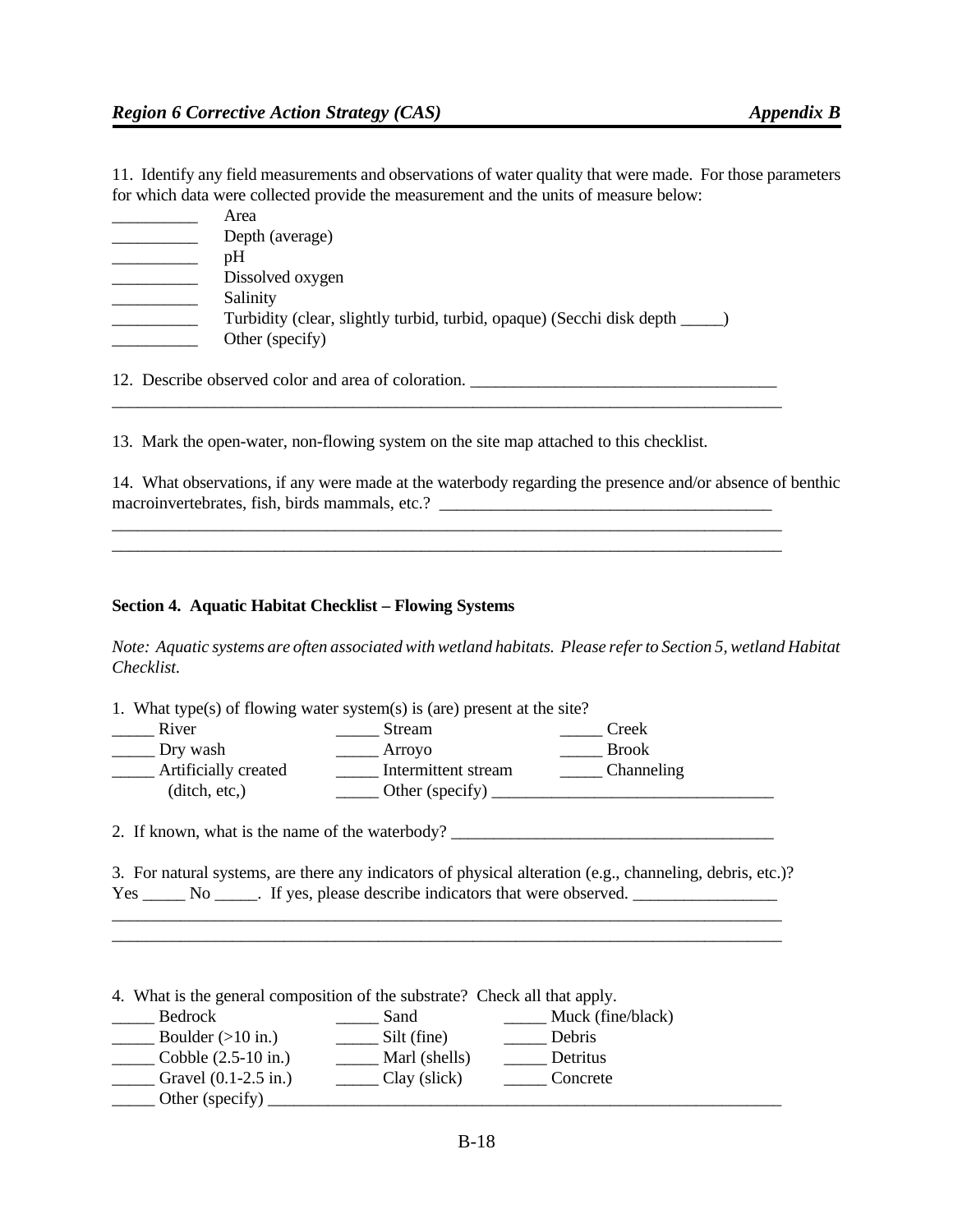| 5. What is the condition of the bank (e.g., height, slope, extent of vegetative cover)?                                                                                                                                                                                                                                                                                                                                                                                                                                                                                                |
|----------------------------------------------------------------------------------------------------------------------------------------------------------------------------------------------------------------------------------------------------------------------------------------------------------------------------------------------------------------------------------------------------------------------------------------------------------------------------------------------------------------------------------------------------------------------------------------|
| 6. Is the system influenced by tides? Yes _______ No ______. What information was used to make this<br><u> 1989 - Johann Stoff, amerikansk politiker (d. 1989)</u>                                                                                                                                                                                                                                                                                                                                                                                                                     |
| 7. Is the flow intermittent? Yes _______ No _______. If yes, please note the information that was used in making<br>this determination.                                                                                                                                                                                                                                                                                                                                                                                                                                                |
| 8. Is there a discharge from the site to the waterbody? Yes ______ No _____. If yes, please describe the<br>discharge and its path.<br><u> 1989 - Johann John Harry, mars and deutscher Stadt and deutscher Stadt and deutscher Stadt and deutscher Stadt</u>                                                                                                                                                                                                                                                                                                                          |
| 9. Is there a discharge from the waterbody? Yes ______ No _____. If yes, and the information is available,<br>please identify what the waterbody discharges to and whether the discharge in onsite or off site.<br><u> 1989 - Johann Stoff, amerikansk politiker (d. 1989)</u>                                                                                                                                                                                                                                                                                                         |
| 10. Identify any field measurements and observations of water quality that were made. For those parameters<br>for which data were collected, provide the measurement and the units of measure in the appropriate space<br>below:<br>Width (feet)<br>Depth (feet)<br>Velocity (specify units)<br>Temperature (depth of the water at which the temperature was taken)<br>pH<br>Dissolved oxygen<br>Salinity<br>Turbidity (clear, slightly turbid, turbid, opaque)<br><u> Listen de la componenta</u><br>11. Described observed color and area of coloration. ___________________________ |
| ______ Submergent<br>Emergent                                                                                                                                                                                                                                                                                                                                                                                                                                                                                                                                                          |
| 12. Is any aquatic vegetation present? Yes _______ No ______. If yes, please identify the type of vegetation<br>present, if known.<br>13. Mark the flowing water system on the attached site map.                                                                                                                                                                                                                                                                                                                                                                                      |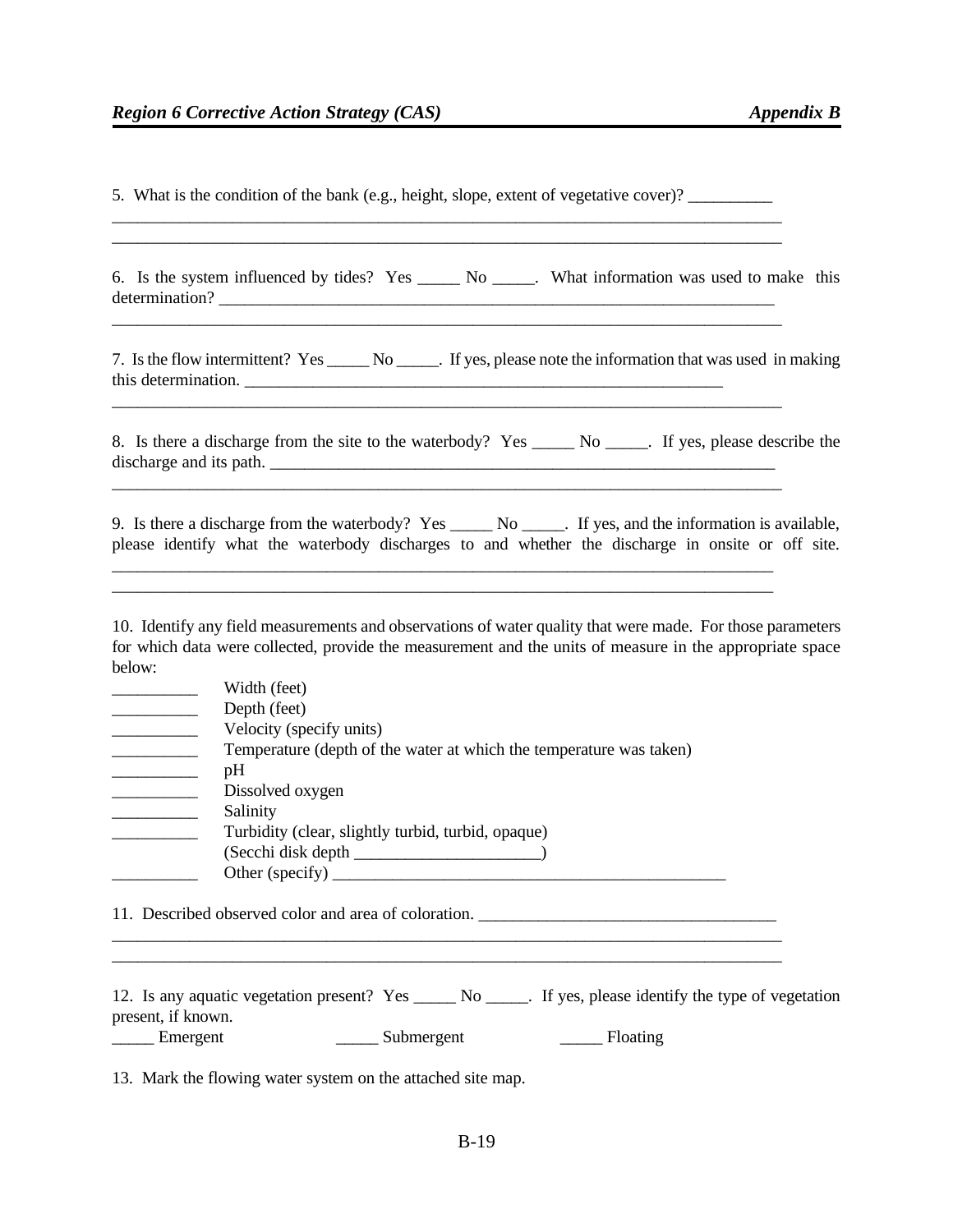14. What observations were made at the waterbody regarding the presence and/or absence of benthic macroinvertebrates, fish, birds, mammals, etc.? \_\_\_\_\_\_\_\_\_\_\_\_\_\_\_\_\_\_\_\_\_\_\_\_\_\_\_\_\_\_\_\_

\_\_\_\_\_\_\_\_\_\_\_\_\_\_\_\_\_\_\_\_\_\_\_\_\_\_\_\_\_\_\_\_\_\_\_\_\_\_\_\_\_\_\_\_\_\_\_\_\_\_\_\_\_\_\_\_\_\_\_\_\_\_\_\_\_\_\_\_\_\_\_\_\_\_\_\_\_ \_\_\_\_\_\_\_\_\_\_\_\_\_\_\_\_\_\_\_\_\_\_\_\_\_\_\_\_\_\_\_\_\_\_\_\_\_\_\_\_\_\_\_\_\_\_\_\_\_\_\_\_\_\_\_\_\_\_\_\_\_\_\_\_\_\_\_\_\_\_\_\_\_\_\_\_\_

#### **Section 5. Wetland Habitat Checklist**

1. Based on observations and/or available information, are designated or know wetlands definitely present at the site?  $Yes \_\_ No \_\_$ .

Please note the sources of observations and information used (e.g., USGS Topographic maps, National Wetland Inventory, Federal or State Agency, etc.) to make this determination.

\_\_\_\_\_\_\_\_\_\_\_\_\_\_\_\_\_\_\_\_\_\_\_\_\_\_\_\_\_\_\_\_\_\_\_\_\_\_\_\_\_\_\_\_\_\_\_\_\_\_\_\_\_\_\_\_\_\_\_\_\_\_\_\_\_\_\_\_\_\_\_\_\_\_\_\_\_\_ \_\_\_\_\_\_\_\_\_\_\_\_\_\_\_\_\_\_\_\_\_\_\_\_\_\_\_\_\_\_\_\_\_\_\_\_\_\_\_\_\_\_\_\_\_\_\_\_\_\_\_\_\_\_\_\_\_\_\_\_\_\_\_\_\_\_\_\_\_\_\_\_\_\_\_\_\_\_ \_\_\_\_\_\_\_\_\_\_\_\_\_\_\_\_\_\_\_\_\_\_\_\_\_\_\_\_\_\_\_\_\_\_\_\_\_\_\_\_\_\_\_\_\_\_\_\_\_\_\_\_\_\_\_\_\_\_\_\_\_\_\_\_\_\_\_\_\_\_\_\_\_\_\_\_\_\_

2. Based on the location of the site (e.g., along a waterbody, in a floodplain) and site conditions (e.g., standing water; dark, wet soils; mud cracks; debris line; water marks), are wetland habitats suspected? Yes No \_\_\_\_\_. If yes, proceed with the remainder of the wetland habitat identification checklist.

3. What type(s) of vegetation are present in the wetland?

\_\_\_\_\_\_\_ Submergement \_\_\_\_\_\_\_\_\_ Emergent \_\_\_\_\_\_\_\_ Emergent \_\_\_\_\_\_\_ Wooded  $\frac{1}{\sqrt{2\pi}}$  Shrub/scrub  $\frac{\text{Other (specificity)}}{\text{other (specificity)}}$ 

4. Provide a general description of the vegetation present in and around the wetland (height, color, etc.). Provide a photograph of the known or suspected wetlands, if available.

\_\_\_\_\_\_\_\_\_\_\_\_\_\_\_\_\_\_\_\_\_\_\_\_\_\_\_\_\_\_\_\_\_\_\_\_\_\_\_\_\_\_\_\_\_\_\_\_\_\_\_\_\_\_\_\_\_\_\_\_\_\_\_\_\_\_\_\_\_\_\_\_\_\_\_\_\_\_ \_\_\_\_\_\_\_\_\_\_\_\_\_\_\_\_\_\_\_\_\_\_\_\_\_\_\_\_\_\_\_\_\_\_\_\_\_\_\_\_\_\_\_\_\_\_\_\_\_\_\_\_\_\_\_\_\_\_\_\_\_\_\_\_\_\_\_\_\_\_\_\_\_\_\_\_\_\_ \_\_\_\_\_\_\_\_\_\_\_\_\_\_\_\_\_\_\_\_\_\_\_\_\_\_\_\_\_\_\_\_\_\_\_\_\_\_\_\_\_\_\_\_\_\_\_\_\_\_\_\_\_\_\_\_\_\_\_\_\_\_\_\_\_\_\_\_\_\_\_\_\_\_\_\_\_\_

| is the approximate area of the water $(sq, ft.)$ ?                                           |            | What |
|----------------------------------------------------------------------------------------------|------------|------|
| Please complete questions 4, 11, 12 in Checklist 3 - Aquatic Habitat -- Non-Flowing Systems. |            |      |
| 6. Is there evidence of flooding at the site? What observations were noted?                  |            |      |
| <b>E</b> Buttressing                                                                         | Mud cracks |      |

| $D$ utu Cooling | VV AWI THAINS          | Triuu Giacho |
|-----------------|------------------------|--------------|
| Debris line     | Other (describe below) |              |
|                 |                        |              |
|                 |                        |              |

7. If known, what is the source of water in the wetland?

| Stream/River/Creek/Lake/Pond | Groundwater    |
|------------------------------|----------------|
| Flooding                     | Surface runoff |